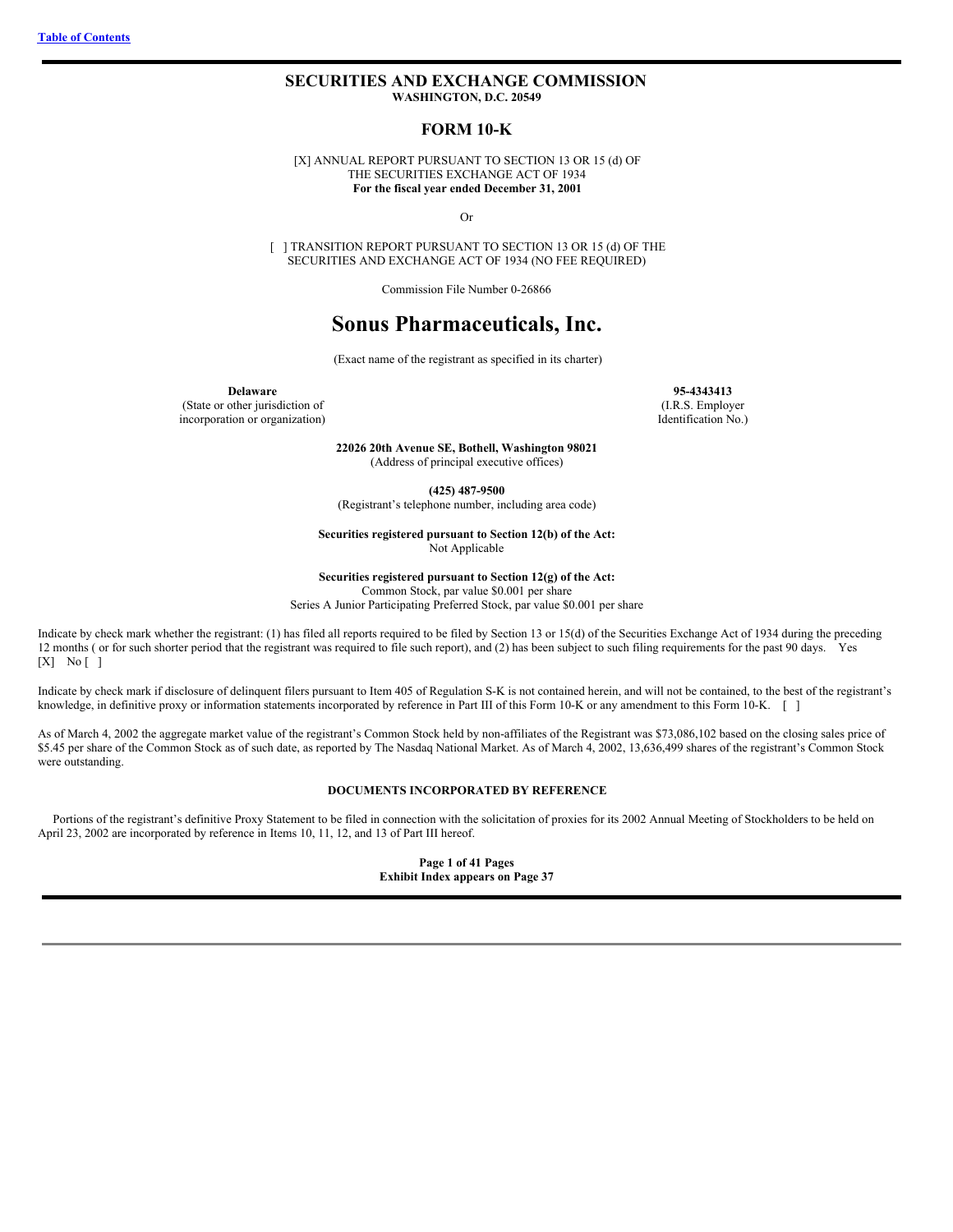## **TABLE OF CONTENTS**

[PART](#page-3-0) I ITEM 1. [BUSINESS](#page-3-1) ITEM 2. [PROPERTIES](#page-14-0) ITEM 3. LEGAL [PROCEEDINGS](#page-14-1) ITEM 4. [SUBMISSION](#page-14-2) OF MATTERS TO A VOTE OF SECURITY HOLDERS [PART](#page-15-0) II ITEM 5. MARKET FOR THE [REGISTRANT'S](#page-15-1) COMMON STOCK ITEM 6. SELECTED [FINANCIAL](#page-16-0) DATA ITEM 7. [MANAGEMENT'S](#page-17-0) DISCUSSION AND ANALYSIS OF FINANCIAL CONDITION AND RESULTS OF **OPERATIONS** ITEM 7A. [QUANTITATIVE](#page-21-0) AND QUALITATIVE DISCLOSURES ABOUT MARKET RISK ITEM 8. FINANCIAL STATEMENTS AND [SUPPLEMENTARY](#page-21-1) DATA ITEM 9. CHANGES IN AND [DISAGREEMENTS](#page-21-2) WITH ACCOUNTANTS ON ACCOUNTING AND FINANCIAL **DISCLOSURE** [Balance](#page-23-0) Sheets **[Statements](#page-24-0) of Operations** Statements of [Stockholders'](#page-25-0) Equity [Statements](#page-26-0) of Cash Flows Notes to Financial [Statements](#page-27-0) [PART](#page-36-0) III ITEM 10. DIRECTORS AND EXECUTIVE OFFICERS OF THE [REGISTRANT](#page-36-1) ITEM 11. EXECUTIVE [COMPENSATION](#page-36-2) ITEM 12. SECURITY OWNERSHIP OF CERTAIN BENEFICIAL OWNERS AND [MANAGEMENT](#page-36-3) ITEM 13. CERTAIN [RELATIONSHIPS](#page-36-4) AND RELATED TRANSACTIONS [PART](#page-37-0) IV ITEM 14. EXHIBITS, FINANCIAL [STATEMENT](#page-37-1) SCHEDULES AND REPORTS ON FORM 8-K Index to [Exhibits](#page-37-2) [SIGNATURES](#page-41-0) [EXHIBIT](#page-46-0) 10.33 [EXHIBIT](#page-54-0) 10.34 [EXHIBIT](#page-61-0) 10.35 [EXHIBIT](#page-68-0) 10.50 [EXHIBIT](#page-71-0) 23.1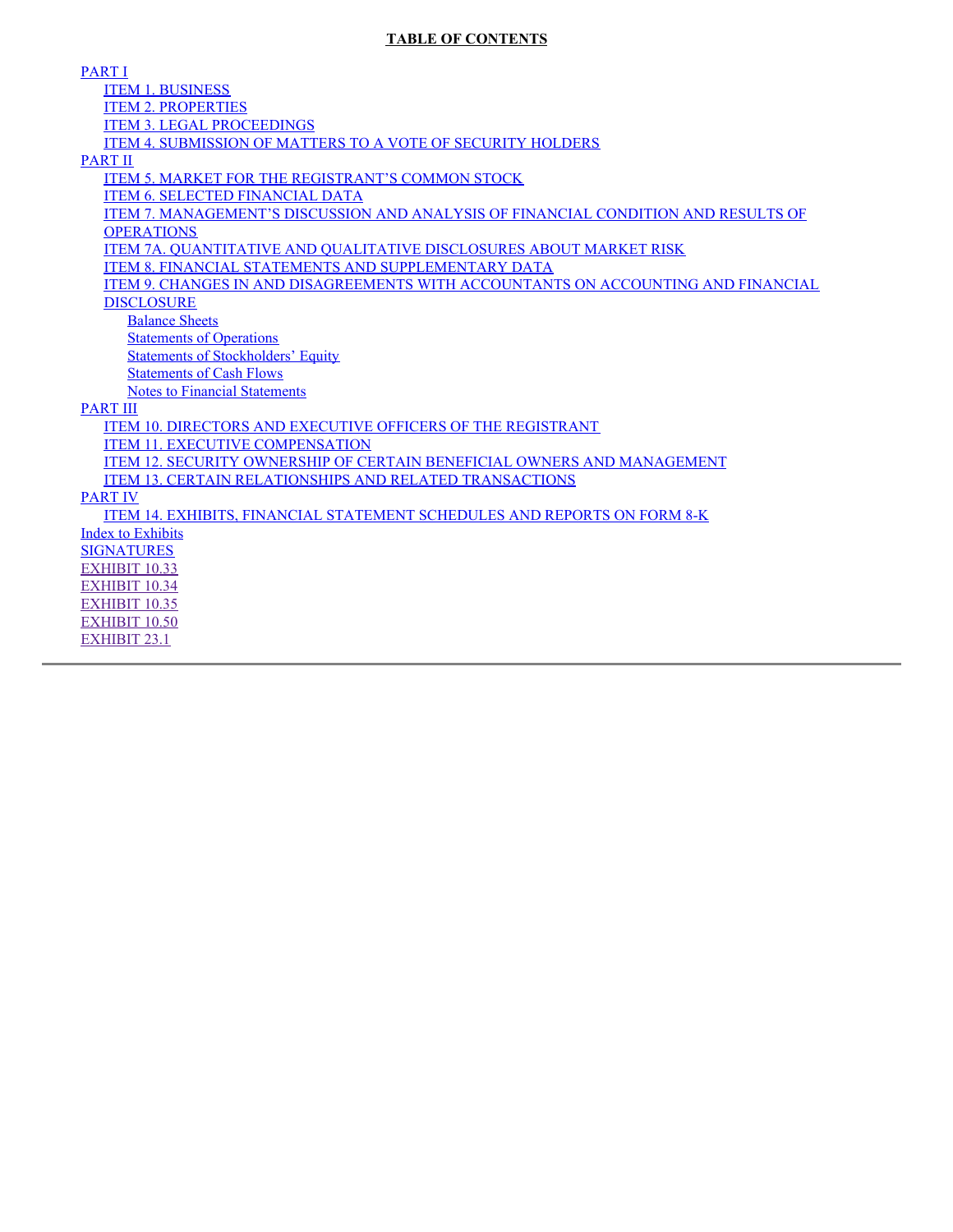## **Sonus Pharmaceuticals, Inc. Table of Contents**

|                   |                                                                                       | Page   |
|-------------------|---------------------------------------------------------------------------------------|--------|
|                   | Part I                                                                                |        |
| Item 1.           | <b>Business</b>                                                                       | 3      |
|                   | Overview                                                                              | 3      |
|                   | Technology Platform                                                                   | 3      |
|                   | Products Under Development                                                            | 3      |
|                   | Market Overview                                                                       | 5      |
|                   | Manufacturing                                                                         | 6      |
|                   | Research and Development                                                              | 6      |
|                   | <b>Government Regulations</b>                                                         | 6      |
|                   | Competition                                                                           | $\tau$ |
|                   | Patents and Proprietary Rights                                                        | 8      |
|                   | Product Liability                                                                     | 9      |
|                   | Employees                                                                             | 9      |
|                   | Certain Factors that May Affect Our Business and Future Results                       | 9      |
| Item 2.           | Properties                                                                            | 14     |
| Item 3.           | <b>Legal Proceedings</b>                                                              | 14     |
| Item 4.           | Submissions of Matters to a Vote of Security Holders                                  | 14     |
|                   | Part II                                                                               |        |
| Item 5.           | Market for Registrant's Common Stock                                                  | 15     |
| Item 6.           | Selected Financial Data                                                               | 16     |
| Item 7.           | Management's Discussion and Analysis of Financial Condition and Results of Operations | 17     |
| Item 7A.          | Quantitative and Qualitative Disclosures About Market Risk                            | 21     |
| Item 8.           | Financial Statements and Supplementary Data                                           | 21     |
| Item 9.           | Changes in and Disagreements with Accountants                                         | 21     |
|                   | Part III                                                                              |        |
|                   |                                                                                       |        |
| Item $10$ .       | Directors and Executive Officers of the Registrant                                    | 36     |
| Item $11$ .       | <b>Executive Compensation</b>                                                         | 36     |
| Item 12.          | Security Ownership of Certain Beneficial Owners and Management                        | 36     |
| Item $13.$        | Certain Relationships and Related Transactions                                        | 36     |
|                   | Part IV                                                                               |        |
| Item 14.          | Exhibits, Financial Statement Schedules and Reports on Form 8-K                       | 37     |
| <b>Signatures</b> |                                                                                       | 41     |
|                   |                                                                                       |        |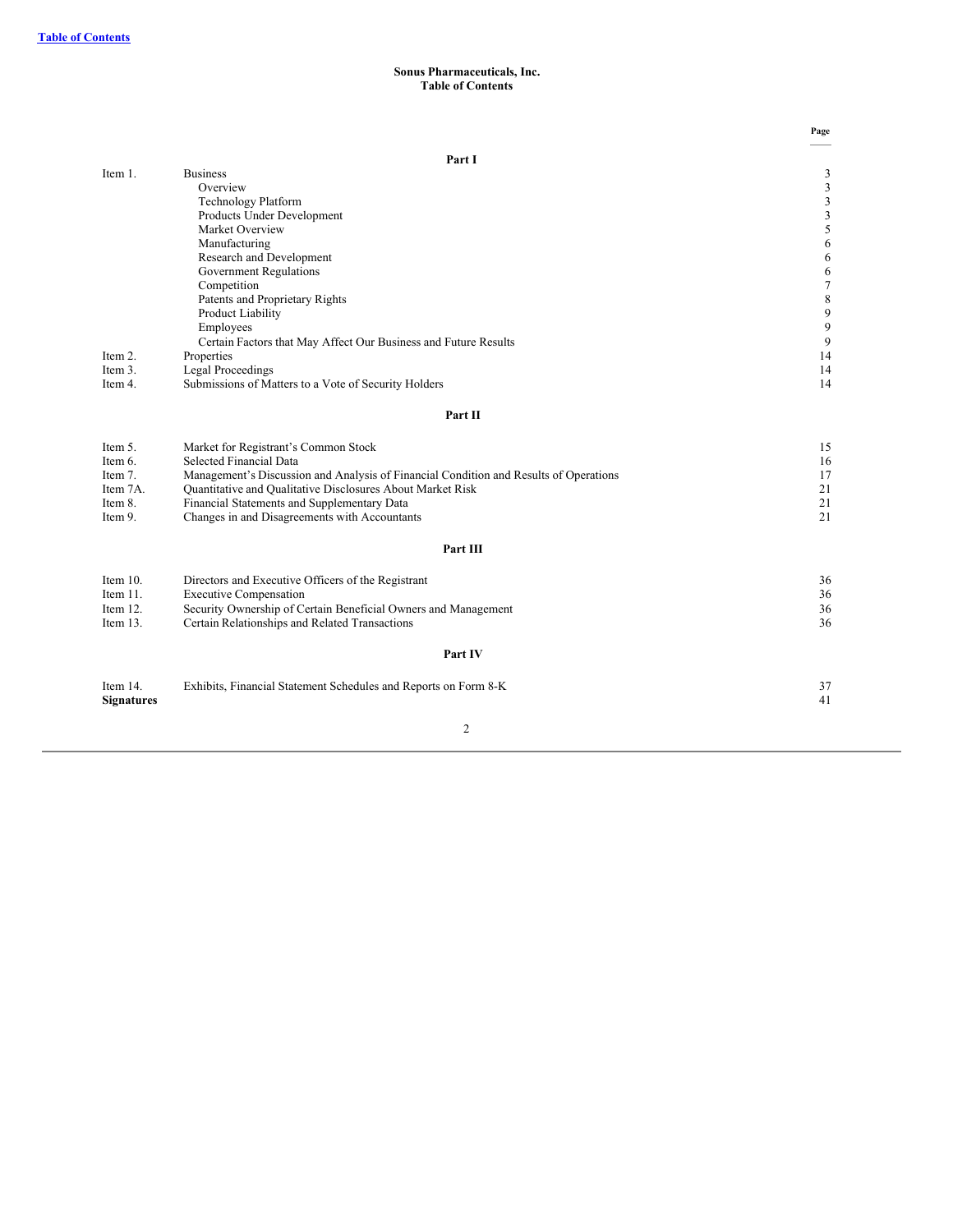## **PART I**

### <span id="page-3-1"></span><span id="page-3-0"></span>**ITEM 1. BUSINESS**

### **Overview**

Sonus Pharmaceuticals is a company focused on the development of therapeutic drugs utilizing our proprietary drug delivery technology. Based on our expertise in emulsion formulations, we have developed the TOCOSOL™ drug delivery technology platform to formulate injectable drugs that are poorly soluble in water. Using our TOCOSOL technology, we are focusing our research and development efforts on a cancer therapy product, TOCOSOL Paclitaxel (S-8184), and we are also evaluating a variety of other drug candidates in areas that target cancer, diabetes, bacterial infections and cardiovascular diseases. See "Products Under Development" section below for further discussion of our products.

## **TOCOSOL Drug Delivery Technology**

We have developed the initial application of our TOCOSOL drug delivery technology to formulate injectable therapeutic drugs that are poorly soluble in water with the goal of developing products that can be administered more easily to patients, with fewer side effects and equivalent or higher efficacy. In addition to drugs that are poorly soluble in water, the TOCOSOL technology may also be used in future applications to formulate oral dosage forms of hydrophilic (water based) drugs to improve the therapeutic utility. The TOCOSOL technology uses vitamin E oil (tocopherol) to deliver the drugs and tocopherol-based surfactants to control the size of the drug delivery particles and to make the particles more compatible with the human body. Our strategy for the application of the TOCOSOL drug delivery technology is:

- To develop proprietary new formulations of currently marketed drugs that are generic or which are coming off patent protection;
- To collaborate with other pharmaceutical companies to provide drug delivery solutions for their new or existing drug substances that have known formulation challenges or which need life cycle extensions; and
- To continually develop novel and enhanced components of the technology to expand the applicability to new therapeutic uses and dosage forms, such as oral and topical applications.

## **Products Under Development**

### *Investigational New Drug Application Products*

*TOCOSOL Paclitaxel (S-8184).* The first application of our TOCOSOL drug delivery technology is an injectable paclitaxel emulsion formulation, TOCOSOL Paclitaxel. Paclitaxel is the active ingredient in the world's leading cancer drug, Taxol®, which is approved in the U.S. for the treatment of breast, ovarian and non-small cell lung tumors. We filed an Investigational New Drug Application, or IND, with the U.S. Food and Drug Administration in September 2000 and initiated a Phase 1 human clinical study in December 2000. To date, we have enrolled patients with a wide variety of cancers as well as mesothelioma and leiomyoma. We are encouraged by preliminary results that suggest that TOCOSOL Paclitaxel may provide safety and convenience advantages for both patients and physicians including a reduction in side effects, a reduction or elimination of steroid premedications and a reduction in the administration time using a ready-to-use formulation in a single, quick injection administered in less than 15 minutes compared to the three-hour infusion of existing formulations of paclitaxel. Based on our Phase 1 study to date, we also believe there may be potential efficacy benefits of TOCOSOL Paclitaxel that may result from higher concentrations of the drug delivered to the tumor and higher sustained dose density within the tumor. However, the Phase 1 study is primarily designed to evaluate safety and clinical pharmacology, not efficacy, and there can be no assurance that Phase 2 studies will demonstrate higher efficacy than currently marketed products.

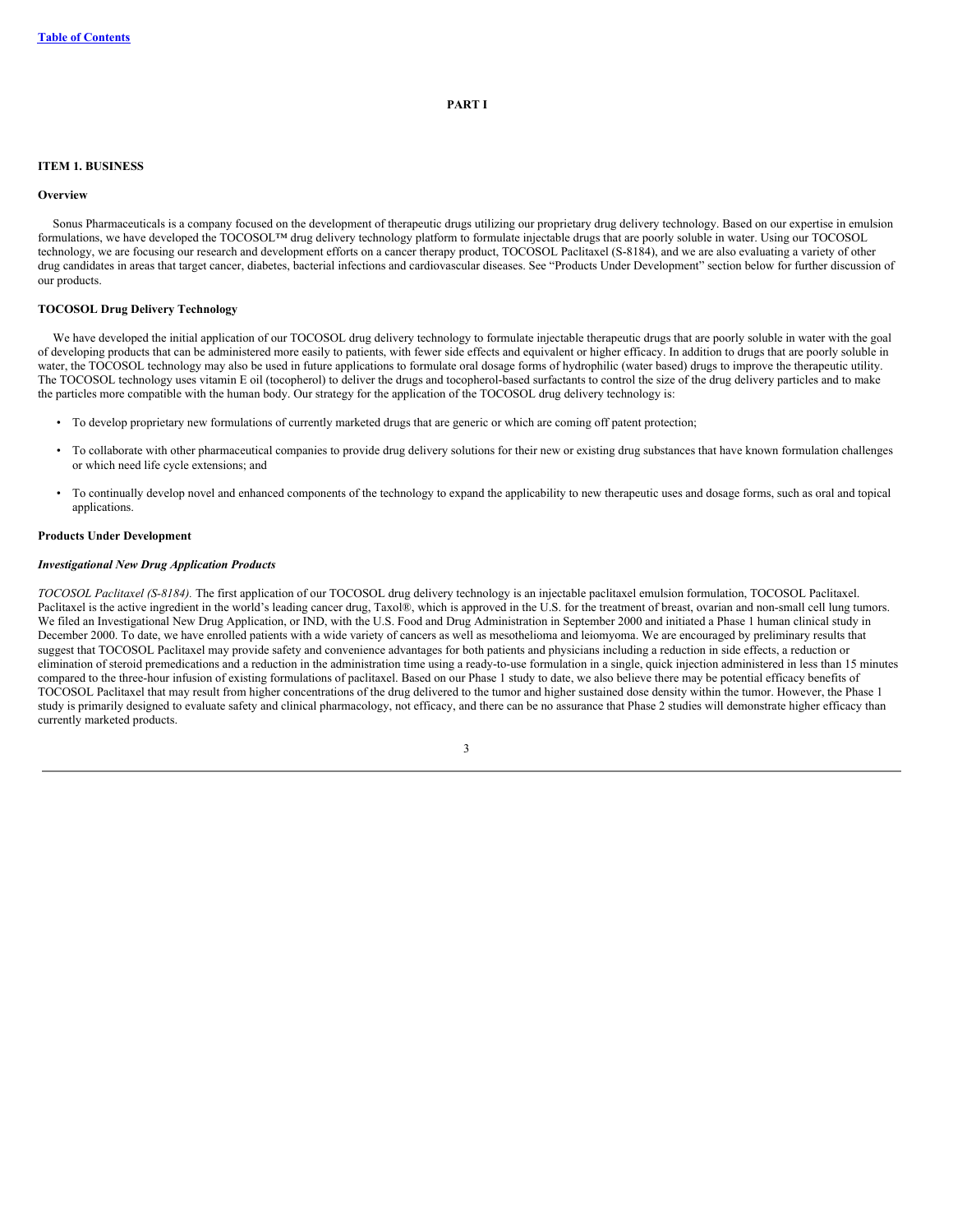The Phase 1 study is designed to determine the maximum tolerated dose for heavily pretreated patients (patients who have had three or more chemotherapy treatments prior to the study) and from minimally pretreated patients (who have had two or fewer prior chemotherapy treatments). We expect to complete the Phase 1 study by mid-2002. In addition, we are initiating Phase 2 studies, targeting non small cell lung, ovarian, bladder and colorectal cancers in patients that have not previously had taxane chemotherapy treatments. Due to the prevalence of taxane therapy in the United States and Europe for these cancers, these studies are being initiated in countries where taxanes are not generally available to patients. We expect the first patients in these Phase 2 studies will be enrolled by the end of the first quarter of 2002 with enrollment continuing through mid 2003. We also plan to initiate Phase 1 pharmacokinetic studies in late 2002.

Data from the Phase 1 study on TOCOSOL Paclitaxel was presented at the American Association for Cancer Research International Conference in October 2001 and at the Chemotherapy Foundation Symposium in November 2001. Data from the Phase 1 study to date indicate that TOCOSOL Paclitaxel can be delivered in less than 15-minute bolus dose compared to the three-hour infusion required with Taxol. In tests measuring levels of paclitaxel in blood, a bolus injection of TOCOSOL Paclitaxel resulted in higher peak drug concentrations, higher total drug exposure and slower clearance times compared with published literature for a three-hour infusion of Taxol.

As of January 2002, we had enrolled 25 patients in the Phase 1 study. Of these patients, 17 are evaluable. The first 6 patients enrolled at doses from 25 mg/m<sup>2</sup> to 125 mg/m<sup>2</sup> did not respond (continued progressive disease). Of the next 11 patients enrolled at doses from 125 mg/m<sup>2</sup> to 225 mg/m<sup>2</sup>, 8 had responses as follows: two with a partial response (reduction in tumor area  $> 50\%$ ), two with a minor response (reduction in tumor area  $\leq 50\%$ ) and four with a stable disease (no increase in tumor size). Response Evaluation Criteria in Solid Tumors (RECIST) were used for response evaluation.

Dose escalation in the Phase 1 study is continuing, and the maximum tolerated dose of TOCOSOL Paclitaxel and its associated dose limiting toxicity is still to be determined. Side effects seen to date include transient Grade 4 neutropenia (a decrease in white cell count) in two patients and transient Grade 3 febrile neutropenia in one patient. There has been no severe (Grade 3 or greater) neuropathy, which is a numbness or tingling usually in the hands or feet.

## *Formulation Development and Preclinical Products*

Consistent with our strategy to develop a pipeline of proprietary new formulations of drug candidates, we are evaluating a variety of therapeutic drug formulations utilizing our TOCOSOL drug delivery technology. As of January 2002, we had formulations under investigation in areas that target cancer, diabetes, bacterial infections, and cardiovascular diseases. In addition to injectable dosage forms, we are also seeing preliminary evidence supporting oral administration using the TOCOSOL technology platform in certain of these compounds. Our objective is to file two Investigational New Drug (IND) applications by the end of 2002. Our investigation and research and development efforts on these are preliminary and we cannot give any assurance that any of these compounds will be successful or that IND 's will be filed.

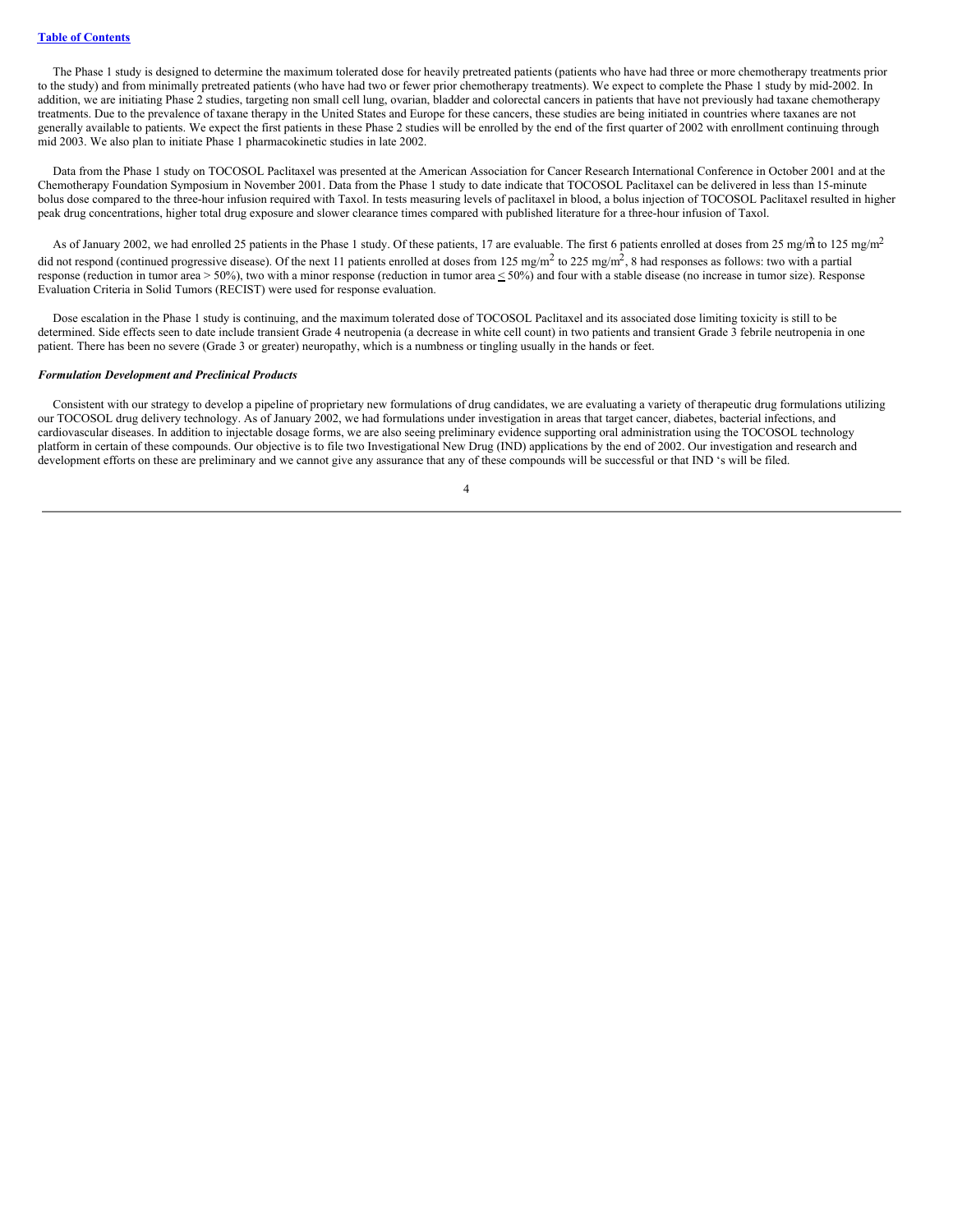*TOCOSOL Amiodarone (S-2646).* Consistent with our strategy to apply our TOCOSOL drug delivery technology to intravenous marketed drugs that are generic and/or have patents expiring, TOCOSOL Amiodarone is a reformulation of an intravenous cardiac drug, amiodarone, that is marketed for the treatment of acute ventricular arrhythmias, and specifically unstable ventricular tachycardia, which is a rapid, uncontrolled and life-threatening heart rhythm. The currently marketed form of the drug may have side effects, namely hypotension (low blood pressure) and venous irritation, that may limit the drug's effectiveness when administered in emergency situations outside the hospital. TOCOSOL Amiodarone is being tested to determine whether the application of our TOCOSOL drug delivery technology will lower the toxicity of the resulting formulation, which could allow faster administration of the crucial, initial therapeutic dose of the drug in emergency medical situations. Preclinical studies are on-going and we continue to explore potential collaborations for this product.

*Fluorocarbon Gas Emulsion (S-9156).* We are also undertaking limited development efforts for a synthetic oxygen delivery product, S-9156, for use in therapeutic applications. This product utilizes stabilized fluorocarbon gas microbubbles for transporting oxygen to the body's tissues. In preclinical studies, S-9156 was shown to carry large volumes of oxygen adequate to sustain life at doses that are many times lower than liquid fluorocarbon products that are currently under development by others. Preclinical studies with S-9156 are on-going and we plan to pursue a business development collaboration for this product in 2002. We do not plan to undertake clinical studies for this product unless we can enter into a collaboration with a third party who would fund the studies.

#### **Market Overview**

Our products are for the most part in early stages of development and it is difficult to evaluate the potential markets for these products as the areas of potential application are diverse and specific applications are yet to be determined. Overall, we operate in the drug delivery market sector. The drug delivery market was reported to be nearly \$40 billion in 2000. Of that, nearly 75% is dedicated to the development of oral and injectable dosage forms. Drug delivery technology serves an increasingly important need in pharmaceutical development. The major pharmaceutical companies face an extremely competitive market, are under increasing pressure to introduce new products, and are facing loss of patent protection for a significant number of major revenue-producing drugs in their portfolios. New drug delivery technologies provide opportunities for overcoming formulation challenges with promising active pharmaceutical ingredients, for establishing product differentiation, for extending product life cycles, and for providing additional patent protection for key products.

Our lead product, TOCOSOL Paclitaxel, is a cancer therapy product. It is currently being studied in a Phase 1 clinical trial and initiation of Phase 2 clinical studies is expected in early 2002. According to the American Cancer Society, cancer is the second leading cause of death in the United States and accounts for approximately one in every four deaths. Approximately 556,000 Americans are expected to die of cancer in 2002. Since 1990, approximately 16 million new cases have been diagnosed and about 5 million lives have been lost to cancer. The National Institutes of Health estimated the direct medical cost of cancer to be \$56 billion in 2001.

Cancer is characterized by rapid, uncontrolled cell division resulting in the growth of an abnormal mass of cells generally referred to as a tumor. Cancerous tumors can arise in almost any tissue or organ and cancer cells, if not eradicated, spread, or metastasize, throughout the body. As these tumors grow, they cause damage to the surrounding tissue and organs and potentially even death if left untreated. Cancer is believed to occur as a result of a number of hereditary and environmental factors.

Despite the resources spent on cancer and the many advances that have been made to date, current treatments for many tumors are often inadequate and improved cancer treatment drugs are still needed. Current treatments for cancer include surgery, radiation, chemotherapy and immunotherapy. Surgery and radiation therapy treat cancer at its source but are limited by the location of the tumor as certain tissues cannot be removed surgically and/or are too sensitive to tolerate radiation. Moreover, cancers frequently spread prior to detection, and surgery and radiation may not control metastases. Chemotherapy typically causes damage to normal tissue as the drugs used are toxic by nature and are not able to selectively target the cancerous cells. A further limitation is the evolution of chemotherapy resistant cancer cells.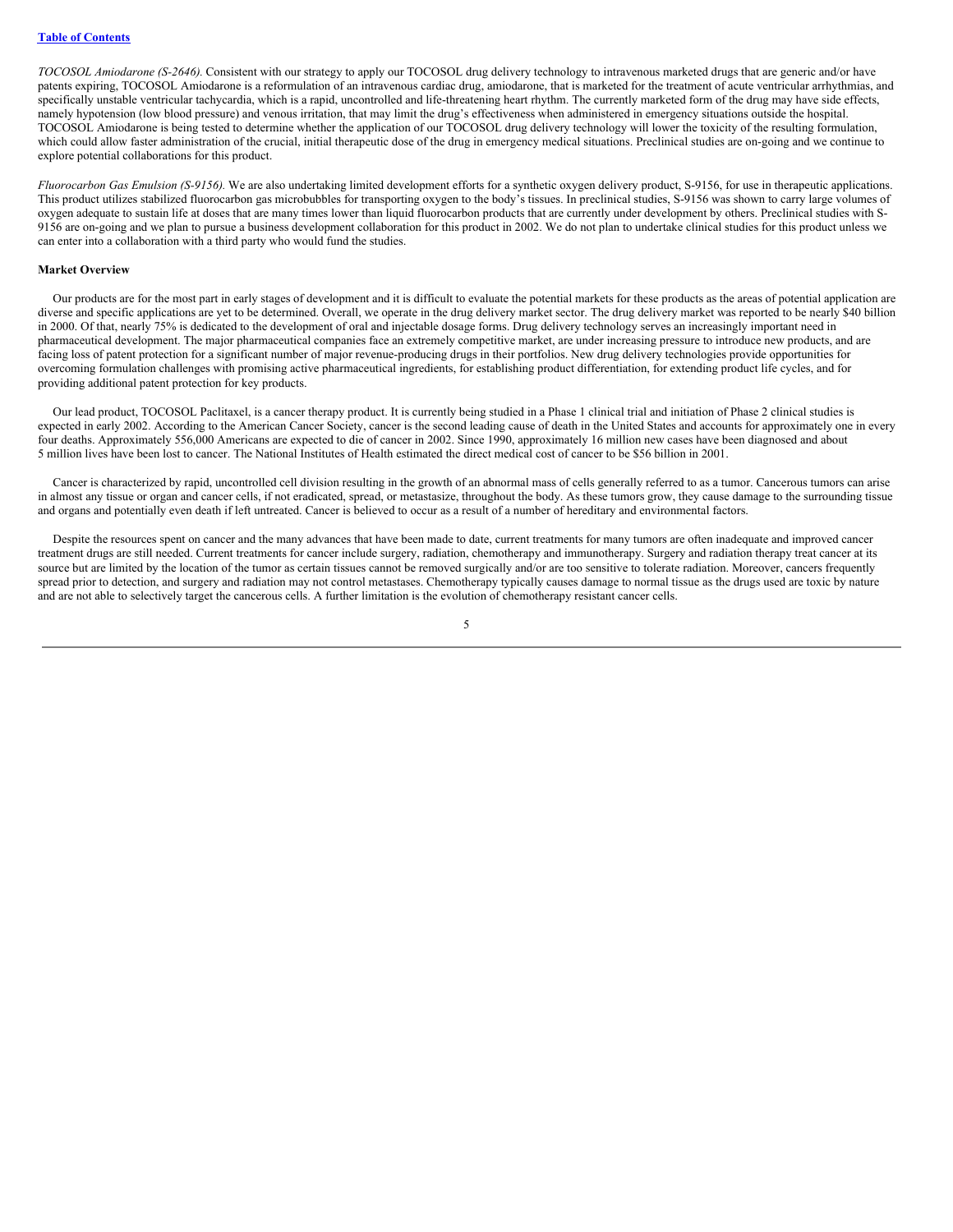#### **Manufacturing**

We are currently conducting development studies and analytical testing at our facilities in Bothell, Washington as part of our ongoing research and development. We utilize the University of Iowa as the Food & Drug Administration (FDA)-certified institution to manufacture TOCOSOL Paclitaxel and other products under current Good Manufacturing Practice (GMP) requirements for our use in preclinical and clinical studies. In the event that we receive FDA approval for one or more of our products, we anticipate that we would either contract with one or more third parties to manufacture our products or invest in the scale-up of our own manufacturing facility. We are currently engaged in discussions with potential manufacturing partners for TOCOSOL Paclitaxel and our objective is to finalize a manufacturing source in 2002. The key ingredient for this product is paclitaxel. We have entered into a supply agreement with Indena SpA for the supply of GMP grade paclitaxel.

#### **Research and Development**

We currently conduct research and development activities at our facilities. We also engage in certain research, preclinical studies and clinical development efforts at universities and other institutions. Our primary research and development efforts are currently directed at the development and application of the TOCOSOL Drug Delivery Technology Platform with respect to TOCOSOL Paclitaxel and other compounds currently under development.

We incurred expenses of approximately \$5.2 million, \$3.7 million and \$6.3 million on research and development in fiscal 2001, 2000 and 1999, respectively. See "Item 7. Management's Discussion and Analysis of Financial Condition and Results of Operations" for further discussion of research and development spending trends.

#### **Government Regulations — Drug Approval Process**

Regulation by governmental authorities in the U.S. and other countries is a significant factor in our ongoing research and development activities and in the production and marketing of our products. In order to undertake clinical tests, to produce and market products for human diagnostic or therapeutic use, mandatory procedures and safety standards established by the FDA in the U.S. and comparable agencies in other countries must be followed.

The standard process required by the FDA before a pharmaceutical agent may be marketed in the U.S. includes the following steps:

- (i) Preclinical studies including laboratory evaluation and animal studies to test for initial safety and efficacy;
- (ii) Submission to the FDA of an Investigational New Drug Application, or IND, which must become effective before human clinical trials may commence;
- (iii) Adequate and well-controlled human clinical trials to establish the safety and efficacy of the drug in its intended application;
- (iv) Submission to the FDA of a New Drug Application, or NDA, which application is not automatically accepted by the FDA for consideration; and
- (v) FDA approval of the NDA prior to any commercial sale or shipment of the drug.

In addition to obtaining FDA approval for each product, each domestic drug-manufacturing establishment must be registered or licensed by the FDA for each product that is manufactured at that facility. U.S. manufacturing establishments are subject to inspections by the FDA and by other Federal, state and local agencies and must comply with Good Manufacturing Practices, or GMP, requirements applicable to the production of pharmaceutical drug products.

Preclinical studies include laboratory evaluation of product chemistry and animal studies to assess the potential safety and efficacy of the product and its formulation. The results of the preclinical studies are

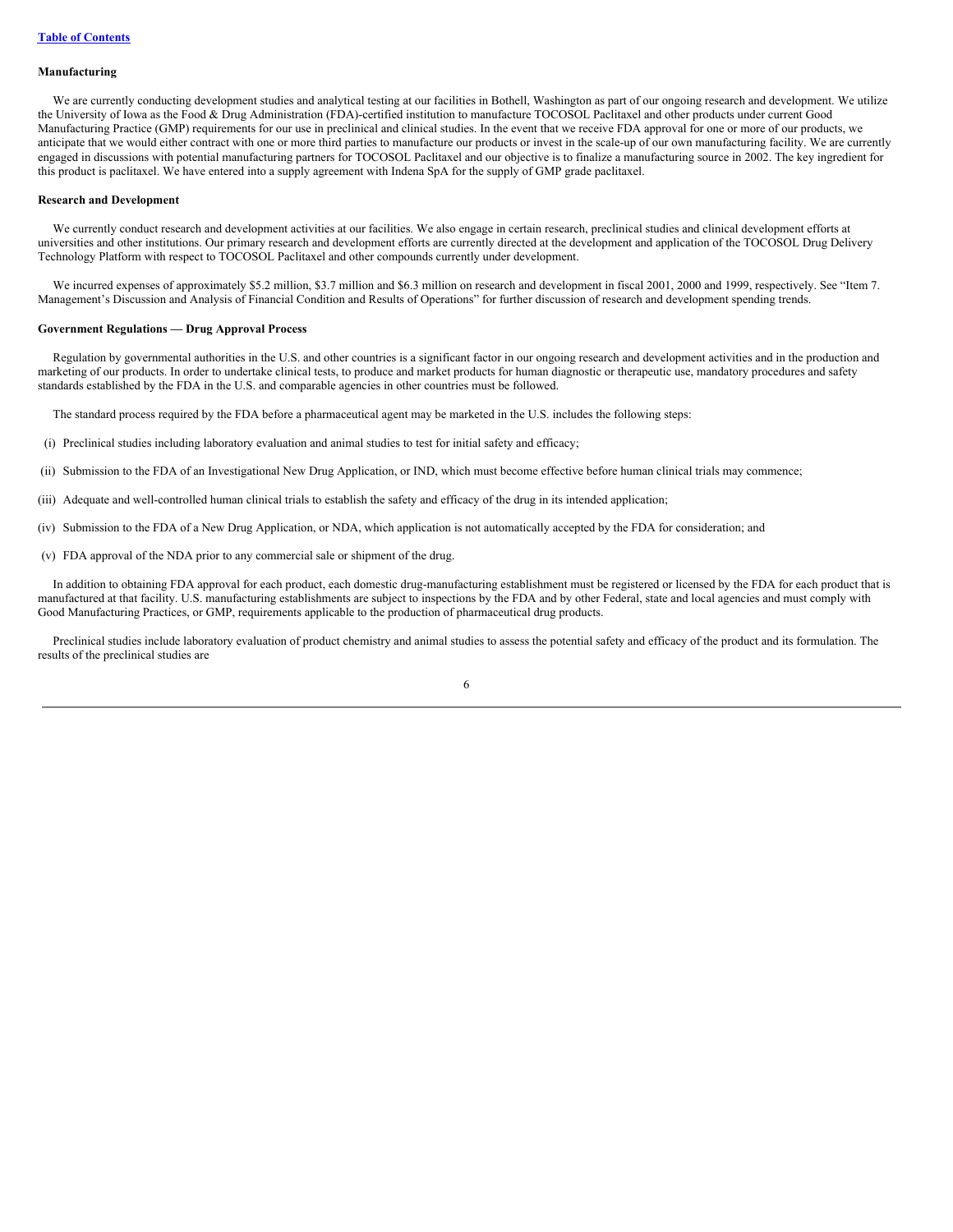submitted to the FDA as part of an IND, and unless the FDA objects, the IND will become effective 30 days following its receipt by the FDA.

Clinical trials involve the administration of the drug to healthy volunteers and/or to patients under the supervision of a qualified principal investigator. Clinical trials are conducted in accordance with protocols that detail the objectives of the study, the parameters to be used to monitor safety and the efficacy criteria to be evaluated. Each protocol is submitted to the FDA as part of the IND. Each clinical study is approved and monitored by an independent Institutional Review Board or Ethics Committee at each clinical site who will consider, among other things, ethical factors, informed consents, the safety of human subjects and the possible liability of the institution conducting a clinical study.

Clinical trials typically are conducted in three sequential phases, although the phases may overlap. In Phase 1, the initial introduction of the drug to humans, the drug is tested for safety and clinical pharmacology such as metabolism. Phase 2 involves detailed evaluation of safety and efficacy of the drug in patients with the disease or condition being studied. Phase 3 trials consist of larger scale evaluation of safety and efficacy and usually require greater patient numbers and multiple clinical trial sites, depending on the clinical indications for which marketing approval is sought.

The process of completing clinical testing and obtaining FDA approval for a new product is likely to take a number of years and require the expenditure of substantial resources. The FDA may grant an unconditional approval of a drug for a particular indication or may grant approval conditioned on further post-marketing testing. The FDA also may conclude that the submission is not adequate to support an approval and may require further clinical and preclinical testing, re-submission of the NDA, and further review. Even after initial FDA approval has been obtained, further studies may be required to provide additional data on safety or to gain approval for the use of a product for clinical indications other than those for which the product was approved initially. Also, the FDA may require post-market testing and surveillance programs to monitor the drug's efficacy and side effects.

Marketing of pharmaceutical products outside of the U.S. are subject to regulatory requirements that vary widely from country to country. In the European Union, the general trend has been towards coordination of the common standards for clinical testing of new drugs. Centralized approval in the European Union is coordinated through the European Medicines Evaluation Agency, or EMEA.

The level of regulation outside of the U.S. varies widely. The time required to obtain regulatory approval from comparable regulatory agencies in each country may be longer or shorter than that required for FDA or EMEA approval. In addition, in certain markets, reimbursement may be subject to governmentally mandated prices.

Many of the chemicals and compounds used in our research and development efforts are classified as hazardous materials under applicable federal, state and local environmental laws and regulations. We are subject to regulations under state and Federal law regarding occupational safety, laboratory practices, handling and disposing of chemicals, environmental protection and hazardous substance control. We also will be subject to other present and possible future local, state, federal and other jurisdiction regulations.

## **Competition**

The healthcare industry in general is characterized by extensive research efforts, rapid technological change and intense competition. We believe that other pharmaceutical companies will compete with us in areas of research and development, acquisition of products and technology licenses, and the manufacturing and marketing of products that could potentially compete with ours. Several other companies are developing paclitaxel reformulations with a goal of delivering a more effective and tolerable therapy than the approved product, Taxol, or its generic equivalent. Companies that have paclitaxel reformulations in clinical trials include American Biosciences, Inc., Cell Therapeutics, Inc., Enzon, Inc., NeoPharm, Inc., and Protarga, Inc. Some of these products are further in development than TOCOSOL Paclitaxel and may achieve regulatory approval before TOCOSOL Paclitaxel. We expect that competition will be based on safety, efficacy, ease of administration, breadth of approved indications, reimbursement, and physician and patient acceptance.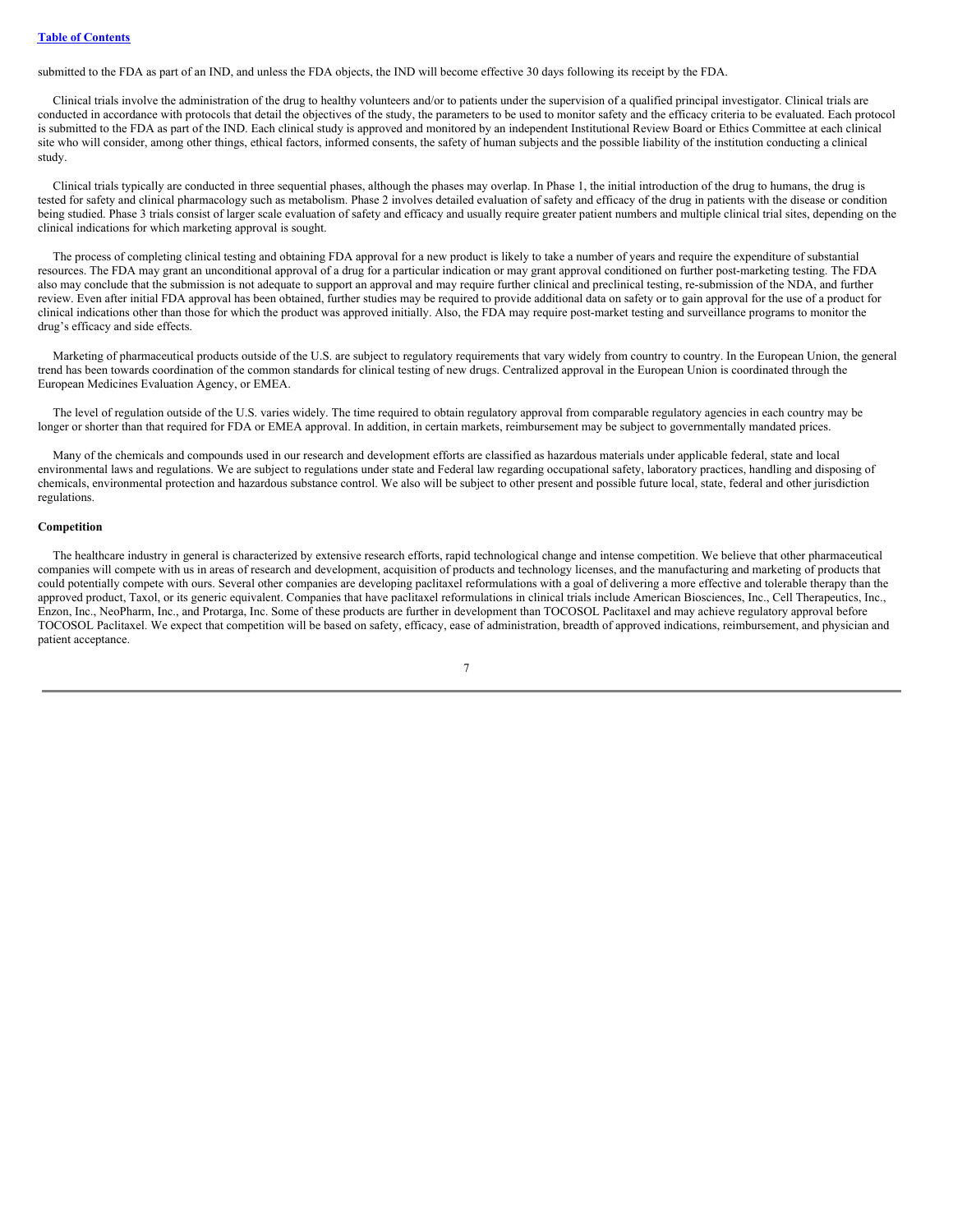Many of our competitors and potential competitors have substantially greater financial, technical and human resources than we do and have substantially greater experience in developing products, obtaining regulatory approvals and marketing and manufacturing products. Companies that complete clinical trials, obtain required regulatory approvals and commence commercial sales of their products before their competitors may achieve a significant competitive advantage if their products work through a similar mechanism as our products. In addition, other technologies or products may be developed that have an entirely different approach that would render our technology and products noncompetitive or obsolete.

We believe that our ability to successfully compete in the biotechnology and pharmaceutical industries will be based on our ability to do the following:

- Create and maintain advanced drug delivery technology;
- Develop proprietary products;
- Attract and retain key scientific personnel;
- Obtain patent or other protection for products;
- Obtain required regulatory approvals; and
- Manufacture, market and or license our products alone or with collaborative partners.

### **Patents and Proprietary Rights**

We consider the protection of our technology to be important to our business. In addition to seeking U.S. patent protection for many of our inventions, we are also seeking patent protection in other countries in order to protect our proprietary rights to inventions. We also rely upon trade secrets, know-how, continuing technological innovations and licensing opportunities to develop and maintain our competitive position.

Our success will depend, in part, on our ability to obtain patents, defend patents and protect trade secrets. As of February 2002, we have filed 18 patent applications in the U.S. pertaining to our TOCOSOL drug delivery technology as well as counterpart filings in Europe and key countries in Asia and Latin America. As of February 2002, all of these patent applications are currently in process and have not been issued by the United States or foreign Patent and Trademark Offices, although we have received notice of allowable claims. The patent position of medical and pharmaceutical companies is highly uncertain and involves complex legal and factual questions. There can be no assurance that any claims which are included in pending or future patent applications will be issued, that any issued patents will provide us with competitive advantage or will not be challenged by third parties, or that the existing or future patents of third parties will not have an adverse effect on our ability to commercialize our products. Furthermore, there can be no assurance that other companies will not independently develop similar products, duplicate any of our products or design around patents that may be issued to us. Litigation or administrative proceedings may be necessary to enforce any patents issued to us or to determine the scope and validity of others' proprietary rights in court or administrative proceedings. A significant portion of our drug delivery products is based upon extending the effective patent life of existing products through the use of our proprietary technology. See "Legal Proceedings" and "Certain Factors That May Affect Our Business and Future Results - If we fail to secure adequate intellectual property protection or become involved in an intellectual property dispute, it could significantly harm our financial results and ability to compete."

Our commercial success will depend in part on not infringing patents issued to competitors. There can be no assurance that patents belonging to competitors or others will not require us to alter our products or processes, pay licensing fees or cease development of our current or future products. Further, there can be no assurance that we will be able to license other technology that we may require at a reasonable cost or at all. Failure by us to obtain a license to any technology that we may require to commercialize our products could have a material adverse effect on our business, financial condition and results of operations. See "Legal Proceedings" and "Certain Factors That May Affect Our Business and Future Results — *Our commercial success will depend in part on not infringing patents issued to competitors."*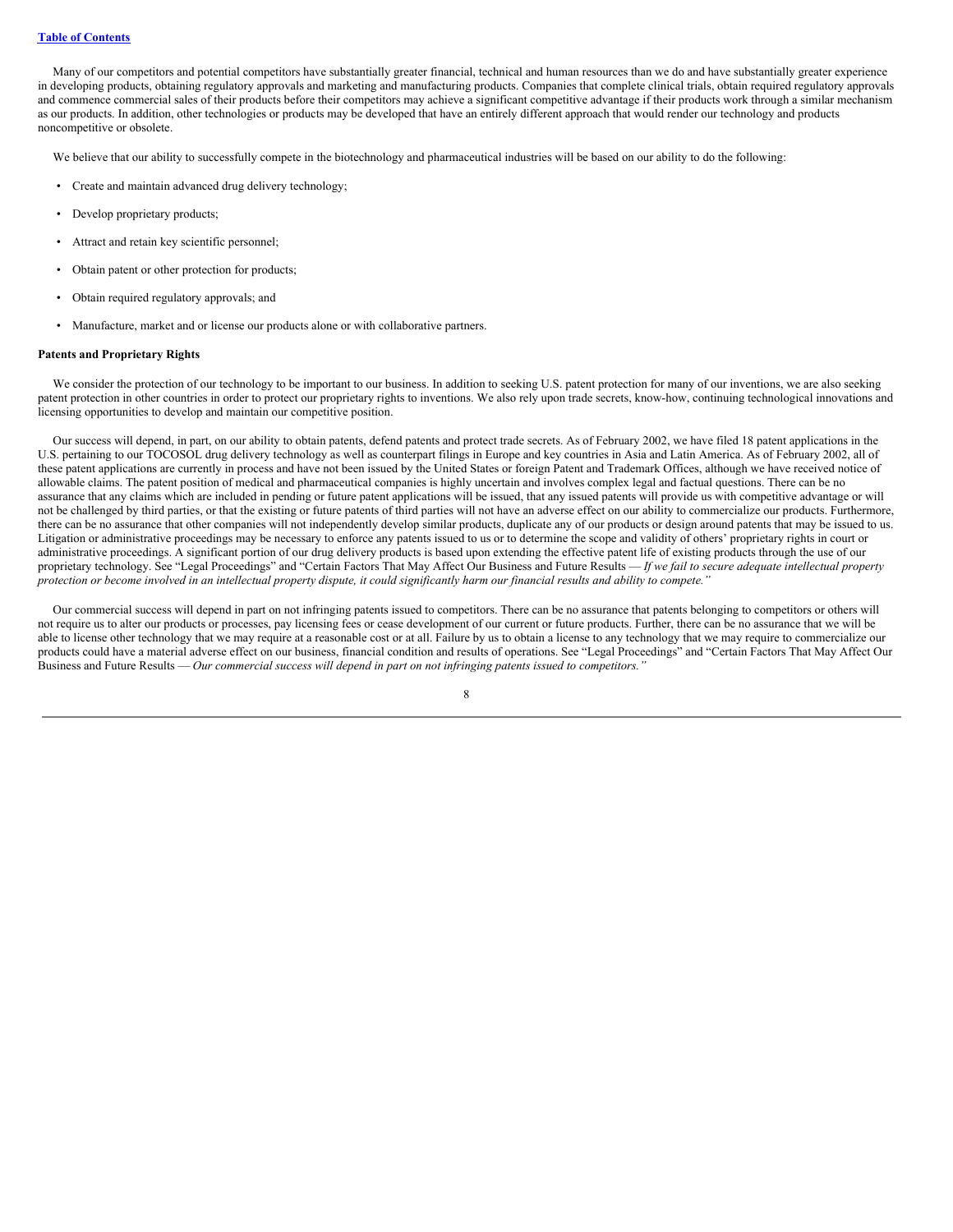We have obtained a registered trademark for our corporate name and our TOCOSOL trademark in the U.S. and certain other countries. There can be no assurance that the registered or unregistered trademarks or trade names of our company will not infringe upon third party rights or will be acceptable to regulatory agencies.

We also rely on unpatented trade secrets, proprietary know-how and continuing technological innovation which we seek to protect, in part, by confidentiality agreements with our corporate partners, collaborators, employees and consultants. There can be no assurance that these agreements will not be breached, that we will have adequate remedies for any breach, or that our trade secrets or know-how will not otherwise become known or be independently discovered by competitors. Further, there can be no assurance that we will be able to protect our trade secrets or that others will not independently develop substantially equivalent proprietary information and techniques.

In connection with the refocusing of our corporate strategy away from ultrasound contrast agent products, we entered into an agreement with Nycomed Amersham (now known as Amersham Biosciences) in August 2001 whereby we assigned substantially all of our ultrasound contrast intellectual property assets to Amersham for \$6.5 million. As part of the agreement, we also assigned to Amersham our interest in the ultrasound contrast patent license agreement entered into with Chugai Pharmaceuticals Co. Ltd. (Chugai) in January 2001. In addition, as part of the agreement, Amersham granted us an exclusive license back to use the patents sold to Amersham for certain biomedical purposes.

#### **Product Liability**

The clinical testing, manufacturing and marketing of our products may expose us to product liability claims. We maintain liability insurance for possible claims arising from the use of our products in clinical trials with limits of \$5.0 million per claim and in the aggregate. Although we have never been subject to a product liability claim, there can be no assurance that the coverage limits of our insurance policies will be adequate or that one or more successful claims brought against us would not have a material adverse effect upon our business, financial condition and results of operations. If any of our products under development are approved by the FDA, there can be no assurance that adequate product liability insurance will be available, or if available, that it will be available at a reasonable cost. Any adverse outcome resulting from a product liability claim could have a material adverse effect on our business, financial condition and results of operations.

#### **Employees**

As of March 1, 2002, we had 34 employees, 21 engaged in research and development, regulatory, clinical and manufacturing activities, and 13 in business operations and administration. All of our employees are covered by confidentiality agreements. We consider our relations with our employees to be good, and none of our employees is a party to a collective bargaining agreement.

## **Certain Factors That May Affect Our Business and Future Results**

This report contains forward looking statements which are based upon management's current beliefs and judgment. These statements and our business are subject to a number of risks and uncertainties, some of which are discussed below. Other risks are presented elsewhere in this report. You should consider the all risks carefully in addition to the other information contained in this report before purchasing shares of our common stock. If any of the following risks actually occur, they could seriously harm our business, financial condition or results of operations. In such case, the trading price of our common stock could decline, and you may lose all or part of your investment.

### *If we fail to develop products, then we may never realize revenue from product commercialization.*

A key element of our business strategy is to utilize our technologies for the development and commercialization of drug delivery products. Our drug delivery technology, TOCOSOL, is a new approach to the formulation of water insoluble compounds for therapeutic applications. Significant expenditures in additional research and development, clinical testing, regulatory, manufacturing, and sales and marketing activities will be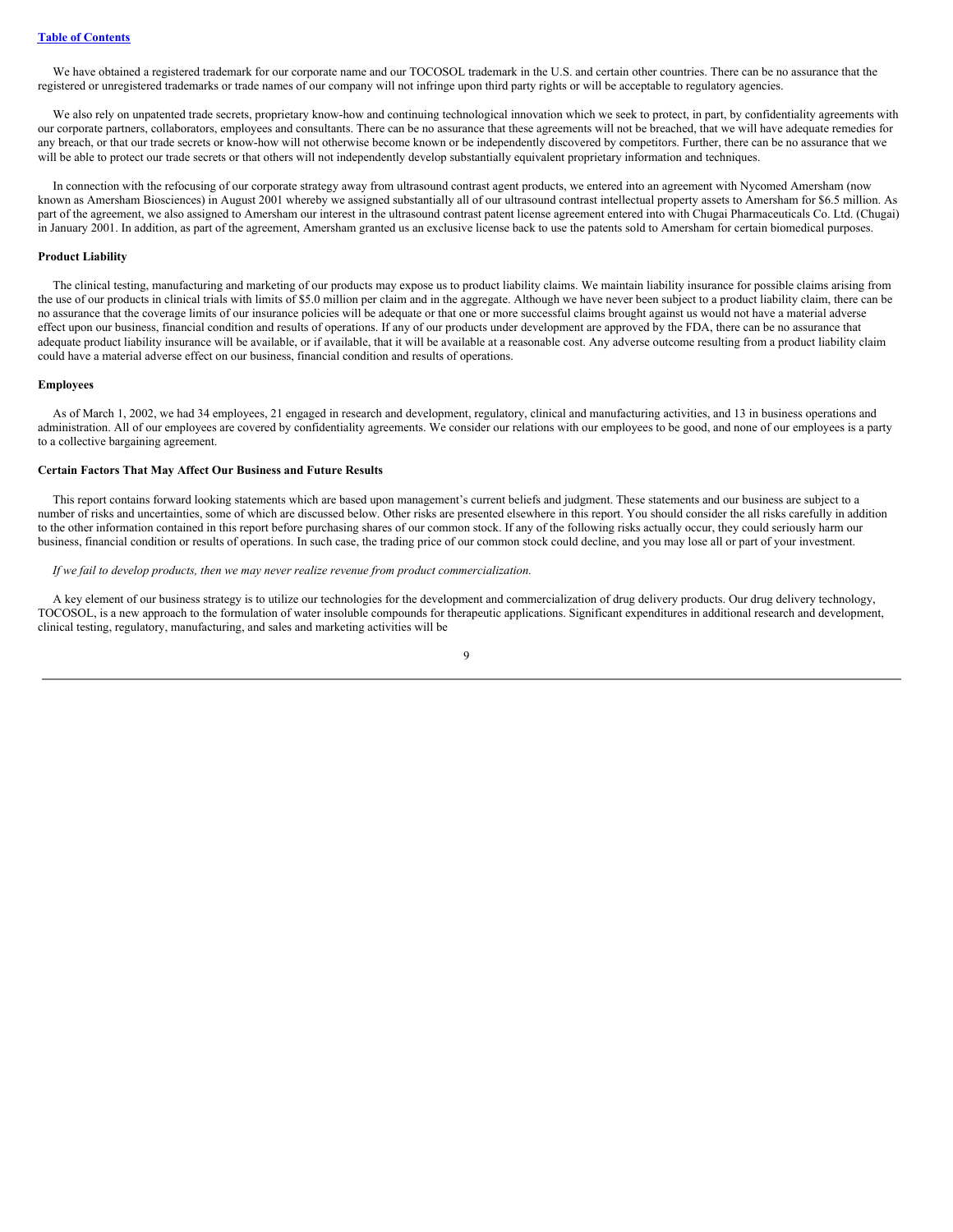necessary in order for us to demonstrate the efficacy of our products, or commercialize any products developed with our technology. There can be no assurance that TOCOSOL Paclitaxel or any of our other current products under development or any future product will be safe or efficacious.

Even if we are successful in developing our products, there is no assurance that such products will receive regulatory approval or that a commercially viable market will develop. While it is our strategy to develop additional products under our drug delivery technology by entering into feasibility study agreements with companies who own active compounds, there can be no assurance that we will enter into any feasibility studies. Moreover, there can be no assurance that these feasibility studies will result in development or license agreements. Without feasibility studies or development or license agreements, we may need to scale back or terminate our efforts to develop other products using our drug delivery technology.

#### *We have a history of operating losses, and we may never become profitable.*

We have experienced significant accumulated losses since our inception, and are expected to incur net losses for the foreseeable future. These losses have resulted primarily from expenses associated with our research and development activities, including nonclinical and clinical trials, and general and administrative expenses. We reported net income of \$542,000 for the year ended December 31, 2001, incurred a net loss of \$2.1 million for the year ended December 31, 2000 and net income of \$435,000 for the year ended December 31, 1999. As of December 31, 2001, our accumulated deficit totaled \$28.7 million. We anticipate that our operating losses will continue as we further invest in research and development for our products. We will not generate any product revenues unless and until we receive regulatory approval which will not occur in the near future. Even if we generate significant product revenues, there can be no assurance that we will be able to achieve or sustain profitability. Our results of operations have varied and will continue to vary significantly and depend on, among other factors:

- The timing and costs of clinical trials and regulatory approvals;
- Entering into new collaborative or product license agreements;
- The timing of payments, if any, under collaborative partner agreements; and
- Costs related to obtaining, defending and enforcing patents.

Governmental regulatory requirements are lengthy and expensive and failure to obtain necessary approvals will prevent us or our collaborators from commercializing a *product.*

We are subject to uncertain governmental regulatory requirements and a lengthy approval process for our products prior to any commercial sales of our products. The development and commercial use of our products are regulated by the U.S. Food and Drug Administration, or FDA, the European Medicines Evaluation Agency, or EMEA, and comparable regulatory agencies in other countries. The regulatory approval process for new products is lengthy and expensive. Before we can file an application with the FDA and comparable international agencies, the product candidate must undergo extensive testing, including animal studies and human clinical trials that can take many years and require substantial expenditures. Data obtained from such testing may be susceptible to varying interpretations, which could delay, limit or prevent regulatory approval. In addition, changes in regulatory policy for product approval may cause additional costs in our efforts to secure necessary approvals.

Our drug delivery products are subject to significant uncertainty because they are in the early stages of development and are subject to regulatory approval. We have filed an Investigational New Drug Application, or IND, with the FDA and initiated a Phase I human clinical study for the first application of our TOCOSOL Paclitaxel drug delivery technology. We expect to complete the initial Phase I study with TOCOSOL Paclitaxel in mid-2002 and initiate Phase 2 studies in early 2002. There can be no assurance that the clinical studies will demonstrate that TOCOSOL Paclitaxel will be safe or efficacious or that we will file a new drug application. We are also currently engaged in preclinical testing of a formulation of our TOCOSOL drug delivery product for cardiovascular treatment and our oxygen delivery product. The results of pre-clinical and clinical testing of our products are uncertain and regulatory approval of our products may take longer or be more expensive than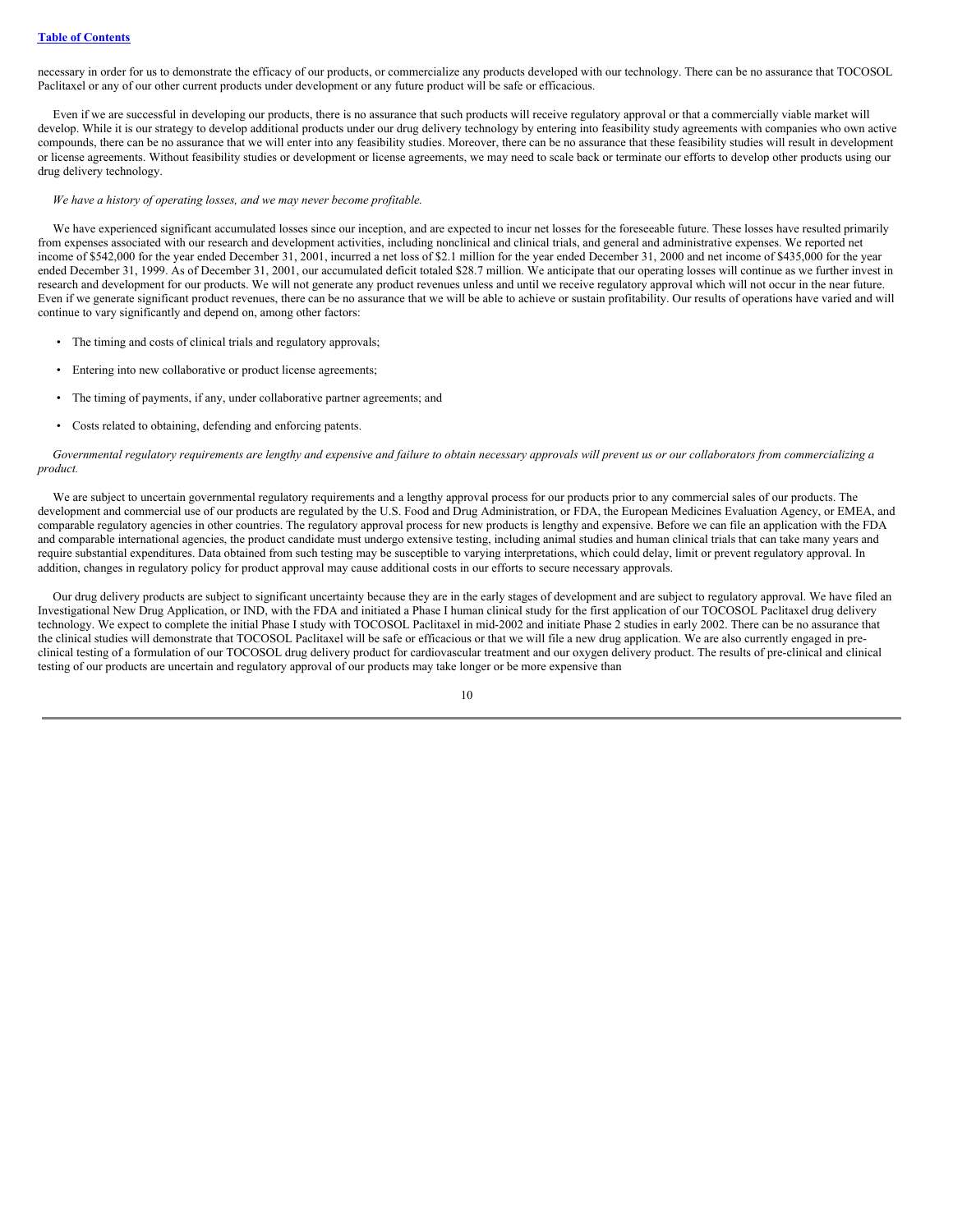anticipated, which could have a material adverse affect on our business, financial condition and results of operations. We cannot predict if or when any of our products under development will be commercialized.

## *We depend on third parties for funding, clinical development, manufacturing and distribution.*

We are dependent, or may in the future be dependent, on third parties for funding or performance of a variety of key activities including research, clinical development, manufacturing, marketing, sales and distribution of our products. If we are unable to establish these arrangements with third parties, if they are terminated or the collaborations are not successful, we will be required to identify alternative partners to fund or perform research, clinical development, manufacturing, marketing, sales and/or distribution, which could have a material adverse effect on our business, financial condition and results of operations. Our success depends in part upon the performance by these collaborators of their responsibilities under these arrangements. We have no control over the resources that any potential partner may devote to the development and commercialization of products under these collaborations and our partners may fail to conduct their collaborative activities successfully or in a timely manner.

## Future U.S. or international legislative or administrative actions also could prevent or delay regulatory approval of our products.

Even if regulatory approvals are obtained, they may include significant limitations on the indicated uses for which a product may be marketed. A marketed product also is subject to continual FDA, EMEA and other regulatory agency review and regulation. Later discovery of previously unknown problems or failure to comply with the applicable regulatory requirements may result in restrictions on the marketing of a product or withdrawal of the product from the market, as well as possible civil or criminal sanctions. In addition, if marketing approval is obtained, the FDA, EMEA or other regulatory agency may require post-marketing testing and surveillance programs to monitor the product's efficacy and side effects. Results of these post-marketing programs may prevent or limit the further marketing of a product.

## We will need additional capital in the future, and if it is not available on terms acceptable to us, or at all, we may need to scale back our development and commercialization *activities.*

Our development efforts to date have consumed and will continue to require substantial amounts of cash, and we have generated only limited revenues from payments received from our contractual agreements and from the assignment of substantially all of our ultrasound contrast intellectual property. Based on our current operating plan, including planned clinical trials and other product development costs, we estimate that existing cash and marketable securities, will be sufficient to meet our cash requirements through 2003. However, we will need substantial additional capital to complete the development of TOCOSOL Paclitaxel and to meet our other cash requirements in the future. Our future capital requirements depend on many factors including:

- Our ability to obtain and retain funding from third parties under contractual agreements;
- Our progress on research and development programs and clinical trials;
- The time and costs required to gain regulatory approvals;
- The costs of manufacturing our products;
- The costs of marketing and distributing our products, if approved;
- The costs of filing, prosecuting and enforcing patents, patent applications, patent claims and trademarks;
- The status of competing products; and
- The market acceptance and third-party reimbursement of our products, if approved.

Any future equity financing, if available, may result in substantial dilution to existing stockholders, and debt financing, if available, may include restrictive covenants. If we are unable to raise additional financing, we may have to reduce our expenditures, scale back our development of new products or license to others products that we otherwise would seek to commercialize ourselves.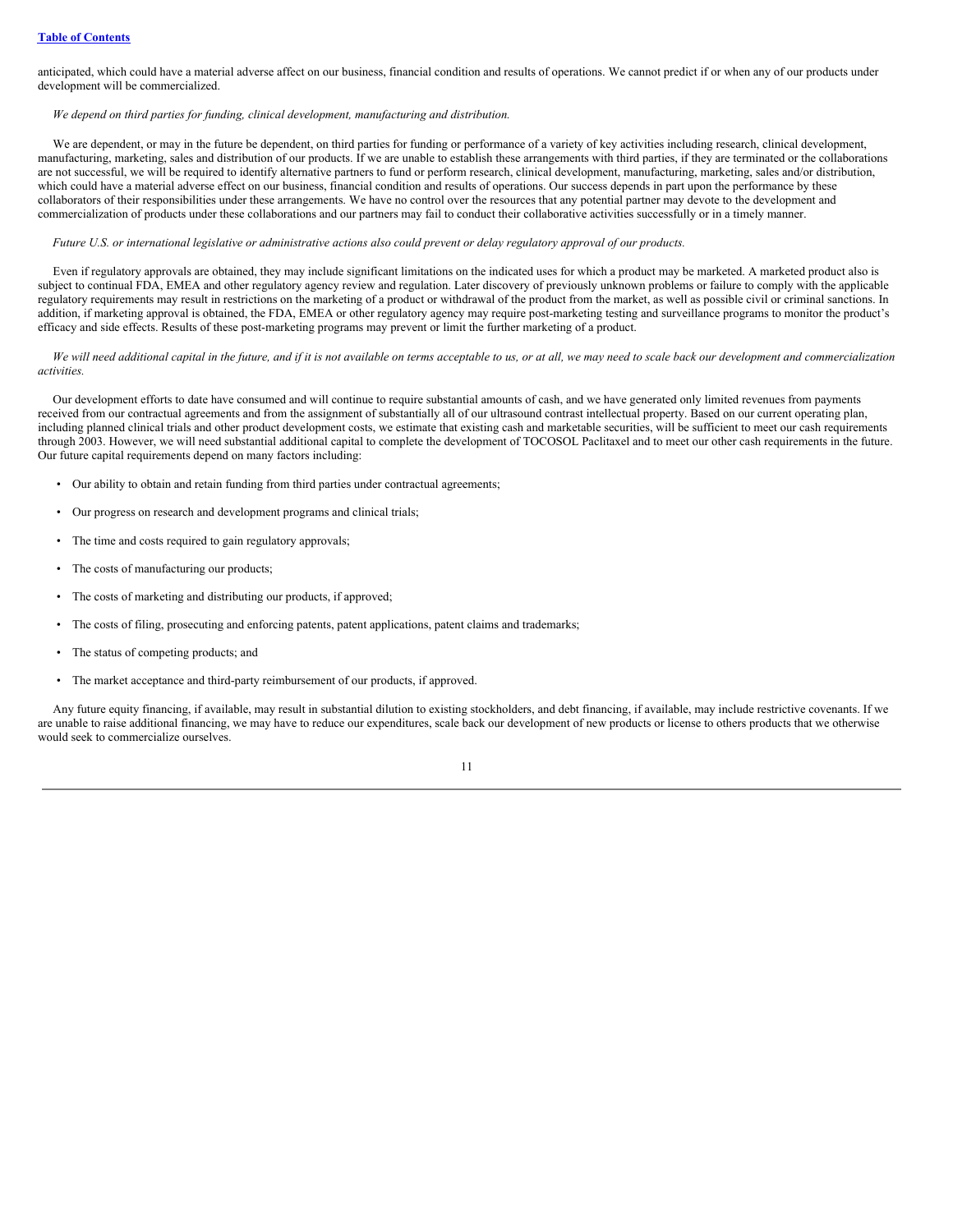## **Table of [Contents](#page-0-0)**

The healthcare industry is extremely competitive, and if we fail to compete effectively, it would negatively impact our business.

The healthcare industry in general is characterized by extensive research efforts and rapid technological change. Competition in the development of pharmaceutical products is intense and expected to increase. We also believe that other medical and pharmaceutical companies will compete with us in the areas of research and development, acquisition of products and technology licenses, and the manufacturing and marketing of our products. Success in these fields will be based primarily on:

- Efficacy;
- Safety;
- Ease of administration;
- Breadth of approved indications; and
- Physician, healthcare payer and patient acceptance.

Several other companies are developing paclitaxel reformulations with a goal of delivering a more effective and tolerable therapy than the approved product, Taxol, or its generic equivalents. Companies that have paclitaxel reformulations in clinical trials include American Biosciences, Inc., Cell Therapeutics, Inc., Enzon, Inc., NeoPharm, Inc., and Protarga, Inc. Some of these products are further in development than TOCOSOL Paclitaxel and may achieve regulatory approval before TOCOSOL Paclitaxel. We expect that competition will be based on safety, efficacy, ease of administration, breadth of approved indications, reimbursement, and physician and patient acceptance.

Many of our competitors and potential competitors have substantially greater financial, technical and human resources than we do and have substantially greater experience in developing products, obtaining regulatory approvals and marketing and manufacturing medical products. Accordingly, these competitors may succeed in obtaining FDA approval for their products more rapidly than us. In addition, other technologies or products may be developed that have an entirely different approach that would render our technology and products noncompetitive or obsolete. If we fail to compete effectively, it would have a material adverse effect on our business, financial condition and results of operations.

### We rely on third party suppliers and manufacturers to produce products that we develop and failure to retain such suppliers and manufacturers would adversely impact our *ability to commercialize our products.*

We currently rely on third parties to supply the chemical ingredients necessary for our drug delivery and oxygen delivery products. Currently, Indena is our primary supplier of paclitaxel, the main ingredient in TOCOSOL Paclitaxel. The chemical ingredients for our products are manufactured by a limited number of vendors. The inability of these vendors to supply medical-grade materials to us could delay the manufacturing of, or cause us to cease the manufacturing of our products. We also rely on third parties to manufacture our products for research and development and clinical trials. We currently do not have a commercial manufacturing supplier of TOCOSOL Paclitaxel. We are engaged in discussions with potential manufacturing partners and our objective is to enter into a manufacturing supply agreement in 2002. There is no assurance, however, that we will be successful in entering into any such relationship. Suppliers and manufacturers of our products must operate under GMP regulations, as required by the FDA, and there are a limited number of contract manufacturers that operate under GMP regulations. If we are not able to identify and qualify contract manufacturers, we may not be able to produce the required amount of our products for research and development and clinical trials. Failure to retain qualified suppliers and manufacturers will delay our research and development efforts as well as the time it takes to commercialize our products, which could materially adversely affect our business, financial condition and results of operations.

If we fail to secure adequate intellectual property protection or become involved in an intellectual property dispute, it could significantly harm our financial results and *ability to compete.*

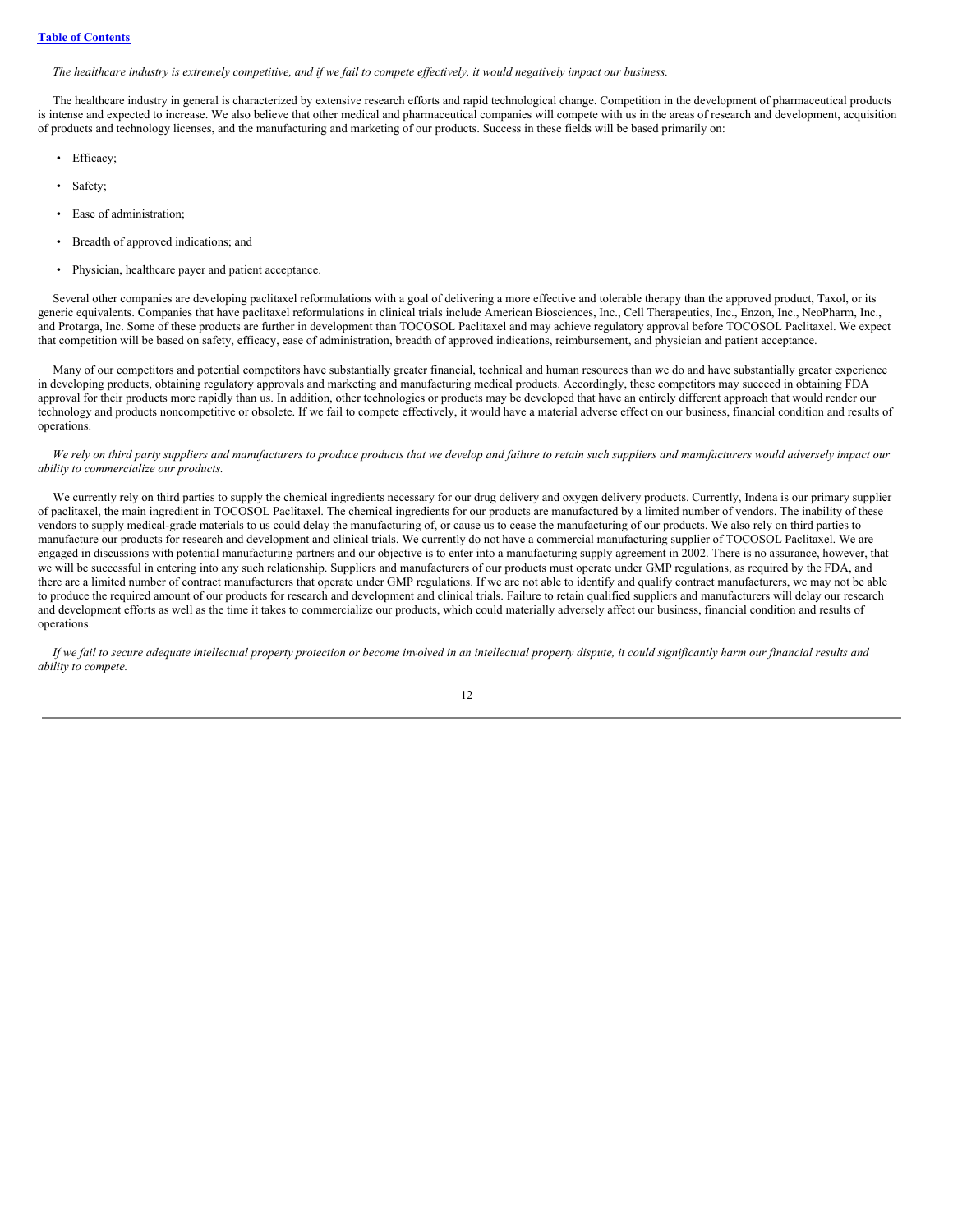Our success will depend, in part, on our ability to obtain and defend patents and protect trade secrets. As of February 2002, we had 18 patent applications filed in the United States pertaining to our TOCOSOL drug delivery technology as well as counterpart filings in Europe and key countries in Asia and Latin America. The patent position of medical and pharmaceutical companies is highly uncertain and involves complex legal and factual questions. There can be no assurance that any claims which are included in pending or future patent applications will be issued, that any issued patents will provide us with competitive advantages or will not be challenged by third parties, or that the existing or future patents of third parties will not have an adverse effect on our ability to commercialize our products. Furthermore, there can be no assurance that other companies will not independently develop similar products, duplicate any of our products or design around patents that may be issued to us. Litigation may be necessary to enforce any patents issued to us or to determine the scope and validity of others' proprietary rights in court or administrative proceedings. Any litigation or administrative proceeding could result in substantial costs to us and distraction of our management. An adverse ruling in any litigation or administrative proceeding could have a material adverse effect on our business, financial condition and results of operations.

### *Our commercial success will depend in part on not infringing patents issued to competitors.*

There can be no assurance that patents belonging to competitors will not require us to alter our products or processes, pay licensing fees or cease development of our current or future products. Any litigation regarding infringement could result in substantial costs to us and distraction of our management, and any adverse ruling in any litigation could have a material adverse effect on our business, financial condition and results of operations. Further, there can be no assurance that we will be able to license other technology that we may require at a reasonable cost or at all. Failure by us to obtain a license to any technology that we may require to commercialize our products would have a material adverse effect on our business, financial condition and results of operations. In addition, to determine the priority of inventions and the ultimate ownership of patents, we may participate in interference, reissue or re-examination proceedings conducted by the U.S. Patent and Trademark Office or in proceedings before international agencies with respect to any of our existing patents or patent applications or any future patents or applications, any of which could result in loss of ownership of existing, issued patents, substantial costs to us and distraction of our management.

## *The success of our products will depend on the acceptance of our products by third party payers.*

Our ability to successfully commercialize products that we develop will depend, in part, upon the extent to which reimbursement of the cost of such products will be available from domestic and international health administration authorities, private health insurers and other payer organizations. Third party payers are increasingly challenging the price of medical and pharmaceutical products and services or restricting the use of certain procedures in an attempt to limit costs. Further, significant uncertainty exists as to the reimbursement status of newly approved healthcare products, and there can be no assurance that adequate third party coverage will be available.

## If we lose our key personnel or are unable to attract and retain qualified scientific and management personnel, we may be unable to become profitable.

We are highly dependent on our key executives. The loss of any of these key executives or the inability to recruit and retain qualified scientific personnel to perform research and development and qualified management personnel could have a material adverse effect on our business, financial condition and results of operations. We do not have employment contracts with any of our key personnel and we do not maintain insurance policies that would compensate us for the loss of their services. There can be no assurance that we will be able to attract and retain such personnel on acceptable terms, if at all, given the competition for experienced scientists and other personnel among numerous medical and pharmaceutical companies, universities and research institutions.

Failure to satisfy Nasdaq National Market Listing requirements may result in our stock being delisted from The Nasdaq National Market.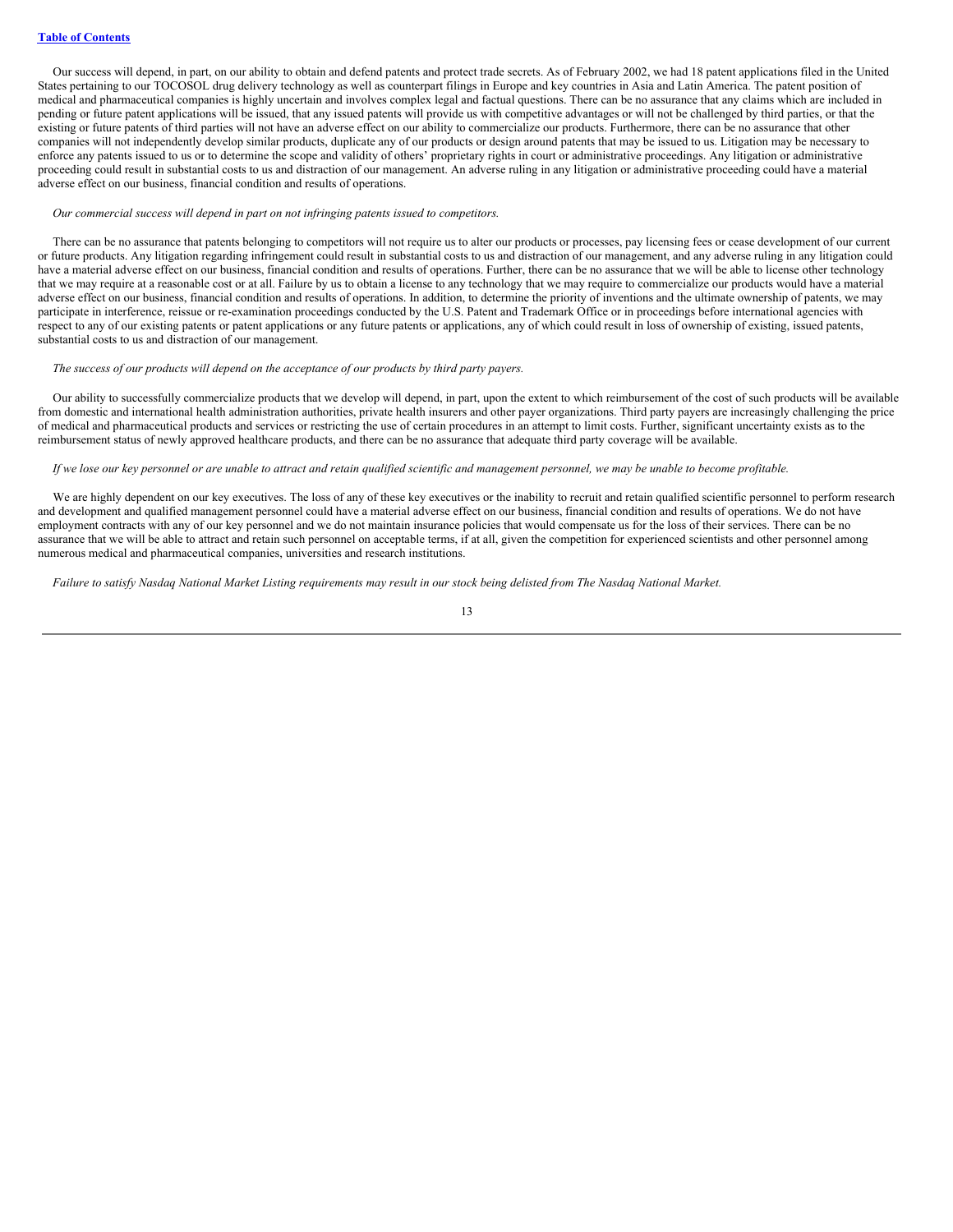Our common stock is currently listed on The Nasdaq National Market under the symbol "SNUS." For continued inclusion on The Nasdaq National Market, we must maintain among other requirements net tangible assets of at least \$4.0 million, a minimum bid price of \$1.00 per share, and a market value of our public float of at least \$5.0 million. Effective November 1, 2002, we must maintain stockholders' equity of at least \$10.0 million or market capitalization of at least \$50.0 million for continued inclusion on The Nasdaq National Market. In the event that we fail to satisfy the listing standards on a continuous basis, our common stock may be removed from listing on The Nasdaq National Market. If our common stock is delisted from The Nasdaq National Market, trading of our common stock, if any, would be conducted in the over-the-counter market in the so-called "pink sheets" or, if available, the NASD's "Electronic Bulletin Board." As a result, stockholders could find it more difficult to dispose of, or to obtain accurate quotations as to the value of, our common stock, and the trading price per share could be reduced.

### *The value of our common stock could change significantly over a short period of time.*

The market price of our common stock has fluctuated significantly. In the first quarter of 2001, the price of our common stock closed as high as \$2.84 per share and as low as \$.58 per share. In the second quarter of 2001, the price of our common stock closed as high as \$3.68 per share and as low as \$.94 per share. In the third quarter of 2001, the price of our common stock closed as high as \$4.50 per share and as low as \$2.85 per share. In the fourth quarter of 2001, our common stock closed as high as \$8.31 per share and as low as \$3.75 per share. The market price of our common stock may continue to fluctuate significantly and these fluctuations may be unrelated to operating performance. Announcements by us or our perceived competitors concerning clinical trial results, technological innovations, new products, proposed governmental regulations or actions, developments or disputes relating to patents or other proprietary rights, and other factors that affect the market generally could significantly impact our business and the market price of our common stock.

### <span id="page-14-0"></span>**ITEM 2. PROPERTIES**

We currently lease approximately 27,000 square feet of laboratory and office space in a single facility near Seattle, Washington. The lease expiration date is July 2007 and includes an option to extend the term of the lease for three years. We believe that this facility will be adequate to meet our projected needs for the foreseeable future.

## <span id="page-14-1"></span>**ITEM 3. LEGAL PROCEEDINGS**

In July 2000, DuPont Pharmaceuticals Company and certain Dupont-related entities filed a complaint in the United States District Court for the District of Massachusetts against us and certain Nycomed Amersham-related entities. Under a prior agreement with Nycomed, Nycomed has the right to enforce the patents in the field of nonperfluoropentane ultrasound contrast agents on behalf of Nycomed and us, at Nycomed's expense. This litigation was dismissed pursuant to a settlement agreement in November 2001 with no obligation of the Company or consideration paid to the Company.

## <span id="page-14-2"></span>**ITEM 4. SUBMISSION OF MATTERS TO A VOTE OF SECURITY HOLDERS**

No matters were submitted to a vote of security holders during the fourth quarter of the year ended December 31, 2001.

$$
14 \\
$$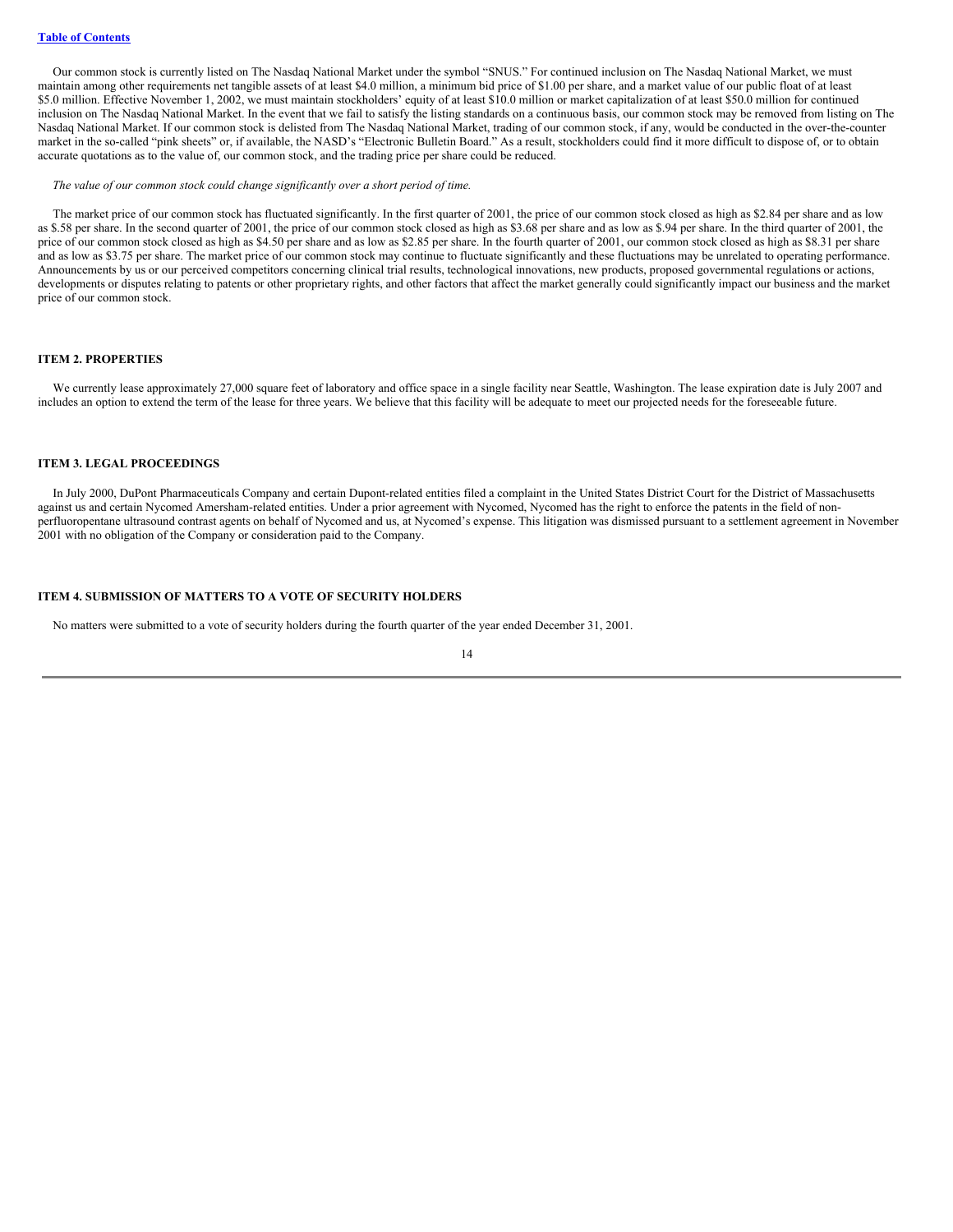## **PART II**

## <span id="page-15-1"></span><span id="page-15-0"></span>**ITEM 5. MARKET FOR THE REGISTRANT'S COMMON STOCK**

Our common stock first began trading on the Nasdaq National Market under the symbol SNUS on October 12, 1995. No cash dividends have been paid on the common stock, and we do not anticipate paying any cash dividends in the foreseeable future. As of February 7, 2002, there were 148 stockholders of record and approximately 6,700 beneficial stockholders of our Common Stock. The high and low sales prices of our common stock as reported by Nasdaq for the eight quarters ended December 31, 2001 are as follows:

|                       | High    | Low    |
|-----------------------|---------|--------|
| 2001                  |         |        |
| First Quarter         | \$ 3.25 | \$0.53 |
| <b>Second Quarter</b> | 3.80    | 0.94   |
| Third Quarter         | 4.60    | 2.60   |
| Fourth Ouarter        | 8.80    | 3.40   |
| 2000                  |         |        |
| <b>First Quarter</b>  | \$11.25 | \$2.42 |
| Second Quarter        | 4.75    | 2.50   |
| Third Quarter         | 4.75    | 3.16   |
| Fourth Ouarter        | 4.00    | 0.41   |

On January 18, 2002, we sold 1,929,000 shares of our common stock and warrants to purchase up to 385,800 shares of our common stock at an exercise price of \$9.40 per share under the terms of a Securities Purchase Agreement to accredited investors in conformity with rule 506 under Regulation D and under Section 4 (2) of the Securities Act for an aggregate purchase price of approximately \$13.6 million, resulting in net proceeds to the Company of approximately \$12.5 million. The Company and the investors concurrently entered into a Registration Rights Agreement under which the Company has undertaken to register such 2,314,800 shares under the Securities Act within a time frame specified in the Registration Rights Agreement.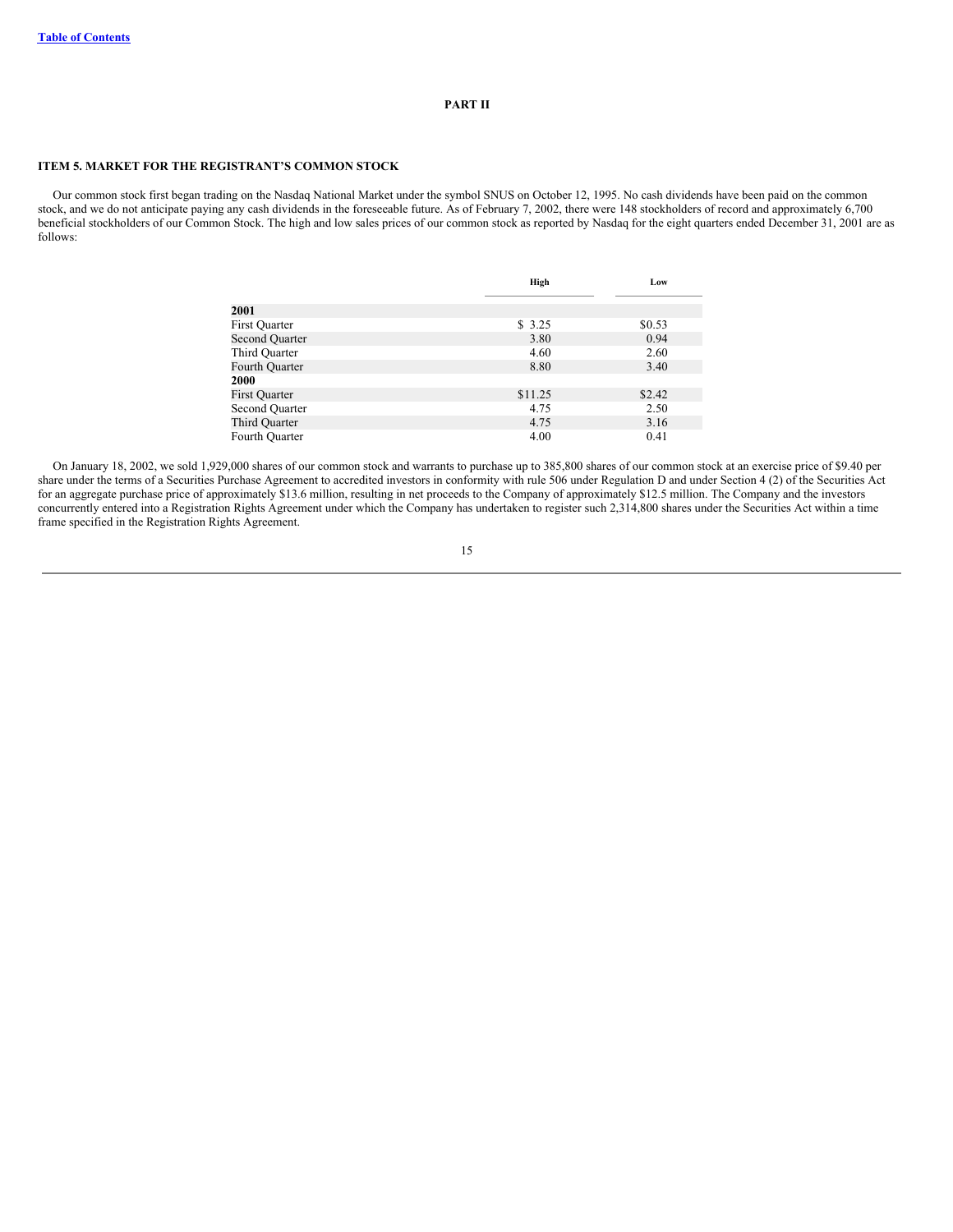## <span id="page-16-0"></span>**ITEM 6. SELECTED FINANCIAL DATA**

|                                                              | Year Ended December 31, |           |                                       |                        |                      |
|--------------------------------------------------------------|-------------------------|-----------|---------------------------------------|------------------------|----------------------|
|                                                              | 2001                    | 2000      | 1999                                  | 1998                   | 1997                 |
|                                                              |                         |           | (in thousands, except per share data) |                        |                      |
| <b>Statements of Operations Data:</b>                        |                         |           |                                       |                        |                      |
| Revenues                                                     | \$8,749                 | S.<br>408 | \$12,050                              | \$5,100                | \$18,900             |
| Operating expenses                                           | \$ 8,532                | \$7,641   | \$12,088                              | \$17,012               | \$18,763             |
| Net income (loss)                                            | 542<br>\$               | \$(2,147) | 435<br>S.                             | \$(11,173)             | \$1,011              |
| Net income (loss) per share:                                 |                         |           |                                       |                        |                      |
| Basic                                                        | \$<br>0.05              | (0.23)    | \$<br>0.05                            | (1.30)<br>S.           | S<br>0.12            |
| Diluted                                                      | 0.05<br>$\mathcal{S}$   | \$ (0.23) | $\mathbb{S}$<br>0.05                  | (1.30)<br>$\mathbb{S}$ | 0.11<br>$\mathbb{S}$ |
| Shares used in calculation of net income<br>(loss) per share |                         |           |                                       |                        |                      |
| Basic                                                        | 10,288                  | 9,146     | 8,836                                 | 8,622                  | 8,565                |
| Diluted                                                      | 11,048                  | 9,146     | 8,969                                 | 8,622                  | 9,580                |
|                                                              |                         |           | December 31,                          |                        |                      |
|                                                              | 2001                    | 2000      | 1999                                  | 1998                   | 1997                 |
|                                                              |                         |           | (in thousands)                        |                        |                      |
| <b>Balance Sheet Data:</b>                                   |                         |           |                                       |                        |                      |
| Cash, cash equivalents and marketable                        |                         |           |                                       |                        |                      |
| securities                                                   | \$15,124                | \$8,462   | \$11,804                              | \$11,955               | \$21,571             |
| Total assets                                                 | \$15,864                | \$14,310  | \$18,089                              | \$18,818               | \$28,946             |
| Long-term liabilities                                        | \$                      | S         | S.<br>$\overline{\phantom{m}}$        | \$2,049                | 939<br>S.            |
| Stockholders' equity                                         | \$14,665                | \$8,509   | \$10,048                              | \$7,495                | \$18,505             |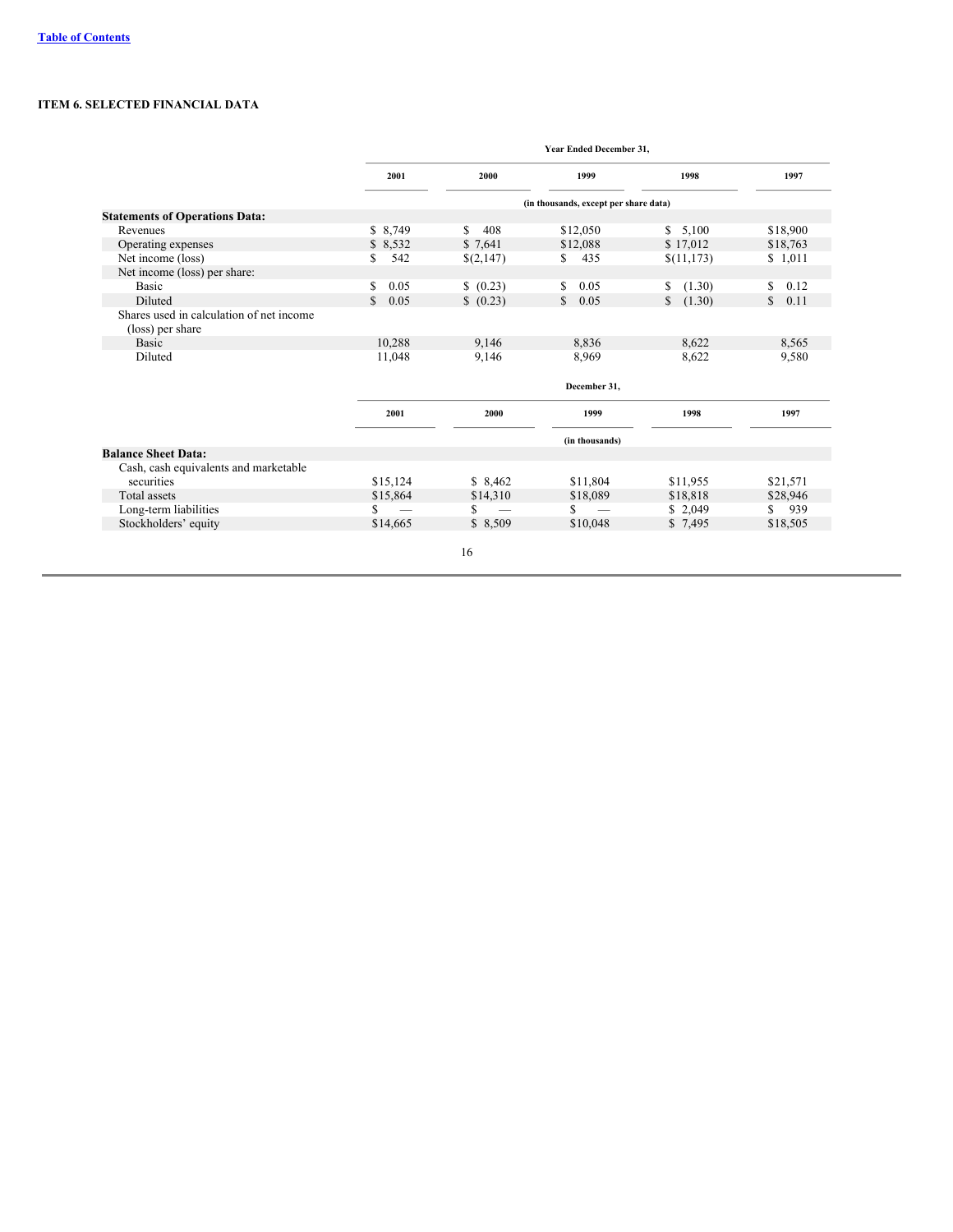## <span id="page-17-0"></span>**ITEM 7. MANAGEMENT'S DISCUSSION AND ANALYSIS OF FINANCIAL CONDITION AND RESULTS OF OPERATIONS**

## **Forward-Looking Statements**

This report contains certain forward-looking statements within the meaning of Section 27A of the Securities Act of 1933, as amended, and Section 21E of the Securities Exchange Act of 1934, as amended, and we intend that such forward-looking statements be subject to the safe harbors created thereby. Examples of these forward-looking statements include, but are not limited to:

- Progress and results of clinical trials;
- Anticipated Investigational New Drug filings and future clinical trials;
- Market acceptance of our products and the potential size of these markets;
- Our anticipated future capital requirements and the terms of any capital financing;
- Timing and amount of future contractual payments, product revenues and operating expenses; and
- Anticipated outcome or financial impact of potential legal matters.

While these forward-looking statements made by us are based on our current beliefs and judgement, they are subject to risks and uncertainties that could cause actual results to vary from the projections in the forward-looking statements. You should consider the risks below carefully in addition to other information contained in this report before purchasing shares of our common stock. If any of the risks listed below occur, they could seriously harm our business, financial condition or results of operations. In such case, the trading price of our common stock could decline, and you may lose all or part of your investment.

The discussion and analysis set forth in this document contains trend analysis, discussions of regulatory status and other forward-looking statements. Actual results could differ materially from those projected in the forward-looking statement as a result of the following factors, among others:

- Dependence on the development and commercialization of products;
- History of operating losses and uncertainty of future financial results;
- Uncertainty of governmental regulatory requirements and lengthy approval process;
- Dependence on third parties for funding, clinical development, manufacturing and distribution;
- Uncertainty of U.S. or international legislative or administrative actions;
- Future capital requirements and uncertainty of additional funding;
- Competition and risk of technological obsolescence;
- Limited manufacturing experience and dependence on a limited number of contract manufacturers and suppliers;
- Ability to obtain and defend patents and protect trade secrets;
- Limitations on third-party reimbursement for medical and pharmaceutical products;
- Dependence on key employees;
- Continued listing on the Nasdaq National Market; and
- Volatility in the value of our common stock.

See *"Business — Certain Factors That May Af ect Our Business and Future Results."*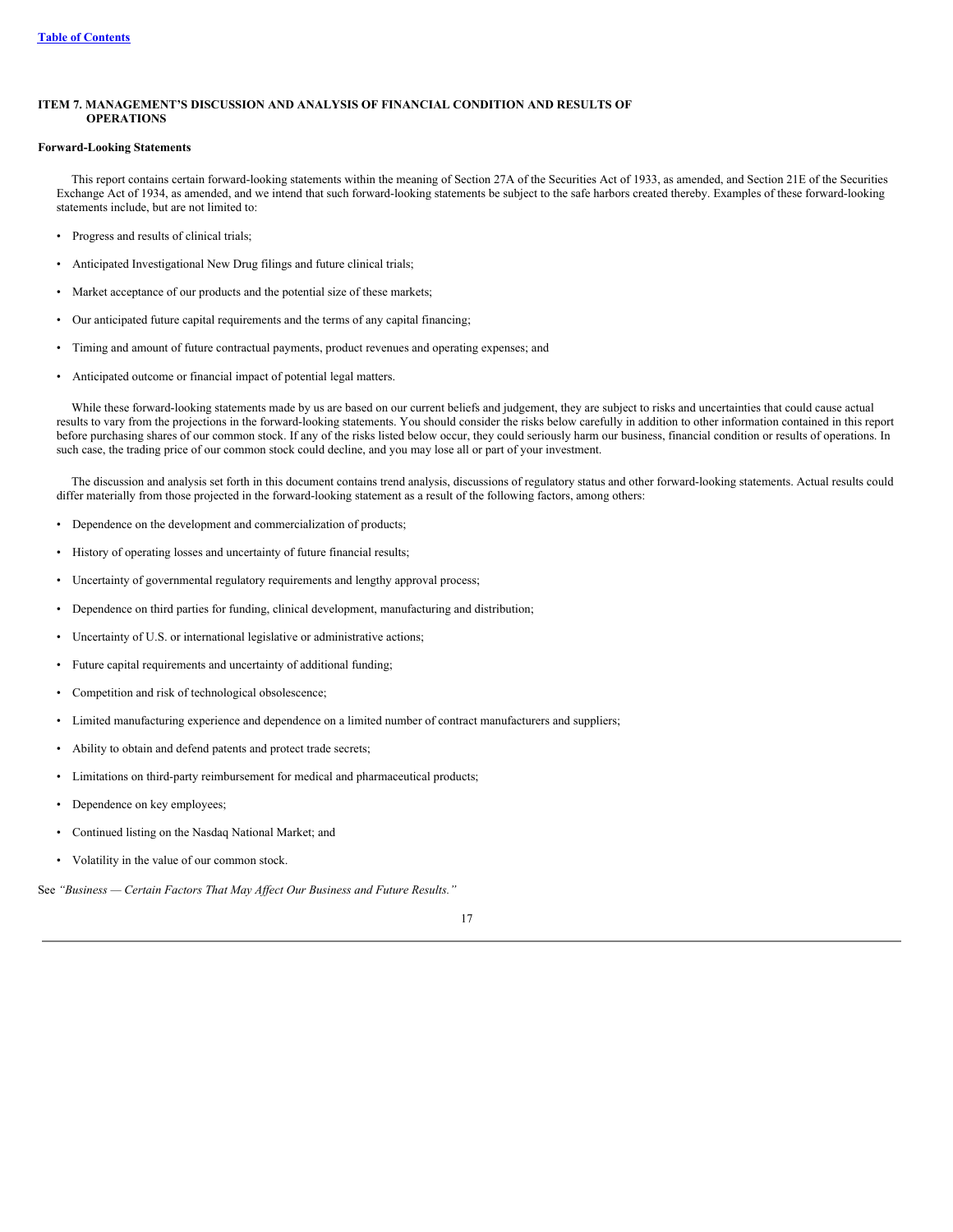### **MD&A Overview**

In Management's Discussion and Analysis of Financial Condition and Results of Operations we explain the general financial condition and the results of operations for our Company, including:

- An overview of our business;
- Results of operations and why those results are different from the prior year; and
- The capital resources our Company currently has and possible sources of additional funding for future capital requirements.

## **Business Overview**

We are a company focused on the development of therapeutic drugs utilizing our proprietary drug delivery technology. Based on our core competence in emulsion formulations, we have developed the TOCOSOL™ drug delivery technology platform to formulate injectable drugs that are poorly soluble in water. Using our TOCOSOL technology, we are focusing our research and development efforts on a cancer therapy product, TOCOSOL Paclitaxel (S-8184), and we are also evaluating a variety of other drug candidates in areas that target cancer, diabetes, bacterial infections and cardiovascular disease.

#### **Results of Operations**

Our results of operations have varied and will continue to vary significantly and depend on, among other factors:

- Timing of payments under contractual and license agreements;
- Entering into additional contractual agreements;
- Timing and costs of clinical trials, legal matters and expenses related to product development; and
- Timing of regulatory approvals.

### *Years Ended December 31, 2001 and December 31, 2000*

Our revenues are primarily derived from payments received under contractual and license agreements with third parties. Revenues for the year ended December 31, 2001 were \$8.7 million compared to \$408,000 in the prior year. The increase over the prior year was primarily the result of the assignment of substantially all of our ultrasound contrast intellectual property to Nycomed for \$6.5 million and payments received under our license agreement with Chugai of \$2.0 million. Revenues in 2002 will be dependent on our ability to enter into new collaborative agreements or licensing arrangements with third parties.

Research and development (R&D) expenses were \$5.2 million for the year ended December 31, 2001 compared to \$3.7 million in the prior year. The increase from the prior year was primarily related to the further development and Phase 1 study of TOCOSOL Paclitaxel and the related increase in spending on clinical trials as well as increases in headcount costs associated with the expansion of our R&D group. The prior year also includes a one-time favorable gain on the termination of an ultrasound contrast manufacturing and supply agreement of \$1.3 million.

General and administrative expenses were \$3.3 million for the year ended December 31, 2001 compared with \$3.9 million in the prior year. The decrease from the prior year was due primarily to the reduction of legal costs as a result of the favorable patent litigation settlement in May 2000.

Total operating expenses in 2002 are expected to increase from 2001 levels to an approximate average of \$1.1 million per month as we expand into Phase 2 trials for our TOCOSOL Paclitaxel product, develop additional compounds for Phase 1 trials and continue to expand our headcount to address the advancement of our technology and product development activities. We estimate that R&D spending will comprise approximately 75% of the average \$1.1 million per month we anticipate spending in 2002. A significant portion of the R&D spending will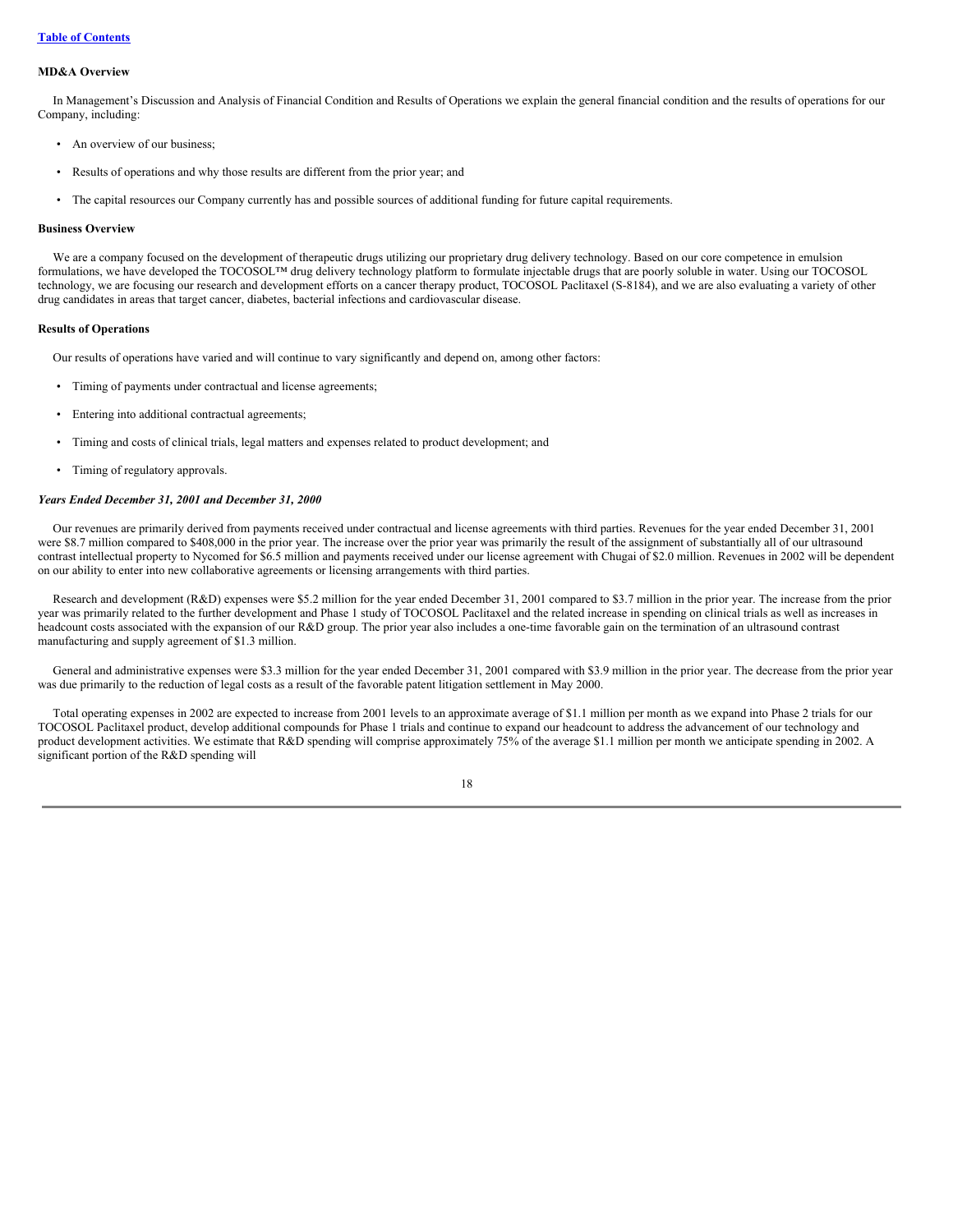be devoted to further development of TOCOSOL Paclitaxel including the completion of the Phase 1 study and commencement of the Phase 2 clinical program. These estimates and actual expenses are subject to change depending on many factors, including unforeseen expansion of study size or duration, complications in conducting or completing studies, changes in FDA requirements, increased material costs and other factors.

Interest income, net of interest expense, was \$526,000 for the year ended December 31, 2001 compared with \$658,000 for the prior year. The decrease in net interest income was primarily due to lower interest rates during 2001 over the same period in 2000.

International withholding taxes of \$200,000 were paid on licensing payments received from Chugai.

#### *Years Ended December 31, 2000 and December 31, 1999*

Revenues were \$408,000 for the year ended December 31, 2000 compared with \$12.1 million in the prior year. Revenues during 2000 were derived from royalties received under our patent license agreement with Nycomed and from payments received under drug feasibility study agreements. Revenue received in 1999 consisted of the initial license fee payment of \$10.0 million under our patent license agreement with Nycomed and \$2.1 million from Abbott Laboratories under a prior agreement.

Research and development expenses were \$3.7 million for the year ended December 31, 2000 compared with \$6.3 million in the prior year. The decrease from the prior year was due to a reduction in clinical trials and associated development activity for our proposed ultrasound contrast agent as a result of our decision to discontinue further development of this product. In addition, we terminated an ultrasound contrast manufacturing and supply agreement which resulted in a one-time favorable adjustment in research and development expenses of \$1.3 million in 2000.

General and administrative expenses were \$3.9 million for the year ended December 31, 2000 compared with \$5.8 million in the prior year. The decrease from the prior year was primarily due to a reduction in legal costs as a result of the favorable patent litigation settlement in May 2000 and also due to an overall lower level of administrative expenses resulting from various expense reductions achieved in 2000.

Other income in 2000 represents payments received in the second quarter of \$4.25 million from patent litigation and insurance settlements. As part of the patent litigation settlement, we received a payment of \$2.5 million from Nycomed pursuant to our patent license agreement with Nycomed. In addition, we reached an agreement on a preexisting insurance coverage dispute and we received a settlement payment of \$1.75 million.

Interest income, net of interest expense, was \$658,000 for the year ended December 31, 2000 compared with \$472,000 for the prior year. The increase in net interest income was primarily due to higher levels of invested cash in 2001.

## **Liquidity and Capital Resources**

We have historically financed operations with payments under contractual agreements with third parties and proceeds from equity financings. In June 2001, we completed a private placement equity financing that raised approximately \$4.5 million in net proceeds through the sale of 1.7 million shares of common stock. In January 2002, we completed a private placement that raised approximately \$12.5 million in net proceeds through the sale of 1.9 million shares of common stock.

At December 31, 2001, we had cash, cash equivalents and marketable securities of \$15.1 million compared to \$8.5 million at December 31, 2000. The increase was primarily due to the \$4.5 million of net proceeds from the private placement of common stock, \$6.5 million from our agreement with Nycomed, \$2.0 million from our agreement with Chugai and \$1.0 million in proceeds from the exercise of stock options. These increases in cash were partially offset by operating expenses of \$8.5 million. In addition, as noted above, in January 2002 we raised an additional \$12.5 million in net proceeds from a private placement of common stock.

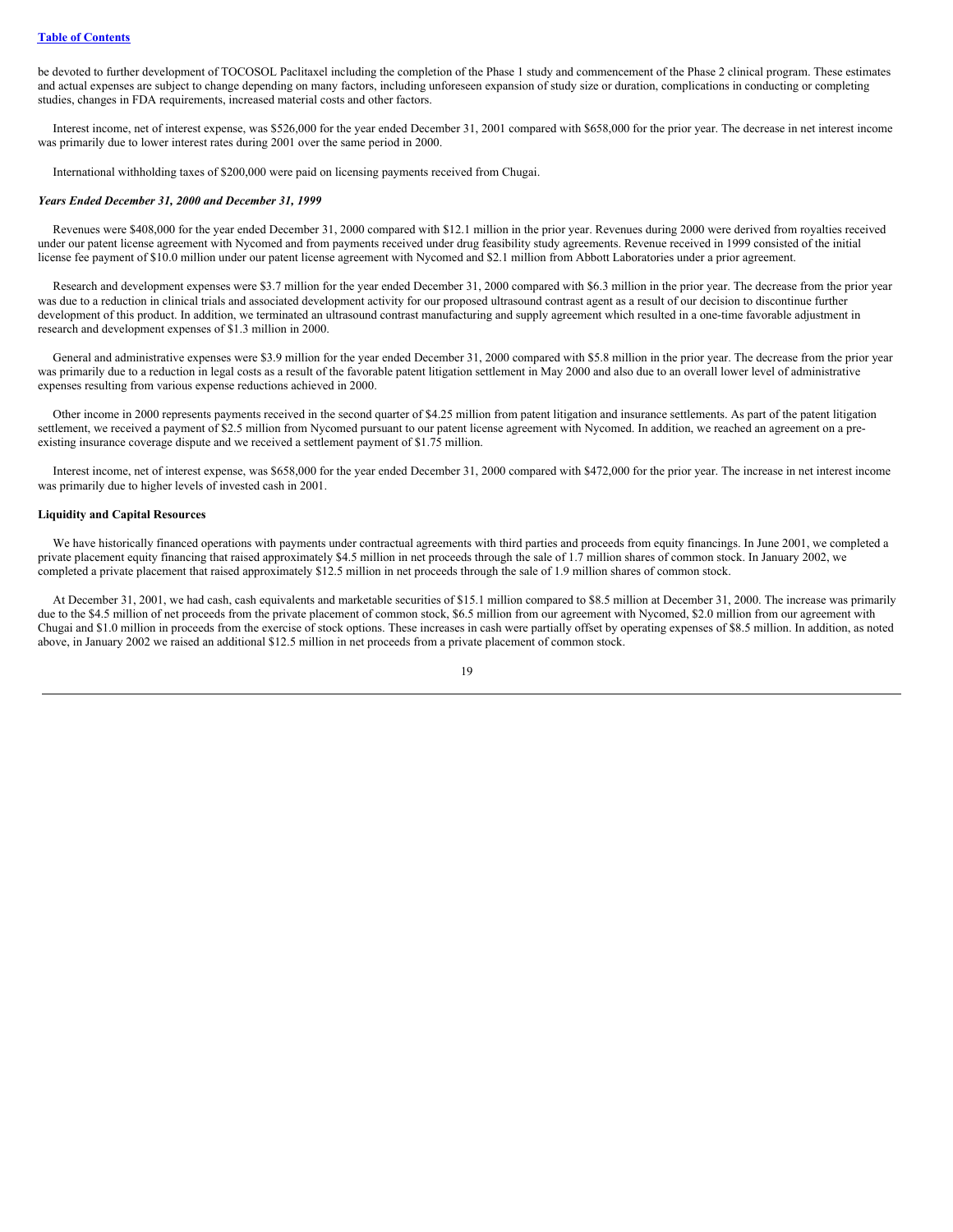We had a bank loan agreement which provided for a \$5.0 million revolving line of credit facility, bearing interest at the prime rate plus 1.0% per annum. We elected not to renew this bank loan agreement and it expired in August 2001.

We expect that our cash needs will increase in future periods due to development costs associated with our TOCOSOL drug delivery products. Based on our current operating plan, including planned clinical trials and other product development costs, we estimate that existing cash and marketable securities including the additional capital raised in January 2002 will be sufficient to meet our cash requirements through 2003 based on an assumed net cash burn rate of approximately \$1.1 million per month. However, we will need additional funding to complete our clinical trials and regulatory approval of TOCOSOL Paclitaxel and to fund other product development activities. Accordingly, we intend to seek additional funding through available means, which may include debt and/or equity financing or funding under additional third party collaborative agreements. Our future capital requirements depend on many factors including:

- The progress of our research and development programs and clinical trials;
- The time and costs required to complete clinical trials and obtain regulatory approvals;
- The ability to raise additional funds through private placement equity financing;
- The ability to attract and retain new collaborative agreement partners;
- The ability to obtain funding under contractual and licensing agreements; and
- The costs of filing, prosecuting, enforcing and defending patents, patent applications, patent claims and trademarks.

We cannot give assurance that additional financing will be available on acceptable terms, if at all. Any equity financing would likely result in dilution to our existing stockholders and debt financing, if available, may include restrictive covenants. If we are unable to raise additional financing, we may be required to curtail or delay the development of our products and new product research and development, which could seriously harm our business.

## **Market Risk**

The market risk inherent in our marketable securities portfolio represents the potential loss arising from adverse changes in interest rates. If market rates hypothetically increase immediately and uniformly by 100 basis points from levels at December 31, 2001, the decline in the fair value of the investment portfolio would not be material. Because we have the ability to hold our fixed income investments until maturity, we do not expect our operating results or cash flows to be affected to any significant degree by a sudden change in market interest rates.

## **Critical Accounting Policies and Estimates**

The preparation of the financial statements requires management to make estimates and assumptions. On an on-going basis, management evaluates its estimates and judgements including those related to revenue recognition and research and development costs. Management bases its estimates and judgements on historical experience and on various other factors that are believed to be reasonable under the circumstances. Actual results may differ from these estimates under different assumptions or conditions.

Management believes the following critical accounting policies, among others, affect its more significant judgements and estimates used in the preparation of its financial statements.

• *Revenue Recognition*. Since inception, the Company has generated revenues from collaborative agreements, licensing fees and from the assignment of developed and patented technology. Revenue is recorded as earned based on the performance requirements of the contract, generally as the services are performed. The Company recognizes revenue from non-refundable, up front license fees and proceeds from the assignment of technology when delivery has occurred and no future obligations exist. Royalties from licensees are based on third-party sales and recorded as earned in accordance with contract terms,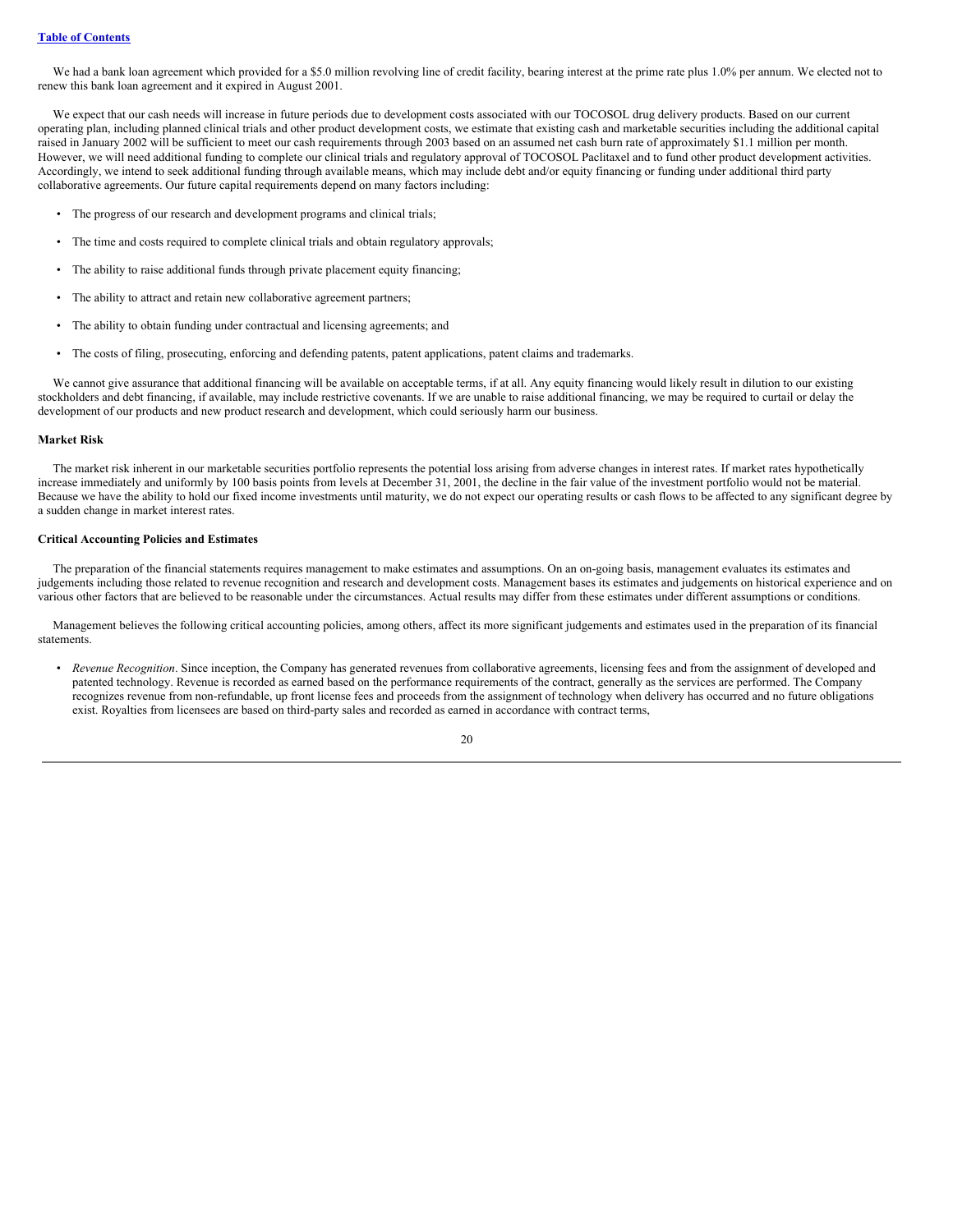when third-party results are reliably measured and collection is reasonably assured. Payments received for which the earnings process is not complete are classified as deferred revenue.

• *Research and Development Costs*. These items including personnel costs, supplies, depreciation and other indirect research and development costs are expensed as incurred. In instances where the Company enters into collaborative agreements with third parties, costs are expensed the earlier of when amounts are due or when services are performed.

#### **Recent Accounting Pronouncements**

In June 2001, the Financial Accounting Standards Board (FASB) issued Statement of Financial Accounting Standards No. 141,*Business Combinations* (SFAS 141), which provides a comprehensive standard of accounting for business combinations. SFAS 141 is effective for all business combinations after June 30, 2001.

In June 2001 the FASB issued Statement of Financial Accounting Standards No. 142,*Goodwill and Other Intangible Assets*(SFAS 142), which requires a change in accounting for goodwill and certain other intangible assets. SFAS 142 is effective for fiscal years beginning after December 15, 2001. The Company expects to adopt SFAS 142 as of January 1, 2002 and does not expect that adoption of SFAS 142 will have any impact on the Company's results of operations or financial position, as the Company has no goodwill or other intangible assets.

In August 2001, the FASB issued Statement of Financial Accounting Standard No. 144, Accounting for the Impairment or Disposal of Long-Lived Assets (SFAS 144), which addresses financial accounting and reporting for impairment or disposal of long-lived assets and supersedes SFAS 121. SFAS 144 is effective for fiscal years beginning after December 15, 2001. The Company expects to adopt SFAS 144 as of January 1, 2002 and does not expect that the adoption of SFAS 144 will have a significant impact on the Company's results of operations or financial position.

## <span id="page-21-0"></span>**ITEM 7A. QUANTITATIVE AND QUALITATIVE DISCLOSURES ABOUT MARKET RISK**

Response to this item is included in "ITEM 7. MANAGEMENT'S DISCUSSION AND ANALYSIS OF FINANCIAL CONDITION AND RESULTS OF OPERATIONS — Market Risk"

## <span id="page-21-1"></span>**ITEM 8. FINANCIAL STATEMENTS AND SUPPLEMENTARY DATA**

| <b>INDEX TO FINANCIAL STATEMENTS:</b>                                                    | PAGE |
|------------------------------------------------------------------------------------------|------|
| Report of Ernst & Young LLP, Independent Auditors                                        |      |
| Balance Sheets as of December 31, 2001 and 2000                                          |      |
| Statements of Operations for the years ended December 31, 2001, 2000, and 1999           | 24   |
| Statements of Stockholders' Equity for the years ended December 31, 2001, 2000, and 1999 |      |
| Statements of Cash Flows for the years ended December 31, 2001, 2000, and 1999           | 26   |
| Notes to the Financial Statements                                                        |      |

## <span id="page-21-2"></span>**ITEM 9. CHANGES IN AND DISAGREEMENTS WITH ACCOUNTANTS ON ACCOUNTING AND FINANCIAL DISCLOSURE**

None.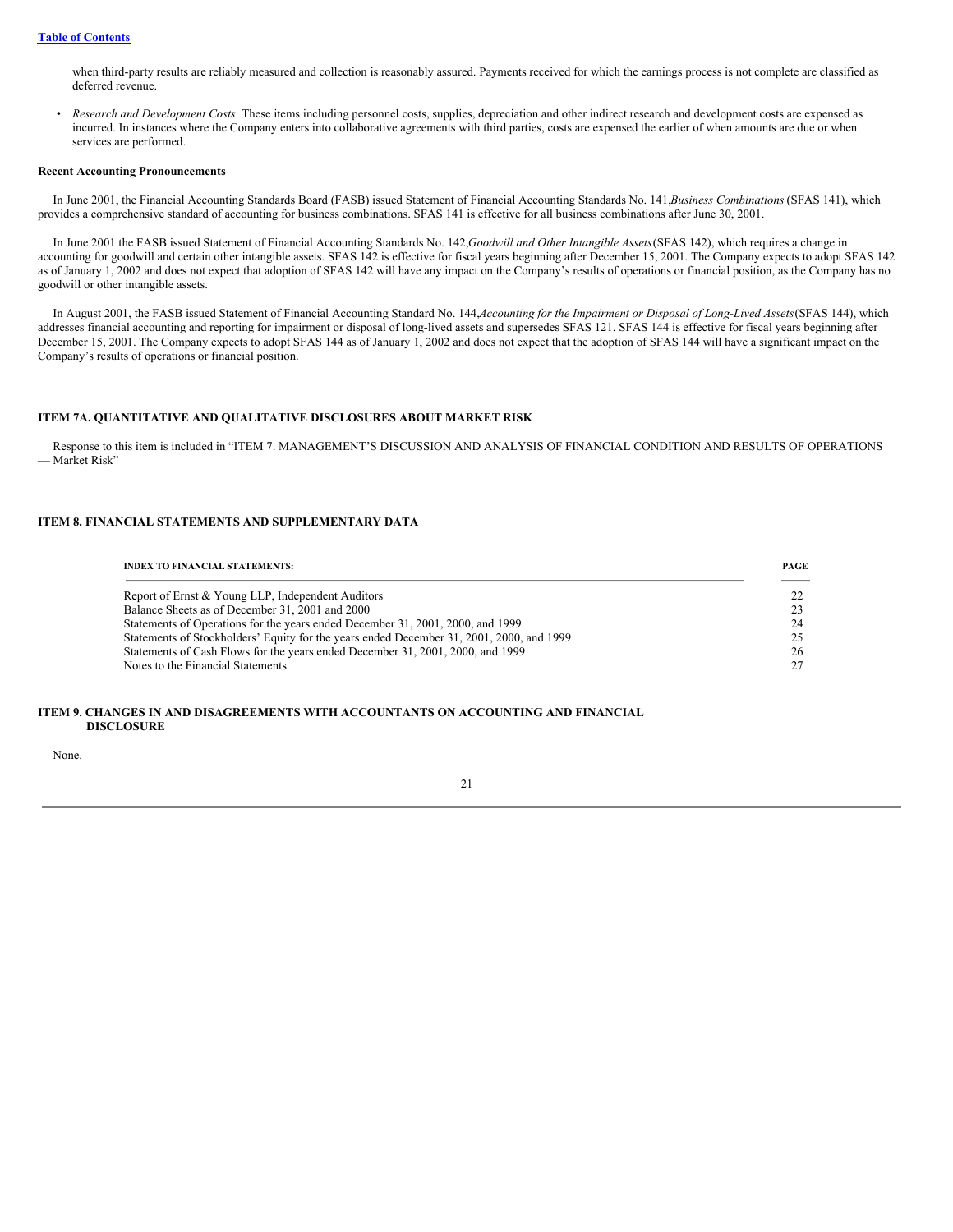## **Report of Ernst & Young LLP, Independent Auditors**

The Board of Directors Sonus Pharmaceuticals, Inc.

We have audited the accompanying balance sheets of Sonus Pharmaceuticals, Inc. as of December 31, 2001 and 2000, and the related statements of operations, stockholders' equity and cash flows for each of the three years in the period ended December 31, 2001. These financial statements are the responsibility of the Company's management. Our responsibility is to express an opinion on these financial statements based on our audits.

We conducted our audits in accordance with auditing standards generally accepted in the United States. Those standards require that we plan and perform the audit to obtain reasonable assurance about whether the financial statements are free of material misstatement. An audit includes examining, on a test basis, evidence supporting the amounts and disclosures in the financial statements. An audit also includes assessing the accounting principles used and significant estimates made by management, as well as evaluating the overall financial statement presentation. We believe that our audits provide a reasonable basis for our opinion.

In our opinion, the financial statements referred to above present fairly, in all material respects, the financial position of Sonus Pharmaceuticals, Inc. at December 31, 2001 and 2000, and the results of its operations and its cash flows for each of the three years in the period ended December 31, 2001, in conformity with accounting principles generally accepted in the United States.

ERNST & YOUNG LLP

Seattle, Washington January 18, 2002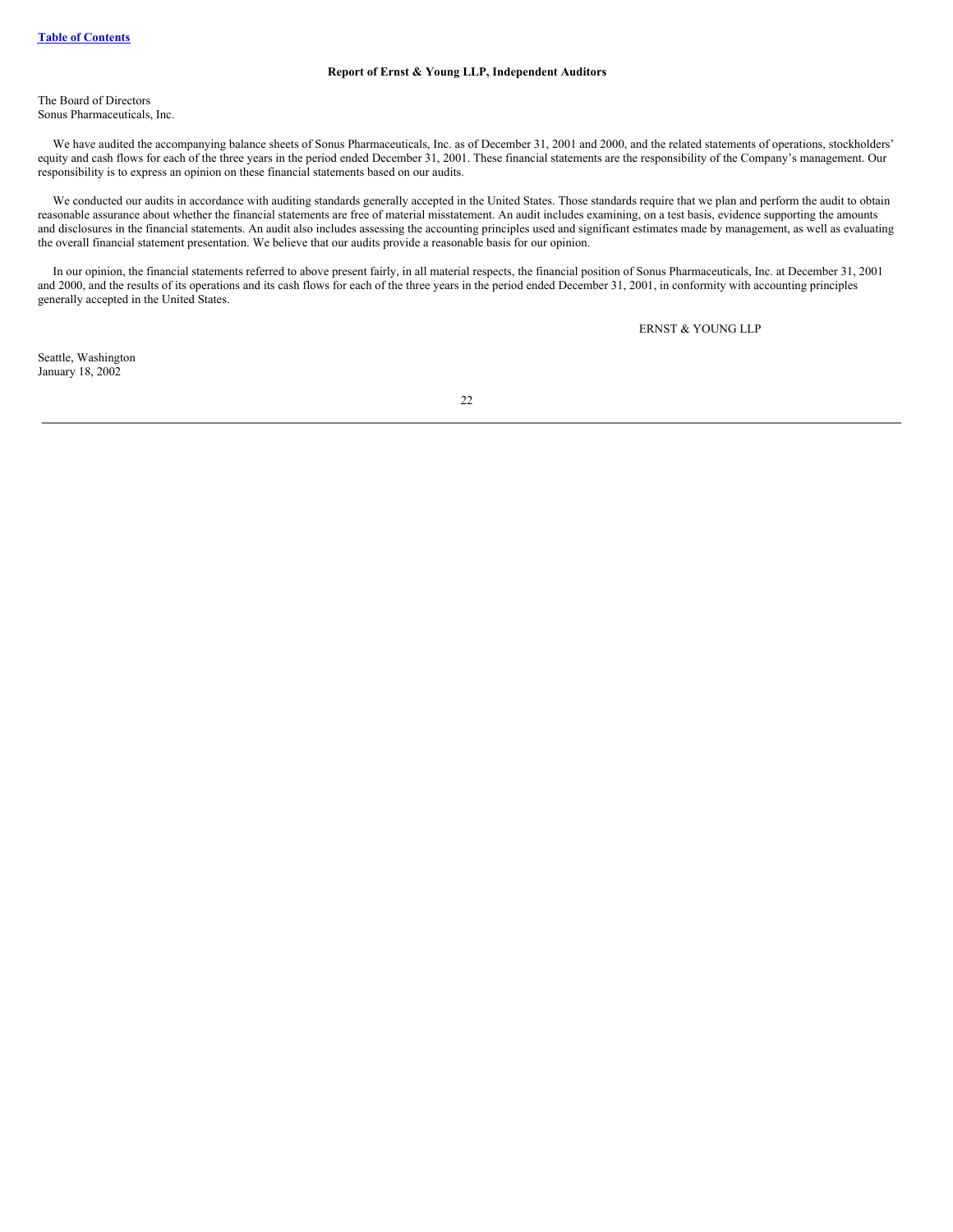## **Balance Sheets**

<span id="page-23-0"></span>

|                                                                          |                         | December 31,   |
|--------------------------------------------------------------------------|-------------------------|----------------|
|                                                                          | 2001                    | 2000           |
| <b>ASSETS</b>                                                            |                         |                |
| Current assets:                                                          |                         |                |
| Cash and cash equivalents                                                | $\mathbb{S}$<br>455,073 | \$1,696,610    |
| Marketable securities                                                    | 14,668,841              | 6,765,854      |
| Compensating cash balance under bank line of credit                      |                         | 5,000,000      |
| Other current assets                                                     | 343,057                 | 345,696        |
| Total current assets                                                     | 15,466,971              | 13,808,160     |
| Equipment, furniture and leasehold improvements, net                     | 396,711                 | 501,660        |
| Total assets                                                             | \$15,863,682            | \$14,309,820   |
|                                                                          |                         |                |
| <b>LIABILITIES AND STOCKHOLDERS' EQUITY</b>                              |                         |                |
| Current liabilities:                                                     |                         |                |
| Bank line of credit                                                      | <sup>\$</sup>           | \$5,000,000    |
| Accounts payable and accrued expenses                                    | 1,198,552               | 800,343        |
|                                                                          |                         |                |
| Total current liabilities                                                | 1,198,552               | 5,800,343      |
| Commitments and contingencies                                            |                         |                |
| Stockholders' equity:                                                    |                         |                |
| Preferred stock, \$.001 par value:                                       |                         |                |
| 5,000,000 shares authorized; no shares outstanding                       |                         |                |
| Common stock, \$001 par value:                                           |                         |                |
| 30,000,000 shares authorized; 11,650,797 and 9,603,520 shares issued and |                         |                |
| outstanding in 2001 and 2000, respectively                               | 43,302,286              | 38,077,469     |
| Stockholder receivable                                                   |                         | (350,000)      |
| Accumulated deficit                                                      | (28,676,864)            | (29, 219, 041) |
| Accumulated other comprehensive income                                   | 39,708                  | 1,049          |
|                                                                          |                         |                |
| Total stockholders' equity                                               | 14,665,130              | 8,509,477      |
| Total liabilities and stockholders' equity                               | \$15,863,682            | \$14,309,820   |
|                                                                          |                         |                |

See accompanying notes.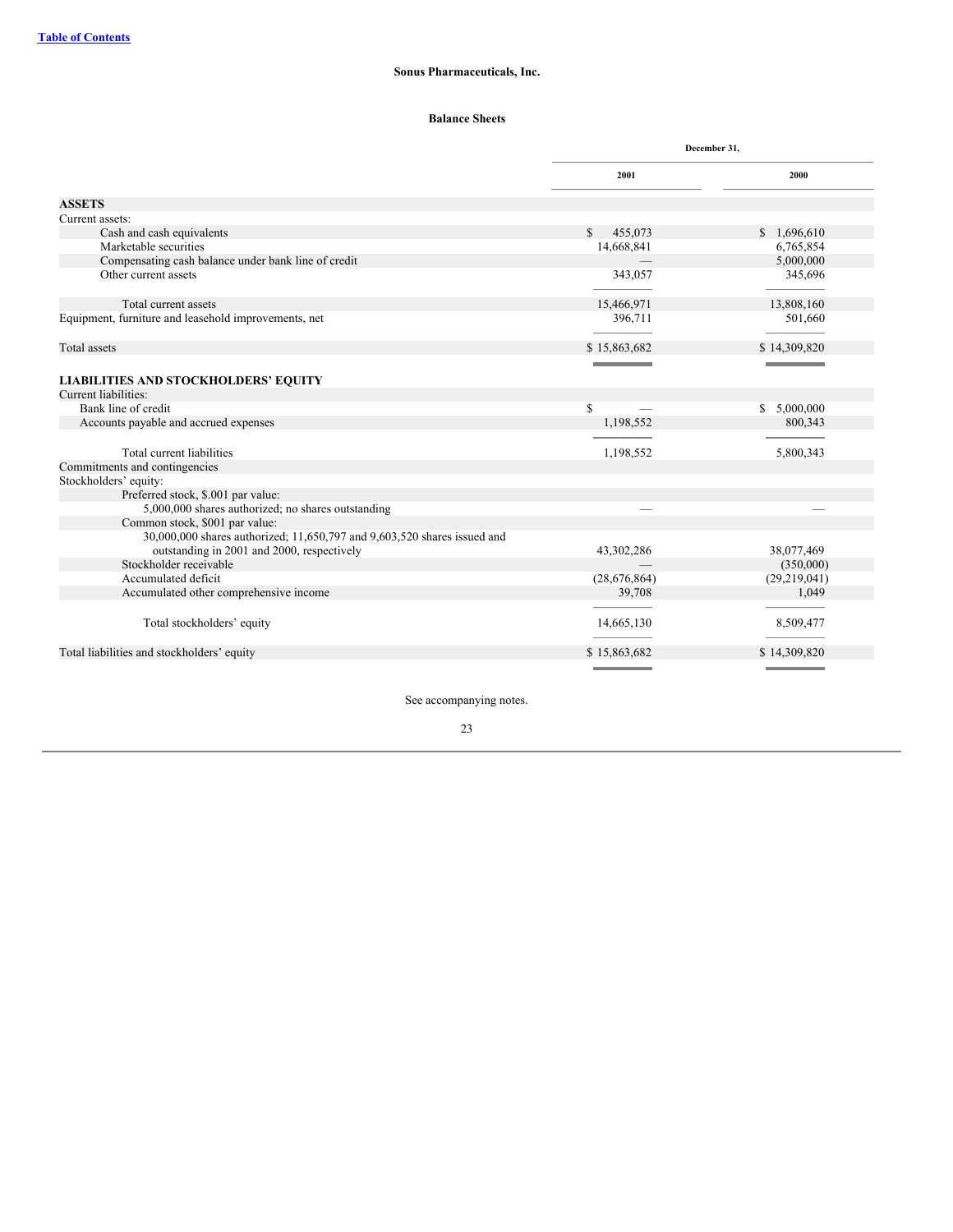## **Statements of Operations**

<span id="page-24-0"></span>

|                                                            |                       | Year Ended December 31, |              |  |
|------------------------------------------------------------|-----------------------|-------------------------|--------------|--|
|                                                            | 2001                  | 2000                    | 1999         |  |
| Revenues:                                                  |                       |                         |              |  |
| Contract and licensing revenue                             | \$ 8,748,538          | 408,407<br>\$           | \$12,050,000 |  |
| Operating expenses:                                        |                       |                         |              |  |
| Research and development                                   | 5,221,303             | 3,694,477               | 6,305,871    |  |
| General and administrative                                 | 3,310,888             | 3,946,672               | 5,781,764    |  |
| Total operating expenses                                   | 8,532,191             | 7,641,149               | 12,087,635   |  |
| Operating income (loss)                                    | 216,347               | (7, 232, 742)           | (37, 635)    |  |
| Other income (expense):                                    |                       |                         |              |  |
| Interest income                                            | 539,688               | 692,424                 | 568,959      |  |
| Interest expense                                           | (13, 858)             | (34,058)                | (96, 654)    |  |
| Other income                                               |                       | 4,250,000               |              |  |
|                                                            |                       |                         |              |  |
| Total other income, net                                    | 525,830               | 4,908,366               | 472,305      |  |
| Income (loss) before income taxes                          | 742,177               | (2,324,376)             | 434,670      |  |
| Income tax expense (benefit)                               | 200,000               | (176, 939)              |              |  |
| Net income (loss)                                          | 542,177<br>S.         | \$(2,147,437)           | 434,670      |  |
|                                                            |                       |                         |              |  |
| Net income (loss) per share:                               |                       |                         |              |  |
| <b>Basic</b>                                               | <sup>\$</sup><br>0.05 | (0.23)<br>\$            | 0.05<br>\$   |  |
| Diluted                                                    | S<br>0.05             | S<br>(0.23)             | \$<br>0.05   |  |
| Shares used in calculation of net income (loss) per share: |                       |                         |              |  |
| Basic                                                      | 10,288,085            | 9,146,374               | 8,836,406    |  |
| Diluted                                                    | 11,047,944            | 9,146,374               | 8,969,404    |  |
|                                                            |                       |                         |              |  |

See accompanying notes.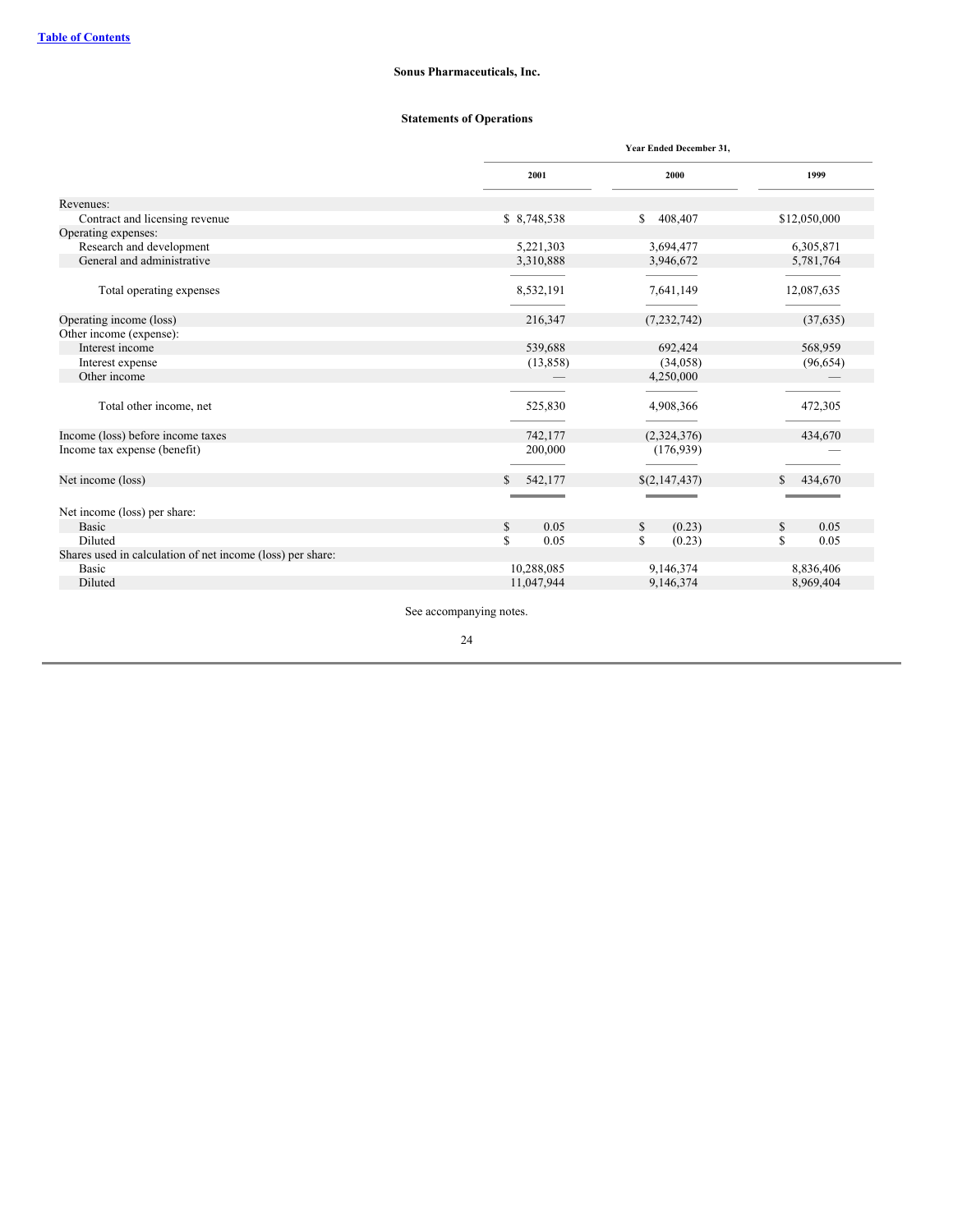## **Statements of Stockholders' Equity**

<span id="page-25-0"></span>

|                                                                  | Common Stock  |              |                           |                        | Accumulated<br>Other           |              |
|------------------------------------------------------------------|---------------|--------------|---------------------------|------------------------|--------------------------------|--------------|
|                                                                  | <b>Shares</b> | Amount       | Stockholder<br>Receivable | Accumulated<br>Deficit | Comprehensive<br>Income (Loss) | Total        |
| Balance at January 1, 1999                                       | 8,632,225     | \$35,009,368 | \$                        | \$(27,506,274)         | (8, 408)<br>\$                 | \$7,494,686  |
| Comprehensive income (loss):                                     |               |              |                           |                        |                                |              |
| Net loss                                                         |               |              |                           | 434,670                |                                | 434,670      |
| Unrealized losses on investments                                 |               |              |                           |                        | (15, 453)                      | (15, 453)    |
| Comprehensive loss                                               |               |              |                           |                        |                                | 419,217      |
| Issuance of common stock                                         | 357,747       | 2,133,597    |                           |                        |                                | 2,133,597    |
| Balance at December 31, 1999                                     | 8,989,972     | 37,142,965   |                           | (27,071,604)           | (23, 861)                      | 10,047,500   |
| Comprehensive income (loss):<br>Net income                       |               |              |                           | (2,147,437)            |                                | (2,147,437)  |
| Unrealized gains on investments                                  |               |              |                           |                        | 24,910                         | 24,910       |
| Comprehensive income                                             |               |              |                           |                        |                                | (2,122,527)  |
| Issuance of common stock                                         | 613,548       | 934,504      | (350,000)                 |                        |                                | 584,504      |
| Balance at December 31, 2000                                     | 9,603,520     | 38,077,469   | (350,000)                 | (29,219,041)           | 1,049                          | 8,509,477    |
| Comprehensive income (loss):                                     |               |              |                           |                        |                                |              |
| Net income                                                       |               |              |                           | 542,177                |                                | 542,177      |
| Unrealized gains on investments                                  |               |              |                           |                        | 38,659                         | 38,659       |
| Comprehensive income                                             |               |              |                           |                        |                                | 580,836      |
| Collection of stockholder receivable                             |               |              | 350,000                   |                        |                                | 350,000      |
| Stock compensation expense                                       |               | 50,217       |                           |                        |                                | 50,217       |
| Issuance of common stock (net of offering<br>costs of \$478,380) | 2,047,277     | 5,174,600    |                           |                        |                                | 5,174,600    |
| Balance at December 31, 2001                                     | 11,650,797    | \$43,302,286 | S                         | \$(28,676,864)         | 39,708<br>\$                   | \$14,665,130 |
|                                                                  |               |              |                           |                        |                                |              |

See accompanying notes.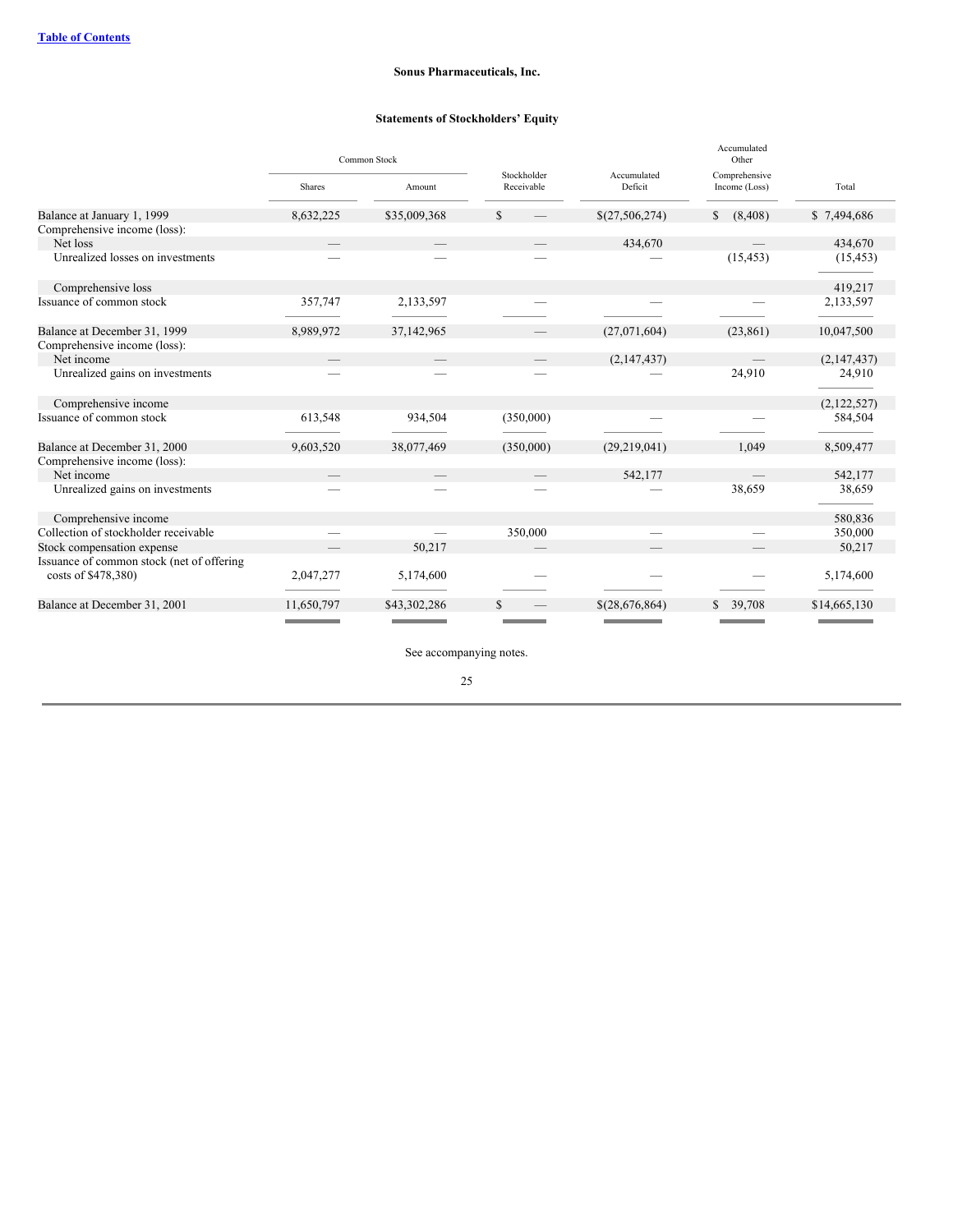## **Statements of Cash Flows**

<span id="page-26-0"></span>

|                                                                                                       | Year Ended December 31, |                |                 |  |
|-------------------------------------------------------------------------------------------------------|-------------------------|----------------|-----------------|--|
|                                                                                                       | 2001                    | 2000           | 1999            |  |
| <b>Operating activities:</b>                                                                          |                         |                |                 |  |
| Net income (loss)                                                                                     | $\mathbb{S}$<br>542,177 | (2,147,437)    | \$<br>434,670   |  |
| Adjustments to reconcile net income (loss) to net cash provided by (used in)<br>operating activities: |                         |                |                 |  |
| Depreciation                                                                                          | 286,891                 | 385,594        | 627,171         |  |
| Noncash stock compensation expense                                                                    | 50,217                  |                |                 |  |
| Gain on sale of equipment                                                                             |                         | (20, 419)      |                 |  |
| Amortization of net discount on marketable securities                                                 | (28, 789)               | (28,056)       | (34, 852)       |  |
| Realized (gains) losses on marketable securities                                                      | (2,010)                 |                | 4,976           |  |
| Changes in operating assets and liabilities:                                                          |                         |                |                 |  |
| Other current assets                                                                                  | 2,639                   | 77,154         | (3,832)         |  |
| Accounts payable and accrued expenses                                                                 | 398,209                 | (2,240,927)    | (1, 139, 594)   |  |
|                                                                                                       |                         |                |                 |  |
| Net cash provided by (used in) in operating activities                                                | 1,249,334               | (3,974,091)    | (111, 461)      |  |
| <b>Investing activities:</b>                                                                          |                         |                |                 |  |
| Purchases of capital equipment                                                                        | (188, 182)              | (38,666)       | (44, 515)       |  |
| Proceeds from sale of equipment                                                                       | 6,240                   | 33,265         |                 |  |
| Purchases of marketable securities                                                                    | (23,666,993)            | (8,643,350)    | (20, 758, 859)  |  |
| Proceeds from sales of marketable securities                                                          | 3,477,792               | 499,995        | 14,564,759      |  |
| Proceeds from maturities of marketable securities                                                     | 12,355,672              | 12,340,759     | 7,049,147       |  |
|                                                                                                       |                         |                |                 |  |
| Net cash (used in) provided by investing activities                                                   | (8,015,471)             | 4,192,003      | 810,532         |  |
| <b>Financing activities:</b>                                                                          |                         |                |                 |  |
| Proceeds from bank line of credit                                                                     | 5,000,000               | 20,000,000     | 20,000,000      |  |
| Repayment of bank line of credit                                                                      | (10,000,000)            | (20,000,000)   | (20,000,000)    |  |
| Compensating cash balance under bank line of credit                                                   | 5,000,000               |                |                 |  |
| Increase in long-term debt                                                                            |                         |                | 30,783          |  |
| Repayment of capital lease obligations                                                                |                         |                | (93, 178)       |  |
| Proceeds from issuance of common stock                                                                | 4,533,931               |                |                 |  |
| Proceeds from collection of stockholder receivable                                                    | 350,000                 |                |                 |  |
| Proceeds from exercise of stock options                                                               | 640,669                 | 584,504        | 53,592          |  |
| Net cash provided by (used in) financing activities                                                   | 5,524,600               | 584,504        | (8, 803)        |  |
|                                                                                                       |                         |                |                 |  |
| Change in cash and cash equivalents for the year                                                      | (1,241,537)             | 802,416        | 690,268         |  |
| Cash and cash equivalents at beginning of year                                                        | 1,696,610               | 894,194        | 203,926         |  |
|                                                                                                       |                         |                |                 |  |
| Cash and cash equivalents at end of year                                                              | 455,073                 | 1,696,610      | 894,194         |  |
| Marketable securities at end of year                                                                  | 14,668,841              | 6,765,854      | 10,910,292      |  |
|                                                                                                       |                         |                |                 |  |
| Total cash, cash equivalents and marketable securities                                                | \$15,123,914            | 8,462,464<br>S | \$11,804,486    |  |
| Supplemental cash flow information:                                                                   |                         |                |                 |  |
| Interest paid                                                                                         | $\mathbb{S}$<br>18,958  | \$<br>33,958   | \$<br>43,069    |  |
| Income taxes paid                                                                                     | S<br>200,000            | $\mathbb{S}$   | \$              |  |
| Supplemental disclosure of non-cash financing activity:                                               |                         |                |                 |  |
| Issuance of common stock in exchange for notes receivable                                             | \$                      | \$<br>350,000  | \$              |  |
| Conversion of long-term debt to common stock                                                          | \$                      | \$             | \$<br>2.080.005 |  |

See accompanying notes.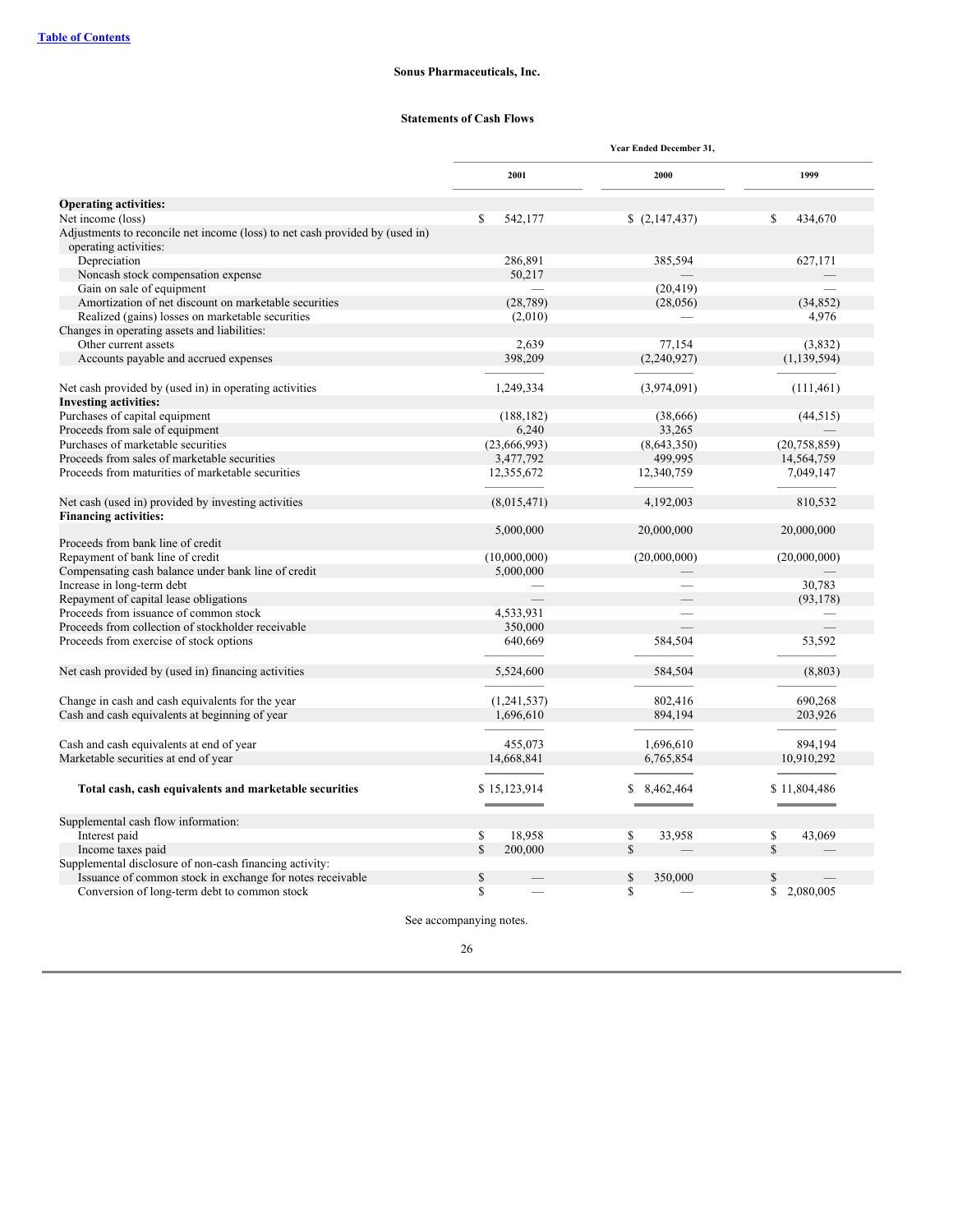### **Notes to Financial Statements**

### <span id="page-27-0"></span>**1. Description of Business and Summary of Accounting Policies**

## *Business Overview*

Sonus Pharmaceuticals, Inc. (the Company) is a company focused on the development of therapeutic drugs utilizing its proprietary drug delivery technology. Based on the Company's core competence in emulsion formulations, it has developed the TOCOSOL™ drug delivery technology platform to formulate injectable drugs that are poorly soluble in water. Using the TOCOSOL technology, the Company is currently focusing its research and development efforts on a cancer therapy product, TOCOSOL Paclitaxel (S-8184), and also on evaluating a variety of other drug candidates in areas that target cancer, diabetes, bacterial infections and cardiovascular disease.

## *Cash and Cash Equivalents*

Cash and cash equivalents consist of highly liquid investments with a maturity of three months or less at the date of purchase.

#### *Marketable Securities*

The Company classifies the marketable securities portfolio as available-for-sale, and such securities are stated at fair value based on quoted market prices, with the unrealized gains and losses included as a component of accumulated other comprehensive loss. Interest earned on securities available-for-sale is included in interest income. The cost of debt securities in this category is adjusted for amortization of premiums and accretion of discounts to maturity. Such amortization and accretion are included in interest income. Realized gains and losses and declines in value judged to be other than temporary on securities available-for-sale also are included in interest income. The cost of securities sold is based on the specific identification method.

### *Concentrations of Credit Risk*

The Company invests its excess cash in accordance with investment guidelines which limit the credit exposure to any one financial institution and to any one type of investment, other than securities issued by the U.S. government. The guidelines also specify that the financial instruments are issued by institutions with strong credit ratings. These securities are generally not collateralized and mature within one year.

#### *Revenue Recognition*

Since inception, the Company has generated revenues from collaborative agreements, licensing fees and from the assignment of developed and patented technology. Revenue is recorded as earned based on the performance requirements of the contract, generally as the services are performed. The Company recognizes revenue from nonrefundable, upfront license fees and proceeds from the assignment of technology when delivery has occurred and no future obligations exist. Royalties from licensees are based on third-party sales and recorded as earned in accordance with contract terms, when third-party results are reliably measured and collection is reasonably assured. Payments received for which the earnings process is not complete are classified as deferred revenue.

## *Research and Development Costs*

Research and development costs including personnel costs, supplies, depreciation and other indirect costs are expensed as incurred. In instances where the Company enters into collaborative agreements with third parties, costs are expensed the earlier of when amounts are due or when services are performed.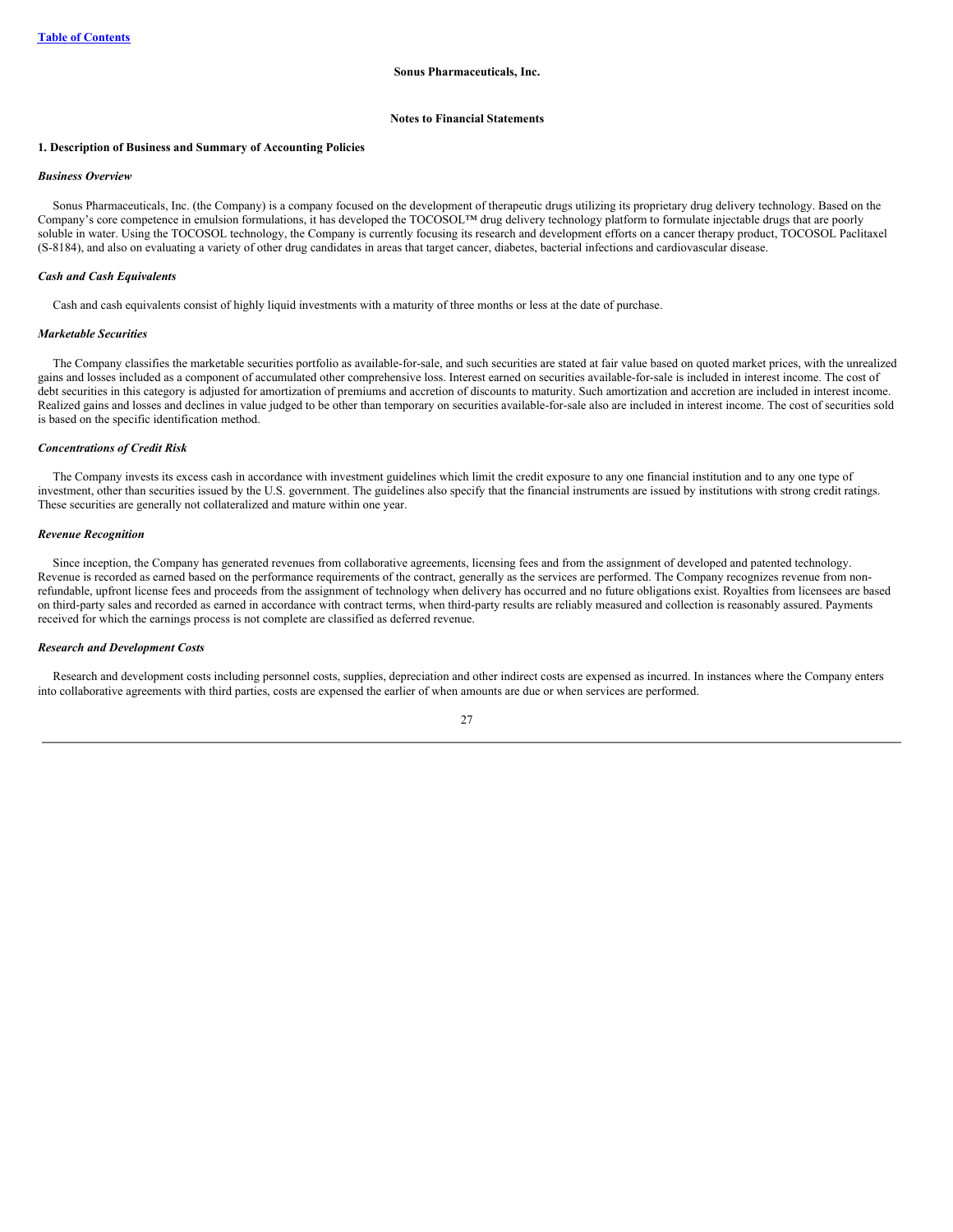## *Equipment, Furniture and Leasehold Improvements*

Equipment, furniture and leasehold improvements are stated at cost. Depreciation of equipment is provided using the straight-line basis over three to five years, the estimated useful life of the assets. Leasehold improvements are amortized over the lesser of the economic useful lives of the improvements or the term of the related lease.

## *Stock-Based Compensation*

In accordance with Statement of Financial Accounting Standards No. 123, "Accounting for Stock-Based Compensation" (SFAS 123), the Company has elected to continue to account for stock-based compensation using the intrinsic value method prescribed in Accounting Principles Board Opinion No. 25, "Accounting for Stock Issued to Employees" and related interpretations. Accordingly, compensation cost for stock options is measured as the excess, if any, of the market price of the Company's common stock at the date of grant over the stock option exercise price. Under the Company's stock plans, stock options are generally granted at fair market value.

### *Comprehensive Income*

In accordance with Statement of Financial Accounting Standard No. 130, "Reporting Comprehensive Income" (SFAS 130), the Company has reported comprehensive income, defined as net income (loss) plus other comprehensive income, in the Statements of Stockholders' Equity. The total of other accumulated comprehensive income consists of unrealized gains and losses on marketable securities.

#### *Per Share Data*

Basic EPS is based on the weighted average number of common shares outstanding. Diluted EPS is based on the weighted average number of common shares and dilutive potential common shares. Dilutive potential common shares are calculated under the treasury stock method and consist of unexercised stock options and warrants.

## *Use of Estimates*

The preparation of financial statement in conformity with generally accepted accounting principles requires management to make estimates and assumptions that affect the amounts reported in the financial statements and accompanying notes. Actual results could differ from those estimates.

## **Recent Accounting Pronouncements**

In June 2001, the Financial Accounting Standards Board (FASB) issued Statement of Financial Accounting Standards No. 141,*Business Combinations* (SFAS 141), which provides a comprehensive standard of accounting for business combinations. SFAS 141 is effective for all business combinations after June 30, 2001.

In June 2001 the FASB issued Statement of Financial Accounting Standards No. 142,*Goodwill and Other Intangible Assets*(SFAS 142), which requires a change in accounting for goodwill and certain other intangible assets. SFAS 142 is effective for fiscal years beginning after December 15, 2001. The Company expects to adopt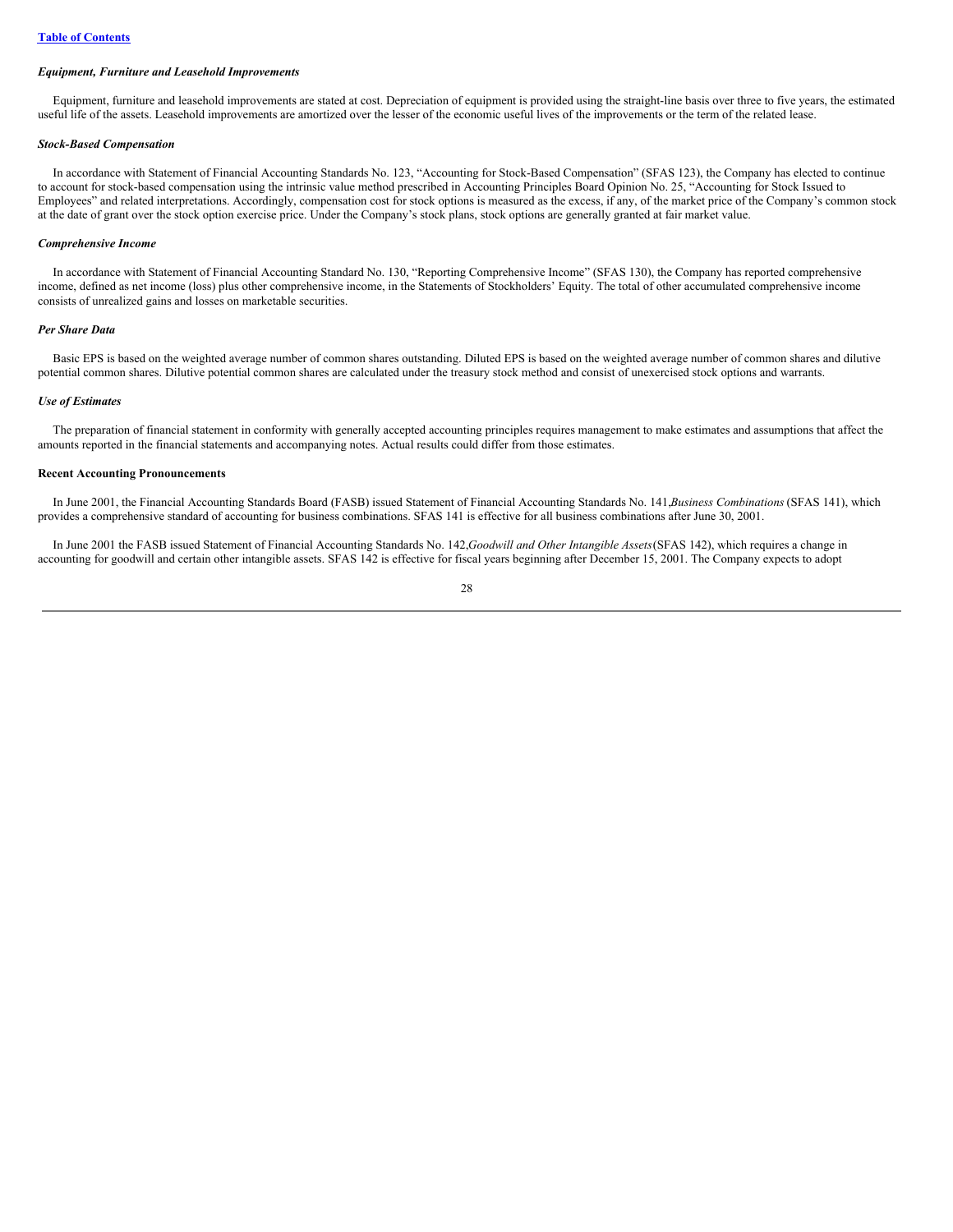## **Table of [Contents](#page-0-0)**

SFAS 142 as of January 1, 2002 and does not expect that adoption of SFAS 142 will have any impact on the Company's results of operations or financial position, as the Company has no goodwill or other intangible assets.

In August 2001, the FASB issued Statement of Financial Accounting Standard No. 144, Accounting for the Impairment or Disposal of Long-Lived Assets (SFAS 144), which addresses financial accounting and reporting for impairment or disposal of long-lived assets and supersedes SFAS 121. SFAS 144 is effective for fiscal years beginning after December 15, 2001. The Company expects to adopt SFAS 144 as of January 1, 2002 and does not expect that the adoption of SFAS 144 will have a significant impact on the Company's results of operations or financial position.

## *Reclassifications*

Certain prior year amounts have been reclassified to conform to the 2001 presentation.

## **2. Marketable Securities**

Marketable securities consist of the following at December 31, 2001 and 2000:

|                                                                   | Cost         | <b>Unrealized</b><br>Gains | <b>Unrealized</b><br>Losses | <b>Fair Value</b> |
|-------------------------------------------------------------------|--------------|----------------------------|-----------------------------|-------------------|
| 2001:<br>Corporate debt securities (principally commercial paper) | \$14,629,133 | \$41,906                   | \$(2,198)                   | \$14,668,841      |
|                                                                   | Cost         | <b>Unrealized</b><br>Gains | <b>Unrealized</b><br>Losses | <b>Fair Value</b> |
| 2000:<br>Corporate debt securities (principally commercial paper) | \$6,764,805  | \$1,263                    | \$(214)                     | \$6,765,854       |

Realized gains on the sales of available-for-sale securities were \$2,112, \$0 and \$3,015 in 2001, 2000 and 1999, respectively. The realized losses on sales of available for sale securities were \$102, \$0 and \$7,991 in 2001, 2000 and 1999, respectively. All marketable securities at December 31, 2001 mature within one year.

## **3. Equipment, Furniture and Leasehold Improvements**

Equipment, furniture and leasehold improvements consist of the following:

|                                                | 2001          | 2000          |
|------------------------------------------------|---------------|---------------|
| Laboratory equipment                           | \$2,314,518   | \$2,204,009   |
| Office furniture and equipment                 | 967,327       | 989,618       |
| Leasehold improvements                         | 813,418       | 782,060       |
|                                                |               |               |
|                                                | 4,095,263     | 3,975,687     |
| Less accumulated depreciation and amortization | 3,698,552     | 3,474,027     |
|                                                |               |               |
|                                                | 396,711<br>S. | 501,660<br>S. |
|                                                |               |               |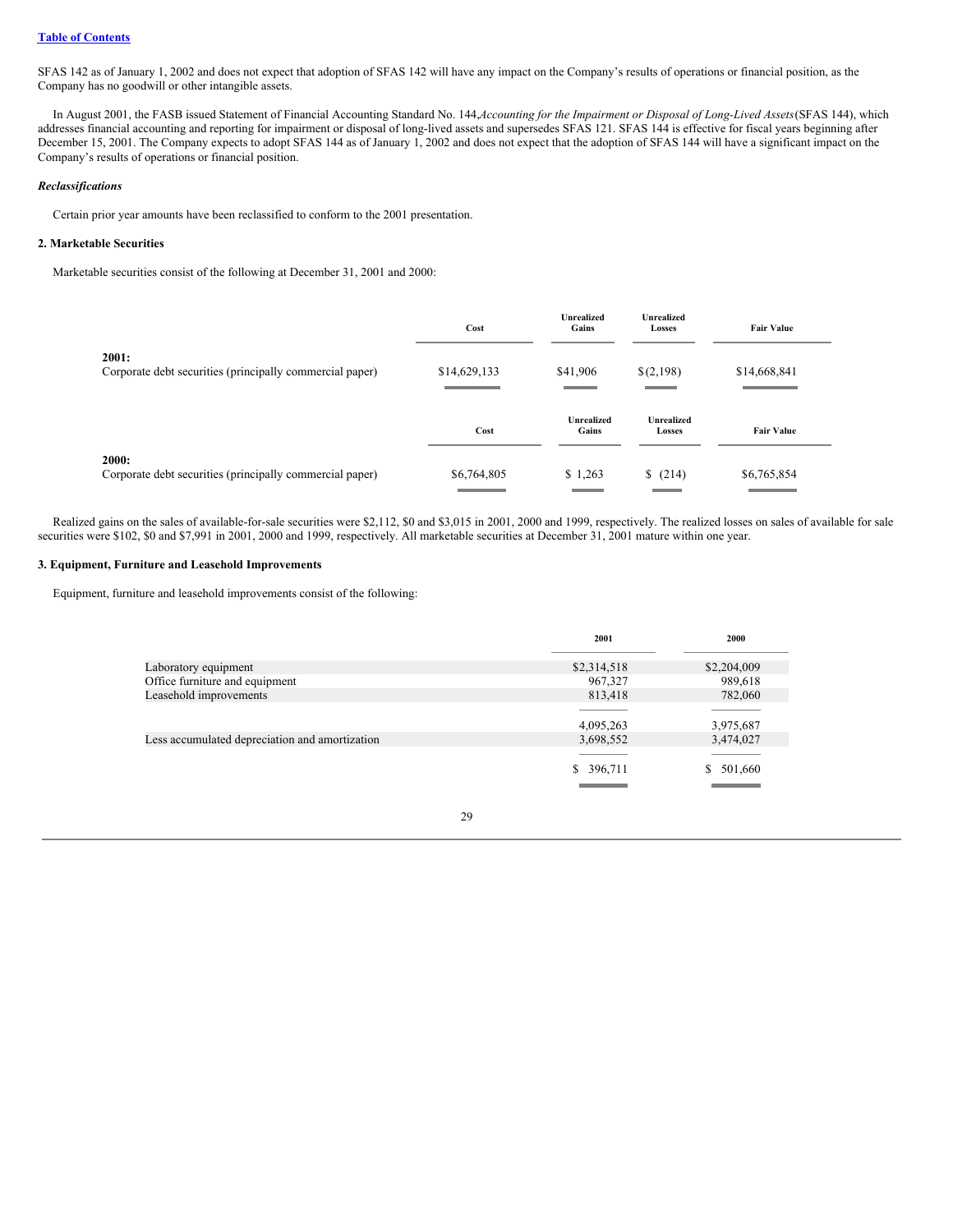### **4. Debt**

The Company had a Loan Agreement with a bank that provided for a \$5.0 million revolving line of credit facility, bearing interest at the prime rate plus 1.0% per annum. Under the terms of this facility, the Company was required to maintain a compensating cash balance on hand at the bank equal to amounts borrowed. The Company elected not to renew this line of credit and it expired in August 2001. The facility was unused at expiration.

### **5. Contractual Agreements**

In January 2001, the Company entered into a patent licensing agreement with Chugai Pharmaceutical, Co., Ltd. (Chugai) that gave Chugai non-exclusive rights under certain Sonus ultrasound contrast patents in Japan, South Korea, and Taiwan. The Company received an initial license fee of \$1.0 million in January 2001 and a second \$1.0 million payment in June 2001.

In August 2001, the Company entered into an agreement with Nycomed Amersham (Nycomed) whereby the Company assigned substantially all of its ultrasound contrast intellectual property to Nycomed for \$6.5 million. As part of the agreement, the Company also assigned to Nycomed its interest in the ultrasound contrast patent license agreement entered into with Chugai in January 2001. In addition, as part of the agreement, Nycomed granted the Company an exclusive license to use the patents assigned to Nycomed for certain biomedical purposes. Sonus and Nycomed previously entered into an agreement in September 1999 whereby Nycomed received an exclusive license to certain of the Company's ultrasound contrast patents in the U.S. and Europe. In exchange, Nycomed paid the Company an initial license fee of \$10.0 million, assumed the responsibility and costs of applicable patent litigation, and paid royalties to the Company on sales of an approved product covered by the licensed patents. This patent license agreement terminated concurrent with the execution of the August 2001 agreement.

### **6. Income Taxes**

Income taxes consist of the following:

|                     | 2001      | 2000        | 1999    |
|---------------------|-----------|-------------|---------|
| Federal – current   |           | __          | ۰D      |
| Foreign $-$ current | 200,000   | (176,939)   | _       |
|                     |           |             |         |
| Total               | \$200,000 | \$(176,939) | __<br>Œ |
|                     |           |             |         |

In 2001 the Company paid \$200,000 for international withholding taxes on license fees received during the year. In 2000, the Company received a refund of \$176,939 for international withholding taxes that were originally paid in 1995. Due to the uncertainty of receipt of this refund, a valuation allowance had previously been provided.

A reconciliation of the Federal Statutory tax rate of 34% to the Company's effective income tax rate follows:

|                                                  | 2001    | 2000        | 1999    |
|--------------------------------------------------|---------|-------------|---------|
|                                                  |         |             |         |
| Statutory tax rate                               | 34.00%  | $(34.00\%)$ | 34.00%  |
| Utilization of net operating loss carry forwards | (36.31) |             | (37.95) |
| Permanent difference                             | 2.31    | 0.89        | 3.95    |
| Change in valuation allowance                    |         | 33.11       | _       |
| Foreign tax (refund)                             | 26.95   | $(7.61\%)$  |         |
|                                                  |         |             |         |
| Effective tax rate                               | 26.95%  | $(7.61\%)$  | $-$ %   |
|                                                  |         |             |         |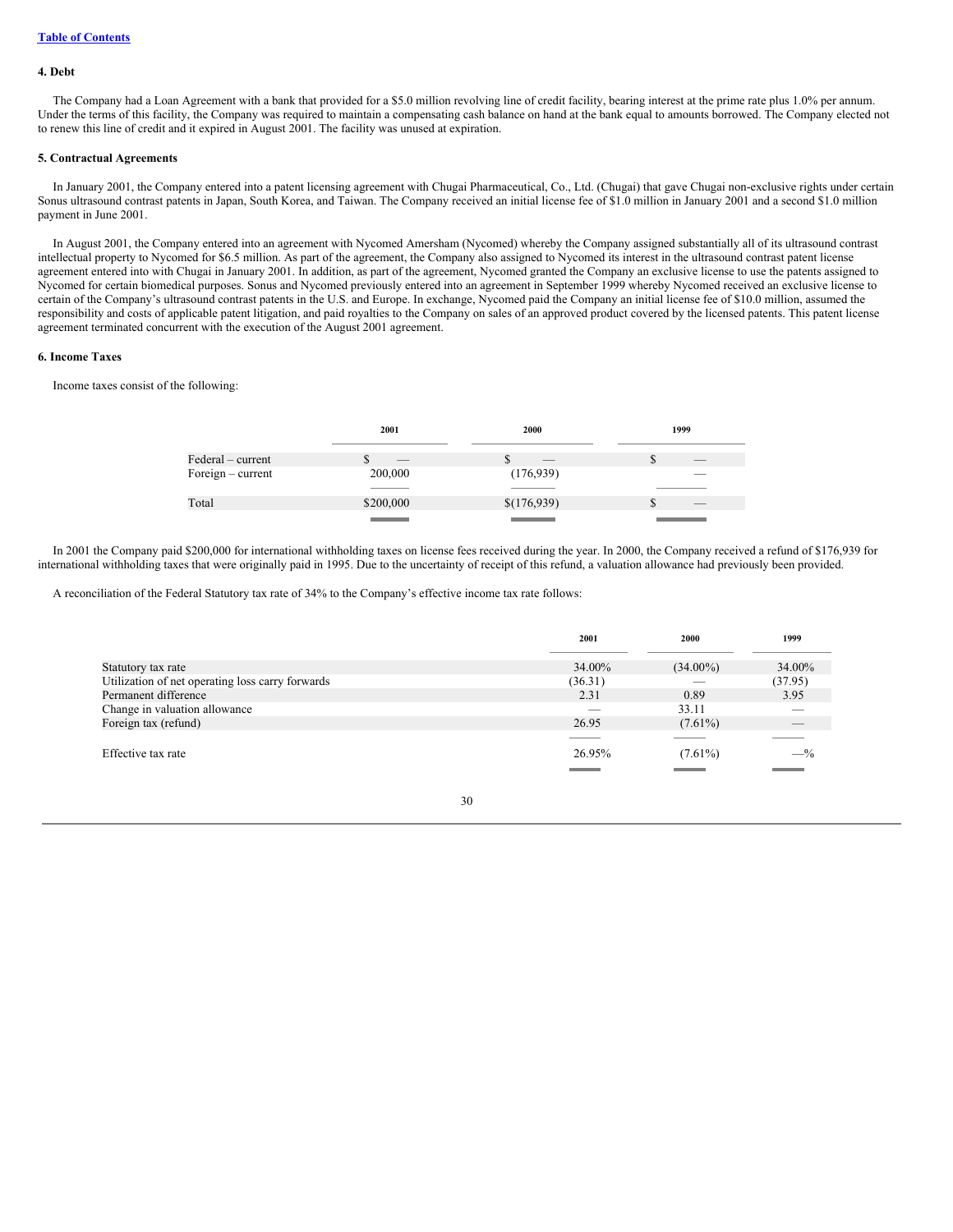Significant components of the Company's net deferred tax assets and liabilities as of December 31, 2001 and 2000 are as follows:

|                                                 | 2001         | 2000           |
|-------------------------------------------------|--------------|----------------|
| Deferred tax assets:                            |              |                |
| Federal net operating loss carry forwards       | \$9,618,000  | \$9,518,000    |
| Accrued expenses                                | 71,000       | 96,000         |
| Research and development credits                | 1,659,000    | 1,490,000      |
| Foreign tax credits                             | 1,029,000    | 829,000        |
| AMT tax credits                                 | 68,000       | 68,000         |
| Book in excess of tax depreciation expense      | 190,000      | 170,000        |
|                                                 |              |                |
| Gross deferred tax assets                       | 12,635,000   | 12,171,000     |
| Valuation allowance for net deferred tax assets | (12,635,000) | (12, 171, 000) |
|                                                 |              |                |
| Net deferred tax assets                         | S            | S              |
|                                                 |              |                |

Due to the uncertainty of the Company's ability to generate taxable income to realize its net deferred tax assets at December 31, 2001 and 2000, a valuation allowance has been recognized for financial reporting purposes. The Company's valuation allowance for deferred tax assets increased \$464,000 and \$718,000 for the years ended December 31, 2001 and 2000, respectively.

At December 31, 2001, the Company has federal net operating loss carry forwards of approximately \$28,200,000 for income tax reporting purposes and research and development and AMT tax credit carry forwards of approximately \$1,728,000. The federal operating loss carry forwards and research and development credits begin to expire in 2006. To the extent that net operating loss carry forwards, when realized, relate to stock option deductions of approximately \$1.1 million, the resulting benefit will be credited to stockholders' equity.

The initial public offering of common stock by the Company in 1995 caused an ownership change pursuant to applicable regulations in effect under the Internal Revenue Code of 1986. Therefore, the Company's use of losses incurred through the date of ownership change will be limited during the carry forward period and may result in the expiration of net operating loss carry forwards before utilization.

## **7. Stockholders' Equity**

## *Common Stock*

At December 31, 2001, the Company had shares of common stock reserved for possible future issuance as follows:

| Stock options outstanding                           | 2,537,272 |
|-----------------------------------------------------|-----------|
| Shares available for future grant under stock plans | 806,644   |
| Warrants outstanding                                | 174,500   |
|                                                     |           |
|                                                     | 3,518,416 |
|                                                     |           |

In June 2001, the Company sold 1.7 million shares of common stock in a private placement transaction for gross proceeds of \$4.9 million (\$4.5 million net of transaction costs). In connection with the placement, the Company issued warrants to purchase 174,500 shares of common stock. The warrants are exercisable at \$3.36 per share and expire in June 2006. The warrants were valued at \$510,000 using the Black-Scholes pricing model.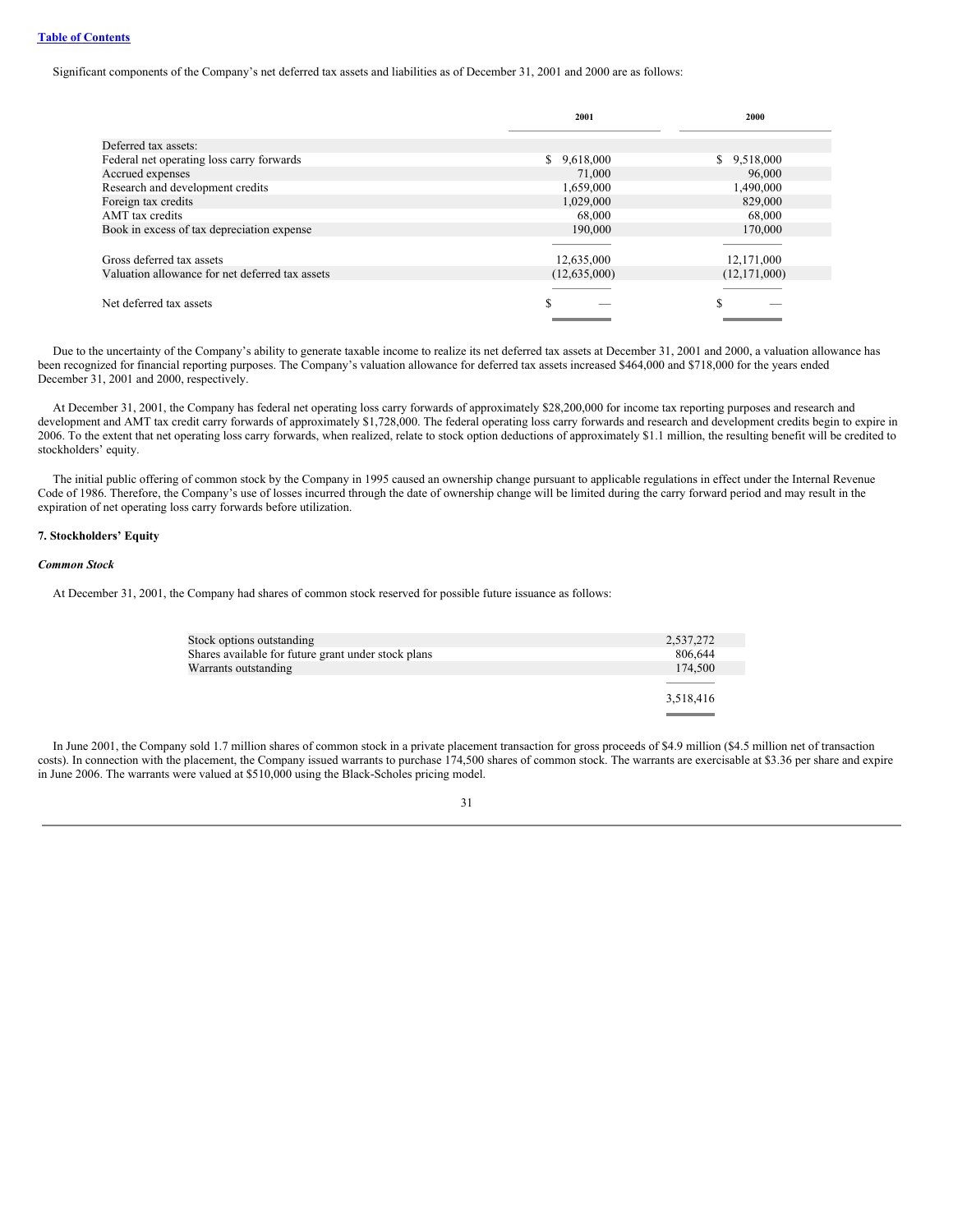## **Table of [Contents](#page-0-0)**

The assumptions used in this model include (1) the stock price at issuance date, (2) the exercise price, (3) an estimated warrant life of five years, (4) no expected dividends for each year presented, (5) stock price volatility factor of 1.175, and (6) a risk-free interest rate of 4.56%. As of December 31, 2001 all of these warrants were outstanding.

### *Stock Options*

The Company has several stock option plans whereby shares of common stock are reserved for future issuance pursuant to stock option grants or other issuances. Under the 2000 Stock Incentive Plan, an incremental number of shares equal to four percent of the Company's common stock outstanding as of December 31 of each year commencing December 31, 2000 are made available for issuance under the plan up to a lifetime maximum of five million shares. Employee stock options vest over a period of time determined by the Board of Directors, generally four years, and director stock options are generally fully vested on the date of grant. Stock options generally are granted at the fair market value on the date of grant and expire ten years from the date of grant.

A summary of activity related to the Company's stock options follows:

|                            | <b>Shares</b> | <b>Exercise</b><br>Price |
|----------------------------|---------------|--------------------------|
|                            |               |                          |
| Balance, January 1, 1999   | 1,311,091     | $.20 - 44.00$            |
| Granted                    | 814,026       | $3.69 - 6.94$            |
| Exercised                  | (5,158)       | $3.93 - 6.25$            |
| Canceled                   | (134,077)     | $5.94 - 44.00$           |
|                            |               |                          |
| Balance, December 31, 1999 | 1,985,882     | $.20 - 44.00$            |
| Granted                    | 1,252,215     | $.63 - 6.00$             |
| Exercised                  | (203, 785)    | $.66 - 6.75$             |
| Canceled                   | (518, 367)    | $.88 - 6.00$             |
|                            |               |                          |
| Balance, December 31, 2000 | 2,515,945     | $.20 - 44.00$            |
| Granted                    | 504,364       | $2.63 - 8.08$            |
| Exercised                  | (274, 895)    | $.88 - 5.94$             |
| Canceled                   | (208, 142)    | $.88 - 6.94$             |
|                            |               |                          |
| Balance, December 31, 2001 | 2,537,272     | $.20 - 44.00$            |
|                            |               |                          |

Options exercisable at December 31, 2001, 2000, and 1999, were 1,826,770; 997,546 and 990,462, respectively.

The following table summarizes information about stock options outstanding at December 31, 2001:

|                                                  | <b>Options Outstanding</b> |                                                         | <b>Options Exercisable</b>                      |                       |                                                 |
|--------------------------------------------------|----------------------------|---------------------------------------------------------|-------------------------------------------------|-----------------------|-------------------------------------------------|
| Range of<br><b>Exercise</b><br>Prices            | Number<br>Outstanding      | Weighted<br>Average<br>Remaining<br>Contractual<br>Life | Weighted<br>Average<br><b>Exercise</b><br>Price | Number<br>Exercisable | Weighted<br>Average<br><b>Exercise</b><br>Price |
| \$0.20<br>\$0.88<br>$\overline{\phantom{0}}$     | 416,863                    | 8.81 years                                              | \$0.75                                          | 416,863               | \$0.75                                          |
| 2.63<br>\$4.88<br>S.<br>$\overline{\phantom{0}}$ | 246,863                    | $9.13$ years                                            | \$3.66                                          | 49,716                | \$4.02                                          |
| \$5.94<br>\$8.19<br>$-$                          | 1,325,307                  | 7.93 years                                              | \$6.72                                          | 812,004               | \$6.24                                          |
| \$10.13<br>\$20.50<br>$\overline{\phantom{0}}$   | 487,406                    | 4.15 years                                              | \$13.57                                         | 487,354               | \$13.57                                         |
| \$27.75<br>\$44.00<br>$\overline{\phantom{0}}$   | 60,833                     | 5.55 years                                              | \$34.21                                         | 60,833                | \$34.21                                         |
| Total                                            | 2,537,272                  | 7.41 years                                              | \$7.42                                          | 1,826,770             | \$7.81                                          |
|                                                  |                            | 32                                                      |                                                 |                       |                                                 |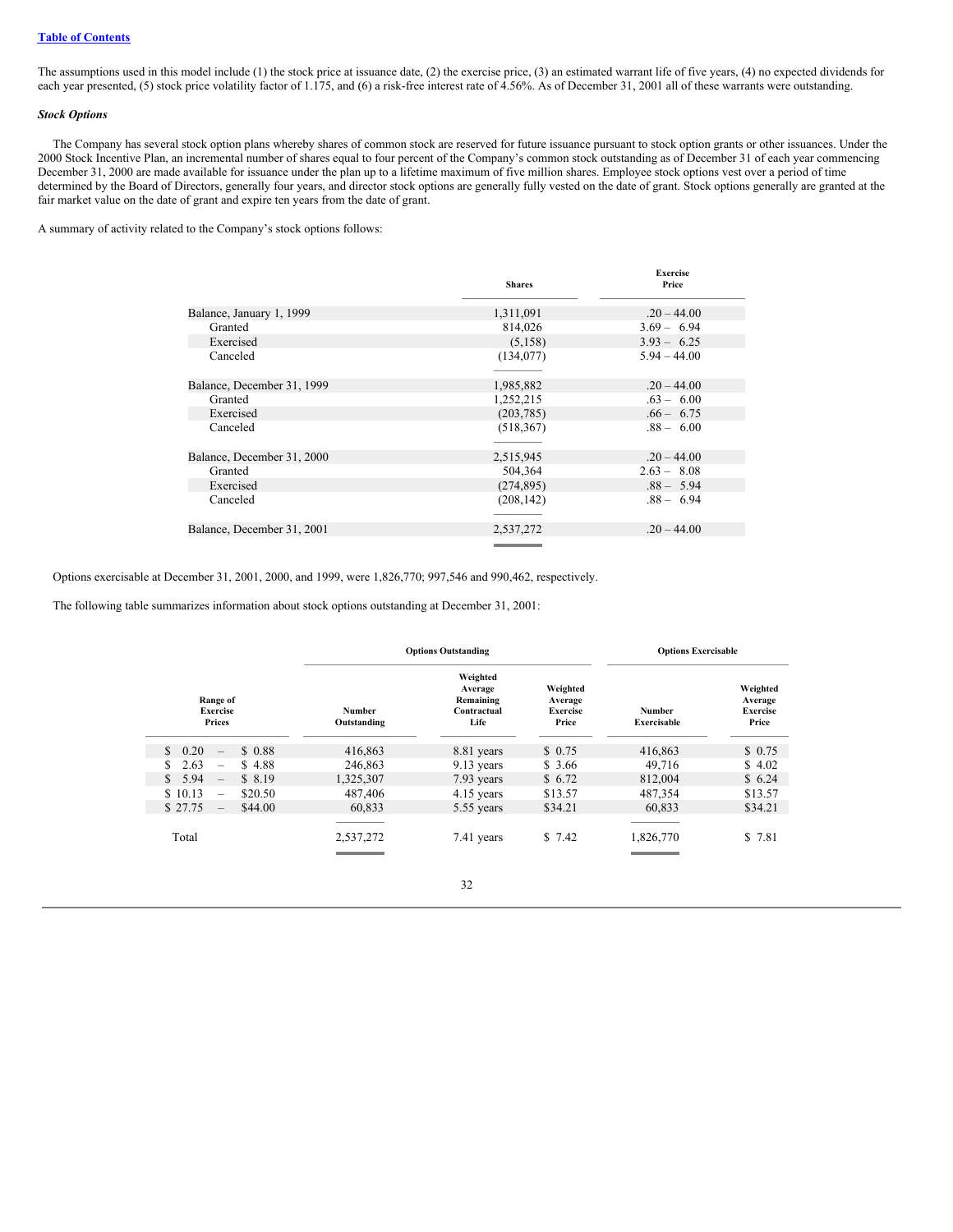#### *Accounting for Stock-Based Compensation*

In accordance with Statement of Financial Accounting Standards No. 123, "Accounting for Stock-Based Compensation (SFAS 123), the Company has elected to continue following the intrinsic value method allowed under the statement for its stock option plans and present pro forma disclosures of the fair value method prescribed by SFAS 123. Had the Company elected to recognize compensation cost based on the fair value of the options as prescribed by SFAS 123, the net loss and associated basic net loss per share amounts would have been \$0.6 million or \$0.06 per share, \$3.6 million or \$0.40 per share and \$1.7 million or \$0.19 per share for the years ended December 31, 2001, 2000 and 1999, respectively. The fair value of each option is estimated using the Black-Scholes option pricing model. The assumptions used in this model include (1) the stock price at grant date, (2) the exercise price, (3) an estimated option life of four years, (4) no expected dividends for each year presented, (5) stock price volatility factor of 1.175, 1.14, and 0. 873 in 2001, 2000 and 1999, respectively, and (6) a risk-free interest rate of 4.56%, 6.35% and 6.88% in 2001, 2000 and 1999, respectively. The weighted average fair value per share of options granted during 2001, 2000 and 1999 was \$5.23, \$2.38 and \$3.92, respectively.

## *Stock Purchase Plan*

The Company has an employee stock purchase plan whereby employees may contribute up to 15% of their compensation to purchase shares of the Company's common stock at 85% of the stock's fair market value at the lower of the beginning or end of each three-month offering period. Shares purchased under the plan were 9,640, 9,763 and 8,787 in 2001, 2000 and 1999, respectively. At December 31, 2001, 45,817 shares remain available for future purchases by employees under the plan.

### *Stockholder Receivable*

In October 2000, the Company entered into stock purchase agreements with certain officers whereby the officers purchased 400,000 shares of common stock at the fair market value of the stock on the date of purchase in exchange for full-recourse promissory notes totaling \$350,000, with interest due annually at the rate of 6.09%. The promissory notes and accrued interest were repaid during 2001.

## *Shareholder Rights Plan*

The Company has adopted a Shareholder Rights Plan ("Plan"). Under the Plan, the Company's Board of Directors declared a dividend of one Preferred Stock Purchase Right ("Right") for each outstanding common share of the Company. The Rights have an exercise price of \$140 per Right and provide the holders with the right to purchase, in the event a person or group acquires 15% or more of the Company's common stock, additional shares of the Company's common stock having a market value equal to two times the exercise price of the Right. The Rights expire in 2006.

#### **8. Net Income (Loss) Per Share**

A reconciliation between basic and diluted net income (loss) per share follows:

|                                      | 2001       | 2000          | 1999      |
|--------------------------------------|------------|---------------|-----------|
| Basic net income (loss) per share:   |            |               |           |
| Net income (loss)                    | 542,177    | \$(2,147,437) | \$434,670 |
| Weighted average common shares       | 10,288,085 | 9,146,374     | 8,836,406 |
| Basic net income (loss) per share    | 0.05       | \$<br>(0.23)  | 0.05      |
| Diluted net income (loss) per share: |            |               |           |
| Net income (loss)                    | 542,177    | \$(2,147,437) | \$434,670 |
| Weighted average common shares       | 10,288,085 | 9,146,374     | 8,836,406 |
|                                      |            |               |           |
|                                      | 33         |               |           |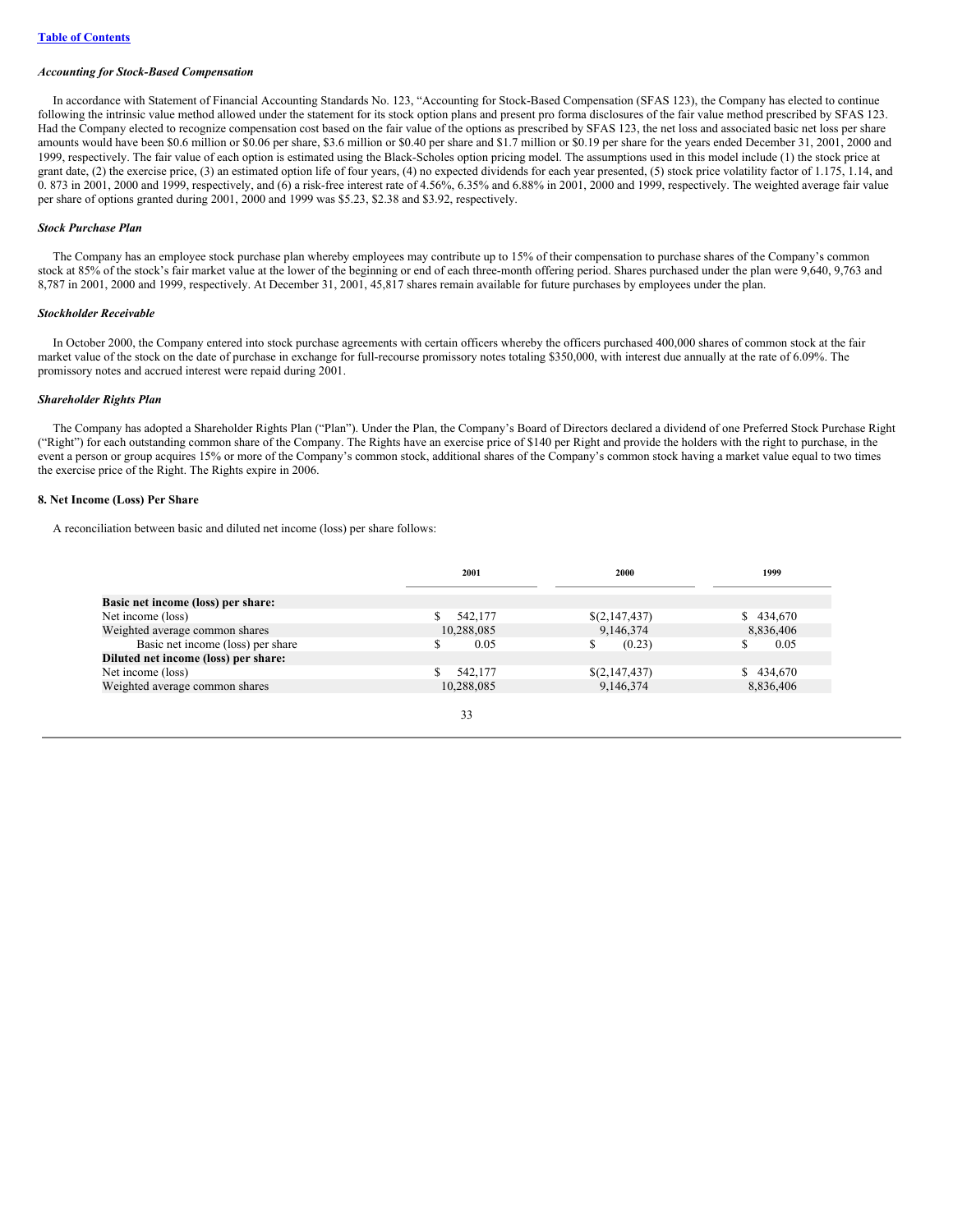|                                     | 2001       | 2000      | 1999                     |
|-------------------------------------|------------|-----------|--------------------------|
| Dilutive potential common shares    | 759,859    |           | 132,998                  |
|                                     |            |           |                          |
| Total shares                        | 11,047,944 | 9,146,374 | 8,969,404                |
|                                     |            |           | <b>Contract Contract</b> |
| Diluted net income (loss) per share | 0.05       | (0.23)    | 0.05                     |

As of December 31, 2001, 2000 and 1999, 2,018,159; 3,015,945 and 2,090,529 options and warrants, respectively, have not been included in the calculation of potential common shares as their effect on diluted per share amounts would have been anti-dilutive.

## **9. Commitments and Contingencies**

The Company has leased office space and equipment under two operating lease agreements which expire in July 2007 and October 2004, respectively. Under the office lease, the Company has the option to extend the lease for an additional three years at the then fair market value of the leased premises. Future minimum lease payments under these leases are as follows:

| 2002       | \$419,631   |
|------------|-------------|
| 2003       | 522,570     |
| 2004       | 578,850     |
| 2005       | 582,000     |
| 2006       | 597,000     |
| Thereafter | 360,500     |
|            |             |
|            | \$3,060,551 |
|            |             |

Rental expense for the years ended December 31, 2001, 2000 and 1999 was \$506,000, \$603,000 and \$613,000, respectively.

### **10. Legal Proceedings**

In July 2000, DuPont Pharmaceuticals Company and certain Dupont-related entities filed a complaint in the United States District Court for the District of Massachusetts against us and certain Nycomed Amersham-related entities. Under a prior agreement with Nycomed, Nycomed has the right to enforce the patents in the field of nonperfluoropentane ultrasound contrast agents on behalf of Nycomed and us, at Nycomed's expense. This litigation was dismissed pursuant to a settlement agreement in November 2001 with no obligation of the Company or consideration paid to the Company.

## **11. Other Income**

Other income for the year ended December 31, 2000 represents payments received of \$4.25 million from patent litigation and insurance settlements. As part of the patent litigation settlement, the Company received a payment of \$2.5 million from Nycomed Amersham pursuant to the Company's patent license agreement with Nycomed Amersham. In addition, the Company reached an agreement on a pre-existing insurance coverage dispute and received a settlement payment of \$1.75 million.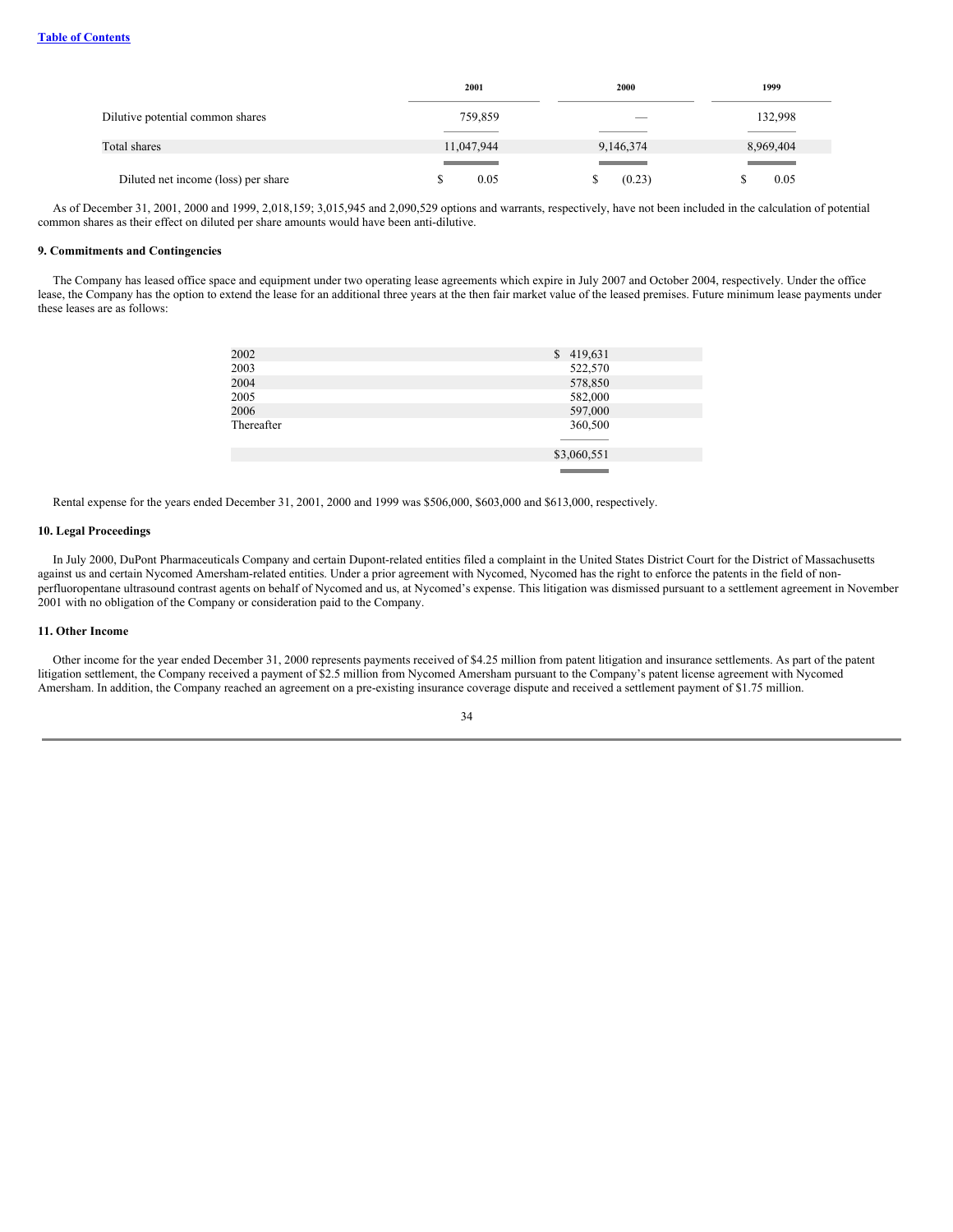## **12. Quarterly Financial Information (unaudited)**

|                              | <b>Quarter Ended</b> |            |                                       |            |
|------------------------------|----------------------|------------|---------------------------------------|------------|
|                              | <b>Mar. 31</b>       | June 30    | Sept. 30                              | Dec. 31    |
|                              |                      |            | (in thousands, except per share data) |            |
| 2001                         |                      |            |                                       |            |
| Revenues                     | \$1,096              | \$.<br>91  | \$7,562                               | S          |
| Operating expenses           | \$1,865              | \$1,941    | \$2,487                               | \$2,239    |
| Operating income (loss)      | (769)<br>S.          | \$(1,850)  | \$5,074                               | \$(2,239)  |
| Net income (loss)            | S.<br>(738)          | \$(1,743)  | \$5,154                               | \$(2,131)  |
| Net income (loss) per share: |                      |            |                                       |            |
| Basic                        | \$ (0.08)            | \$(0.18)   | \$0.47                                | \$ (0.19)  |
| Diluted                      | \$ (0.08)            | \$(0.18)   | \$0.45                                | \$ (0.19)  |
| 2000                         |                      |            |                                       |            |
| Revenues                     | S                    | \$.<br>45  | \$.<br>68                             | 295<br>S.  |
| Operating expenses           | \$2,476              | \$2,424    | \$2,403                               | 338<br>S.  |
| Operating income (loss)      | \$(2,476)            | \$(2,379)  | \$(2,335)                             | (43)<br>S. |
| Net income (loss)            | \$(2,150)            | \$2,056    | \$(2,166)                             | 113<br>\$  |
| Net income (loss) per share: |                      |            |                                       |            |
| Basic                        | (0.24)               | 0.22<br>S. | (0.24)                                | 0.01<br>S. |
| Diluted                      | \$ (0.24)            | 0.22<br>S  | \$ (0.24)                             | 0.01<br>S  |

## **13. Subsequent Event**

In January 2002, the Company sold 1.9 million shares of common stock in a private placement transaction for gross proceeds of \$13.6 million (\$12.5 million net of transaction costs). In connection with the placement, the Company issued warrants to purchase up to 385,000 shares of common stock. The warrants are exercisable at \$9.40 per share and expire in January 2007.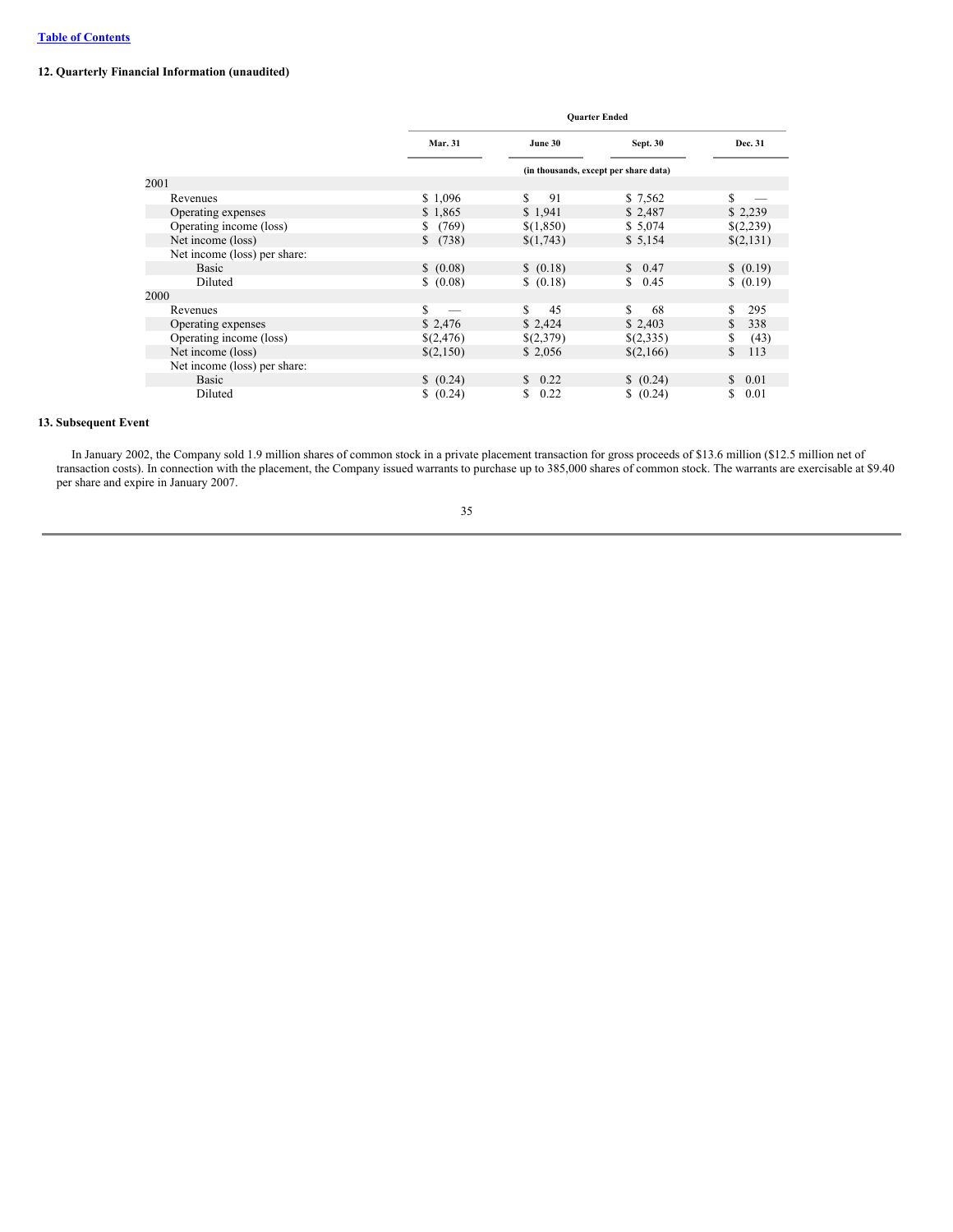## **PART III**

# **ITEM 10. DIRECTORS AND EXECUTIVE OFFICERS OF THE REGISTRANT**

The information required hereunder is incorporated by reference from our Proxy Statement to be filed in connection with its 2002 Annual Meeting of Stockholders.

## **ITEM 11. EXECUTIVE COMPENSATION**

The information required hereunder is incorporated by reference from our Proxy Statement to be filed in connection with its 2002 Annual Meeting of Stockholders.

## **ITEM 12. SECURITY OWNERSHIP OF CERTAIN BENEFICIAL OWNERS AND MANAGEMENT**

The information required hereunder is incorporated by reference from our Proxy Statement to be filed in connection with its 2002 Annual Meeting of Stockholders.

## **ITEM 13. CERTAIN RELATIONSHIPS AND RELATED TRANSACTIONS**

The information required hereunder is incorporated by reference from our Proxy Statement to be filed in connection with its 2002 Annual Meeting of Stockholders.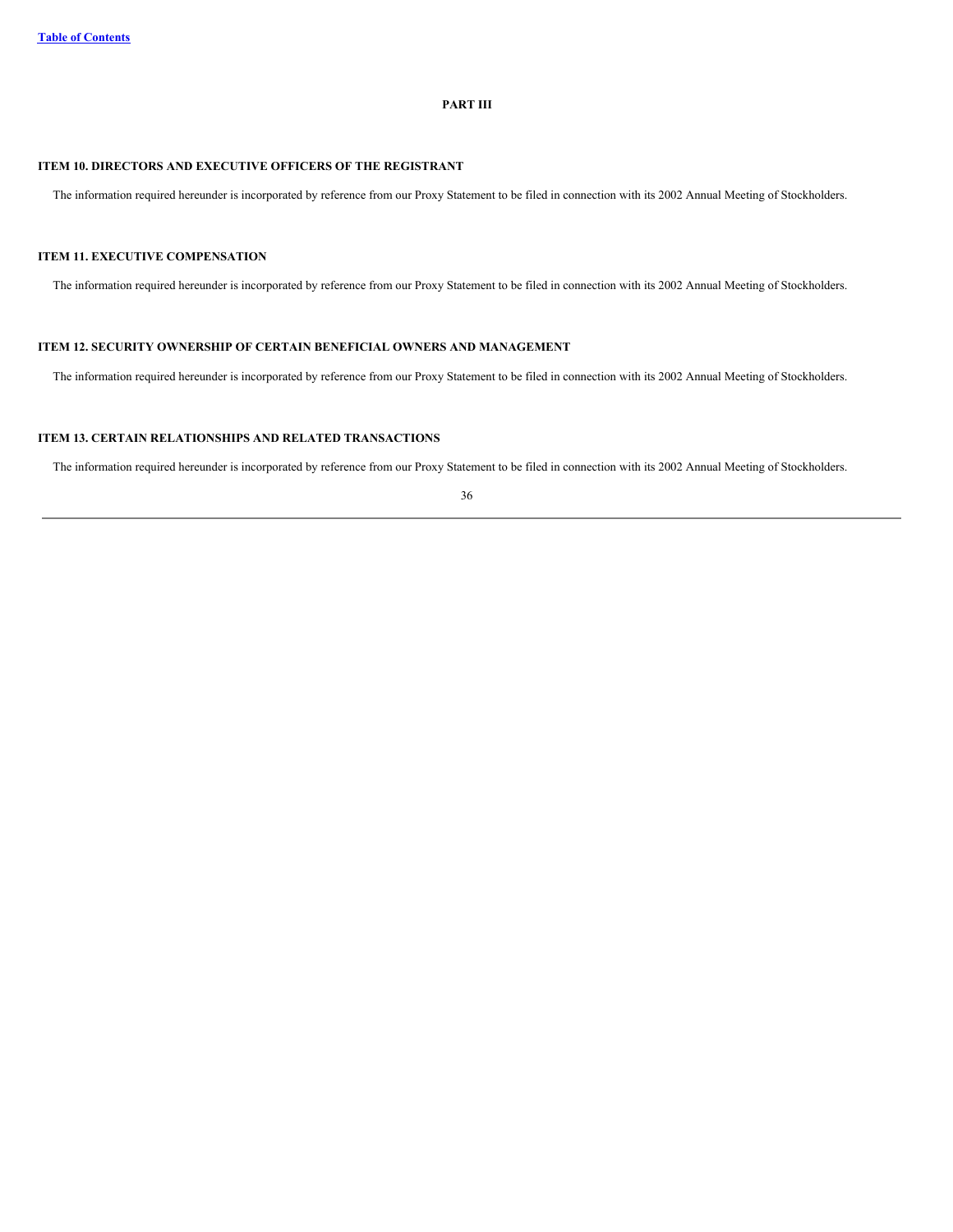## **PART IV**

## **ITEM 14. EXHIBITS, FINANCIAL STATEMENT SCHEDULES AND REPORTS ON FORM 8-K**

(a) (1) Financial Statements

The financial statements filed as a part of this Report are listed on the "Index to Financial Statements" on Page 21.

(2) All schedules are omitted because they are not required or the required information is included in the financial statements or notes thereto.

(3) Exhibits

## **Index to Exhibits**

| Exhibit No. | Description                                                                                                                                                                                            | Location |
|-------------|--------------------------------------------------------------------------------------------------------------------------------------------------------------------------------------------------------|----------|
| 3.2         | Amended and Restated Certificate of Incorporation of the Company                                                                                                                                       | (1)      |
| 3.3         | Certificate of Amendment of Certificate of Incorporation of the Company                                                                                                                                | (12)     |
| 3.4         | Amended and Restated Bylaws of the Company                                                                                                                                                             | (1)      |
| 4.1         | Specimen Certificate of Common Stock                                                                                                                                                                   | (1)      |
| 4.2         | Rights Agreement, dated as of August 23, 1996, between the Company and U.S. Stock Transfer Corporation.                                                                                                | (3)      |
| 10.14       | Contrast Agent Development and Supply Agreement dated May 6, 1993 by and between the Company and Abbott Laboratories, Inc.<br>(portions omitted pursuant to Rule 406 of the 1933 Act)                  | (1)      |
| 10.14A      | Amendment to Contrast Agent Development and Supply Agreement dated August 22, 1995 by and between the Company and Abbott<br>Laboratories, Inc. (portions omitted pursuant to Rule 406 of the 1933 Act) | (1)      |
| 10.18       | Lease Agreement dated January 17, 1994 between the Company and WRC Properties, Inc.                                                                                                                    | (1)      |
| 10.18A      | Amendment 2 dated October 28, 1997 to Lease Agreement dated January 17, 1994.                                                                                                                          | (10)     |
| 10.18B      | Amendment 3 dated October 15, 1998 to Lease Agreement dated January 17, 1994.                                                                                                                          | (10)     |
| 10.19       | Form of Indemnification Agreement for Officers and Directors of the Company.                                                                                                                           | (1)      |
| 10.21       | Loan and Security Agreement dated August 11, 1995 by and between the Company and Silicon Valley Bank.                                                                                                  | (1)      |
| 10.21A      | Loan Modification Agreement dated September 10, 1997 to Loan and Security Agreement by and between the Company and Silicon<br>Valley Bank.                                                             | (10)     |
| 10.21B      | Loan Modification Agreement dated August 31, 1998 to Loan and Security Agreement by and between the Company and Silicon Valley<br>Bank.                                                                | (10)     |
| 10.21C      | Loan Modification Agreement dated August 30, 1999 to Loan and Security Agreement by and between the Company and Silicon Valley<br>Bank.                                                                | (14)     |
| 10.25       | Agreement between Abbott Laboratories, Inc. and the Company, dated May 14, 1996 (portions omitted pursuant to Rule 24b-2).                                                                             | (5)      |
| 10.26       | Third Amended and Restated Registration Rights Agreement dated as of May 15, 1996.                                                                                                                     | (6)      |
| 10.28       | International License Agreement, dated October 1, 1996, by and between Abbott Laboratories, Inc. and the Company (portions omitted<br>pursuant to Rule 24b-2).                                         | (7)      |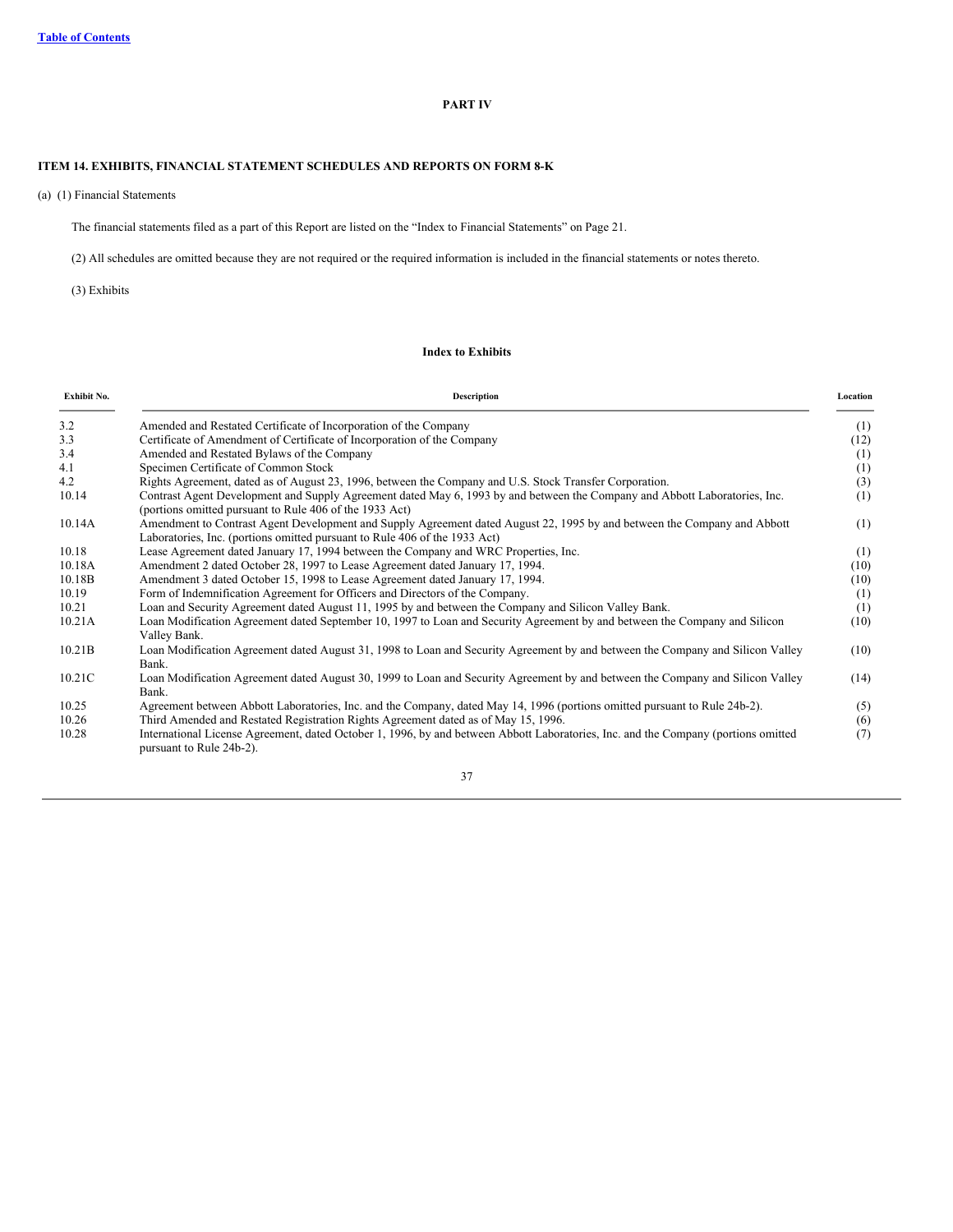| Exhibit No. | Description                                                                                                                                               | Location |
|-------------|-----------------------------------------------------------------------------------------------------------------------------------------------------------|----------|
| 10.29       | Commercial Supply Agreement dated March 6, 1998.                                                                                                          | (8)      |
| 10.33       | First Amendment to Agreement by and between Abbott Laboratories and Sonus Pharmaceuticals, Inc. dated January 31, 1999.                                   | (11)     |
| 10.34       | First Amendment to International License Agreement by and between Abbott International, Ltd. and Sonus Pharmaceuticals, Inc. dated<br>January 31, 1999.   | (11)     |
| 10.35       | Securities Purchase Agreement between Abbott Laboratories and Sonus Pharmaceuticals, Inc. dated January 31, 1999.                                         | (11)     |
| 10.36       | License Agreement by and between Nycomed Amersham AS and the Company dated August 31, 1999.                                                               | (13)     |
| 10.38       | Mutual Recission Agreement dated October 11, 1999 by and between the Company and Abbott International Ltd.                                                | (14)     |
| 10.40       | Amendment to the First Amendment to Agreement by and between Abbott Laboratories and the Company, dated February 3, 2000.                                 | (15)     |
| 10.43       | Loan and Security Agreement by between Sonus Pharmaceuticals, Inc. and Silicon Valley Bank, dated September 6, 2000.                                      | (17)     |
| 10.45       | License Agreement by and between Chugai Pharmaceutical Co. Ltd., Molecular Biosystems, Inc., and the Company, dated December 22,<br>2000.                 | (18)     |
| 10.46       | Termination Agreement by and between Abbott Laboratories and the Company, dated December 14, 2000.                                                        | (18)     |
| 10.49       | Nycomed Assignment and Asset Transfer Agreement, dated August 3, 2001.                                                                                    | (20)     |
| 10.50       | Amendment 4 dated November 29, 2001 to Lease Agreement dated January 17, 1994.                                                                            | (11)     |
| 10.51       | Supply Agreement dated January 22, 2002 between Indena SpA and Sonus Pharmaceuticals, Inc.                                                                | (21)     |
| 23.1        | Consent of Ernst & Young LLP, Independent Auditors.                                                                                                       | (11)     |
| 24.1        | Power of Attorney (included on the Signature Page of this Annual Report on Form 10-K).                                                                    | (11)     |
|             | <b>Compensation Plans and Arrangements</b>                                                                                                                |          |
| 10.1        | Sonus Pharmaceuticals, Inc. Incentive Stock Option, Nonqualified Stock Option and Restricted Stock Purchase Plan — 1991 (the "1991<br>Plan"), as amended. | (1)      |
| 10.2        | Form of Incentive Stock Option Agreement pertaining to the 1991 Plan.                                                                                     | (1)      |
| 10.3        | Form of Nonqualified Stock Option Agreement pertaining to the 1991 Plan.                                                                                  | (1)      |
| 10.4        | Form of Restricted Stock Purchase Agreement pertaining to the 1991 Plan.                                                                                  | (1)      |
| 10.5        | Sonus Pharmaceuticals, Inc. 1995 Stock Option Plan for Directors (the "Director Plan").                                                                   | (1)      |
| 10.6        | Form of Stock Option Agreement pertaining to the Director Plan.                                                                                           | (1)      |
| 10.7        | 1999 Nonqualified Stock Incentive Plan (the "1999 Plan").                                                                                                 | (12)     |
| 10.8        | Form of Stock Option Agreement pertaining to the 1999 Plan.                                                                                               | (12)     |
| 10.9        | Form of Restricted Stock Purchase Agreement pertaining to the 1999 Plan.                                                                                  | (12)     |
| 10.22       | Sonus Pharmaceuticals, Inc. Employee Stock Purchase Plan.                                                                                                 | (2)      |
| 10.24       | Employment Agreement, effective as of January 16, 1996, by and between the Company and Steven C. Quay, M.D., Ph.D.                                        | (12)     |
| 10.24A      | Employment Agreement, effective February 11, 1999, by and between the Company and Steven C. Quay, M.D., Ph.D.                                             | (12)     |
| 10.31       | Change in Control Agreement for Michael Martino.                                                                                                          | (9)      |
| 10.37       | Agreement for Part-Time Employment and Mutual Release, effective August 25, 1999 by and between the Company and Steven C. Quay,<br>M.D., Ph.D.            | (14)     |
| 10.39       | Change in Control Agreement for John T. Flaherty, M.D.                                                                                                    | (15)     |
| 10.41       | 2000 Stock Incentive Plan (the "2000 Plan").                                                                                                              | (16)     |
| 10.42       | Form of Stock Option Agreement pertaining to the 2000 Plan.                                                                                               | (16)     |
| 10.44       | Change in Control Agreement for Richard J. Klein.                                                                                                         | (17)     |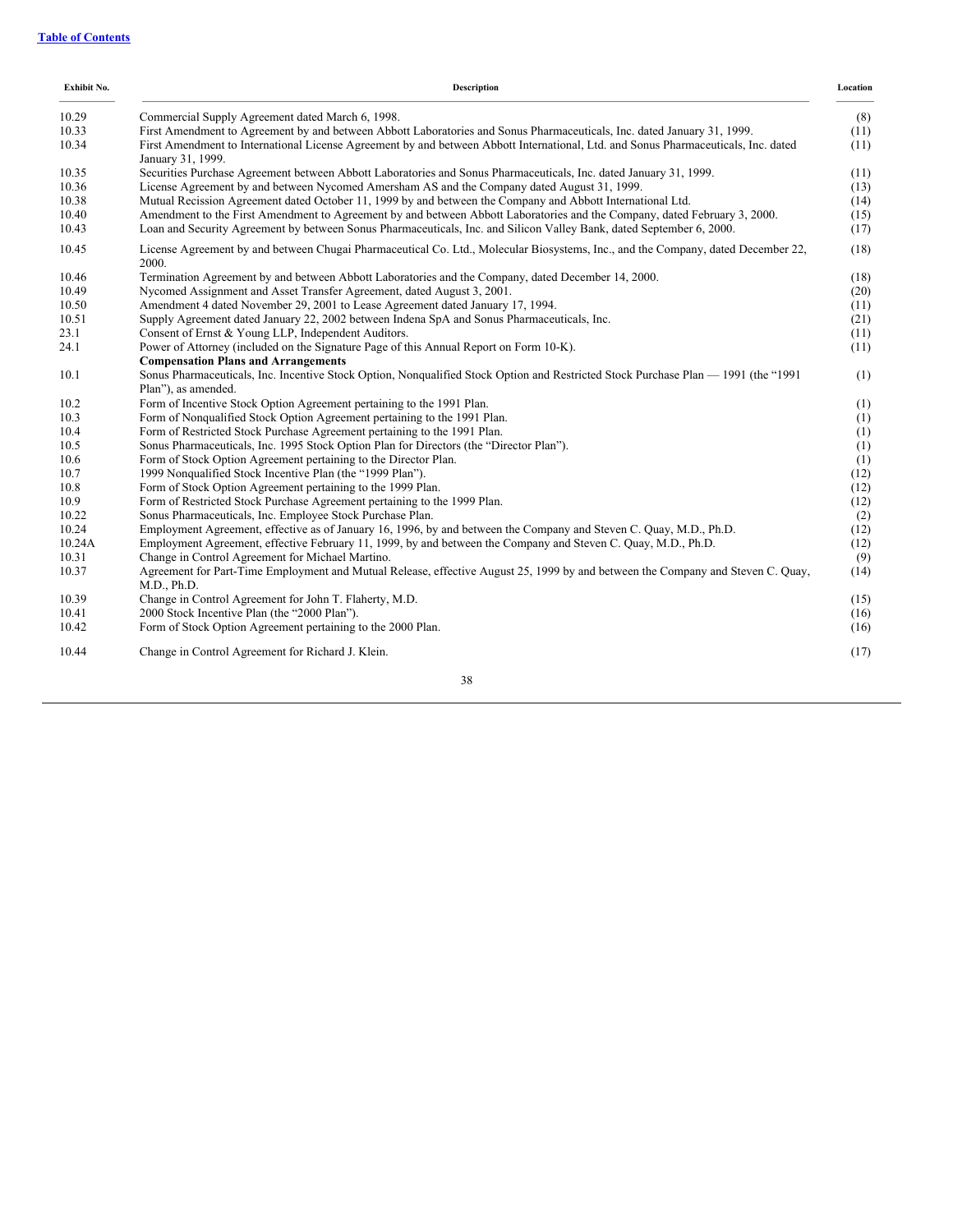| Exhibit No.                | <b>Description</b>                                                                                                                                                                                                                                                                                                                                                                      | Location     |
|----------------------------|-----------------------------------------------------------------------------------------------------------------------------------------------------------------------------------------------------------------------------------------------------------------------------------------------------------------------------------------------------------------------------------------|--------------|
| 10.47<br>10.48             | Change in Control Agreement for Nagesh Palepu.<br>Change in Control Agreement for Michael A. Martino.                                                                                                                                                                                                                                                                                   | (19)<br>(19) |
| $\sim$ . The set of $\sim$ | $\mathbf{a}$ , $\mathbf{a}$ , $\mathbf{a}$ , $\mathbf{a}$ , $\mathbf{a}$ , $\mathbf{a}$ , $\mathbf{a}$ , $\mathbf{a}$ , $\mathbf{a}$ , $\mathbf{a}$ , $\mathbf{a}$ , $\mathbf{a}$ , $\mathbf{a}$ , $\mathbf{a}$ , $\mathbf{a}$ , $\mathbf{a}$ , $\mathbf{a}$ , $\mathbf{a}$ , $\mathbf{a}$ , $\mathbf{a}$ ,<br>$\sim$ $\sim$ $\sim$ $\sim$ $\sim$<br>$\sim$ $\sim$ $\sim$ $\sim$ $\sim$ |              |

(1) Incorporated by reference to the referenced exhibit number to the Company's Registration Statement on form S-1, Reg. No. 33-96112.

(2) Incorporated by reference to Exhibit 4.7 to the Company's Registration Statement on form S-1, Reg. No. 33-80623.

(3) Incorporated by reference to the Company's Registration Statement on form 8-A, dated August 23, 1996.

(4) Incorporated by reference to the referenced exhibit number to the Company's Quarterly Report on Form 10-Q for the quarterly period ended March 31, 1996.

(5) Incorporated by reference to the referenced exhibit number to the Company's Current Report on Form 8-K dated May 14, 1996.

(6) Incorporated by reference to the referenced exhibit number to the Company's Quarterly Report on Form 10-Q for the quarterly period ended June 30, 1996.

(7) Incorporated by reference to the referenced exhibit number to the Company's Current Report on Form 8-K dated October 1, 1996.

(8) Incorporated by, reference to the referenced exhibit number to the Company's Quarterly Report on Form 10-Q for the quarterly period ended March 31, 1998.

(9) Incorporated by, reference to the referenced exhibit number to the Company's Quarterly Report on Form 10-Q for the quarterly period ended September 30, 1998.

- (10) Incorporated by reference to the referenced exhibit number to the Company's Annual Report on form 10-K for the period ended December 31, 1998. (11) Filed herewith.
- 

(12) Incorporated by reference to the referenced exhibit number to the Company's Quarterly Report on form 10-Q for the quarterly period ended March 31, 1999.

(13) Incorporated by reference to the referenced exhibit number to the Company's Current Report on Form 8-K dated September 28, 1999.

(14) Incorporated by, reference to the referenced exhibit number to the Company's Quarterly Report on Form 10-QA for the quarterly period ended September 30, 1999.

(15) Incorporated by reference to the referenced exhibit number to the Company's Annual Report on form 10-K for the period ended December 31, 1999.

(16) Incorporated by reference to the referenced exhibit number to the Company's Quarterly Report on form 10-Q for the quarterly period ended June 30, 2000.

(17) Incorporated by reference to the referenced exhibit number to the Company's Quarterly Report on form 10-Q for the quarterly period ended September 30, 2000.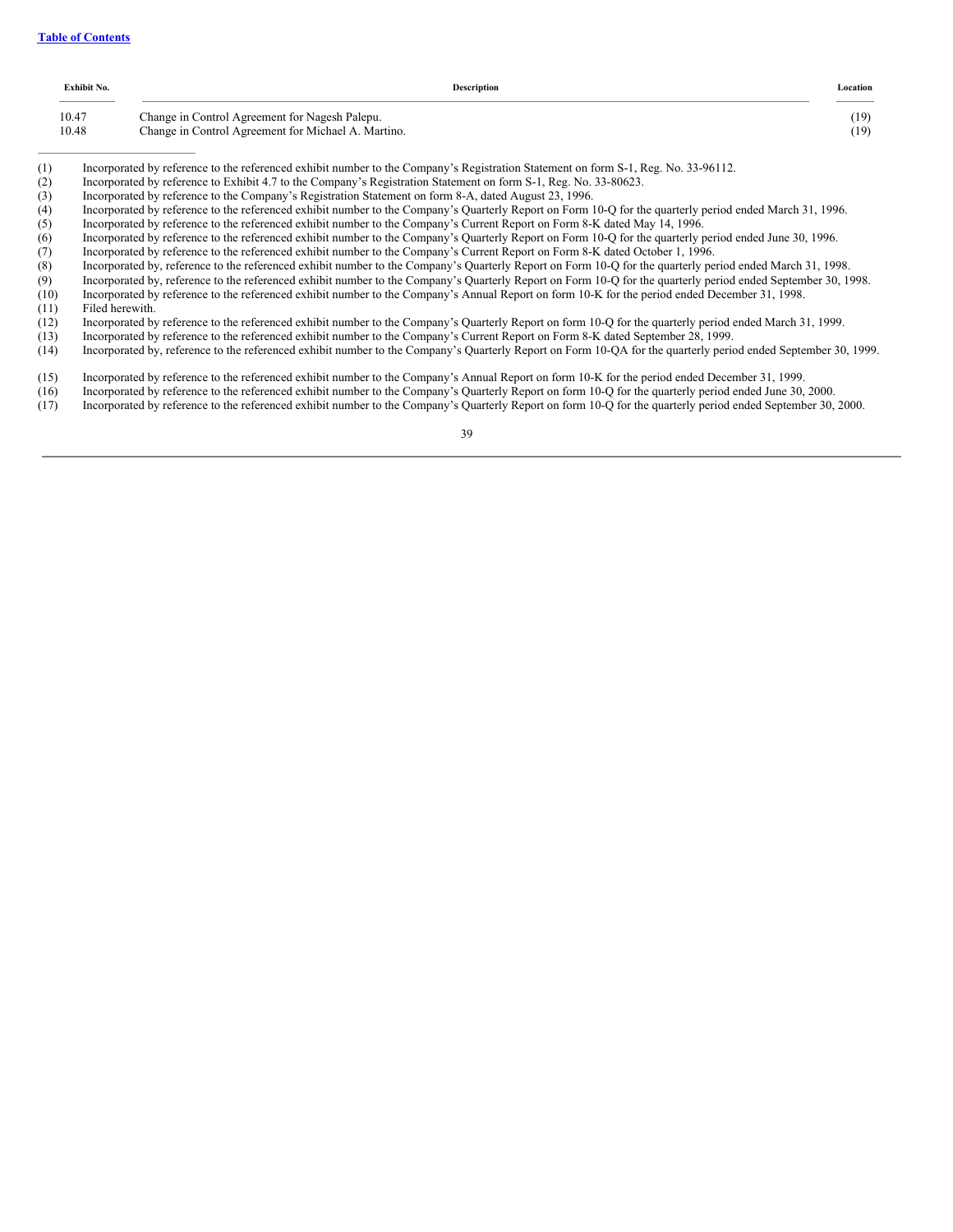## **Table of [Contents](#page-0-0)**

- 
- (18) Incorporated by reference to the referenced exhibit number to the Company's Annual Report on form 10-KA for the period ended December 31, 2000.<br>(19) Incorporated by reference to the referenced exhibit number to the Co (19) Incorporated by reference to the referenced exhibit number to the Company's Quarterly Report on form 10-QA for the quarterly period ended June 30, 2001.<br>(20) Incorporated by reference to the referenced exhibit number
- (20) Incorporated by reference to the referenced exhibit number to the Company's Quarterly Report on form 10-Q for the quarterly period ended September 30, 2001.
- (21) Incorporated by reference to exhibit number 10.1 to the Company's Registration Statement on Form S-3 filed February 8, 2002.
- (b) Reports on Form 8-K

The Company filed no reports on Form 8-K during the quarter ended December 31, 2001.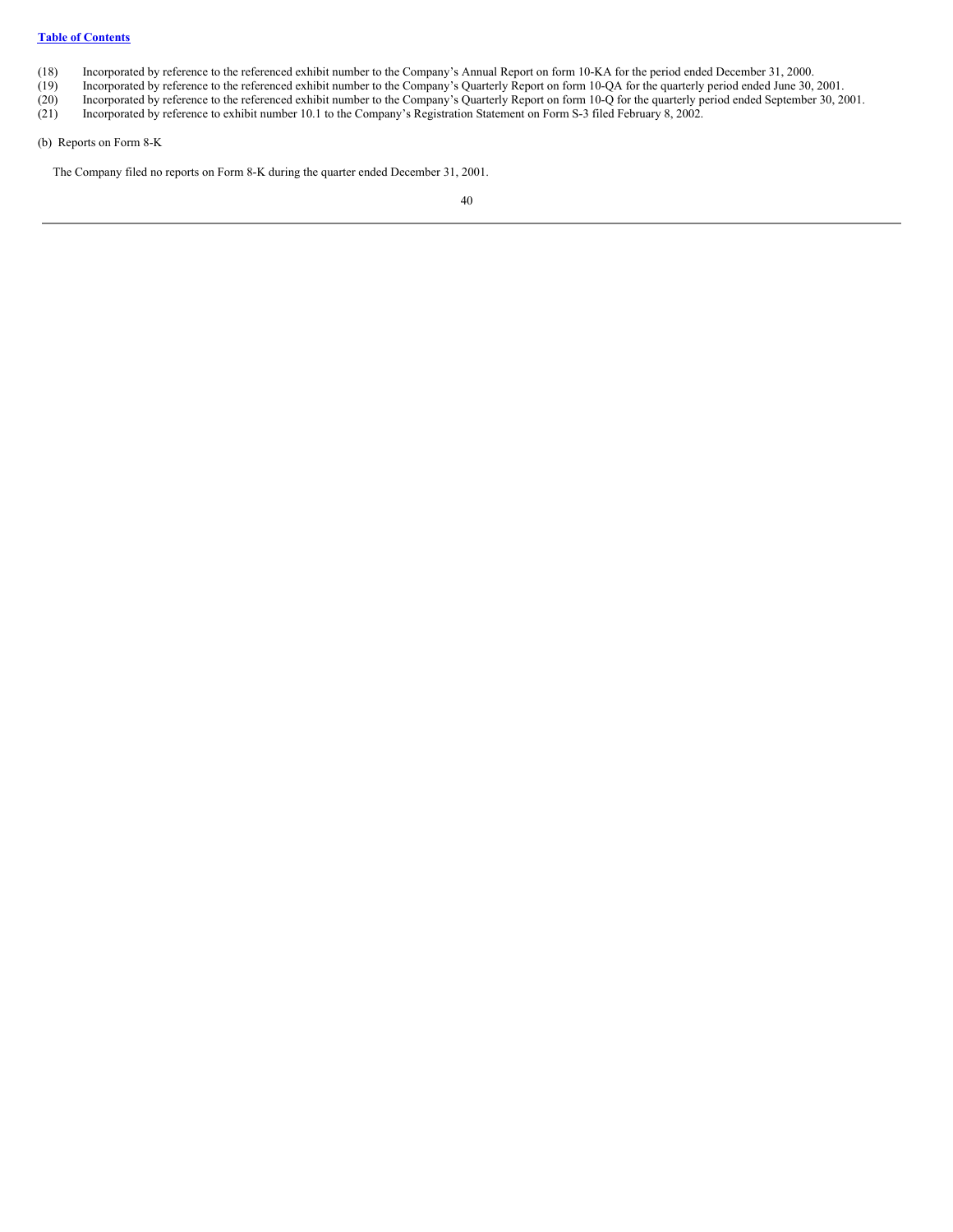## **SIGNATURES**

Pursuant to the requirements of Section 13 or 15(d) of the Securities Exchange Act of 1934, the Registrant has duly caused this report to be signed on its behalf by the undersigned thereunto duly authorized, in the City of Bothell, State of Washington, on March 5, 2002.

#### **SONUS PHARMACEUTICALS, INC.**

Dated: March 5, 2002 By: /s/ Michael A. Martino

Michael A. Martino President, Chief Executive Officer and Director (Principal Executive Officer)

We, the undersigned directors and officers of Sonus Pharmaceuticals, Inc., do hereby constitute and appoint Michael A. Martino and Richard J. Klein, or either of them, our true and lawful attorneys and agents, with full powers of substitution to do any and all acts and things in our name and on behalf in our capacities as directors and officers and to execute any and all instruments for us and in our names in the capacities indicated below, which said attorneys and agents may deem necessary or advisable to enable said corporation to comply with the Securities Exchange Act of 1934, as amended, and any rules, regulations and requirements of the Securities and Exchange Commission, in connection with this Annual Report on Form 10-K, including specifically but without limitation, power and authority to sign for us or any of us in our names in the capacities indicated below, any and all amendments thereto; and we do hereby ratify and confirm all that said attorneys and agents, shall do or cause to be done by virtue hereof.

Pursuant to the requirements of the Securities Exchange Act of 1934, this report has been signed below by the following persons on behalf of the registrant and in the capacities and on the dates indicated.

| /s/ Michael A. Martino                   | President, Chief Executive<br>Officer and Director (Principal | March 5, 2002 |
|------------------------------------------|---------------------------------------------------------------|---------------|
| Michael A. Martino                       | Executive Officer)                                            |               |
| /s/ Richard J. Klein                     | Vice President, Finance and<br>Chief Financial Officer        | March 5, 2002 |
| Richard J. Klein                         | (Principal Financial and Accounting Officer)                  |               |
| /s/ George W. Dunbar, Jr.                | Director, Co-Chairman of<br>the Board of Directors            | March 5, 2002 |
| George W. Dunbar, Jr.                    |                                                               |               |
| /s/ Christopher S. Henney, Ph.D., D. Sc. | Director                                                      | March 5, 2002 |
| Christopher S. Henney, Ph.D, D. Sc.      |                                                               |               |
| /s/ Robert E. Ivy                        | Director, Co-Chairman of<br>the Board of Directors            | March 5, 2002 |
| Robert E. Ivy                            |                                                               |               |
| /s/ Dwight Winstead                      | Director                                                      | March 5, 2002 |

Dwight Winstead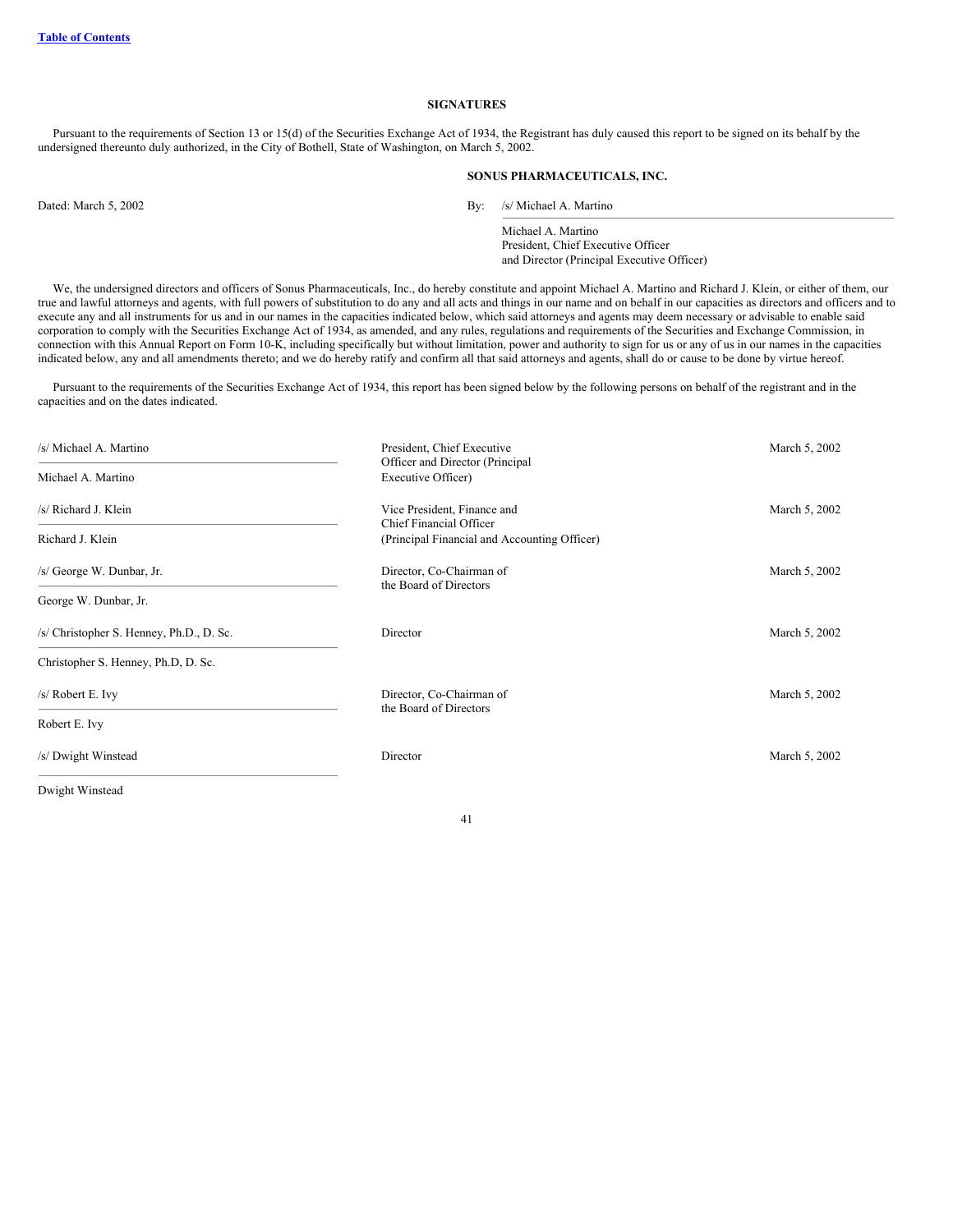### FIRST AMENDMENT TO AGREEMENT BY AND BETWEEN ABBOTT LABORATORIES AND SONUS PHARMACEUTICALS, INC.

THIS FIRST AMENDMENT TO AGREEMENT ("Amendment") is dated January 31, 1999 ("Amendment Effective Date"), by and between Abbott Laboratories, an Illinois corporation with principal offices at 100 Abbott Park Road, Abbott Park, Illinois 60064-3500 ("ABBOTT") and SONUS Pharmaceuticals, Inc., a Delaware corporation with principal offices at 22026 20th Avenue, S.E., Suite 102, Bothell, Washington 98021 ("SONUS").

### RECITALS

WHEREAS, ABBOTT and SONUS have previously entered into the Agreement dated May 14, 1996 ("Agreement") whereby SONUS granted to ABBOTT and ABBOTT obtained from SONUS certain exclusive marketing rights to certain ultrasound contrast agents, including EchoGen(R), in the United States in accordance with the terms and conditions thereof;

WHEREAS, Abbott International, Ltd. ("Abbott International") and SONUS entered into an International License Agreement, dated October 1, 1996 whereby SONUS granted to Abbott International and Abbott International obtained from SONUS certain exclusive marketing rights to EchoGen(R) in certain areas outside the United States in accordance with the terms and conditions thereof ("International Agreement"), which agreement shall be amended as of the Amendment Effective Date as specifically set forth in the amendment to such agreement;

WHEREAS, ABBOTT and SONUS entered into a Development and Supply Agreement, dated May 6, 1993, whereby ABBOTT assisted in the manufacturing scale-up for EchoGen(R) and agreed to manufacture EchoGen(R) for SONUS ("Supply Agreement"); and

WHEREAS, ABBOTT and SONUS desire to amend the Agreement, as set forth in this Amendment, simultaneously with amending the International Agreement and executing a letter of understanding with respect to the amendment of the Supply Agreement as soon a reasonably practicable;

NOW, THEREFORE, in consideration of the premises and the mutual promises and covenants set forth below, ABBOTT and SONUS mutually agree as follows:

1. ARTICLE 1 - DEFINITIONS. Capitalized terms used in this Amendment and not otherwise

1

defined in this Amendment shall have the meanings set forth in the Agreement. Article 1 shall be amended by adding the following definitions:

1.21 "Cardiology Indication" means an indication for EchoGen(R) Emulsion which is substantially equivalent to the following: EchoGen(R) Emulsion as indicated for use in resting echocardiography to provide contrast enhancement of ventricular chambers and to improve endocardial border delineation in patients with suboptimal echoes undergoing ventricular function and wall motion studies.

1.22 "Radiology Indication" means an indication for EchoGen(R) Emulsion which is substantially equivalent to the following: EchoGen(R) Emulsion as indicated for use in adult patients undergoing ultrasound examination to provide contrast enhancement or facilitate visualization of anatomic structures, lesions, and normal and abnormal blood flow patterns during studies of the liver, kidney, and peripheral vasculature.

1.23 "Supply Agreement" shall mean the EchoGen(R) Contrast Agent Development and Supply Agreement between ABBOTT and SONUS as amended and restated as of the Amendment Effective Date as such agreement may be further amended from time to time.

1.24 "Cardiology/Radiology Approval Date" means the later to occur of (i) the date of FDA approval for the Cardiology Indication, and (ii) the date of FDA approval for the Radiology Indication.

2. APPENDIX 2.3 - RESEARCH AND DEVELOPMENT PAYMENT SCHEDULE shall be deleted and replaced with the amended Appendix 2.3, attached to this Amendment. SONUS acknowledges and agrees that the amounts referred to in items 1, 2, 3, 4, and 5 of the Appendix 2.3, as amended by this Amendment, have been paid by ABBOTT to SONUS in full prior to the Amendment Effective Date.

3. SECTION 2.4 - ADDITIONAL CLINICAL RESEARCH shall be deleted in its entirety and replaced with the following: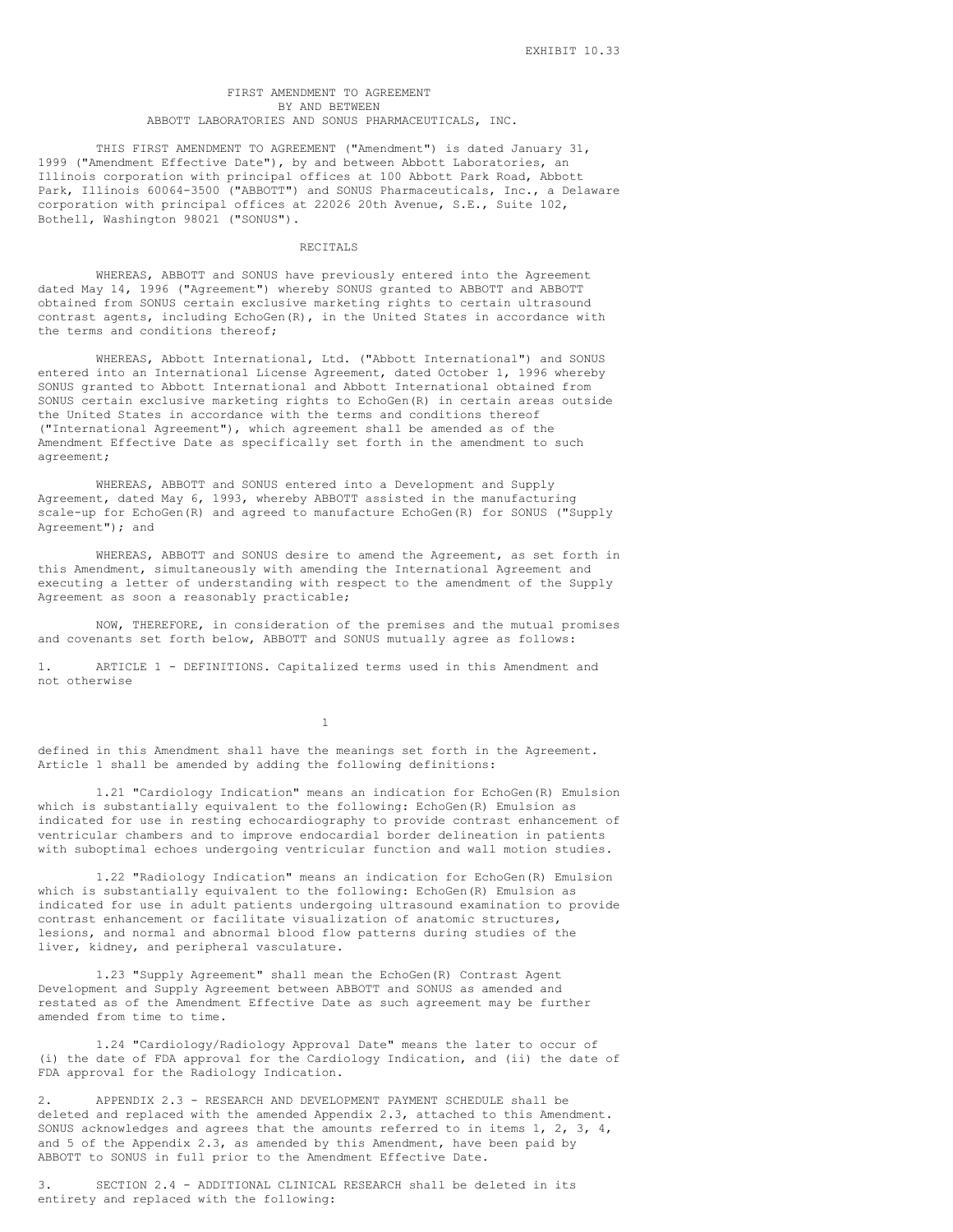### "2.4 Additional Clinical Research.

(A) ABBOTT shall have no obligation to provide financial support for research

 $\overline{2}$ 

and development, including clinical research, to be conducted by SONUS except for the amounts payable by ABBOTT as set forth in Section 2.3 and Article 7. SONUS shall promptly notify ABBOTT in writing if SONUS desires that ABBOTT fund expenditures for clinical research in addition to that set forth in the Plan to support research and development for ultrasound diagnostic applications for indications other than the Cardiology Indication and the Radiology Indication. Such notice from SONUS shall include a budget for clinical research and a preliminary clinical plan. ABBOTT shall communicate its decision whether or not to financially participate in such clinical research within ninety (90) days of receipt of the budget and clinical plan from SONUS. ABBOTT shall be under no obligation to financially support such additional clinical research. If ABBOTT desires to participate financially in such additional clinical research, and communicates its decision to participate in writing, ABBOTT shall reimburse SONUS for SONUS' documented incremental costs and expenses incurred with respect to the additional clinical research described in Sections 2.2 and 2.6 and which are mutually agreed upon by the parties in writing. SONUS will document the costs incurred during the studies approved by ABBOTT and submit detailed cost summaries to ABBOTT on a monthly basis. ABBOTT will reimburse SONUS for such documented costs incurred within thirty (30) days of receipt of the cost summaries, subject to the funding limitations set forth herein. If SONUS determines that there will be any material variance in the actual costs, as compared to the approved funding, SONUS will promptly notify ABBOTT and obtain prior written approval from ABBOTT in advance of incurring the additional costs. Any funding by ABBOTT in addition to that indicated above may be approved by ABBOTT at its sole discretion. Furthermore, ABBOTT may terminate its participation in and reimbursement of the costs of the clinical research if ABBOTT has any concern over safety and/or efficacy issues at any time. For any such cost and expenses ABBOTT funds, SONUS shall reimburse ABBOTT for fifty percent (50%) of such costs and expenses funded by ABBOTT, plus interest at the prime rate of interest (as published in the Wall Street Journal, Midwest Edition on the date on which ABBOTT provides such funding) ("Reimbursement Amount"). Reimbursement Amounts shall be aggregated on an annual basis and must be repaid by SONUS within five (5) years from the end of the calendar year in which the

3 Reimbursement Amount was advanced by ABBOTT as provided in Subsections (i), (ii), (iii) and (iv) below. Interest on outstanding Reimbursement Amounts shall be accrued monthly. Reimbursement Amounts shall be paid by SONUS to ABBOTT, by either, at the option of SONUS:

> (i) reimbursing ABBOTT in cash for the Reimbursement Amount within five (5) years from the end of the calendar year in which such Reimbursement Amount is paid by ABBOTT; or

(ii) reducing the percentage amounts payable by ABBOTT to SONUS as provided in Article 7 at such dates and in such amounts as mutually agreed by the parties; or

(iii) in the event that the net tangible assets of SONUS shall fall below an amount equal to the then current Nasdaq National Market listing requirement for net tangible assets contained in paragraph 4450(a)(3) of the NASD Manual (as such provision may be amended from time to time), plus One Million Dollars (\$1,000,000), reimbursing ABBOTT such Reimbursement Amount with interest at the United States prime rate of interest (as published in the Wall Street Journal Midwest Edition on the date on which ABBOTT funds such reimbursement), by issuing and delivering to ABBOTT shares of Common Stock of SONUS having a fair market value equal to the Reimbursement Amount pursuant to the terms, provisions and conditions of a Securities Purchase Agreement in form attached hereto as Appendix 2.4, and which is incorporated herein by this reference; or

(iv) reimbursing ABBOTT partially in cash pursuant to Section 2.4(A)(i) and the remainder in SONUS Common Stock pursuant to Section 2.4(A)(iii).

SONUS shall provide fifteen (15) days prior written notice to ABBOTT of the payment option SONUS elects under this Section 2.4(A). In addition, the definition of the "Field" set forth in Section 1.6 shall be expanded to include the indication(s) funded by ABBOTT pursuant to this Section  $2.4(A)$ .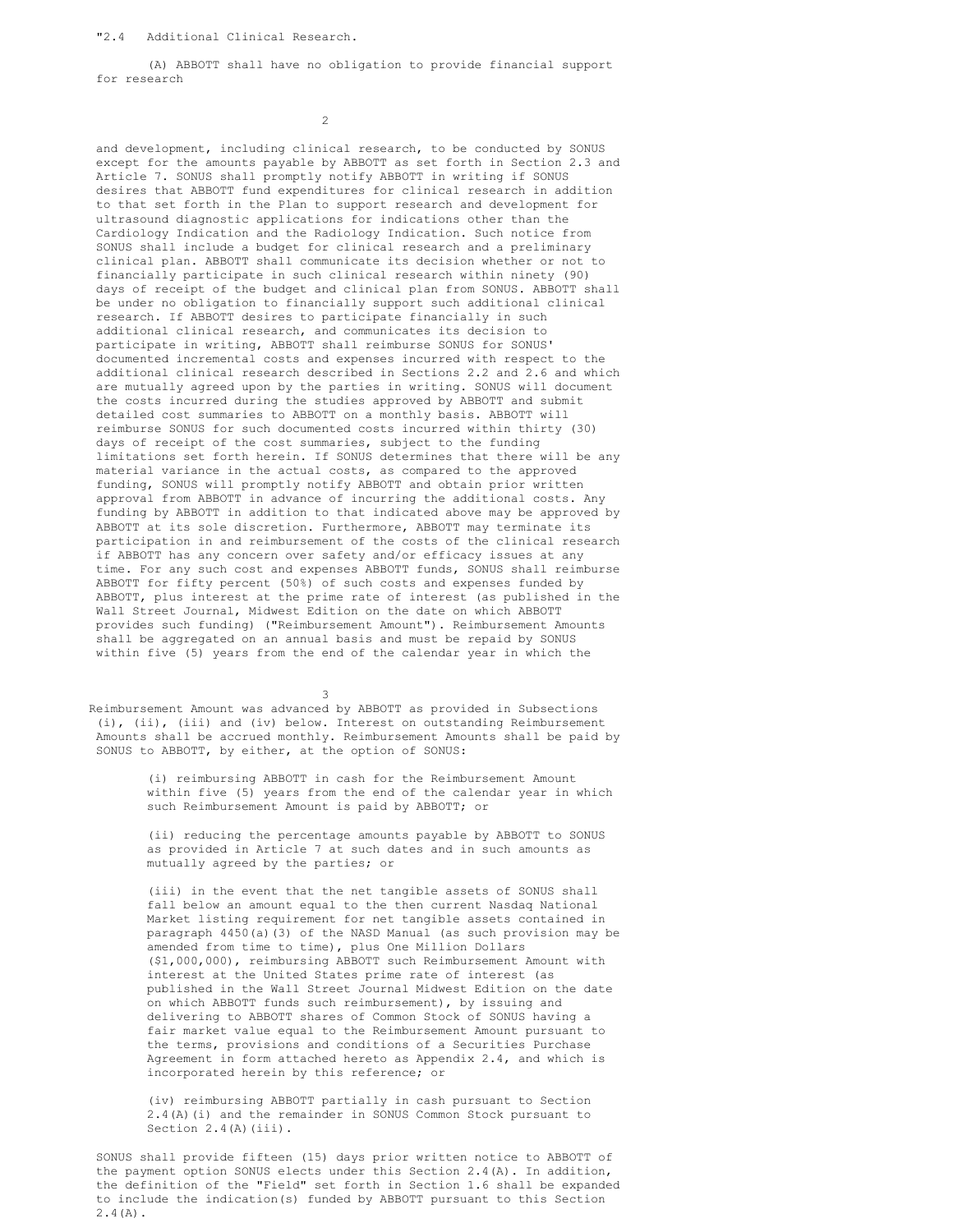(B) If the parties are unable to agree on a reduction of the percentage allocations of Revenue Payments payable by ABBOTT to SONUS in Article 7 pursuant to Section  $2.4(A)$  (ii) within thirty (30) days of the date on which they began discussing such reduction, then the parties shall utilize the ADR Procedure under Article 21 to determine the reduction in percentage amounts payable by ABBOTT to SONUS in Article 7. In such event, from the time the ADR process is initiated and until the final decision of the neutral, Abbott, at its option, may withhold from payment to SONUS ten percent (10%) of the Revenue Payments due to SONUS under Article 7. The neutral shall also determine whether ABBOTT owes to SONUS a portion of the Revenue Payment withheld during the ADR, or SONUS owes to ABBOTT certain sums. Such amount due by one party to the other (if any) shall be due and payable (with interest at the prime rate of interest, as published in the Wall Street Journal, Midwest Edition on the date on which the decision is delivered) within thirty (30) days of the delivery of a decision.

(C) In the event ABBOTT should terminate its reimbursement of costs and expenses incurred by SONUS in connection with any clinical research pursuant to Section 2.4(A) prior to the conclusion of such clinical research, the parties shall negotiate in good faith to modify the percentage allocations of Revenue Payments allocable to such additional indications under Section 7.1 to reflect the amount of the additional expenditures made by SONUS for such additional clinical research, together with such other factors as are appropriate. Notwithstanding the foregoing, if within ninety (90) days of the receipt of regulatory approval of the Product for such additional indication supported by such clinical research in the United States or the European Union (whichever first occurs) ABBOTT pays to SONUS the amount ABBOTT would have paid had ABBOTT not terminated such reimbursement with interest at the prime rate of interest (as published in the Wall Street Journal, Midwest Edition on the date on which the termination took place from the date of such unreimbursed expenditures by SONUS to the date of payment by ABBOTT), the obligation of SONUS to reimburse ABBOTT as set forth above shall continue with respect to all such amounts paid by ABBOTT.

(D) If ABBOTT determines not to provide additional financial support for such additional clinical research as provided in Section 2.4(A) and SONUS proceeds with the additional research and development, then the parties shall

5

negotiate in good faith to modify the percentage allocations of Revenue Payments allocable to such additional indications under Section 7.1 below to reflect the amount of the expenditures to be made by SONUS for such additional clinical research related to such additional indications, together with such other factors as are appropriate. If the parties are unable to agree upon a reasonable modification of the percentage allocation of Revenue Payments within thirty (30) days of the date on which they began discussing such modification, then the parties shall use the ADR procedure pursuant to Article 21 to determine the modification of the percentage allocations of Revenue Payments (if any). The provisions of this Section 2.4 shall apply only with respect to the new indications for the Product specified above and shall not apply to any new product which is subject to the right of first refusal pursuant to Article 10."

4. SECTION 3.2 shall be amended as follows:

- A. APPENDIX 3.2B FORECASTED NET SALES ("NET SALES FORECAST"). The Net Sales Forecast shall be updated and revised by ABBOTT and mutually agreed upon by the parties in good faith.
- B. SECTION 3.2(A) second sentence shall be amended as follows:

"ABBOTT shall use its reasonable best efforts to optimize sales, profitability and market share of the Product in the Territory in a manner consistent with the efforts which it exerts to optimize sales, profitability, and market share of its other products in the Territory."

C. SECTION 3.2(B) shall be amended by restating the preamble paragraph and clause (i) as follows:

> "(B) SONUS shall not have the right to co-promote (as defined herein) the Product unless and until such time as SONUS has received FDA approval of the Product for both the Cardiology Indication and the Radiology Indication. In the event that (and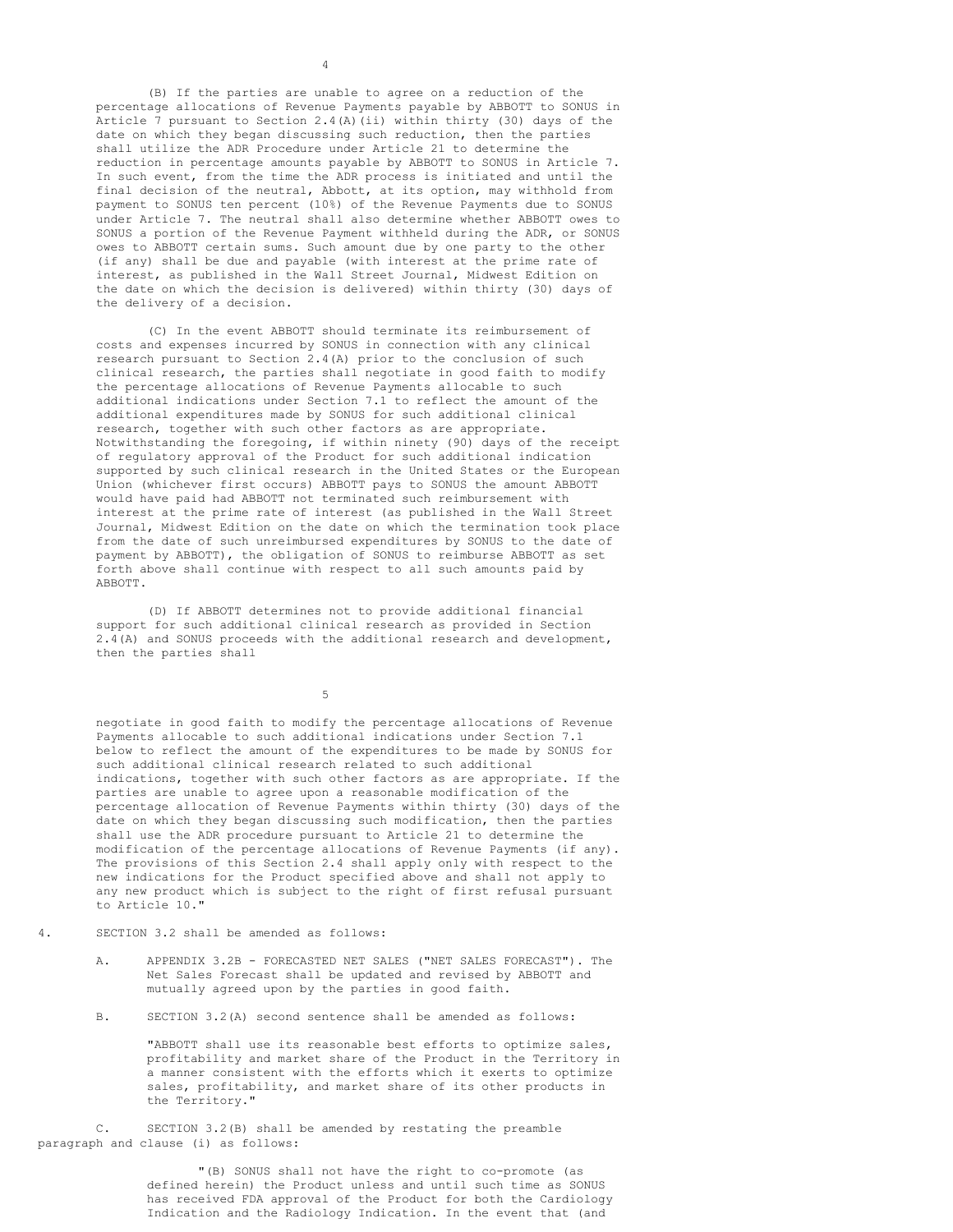6

Product for both the Cardiology Indication and the Radiology Indication, SONUS may co-Promote the Product at its own expense in the Territory only under the following circumstances:

(i) at any time after the first anniversary of the First Shipment Date, if ABBOTT's Net Sales to Third Parties are below fifty percent (50%) of the mutually agreed upon Net Sales Forecast for any two consecutive calendar quarters. SONUS shall notify ABBOTT in writing within thirty (30) days of receipt of the applicable second quarterly Net Sales report, as set forth in Section 7.1, of its intention to co-promote the Product. The Net Sales Forecast shall include the material assumptions made in preparing the Net Sales Forecast, including without limitation, the anticipated Cardiology Indication Approval Date and Radiology Indication Approval Date. SONUS' right to co-promote would be effective thirty (30) days after the date of ABBOTT's receipt of notice from SONUS. If SONUS does not so inform ABBOTT, then SONUS shall have waived its right to co-promote the Product with regard to that specific failure of ABBOTT to meet its Net Sales Forecast for such two (2) consecutive calendar quarters. In the event that the Cardiology/Radiology Approval Date does not occur within the time frame contemplated by the parties as set forth in Net Sales Forecast, the Net Sales Forecast shall be adjusted as mutually agreed by the parties to reflect the revised anticipated Cardiology/Radiology Approval Date and the specific indications approved, and any material changes to the assumptions for the Net Sales Forecast, including without limitation, any additional indications which may be approved as contemplated in Section 2.4. If the parties are unable to agree on such adjustment within thirty (30) days of the date on which they began discussing such adjustment, then the parties shall utilize the Alternative Dispute Resolution Procedure set forth in Section 21 to determine such adjustment."

D. SECTION 3.2(C) shall be amended by adding to the beginning thereto the following:

> "In the event that SONUS co-promotes the Product pursuant to Section 3.2(B), such co-promotion shall be in a manner designed to be

> > 7

complementary to ABBOTT's sales and marketing efforts. All SONUS deployment and promotional plans and budgets must be reviewed and approved by ABBOTT prior to implementation, such approval not to be unreasonably withheld."

5. SECTION 3.4(A) - PRODUCT MANUFACTURE shall be deleted in its entirety and replaced with the following:

> "(A) ABBOTT and SONUS have previously entered into a Development and Supply Agreement dated as of May 6, 1993, as amended ("Supply Agreement") under which ABBOTT has agreed to manufacture the Product for SONUS. SONUS may purchase Product under the Supply Agreement to fulfill ABBOTT's purchase orders under Section 3.5. All manufacturing of the Product by ABBOTT for sale in the Territory by ABBOTT shall be governed by the terms of the Supply Agreement, as amended from time to time, and the specifications for the Product in effect under the Supply Agreement."

6. SECTION 3.5 - PRODUCT FORECASTS, ORDERS AND REJECTED PRODUCT shall be amended by adding at the end thereto Subsection (H) as follows:

> "(H) ABBOTT and SONUS agree that during the term of the Agreement a certain portion of the Product will be packaged in a kit (procedure tray). In the early years following the First Shipment Date of the Product in a stand-alone vial, a larger percentage of total Unit Sales shall consist of kits, whereas, in later years, ABBOTT shall move toward marketing and selling a certain portion of the Product in a stand alone vial, as opposed to packaged in a kit in accordance with the following guidelines:

Kits as a Maximum Following First Shipment Date Percentage of Total Unit Sales ----------------------------- ------------------------------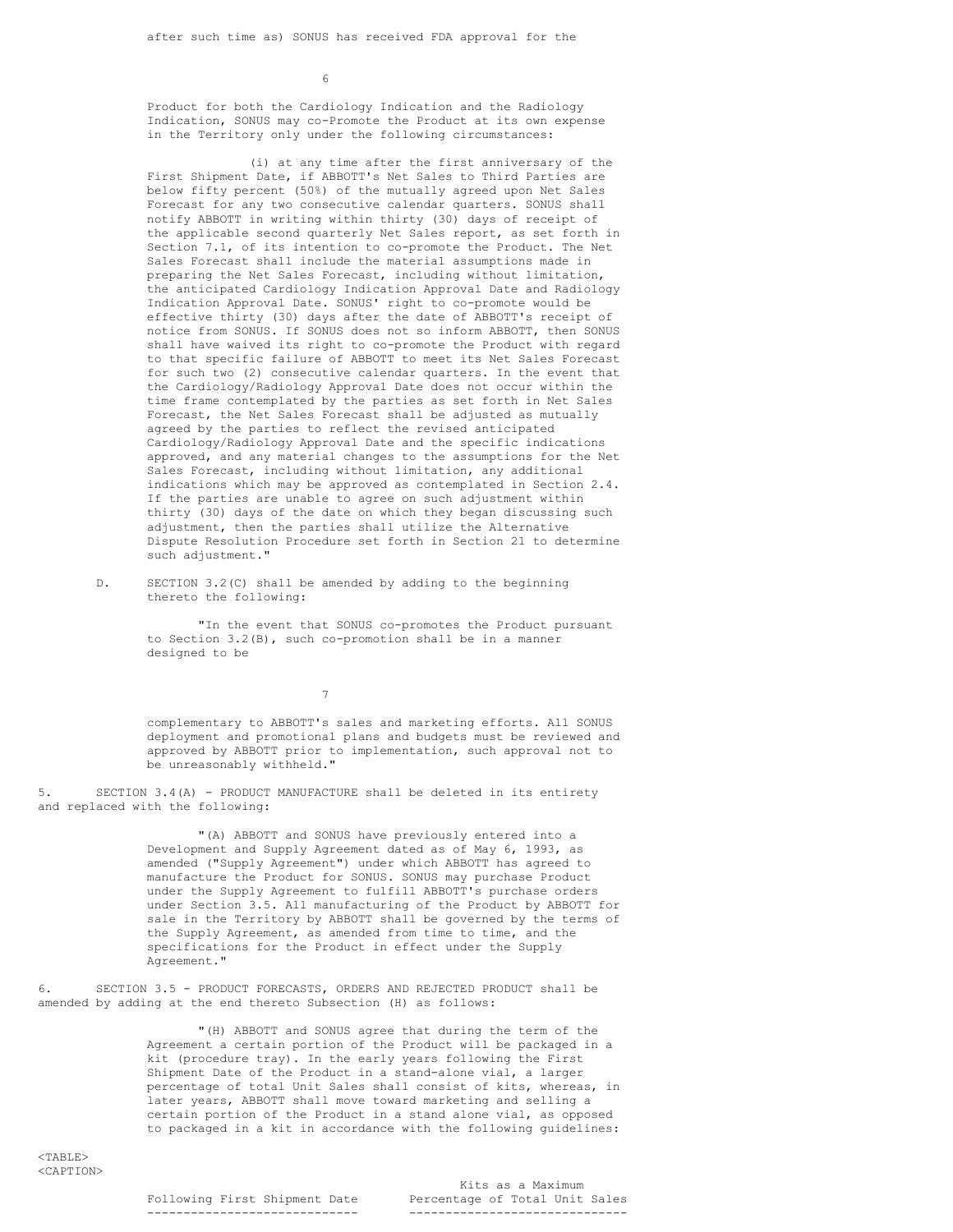| $<$ S $>$         |                                                                                                                                                                                                           | <<               |
|-------------------|-----------------------------------------------------------------------------------------------------------------------------------------------------------------------------------------------------------|------------------|
|                   | First 12 Months                                                                                                                                                                                           | 100 <sub>8</sub> |
|                   | Second 12 Months                                                                                                                                                                                          | $90\%$           |
|                   | Third 12 Months                                                                                                                                                                                           | 75%              |
| $\langle$ /TABLE> |                                                                                                                                                                                                           |                  |
|                   |                                                                                                                                                                                                           |                  |
|                   | 8                                                                                                                                                                                                         |                  |
| $<$ TABLE>        |                                                                                                                                                                                                           |                  |
| $<$ S $>$         |                                                                                                                                                                                                           | <<               |
|                   | Fourth 12 Months                                                                                                                                                                                          | 50%              |
|                   | Fifth 12 Months and remainder of                                                                                                                                                                          | 25%              |
|                   | Term of Agreement                                                                                                                                                                                         |                  |
| $\langle$ /TABLE> |                                                                                                                                                                                                           |                  |
|                   | After the expiration of the Launch Budget Reimbursement Payments<br>under Article 6.2 and in the event that actual Unit Sales of the<br>kits (procedure trays) as a percentage of total Unit Sales exceed |                  |
|                   | the percentage thresholds set forth in this subsection $(H)$ ,<br>ABBOTT and SONUS agree to meet to discuss an adjustment of the                                                                          |                  |

n adjustment of the percentages or modifications to the kit (procedure tray) or modification to the percentage allocation of Revenue Payments under Article 7.1, as appropriate. If the parties are unable to agree upon an appropriate and reasonable adjustment or modification within thirty (30) days of the date on which they began discussing such modification, then the parties shall use the ADR procedure pursuant to Article 21 to determine an appropriate and reasonable adjustment or modification, if any.

7. SECTION 3.6 - CLINICAL RESEARCH, REGULATORY AFFAIRS, TECHNICAL MARKETING/MEDICAL SUPPORT. The last two sentences of subsection (A) are deleted. Subsections (C) and (D) are added as follows:

> "3.6. Clinical Research, Regulatory Affairs, Technical Marketing/Medical Support.

> > (C) ABBOTT shall be responsible for required adverse drug event reporting to the FDA and will consult with SONUS prior to such required reports to allow SONUS to conduct an investigation of the event and review all such reports prior to submission to the FDA. Notwithstanding the foregoing provisions, however, nothing in this Agreement shall require ABBOTT to delay submitting any adverse event report beyond the time limit set by the FDA. Each party shall promptly notify the other party of all communications from and to the FDA regarding the Product.

> > (D) ABBOTT shall be responsible for obtaining reimbursement code programs with respect to all federally-funded and/or state-funded reimbursement

> > > 9

programs. ABBOTT will pursue such activities diligently and will use its reasonable best efforts to obtain such reimbursement code programs."

8. ARTICLE 4 - CANADA AND LATIN AMERICA AND OTHER TERRITORIES shall be deleted in its entirety.

9. SECTION 5 - LICENSES shall be amended by adding a new Subsection (D) as follows:

> "(D) As specified in amended Appendix 2.3 certain milestone payments have been conditioned upon the achievement of specific milestones relating to the Cardiology Indication and the Radiology Indication. Payments due on or after the date of this Amendment have been apportioned (i) fifty percent (50%) to milestones related to the achievement of the FDA approval of the Cardiology Indication for the Product ("Cardiology Milestone Payments") and (ii) fifty percent (50%) have been apportioned to the achievement of FDA approval of the Radiology Indication (or a modification of the Radiology Indication, as may be mutually agreed upon by ABBOTT and SONUS through good faith discussions and in writing, through a development plan agreed upon and approved by both ABBOTT and SONUS within ninety (90) days following the date hereof) for the Product and other specific milestones relating to the Radiology Indication ("Radiology Milestone Payments").

> (E) Within one (1) year following the Radiology Prepayment Date (as such term is defined on Exhibit A to the Securities Purchase Agreement), SONUS shall have the right to request that ABBOTT prepay any or all of the Radiology Milestone Payments in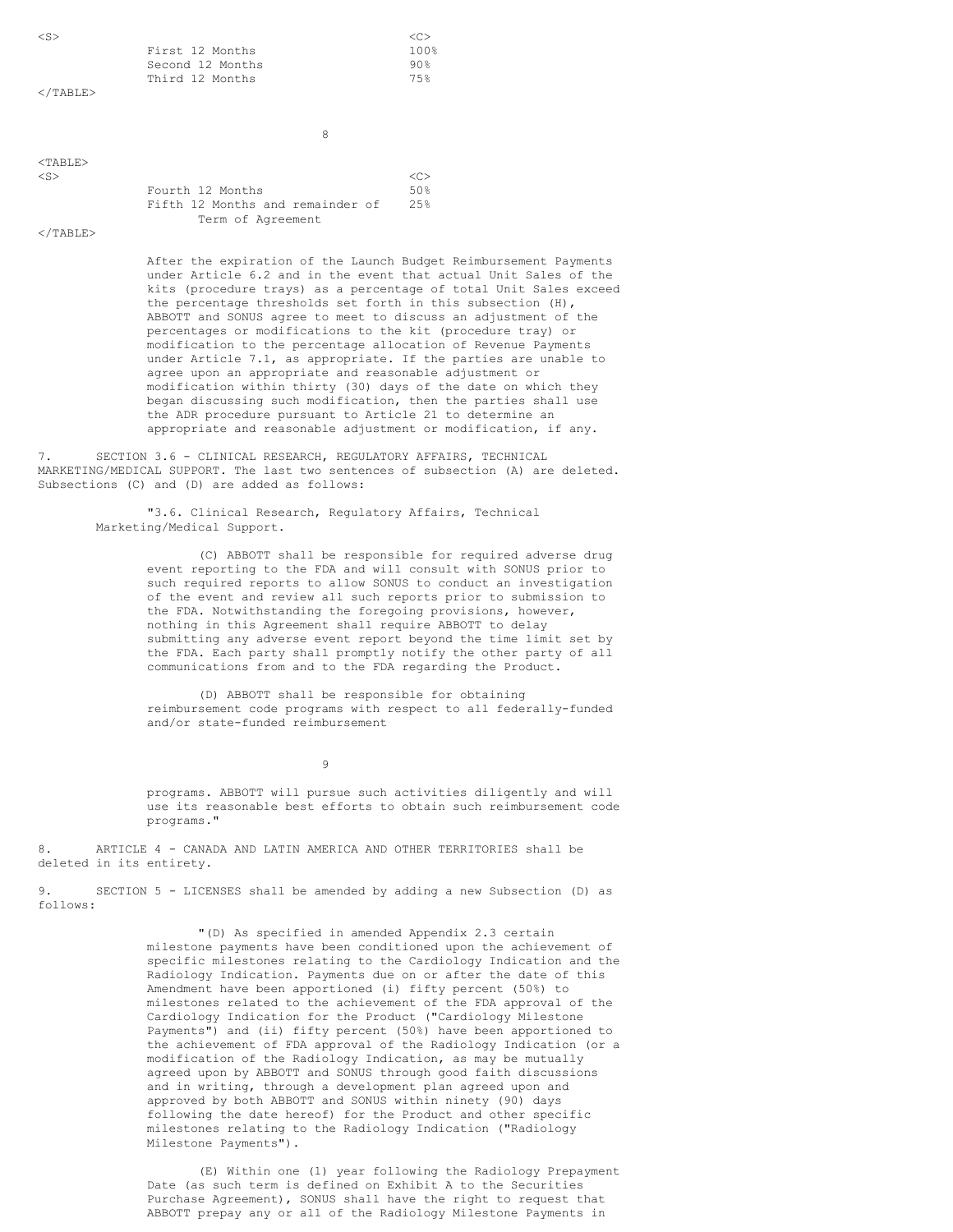consideration for the issuance by SONUS to ABBOTT of shares of SONUS Common Stock, pursuant to and subject to the terms and conditions of a the Securities Purchase Agreement in the form attached hereto as Appendix 2.4, the terms and conditions of which Securities Purchase Agreement are incorporated herein by reference. Anything herein or in the Securities Purchase Agreement notwithstanding, SONUS shall not have the right to request that Abbott make any prepayment of any Radiology Milestone Payment (i) relating to the NDA approval milestone unless and until SONUS has received the

10

first FDA approval of the Product in the Field, and (ii) relating to the first shipment of the Product milestone unless and until the first shipment of the Product has occurred. If SONUS does not request prepayment of the Radiology Milestone Payments within such one (1) year period as provided in the Securities Purchase Agreement, ABBOTT shall not be obligated to pay the Radiology Milestone Payments until such time as SONUS obtains FDA approval of the Radiology Indication. In the event that ABBOTT has prepaid any or all of the Radiology Milestone Payments, SONUS shall repay thirty percent (30%) of the dollar value of such prepaid amount ("Repayment Amount") to ABBOTT if SONUS fails to achieve the Radiology Milestone on or before the date which is five (5) years following the Amendment Effective Date. SONUS shall pay to ABBOTT the Repayment Amount by either, at the option of SONUS:

> (i) repaying ABBOTT the Repayment Amount in the form of cash within ten (10) days following the date which is five (5) years following the Amendment Effective Date; or

(ii) issuing and delivering to ABBOTT a number of shares of Common Stock of SONUS equal to the Repayment Amount pursuant to the terms and conditions of the Securities Purchase Agreement.

10. SECTION 6.2 - LAUNCH BUDGET REIMBURSEMENT PAYMENTS - shall each be deleted in its entirety and replaced with the following:

> "6.2 Launch Budget Reimbursement Payments. Each calendar quarter following the First Shipment Date and until the earlier to occur of either: (a) the last day of the calendar quarter in which achievement of Net Sales equal to or greater than fifteen million dollars (\$15,000,000) in two (2) consecutive calendar quarters, or (b) December 31, 2002, one party shall pay to the other party an amount equal to fifty percent (50%) of the excess of Budget Launch Expenses of one party over the Budget Launch Expenses of the other party for the same period (e.g. if ABBOTT has Budget Launch Expenses of \$10,002,000 and SONUS has Budget Launch Expenses of \$7,491,000 in the first twelve (12) months of Product sales, the amount to be paid by SONUS to ABBOTT is \$10,002,000 -\$7,491,000 x 50% or \$1,255,500). The payment will be made within sixty (60) days of the end of each calendar quarter for the period the

> > 11

launch expenses are incurred. In the case of payment to be made by SONUS, the amounts payable shall be offset against payments to be made by ABBOTT to SONUS as set forth in Article 7. In the case of payments to be made by ABBOTT, the payments will be made by wire transfer. Each party shall supply to the other party all wire transfer account information. As used herein, "Budget Launch Expenses" shall mean the lesser of: (i) the actual cost and expenses incurred by a party related to the launch of the Product, including, but not limited to costs and expenses related to technical marketing and medical support, or (ii) the amount of the costs and expenses set forth in the party's budget as previously agreed to and approved in writing by the other party."

11. SECTION 6.3 - LOSS CARRY FORWARD. Section 6.3 shall be deleted in its entirety and replaced with the following:

> "6.3 Loss Carry Forward. If a Launch Budget Reimbursement Payment as calculated in Section 6.2 is to be made by SONUS to ABBOTT and such Launch Budget Reimbursement Payment has not been fully paid by SONUS to ABBOTT by the earlier to occur of either: (a) achievement of Net Sales equal to or greater than fifteen million dollars (\$15,000,000) in two (2) consecutive calendar quarters, or (b) December 31, 2002, then the unpaid amount shall be carried forward and offset against Revenue Payments for subsequent quarters until such time as the entire Launch Budget Reimbursement Payment has been paid or credited to ABBOTT."

12. SECTION 7.1 - CALCULATION OF REVENUE PAYMENTS - shall be amended by adding to the end thereof the following: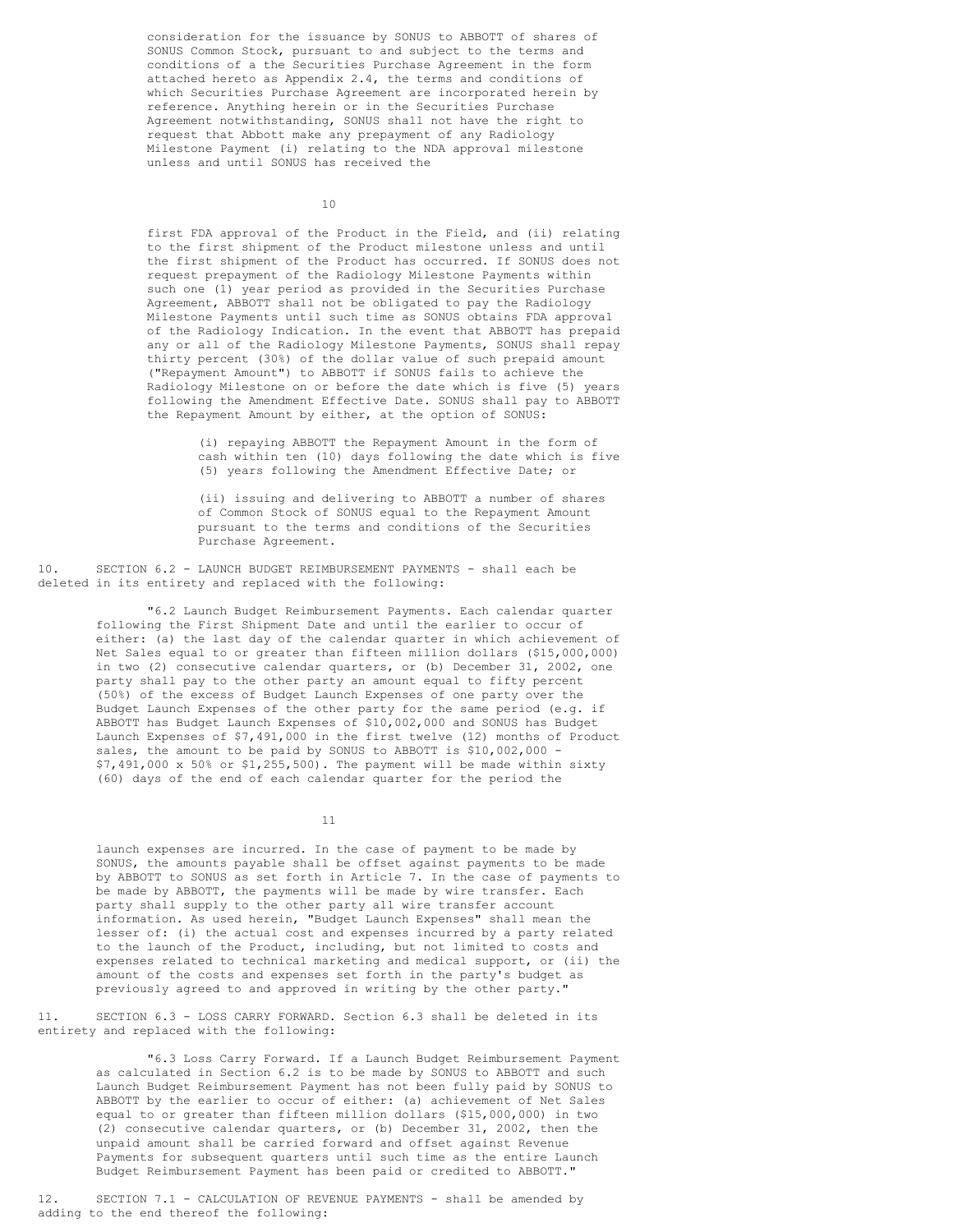"Anything herein to the contrary notwithstanding, the amount of the payments to be made by ABBOTT to SONUS as set forth in Article 7 shall not be reduced by more than fifty percent (50%) in any calendar quarter as a result of the offsets pursuant to Section 6.2. Any offsets which otherwise would have been made except for the preceding sentence or for any other reason shall be carried forward and applied as offsets against future payments to be made by ABBOTT to SONUS as set forth under Article 7."

13. SECTION 8.3 - PROHIBITION shall be amended by deleting the initial phrase "With the

12

exception of purchase under Section 8.1," and replacing it with the phrase "With the exception of purchase under the terms of this Agreement or any other written agreement between SONUS and ABBOTT or ABBOTT's Affiliates".

14. SECTION 16 - NON-COMPETE shall be amended by deleting the first sentence thereof and replacing it with the following sentence:

> "For a period of five (5) years after the Amendment Effective Date, each party and its Affiliates shall undertake not to market or sell a competing product in the Territory to an end user."

15. QW7437 RIGHTS AND NEGOTIATION.

As of the Amendment Effective Date, SONUS has under development an ultrasound diagnostic imaging product within the Field which SONUS has designated as "QW7437". SONUS and ABBOTT acknowledge and agree that: (i) QW7437 falls within the definition of "Product" set forth in Section 1.16 (although all specific terms and conditions with respect to QW7437 shall be set forth in a separate agreement between ABBOTT and SONUS), and (ii) ABBOTT has exclusive rights to market and sell QW7437. SONUS and ABBOTT shall exert all reasonable efforts to negotiate in good faith, execute and deliver a separate agreement with respect to QW7437.

16. REGISTRATION RIGHTS. SONUS shall, prior to or on the Amendment Effective Date, cause to be amended and restated the Sonus Pharmaceuticals, Inc. Third Amended and Restated Registration Rights Agreement dated May 15, 1996, as amended ("Registration Rights Agreement"), to include the shares of Common Stock issued by SONUS to ABBOTT and Common Stock issuable upon exercise of the Warrants pursuant to the Agreement, as amended, and the Securities Purchase Agreement, as "Registrable Securities" as the term "Registrable Securities" is defined in the Registration Rights Agreement. The effectiveness of this Amendment shall be conditioned upon the approval, execution and delivery of the Registration Rights Agreement, amended and restated as set forth in this Section 16 of the Amendment.

17. APPENDICES. Appendices of the Agreement are amended as set forth in the corresponding Appendices attached to this Amendment.

13

18. CONFIDENTIALITY. In the event that this Amendment is to be filed with the Securities and Exchange Commission, ABBOTT and SONUS shall discuss any request for confidential treatment of certain financial and other terms of this Amendment and cooperate in the preparation and filing of any confidential treatment requests submitted to the Securities and Exchange Commission with respect to this Amendment.

19. COUNTERPARTS. This Amendment may be executed in any number of counterparts, each of which shall be deemed an original, but all together shall constitute one and the same instrument.

20. AMENDED TERMS. Except as expressly modified and amended by this Amendment, all terms and conditions of the Agreement shall remain in full force and effect.

IN WITNESS WHEREOF, each of the parties hereto has caused this Agreement to be executed by its duly authorized representative as of the day and year first above written.

ABBOTT LABORATORIES SONUS PHARMACEUTICALS, INC.

By: /s/ Richard A. Gonzalez By: /s/ Michael A. Martino

------------------------------- --------------------------- President, Hospital Products Division Title: President

Name: Michael A. Martino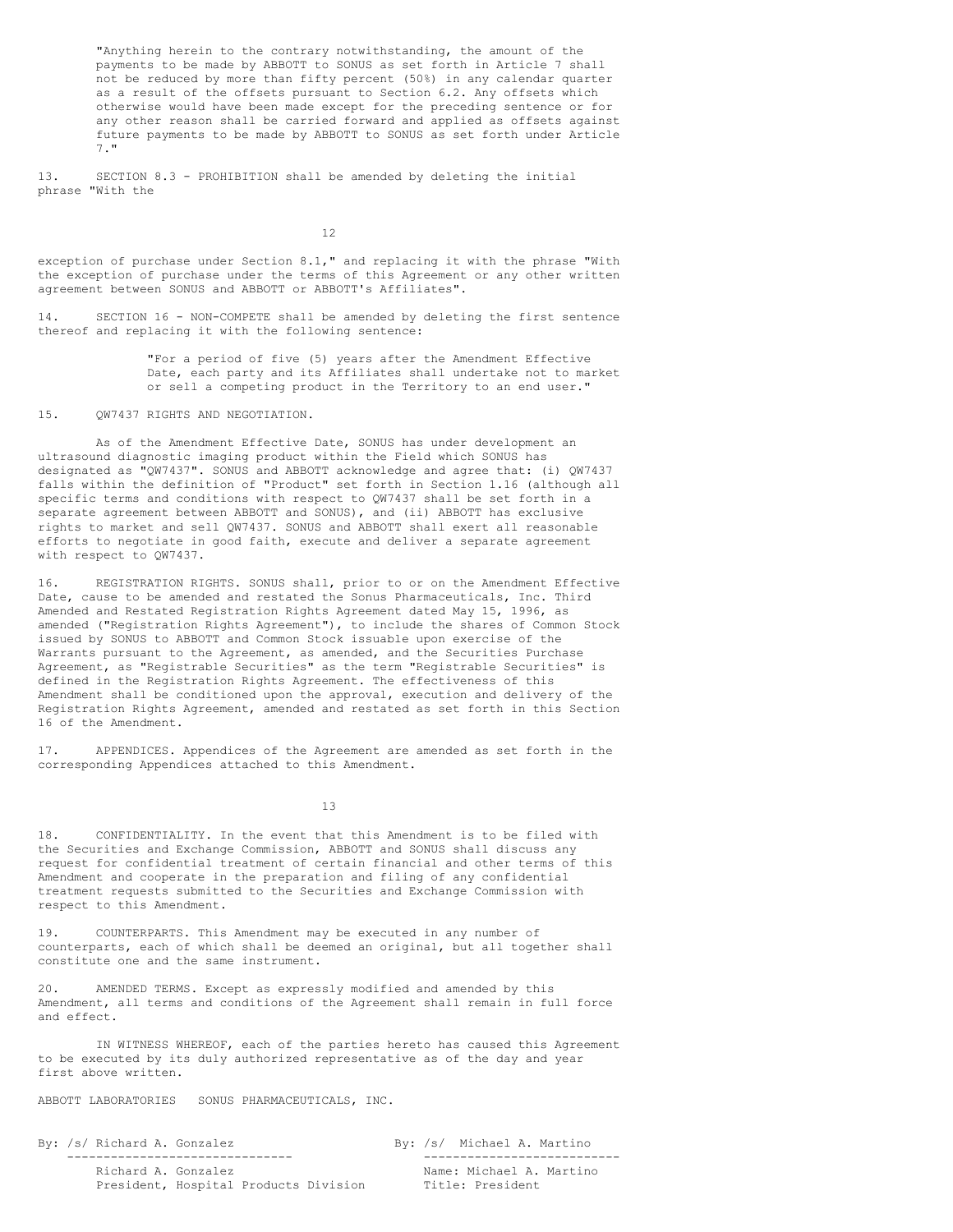14

### AMENDED APPENDIX 1.7

INDICATIONS AND USAGE AS OF JANUARY 25, 1998

#### RADIOLOGY INDICATION

An indication for EchoGen(R) Emulsion which is substantially equivalent to the following: EchoGen(R) Emulsion as indicated for use in adult patients undergoing ultrasound examination to provide contrast enhancement or facilitate visualization of anatomic structures, lesions, and normal and abnormal blood flow patterns during studies of the liver, kidney, and peripheral vasculature.

## CARDIOLOGY INDICATION

An indication for EchoGen(R) Emulsion which is substantially equivalent to the following: EchoGen(R) Emulsion as indicated for use in resting echocardiography to provide contrast enhancement of ventricular chambers and to improve endocardial border delineation in patients with suboptimal echoes undergoing ventricular function and wall motion studies.

#### AMENDED APPENDIX 2.3

#### RESEARCH AND DEVELOPMENT PAYMENT SCHEDULE

1. Execution of definitive Agreement (May 14, 1996) \$4 Million (Includes \$1,000,000 payment for grant of licenses)

| $<$ TABLE> |                           |                               |             |
|------------|---------------------------|-------------------------------|-------------|
| $<$ S $>$  |                           |                               | <<          |
| 2.         |                           | Quarterly Milestone Payments* |             |
|            | Payment 1                 |                               | \$1 Million |
|            | Payment 2                 |                               | \$1 Million |
|            | Payment 3                 |                               | \$1 Million |
|            | Payment 4                 |                               | \$1 Million |
|            | Payment 5                 |                               | \$1 Million |
|            | Payment 6                 |                               | \$1 Million |
|            | Payment 7                 |                               | \$1 Million |
|            |                           |                               |             |
| 3.         |                           | Filing NDA** within 15 days   | \$2 Million |
|            |                           | within 105 days               | \$1 Million |
|            |                           | within 195 days               | \$1 Million |
|            |                           |                               |             |
| 4.         | NDA acceptance by FDA**   |                               |             |
|            |                           | within 15 days                | \$1 Million |
|            |                           | within 105 days               | \$1 Million |
|            |                           | within 195 days               | \$1 Million |
|            |                           | within 285 days               | \$1 Million |
|            |                           |                               |             |
| 5.         | Advisory Panel Approval** |                               |             |
|            |                           | within 15 days                | \$2 Million |
|            |                           | within 105 days               | \$2 Million |
|            |                           |                               |             |
| 6.         | NDA Approval **           |                               | \$4 Million |
| 7.         |                           | First Shipment of Product **  | \$4 Million |
|            |                           |                               |             |

 $<$ /TABLE $>$ 

\*Payments made on January 1, April 1, July 1, and October 1. Payments will begin on the first quarter after the Effective Date.

\*\*For one or more indications which are the Cardiology Indication and Radiology Indication defined in Sections 1.21 and 1.22, respectively. Of the amount specified in each of item 6 and 7, fifty percent (50%) shall be earned based on the FDA approval of the NDA for the Cardiology Indication and fifty percent (50%) shall be earned based on FDA approval of the NDA for the Radiology Indication. The manner in which these milestones are earned and paid is further set forth in the Securities Purchase Agreement.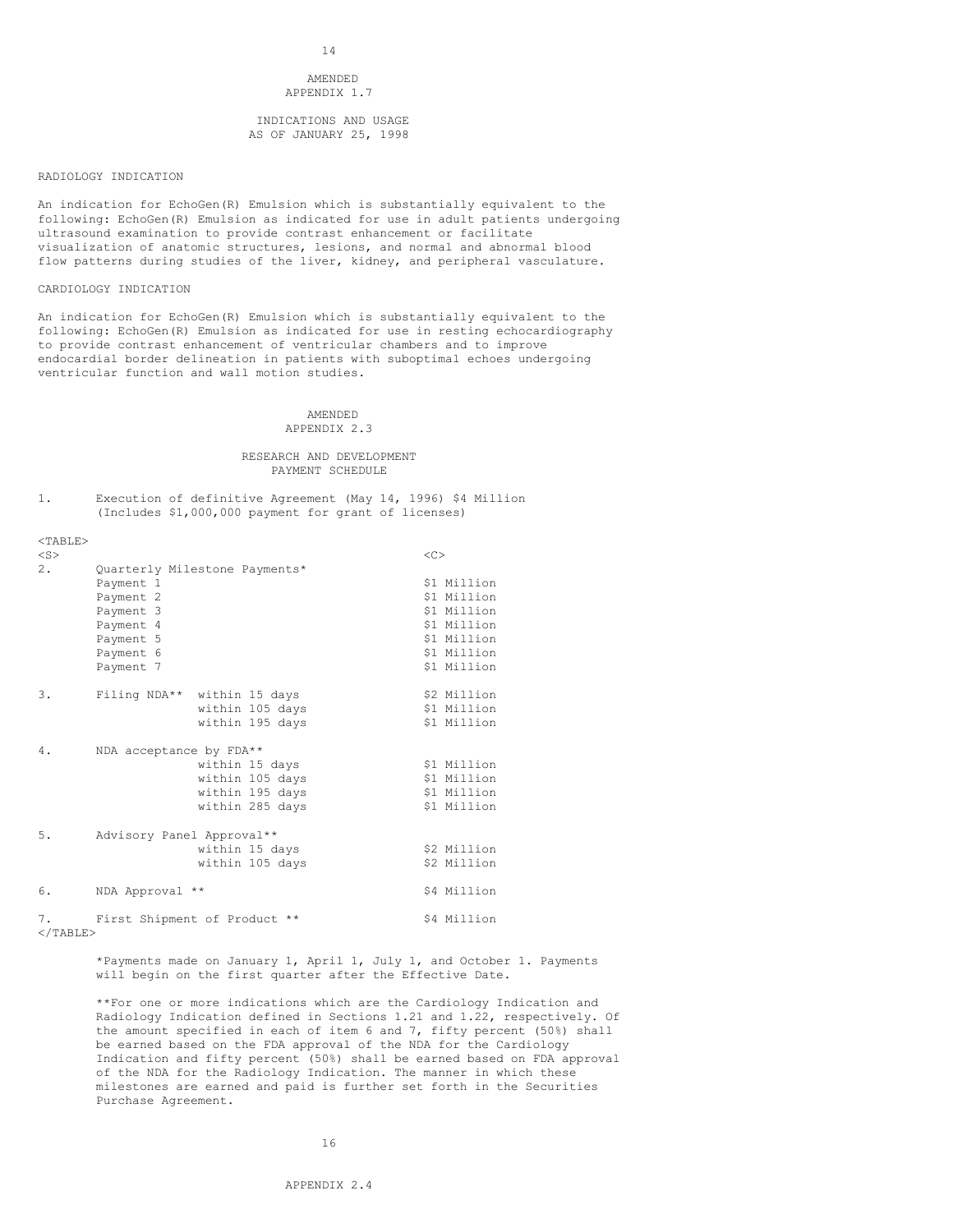[ATTACHED]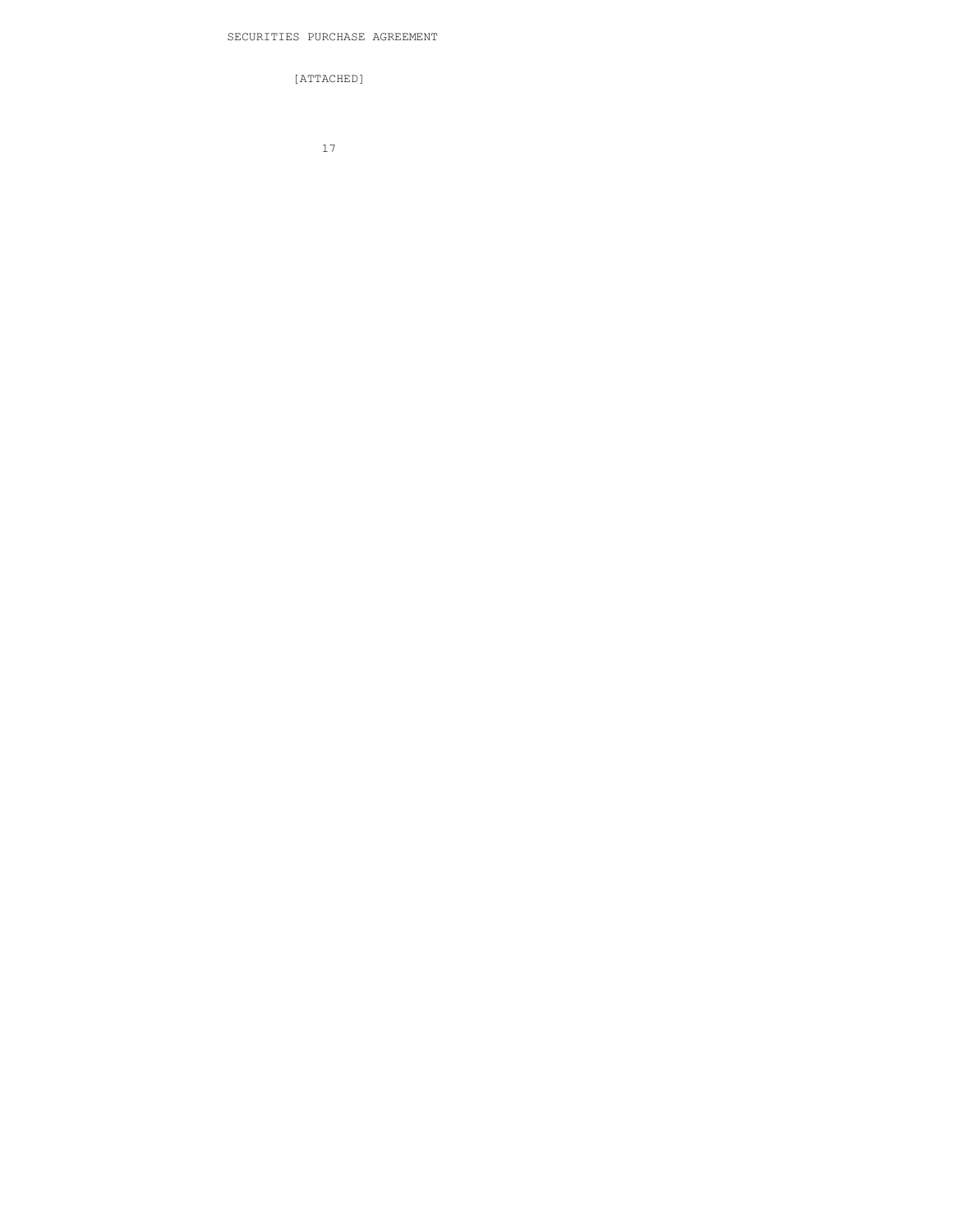### FIRST AMENDMENT TO INTERNATIONAL LICENSE AGREEMENT BETWEEN

ABBOTT INTERNATIONAL, LTD. AND SONUS PHARMACEUTICALS, INC.

THIS FIRST AMENDMENT ("Amendment") dated January 31, 1999 ("Amendment Effective Date"), by and between Abbott International, Ltd., a Delaware corporation with principal offices at 100 Abbott Park Road, Abbott Park, Illinois 60064-3500 ("ABBOTT") and SONUS Pharmaceuticals, Inc., a Delaware corporation with principal offices at 22026 20th Avenue, S.E., Suite 102, Bothell, Washington 98021 ("SONUS").

### RECITALS

WHEREAS, ABBOTT and SONUS have previously entered into an International License Agreement dated October 1, 1996 ("International Agreement"), whereby ABBOTT obtained certain exclusive marketing rights for certain territories outside of the United States, subject to limited SONUS co-promotion rights, to certain ultrasound contrast agents;

WHEREAS, ABBOTT and SONUS desire to amend the International Agreement as set forth in this Amendment;

NOW, THEREFORE, in consideration of the premises and the mutual promises and covenants set forth below, ABBOTT and SONUS mutually agree as follows:

- 1. Capitalized terms used in this Amendment and not otherwise defined in this Amendment shall have the meanings set forth in the International Agreement. Article 1 of the International Agreement is amended as follows:
	- (a) Article 1.10 is amended as follows:

"`First Sale Date' means the earlier of: (i) the date of the first sale of the Product in a given Major Country following the Approval Date

(as defined below) in such Major Country by ABBOTT or an ABBOTT Affiliate or sublicensee to a Third Party; or (ii) the date ninety (90) days after the Approval Date in such Major Country."

(b) The following new definitions are added to Article 1:

"1.24 `Approval Date' means the later to occur of the date of Regulatory Approval by the European Medicines Evaluation Agency ("EMEA") of the Product for (i) the Cardiology Indication and (ii) the Radiology Indication.

"1.25 `Cardiology Indication' means the indication for the Product which is substantially equivalent to those indications as defined in the EMEA Marketing Authorization dated July 17, 1998.

"1.26 `Radiology Indication' means the indication for the Product for use in adult patients undergoing ultrasound examination to provide B-mode gray scale contrast enhancement and Doppler signal enhancement, and to facilitate visualization of anatomic structures, lesions and blood flow patterns during studies of the liver, kidney, and peripheral vasculature."

2. The introduction of Article 2.1(A) of the International Agreement is amended as follows:

> "(A) SONUS shall be responsible for all activities required to obtain Regulatory Approval, exclusive of price approval and reimbursement approval, in Countries which as of the Effective Date, are members of the European Community (`EC Countries'). These activities will include, but not be limited to, clinical trials and the filing of an application for marketing approval with the EMEA. SONUS will pursue these activities diligently and will use its reasonable best efforts to obtain such Regulatory Approval, exclusive of price approval and reimbursement approval, as quickly as is feasible. ABBOTT shall be responsible for all activities required to obtain price approval and reimbursement approval in such EC Countries. ABBOTT will pursue such activities diligently and will use its reasonable best efforts to obtain such price approvals and reimbursement approvals as quickly as is feasible."

3. Article 2.2(A) of the International Agreement is amended as follows: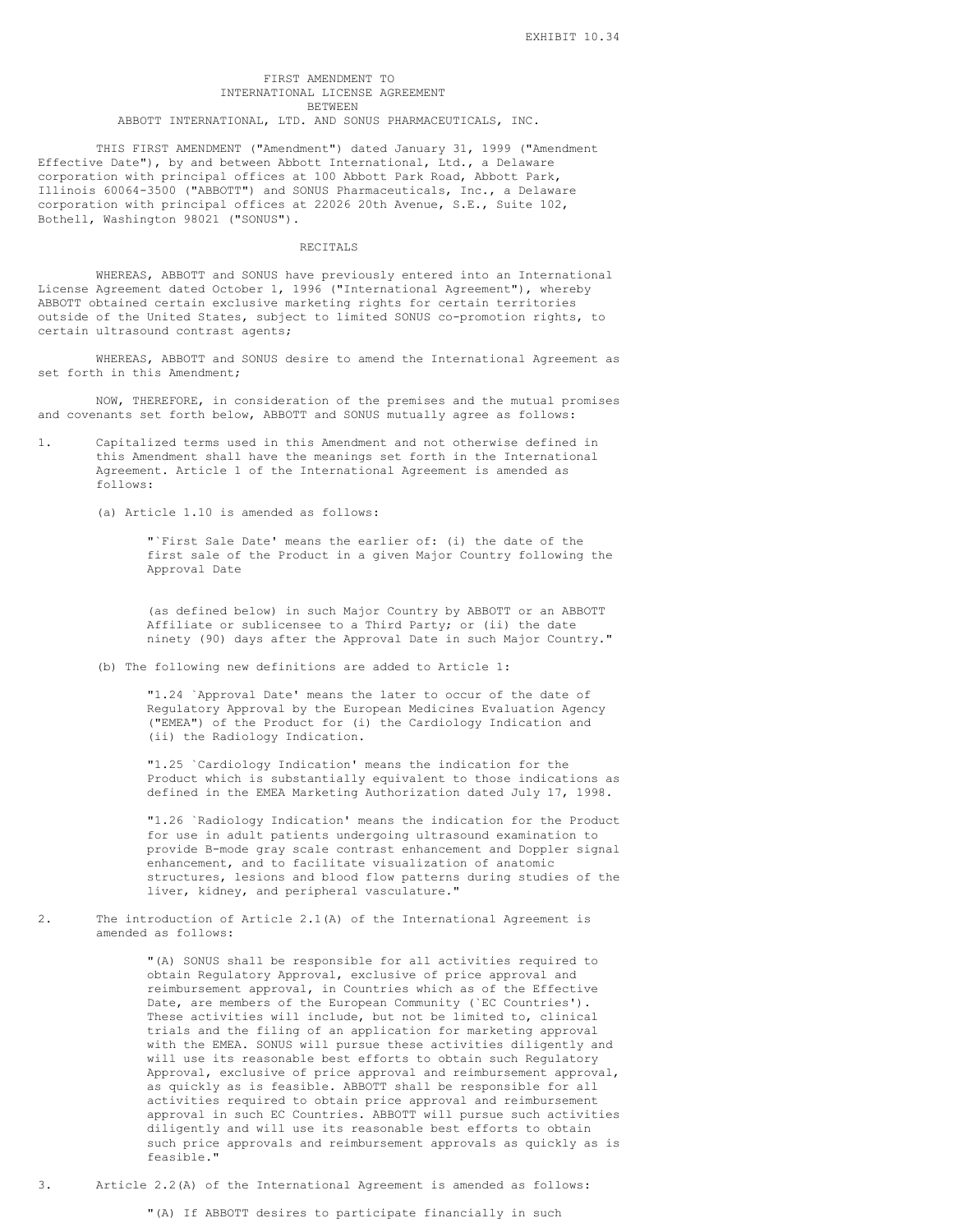additional clinical research, and communicates its decision to participate in accordance with Article 2.4 of the United States Agreement, as amended, SONUS shall reimburse ABBOTT fifty

percent (50%) of such costs and expenses funded by ABBOTT (`Reimbursement Amount') by either, at the option of SONUS:

> (i) reimbursing ABBOTT in cash such Reimbursement Amount with interest at the United States prime rate of interest (as published in the Wall Street Journal Midwest Edition on the date on which ABBOTT funds such reimbursement) within five (5) years of the date such Reimbursement Amount is fully paid by ABBOTT; or

(ii) reducing the royalty rates payable by ABBOTT to SONUS as provided in Article 6.1 at such dates and in such amounts as is mutually agreed by the parties; or

(iii) in the event that the net tangible assets of SONUS shall, at any time within five (5) years of the date such Reimbursement Amount is fully paid by ABBOTT, fall below an amount equal to the then current Nasdaq National Market listing requirements for net tangible assets contained in paragraph 4450(a)(3) of the NASD Manual, as such paragraph may be amended from time to time, plus One Million Dollars (\$1,000,000) reimbursing ABBOTT such Reimbursement Amount with interest at the United States prime rate of interest (as published in the Wall Street Journal Midwest Edition on the date on which ABBOTT funds such reimbursement), by issuing and delivering to ABBOTT within such five (5) year period shares of Common Stock of SONUS having a fair market value equal to such Reimbursement Amount plus such interest pursuant to the terms and conditions of a Securities Purchase Agreement substantially in the form attached hereto as Exhibit 2.2(A), and which is incorporated herein by reference; or

(iv) reimbursing ABBOTT partially in cash pursuant to Article 2.2(A)(i) and the remainder in SONUS Common Stock pursuant to Article  $2.2(A)$  (iii). If the parties are unable to agree on a reduction of the royalty rates pursuant to Article 2.2(A)(ii) within thirty (30) days of the date on which they began discussing such reduction, then the parties shall utilize the ADR procedure pursuant to Article 20 to determine the royalty rate reduction. Once the ADR procedure has been initiated, and through the date of the final ADR decision, ABBOTT may deduct 10% from its royalty payments to SONUS. Promptly after the ADR decision, ABBOTT shall pay SONUS the balance of royalty

3

payments due under the reduced royalty rate (if any), or SONUS shall repay to ABBOTT the overpayment by ABBOTT (if any). Any such amount due from one party to the other shall be due and payable (with interest at the prime rate of interest as published in the Wall Street Journal Midwest Edition on the date of the ADR decision) within thirty (30) days of the owing party's receipt of the ADR decision."

4. The second sentence of Article 3.2(A) of the International Agreement is amended as follows:

> "ABBOTT shall use its reasonable best efforts to optimize sales, profitability, and market share of the Product in the Territory in a manner consistent with the efforts which it exerts to optimize sales, profitability, and market share of its other products in the Territory."

5. Article 3.2(B)(i)(c)(1) of the International Agreement is amended as follows:

> "(1) ABBOTT's failure to make the minimum royalty payment in a Major Country in the Territory was due to the fact that the Approval Date did not occur within the time frame contemplated by the parties as set forth in the Plan for that Major Country. The Net Sales forecast shall be adjusted as mutually agreed by the parties to reflect the actual Approval Date and the actual indications approved, and any material changes to the assumptions for the Net Sales forecast, including without limitation any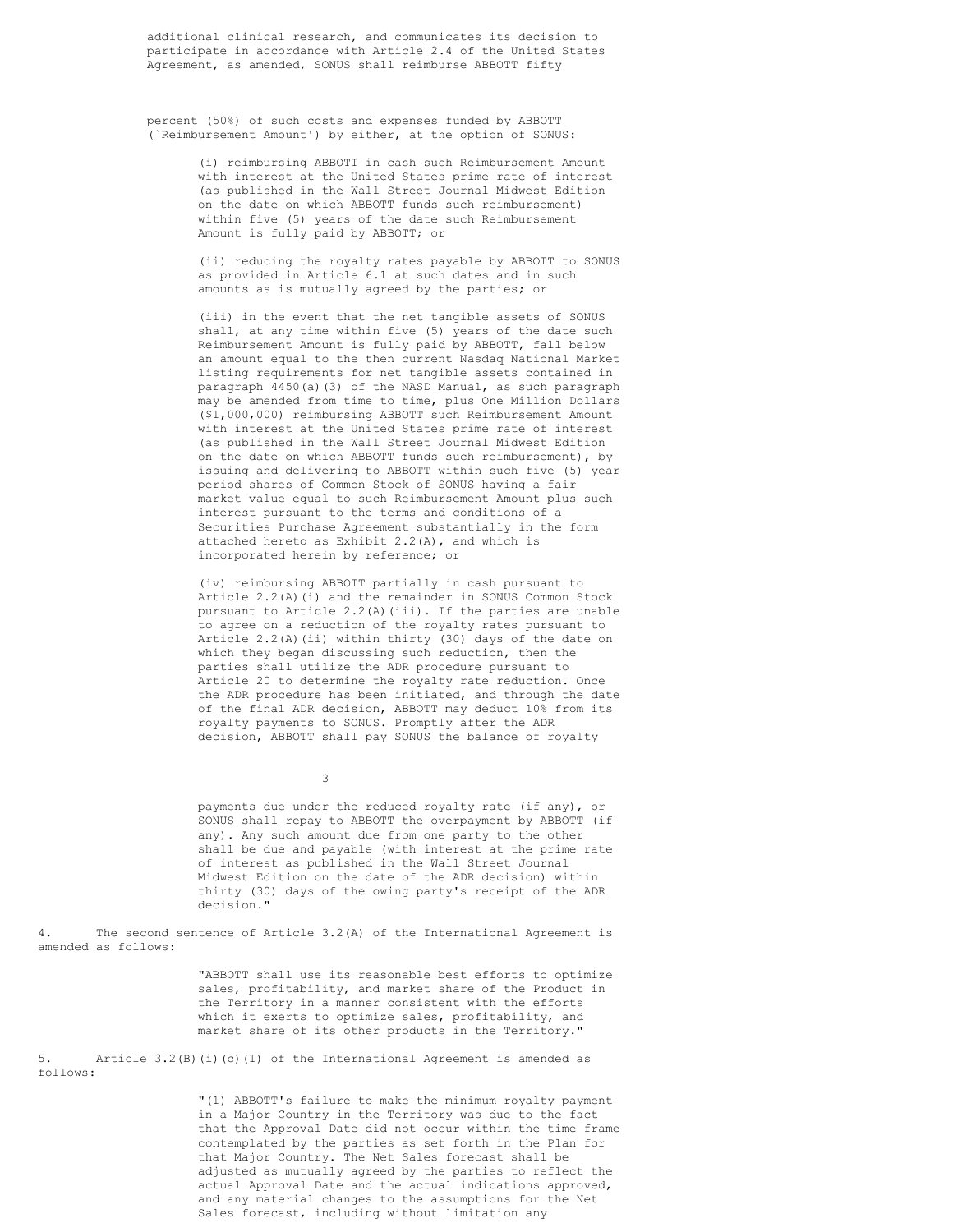additional indications which may be approved as contemplated in Section 2.2. If the parties are unable to agree on such adjustment within thirty (30) days of the date on which they began discussing such adjustment, then the parties will utilize the Dispute Resolution Procedure under Article 20 to determine such adjustment."

6. Article 3.4(A) of the International Agreement is deleted and replaced with the following:

> (A) ABBOTT and SONUS have previously entered into a Development and Supply Agreement dated May 6, 1993, as amended ("the Supply Agreement") under which ABBOTT has agreed to manufacture the Product for SONUS. SONUS may purchase Product under the Supply Agreement to fulfill ABBOTT's purchase orders under Article 3.5. All manufacturing of the Product by ABBOTT for sale in the Territory by ABBOTT shall be in accordance with the terms of the Supply Agreement, as

amended from time to time, and the specifications for the Product under the Supply Agreement."

7. Article 3.4 of the International Agreement is amended by adding the following:

4

"(E) ABBOTT and SONUS agree that during the term of this Agreement a certain portion of the Product will be packaged in a kit (procedure tray). In the early years following the First Sale Date of the Product packaged as a stand-alone vial in the European Union (E.U.), a larger percentage of total Unit Sales shall consist of kits, whereas in later years, ABBOTT shall move toward selling a larger percentage of the total Unit Sales of stand-alone vials, in accordance with the following guidelines:

#### $<$ TABLE>  $\sqrt{C}$   $\lambda$  DTT  $\cap$  MN

| 10232 220217 | Following First Sale Date of Product<br>in Stand-Alone Vial in the E.U. | Kits as a Maximum Percentage of<br>Total Unit Sales |
|--------------|-------------------------------------------------------------------------|-----------------------------------------------------|
| $\langle$ S> |                                                                         | <c></c>                                             |
|              | First 12 Months                                                         | 100%                                                |
|              | Second 12 Months                                                        | 90%                                                 |
|              | Third 12 Months                                                         | 75%                                                 |
|              | Fourth 12 Months                                                        | 50%                                                 |
|              | Fifth 12 Months and remainder                                           | 2.5%                                                |
|              | of term of Agreement                                                    |                                                     |

 $\langle$ /TABLE>

In the event that actual Unit Sales of the kits as a percentage of total Unit Sales exceed the percentage thresholds set forth in this Subsection (E), ABBOTT and SONUS agree to discuss an adjustment of the percentages or modifications to the kit or a modification to the royalty rates under Article 6, as appropriate." If the parties are unable to agree upon a reasonable adjustment or modification within thirty (30) days of the date on which they began discussing such adjustment or modifications, then the parties shall use the ADR procedure pursuant to Article 20 to determine such adjustment or modifications (if any).

8. Article 4 of the International Agreement shall be amended by adding the following last sentence:

> "ABBOTT agrees that, as of the Amendment Effective Date, SONUS has fulfilled its obligations to ABBOTT relating to the SONUS/Daiichi Agreement under this Article 4."

9. SONUS acknowledges that ABBOTT has exercised the options granted under Article  $5.1$ (C)(i) and Article  $5.1$ (C)(ii), and that the licenses relating respectively to such options

5

have been granted to ABBOTT and are part of, and subject to the terms and conditions of, the International Agreement as modified by this Amendment.

10. SONUS acknowledges that the amounts referred to in items 1, 2 and 3 of Appendix 5.2 and in items 1, 2 and 3 of Appendix 5.3 of the International Agreement, as modified by this Amendment, have been paid by ABBOTT to SONUS in full prior to the Amendment Effective Date.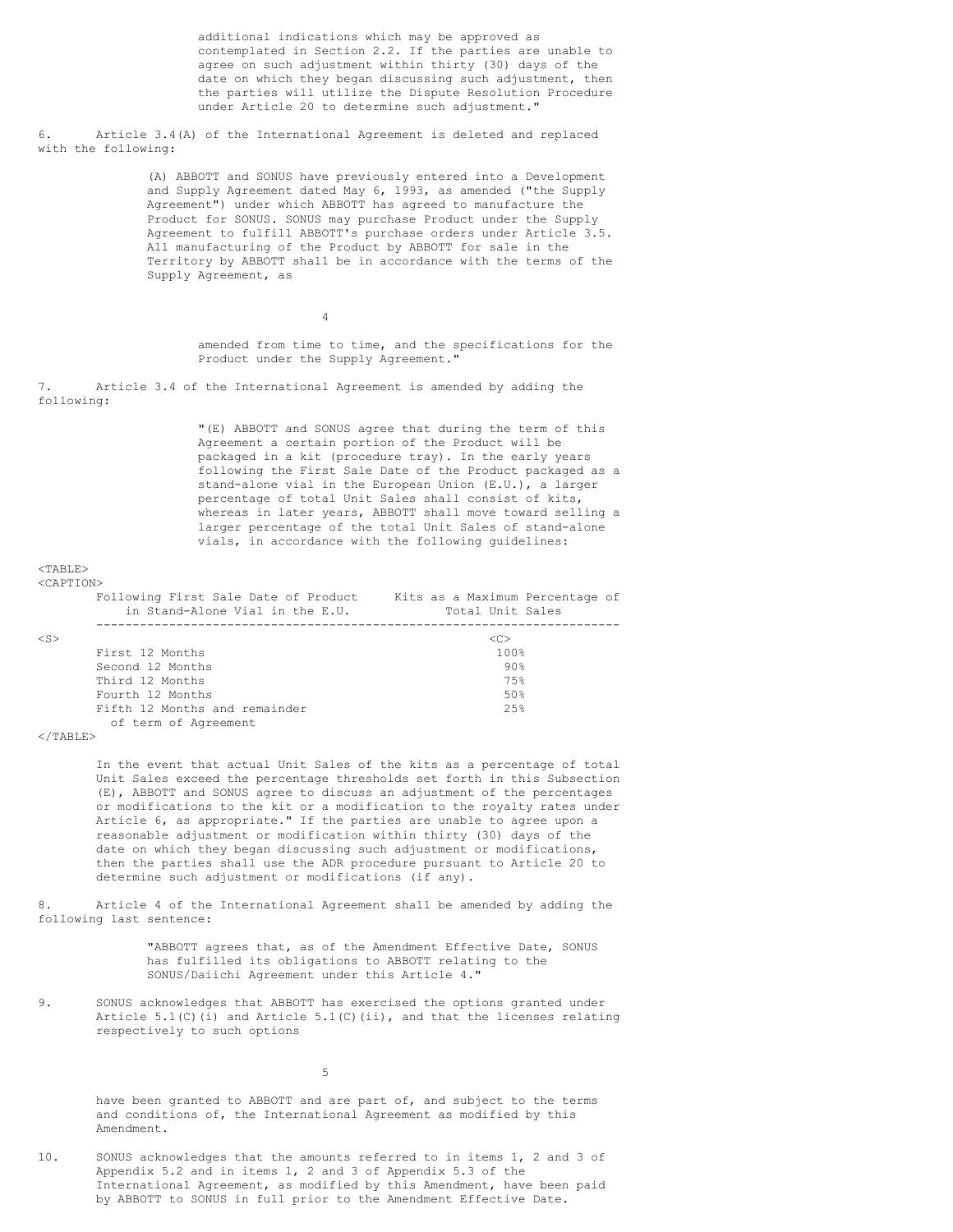11. New Articles 5.4 and 5.5 are added to the International Agreement as follows:

> "5.4 Acceleration of Radiology Milestone Payments. As indicated in Appendices 5.2 and 5.3 of the International Agreement, as modified by this Amendment, certain of the milestone payments have been conditioned upon the achievement of specific milestones relating to specified indications for the Product. Fifty percent (50%) of each such payment is to be earned based on approval of the Cardiology Indication (`Cardiology Milestone Payment') and the remaining fifty percent (50%) is to be earned based on approval of the Radiology Indication or of a radiology indication mutually agreed by the parties in writing hereafter (`Radiology Milestone Payment').

> 5.5 Prepayment of Radiology Milestone. Within one (1) year following the Radiology Prepayment Date (as such term is defined in Exhibit A to the Securities Purchase Agreement), SONUS shall have the right to request that ABBOTT prepay any or all of such Radiology Milestone Payments in consideration for the issuance by SONUS to ABBOTT of shares of SONUS Common Stock pursuant to and subject to the terms and conditions of the Securities Purchase Agreement in the form attached hereto as Exhibit 2.2(A), the terms and conditions of which Securities Purchase Agreement are incorporated herein by reference. Anything herein or in the Securities Purchase Agreement notwithstanding, SONUS shall not have the right to request that ABBOTT make any prepayment of any Radiology Milestone Payment, (i) relating to the U.S. NDA approval milestone unless and until SONUS has received the first U.S. FDA approval of the Product in the Field (as defined in the United States Agreement), and (ii) relating to the first shipment date of Product for sale in Germany, France, Italy, Spain, Canada or

> > 6

the United Kingdom milestone, unless and until the first shipment of Product has occurred in any such country. If SONUS does not request prepayment of the Radiology Milestone Payments within such one (1) year period as provided in the Securities Purchase Agreement, ABBOTT shall not be obligated to pay the Radiology Milestone Payments until such time as SONUS obtains EMEA approval of the Radiology Indication. In the event that ABBOTT has prepaid any or all of the Radiology Milestone Payments, SONUS shall repay thirty percent (30%) of the dollar value of such prepaid amount ("Repayment Amount") to ABBOTT if SONUS fails to achieve the Radiology Milestone on or before the date which is five (5) years following the Amendment Effective Date. SONUS shall pay to ABBOTT the Repayment Amount by either, at the option of SONUS:

(i) repaying ABBOTT the Repayment Amount in the form of cash within ten (10) days following the date which is five (5) years following the Amendment Effective Date; or

(ii) issuing and delivering to ABBOTT a number of shares of Common Stock of SONUS equal to the Repayment Amount pursuant to the terms and conditions of the Securities Purchase Agreement.

12. Article 6.1 of the International Agreement is amended as follows:

"Royalty Rate. The Royalty Rate applicable to calculate ABBOTT's Royalty payment, pursuant to Article 6.2 below, shall be based upon the number of approved indications for the Product in Germany, France, Italy, Spain and the United Kingdom, and upon the level of ABBOTT's aggregate annual Net Sales in the Territory, as set forth in Appendix 6.1 to this Amendment."

13. As of the Amendment Effective Date, SONUS has under development an ultrasound diagnostic imaging product within the Field which SONUS has designated as "QW7437". SONUS and ABBOTT acknowledge and agree that: (i) QW7437 falls within the definition of "Product" (although all specific terms and conditions with respect to QW7437 shall be set forth in a separate agreement between ABBOTT and SONUS), and (ii) ABBOTT has exclusive rights to market and sell QW7437. SONUS and ABBOTT shall exert all reasonable efforts to negotiate in good faith, execute and deliver a separate agreement with respect to QW7437.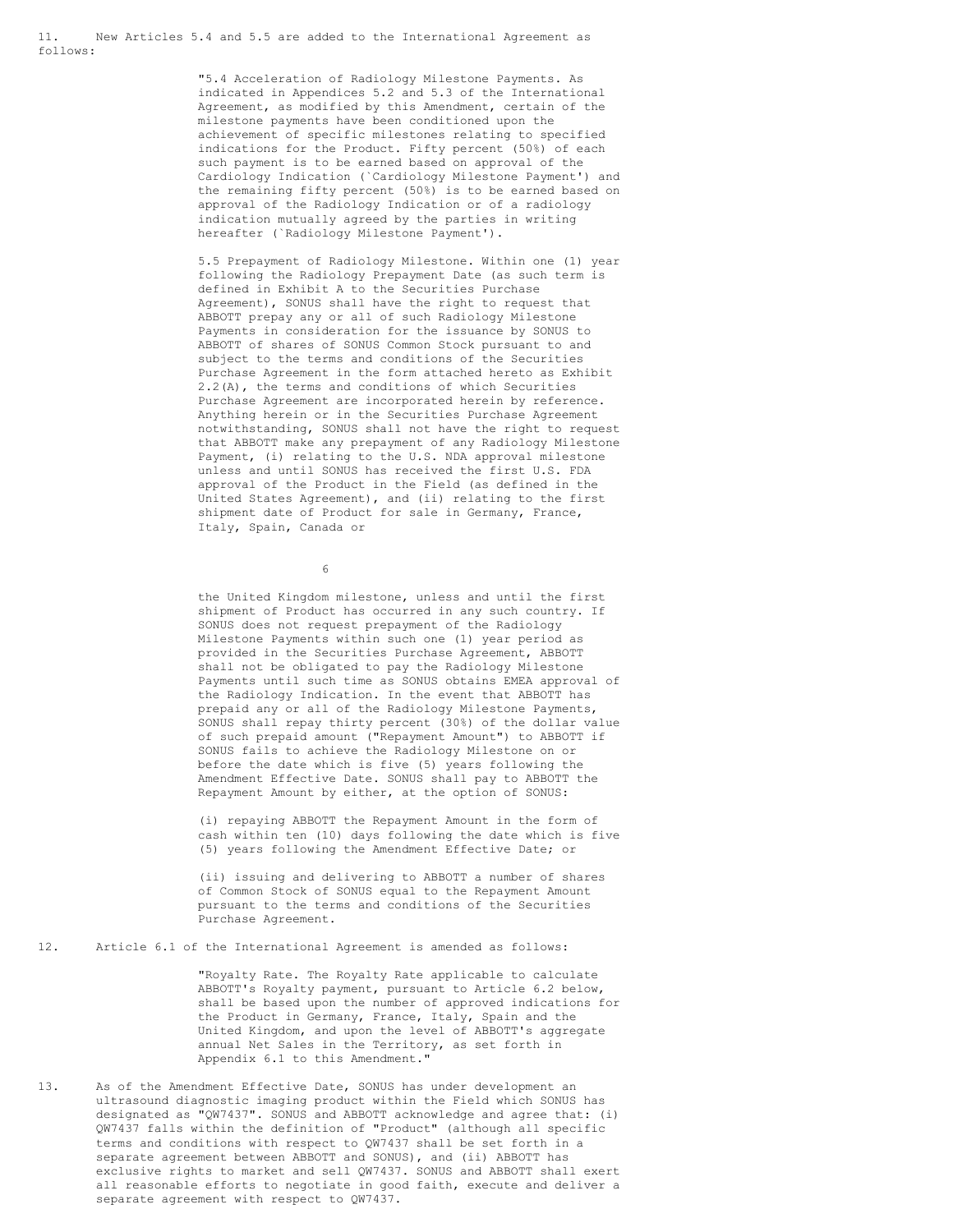- 14. Registration Rights. SONUS shall, prior to or on the Amendment Effective Date, cause to be amended the Sonus Pharmaceuticals, Inc. Third Amended and Restated Registration Rights Agreement dated May 15, 1996, as amended ("Registration Rights Agreement"), to include the shares of Common Stock issued by SONUS to ABBOTT and Common Stock issuable upon exercise of the Warrants pursuant to the United States Agreement, as amended, and the Securities Purchase Agreement, as "Registrable Securities" as the term "Registrable Securities" is defined in the Registration Rights Agreement.
- 15. Appendices. Appendices of the International Agreement are amended as set forth in the corresponding Appendices attached to this Amendment.
- 16. Confidentiality. In the event that this Amendment is to be filed with the Securities and Exchange Commission, ABBOTT and SONUS shall discuss any request for confidential treatment of certain financial and other terms of this Amendment and cooperate in the preparation and filing of any confidential treatment requests submitted to the Securities and Exchange Commission with respect to this Amendment.
- 17. Counterparts. This Amendment may be executed in any number of counterparts, each of which shall be deemed an original, but all together shall constitute one and the same instrument.
- 18. Except as expressly modified by this Amendment, all terms and conditions of the International Agreement shall remain in full force and effect.

IN WITNESS WHEREOF, each of the parties hereto has caused this Amendment to be executed by its duly authorized representative as of the day and year first above written.

| ABBOTT INTERNATIONAL, LTD.  | SONUS PHARMACEUTICALS, INC. |
|-----------------------------|-----------------------------|
| By: /s/ Richard A. Gonzalez | By: /s/ Michael A. Martino  |
|                             |                             |

Title: President, Hospital Products Division Title: President

8

### APPENDIX 5.2

#### MILESTONE AND LICENSE FEES PAYMENT SCHEDULE

| $<$ TABLE><br>$<$ S $>$<br>1. | < <sub><br/>Execution of Definitive Agreement</sub>                                                             | $<<$ $>>$<br>US\$ | 1 million                                  |
|-------------------------------|-----------------------------------------------------------------------------------------------------------------|-------------------|--------------------------------------------|
| 2.                            | Filing of NDA with EMEA<br>within 15 days                                                                       |                   | US\$ 1 million                             |
| 3.                            | Commencement of Phase III Myocardial Perfusion Studies*<br>within 30 days<br>within 120 days<br>within 150 days | USS.              | 1 million<br>1 million<br>1 million        |
| 4.                            | United States NDA Approval<br>within 15 days                                                                    |                   | US\$ 3 million***                          |
| 5.                            | European Community Marketing Authorization Granted<br>within 15 days<br>within 105 days<br>within 195 days      | US\$              | 2 million<br>1 million***<br>1 million *** |
| 6.                            | First Shipment Date of Product for Sale**<br>within 15 days<br>within 105 days                                  |                   | US\$ 3 million***<br>1 million ***         |
| 7.                            | Annual**** (One-Time) U.S. \$20 Million Net Sales in the<br>Territory                                           | US\$              | 4 million                                  |
| 8.                            | Annual**** (One-Time) U.S. \$40 Million Net Sales in the<br>Territory                                           |                   | US\$ 2 million                             |
| $<$ /TABLE>                   | Total License and Milestone Payments                                                                            |                   | US\$ 22 million                            |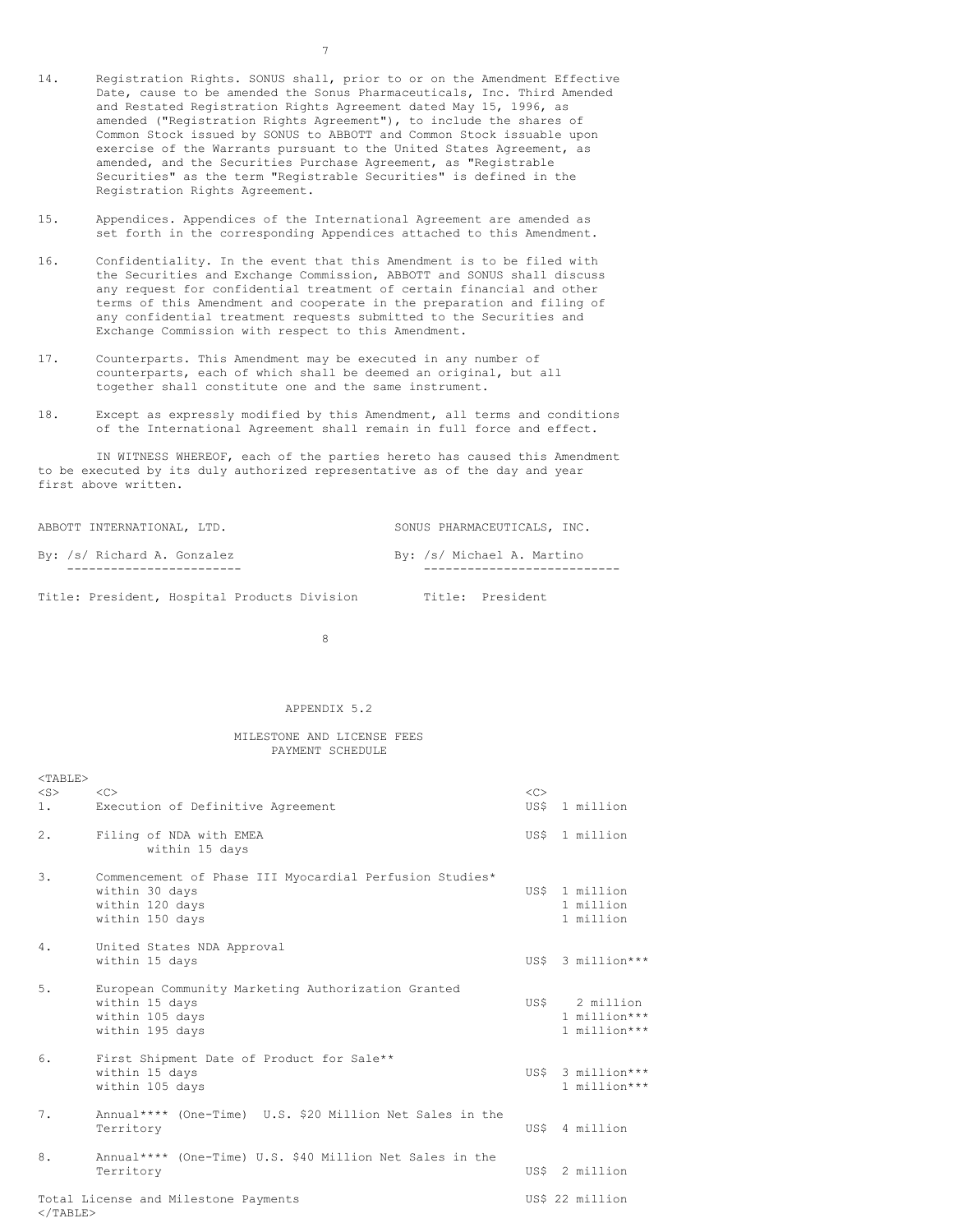\*"Commencement" means enrollment of first patient in a U.S. clinical study.

\*\*To Germany, France, Italy, Spain, Canada or the United Kingdom.

\*\*\*These milestone payments shall be earned based on approved indications. Of the amount specified in item 4 above, fifty percent (50%) shall be earned based on United States NDA approval by the FDA of the Cardiology Indication for the Product, and fifty percent (50%) shall be earned based on United States NDA approval by the FDA of the Radiology Indication or a radiology indication mutually agreed by the parties hereafter for the Product. Of the amounts specified in items 5 and 6 above, fifty percent (50%) shall be earned based on approval by the EMEA of the Cardiology Indication for the Product, and fifty percent (50%) shall be earned based on approval by the EMEA of the Radiology Indication or of a radiology indication mutually agreed by the parties hereafter for the Product.

\*\*\*\*"Annual" means the then-applicable fiscal year of ABBOTT.

### APPENDIX 5.3

### OFFSETTABLE MILESTONES, LICENSE AND OPTION FEES PAYMENT SCHEDULE

| $<$ TABLE><br>$<$ S $>$ | <<                                                                                                                            | <<   |                                                      |
|-------------------------|-------------------------------------------------------------------------------------------------------------------------------|------|------------------------------------------------------|
| $1$ .                   | Execution of Definitive Agreement<br>within 300 days                                                                          | US\$ | 700,000                                              |
| 2.                      | Commencement of Phase III Myocardial Perfusion Studies*<br>within 30 days<br>within 120 days                                  | US\$ | 700,000<br>700,000                                   |
| 3.                      | After Exercise by ABBOTT of Article 5.1 (C) Option<br>On December 15, 1997<br>On January 15, 1998<br>On April 15, 1998        | US\$ | 1,400,000<br>700,000<br>700,000                      |
| 4.                      | European Community Marketing Authorization Granted<br>within 15 days<br>within 105 days<br>within 195 days<br>within 265 days | US\$ | 700,000<br>$700,000**$<br>$700,000**$<br>$700,000**$ |
| 5.                      | Annual*** (One-Time) U.S. \$20 Million Net Sales in the<br>Territory                                                          |      | US\$ 2,800,000                                       |
| 6.                      | Annual*** (One-Time) U.S. \$40 Million Net Sales in the<br>Territory                                                          |      | US\$ 2,100,000                                       |
|                         | Total Offsettable License and Milestone Payments                                                                              |      | US\$ 12,600,000                                      |

 $<$ /TABLE>

\* "Commencement" means enrollment of first patient in a U.S. clinical study.

\*\* These milestone payments shall be earned based on approved indications. Fifty percent (50%) shall be earned based on approval by the EMEA of the Cardiology Indication for the Product, and fifty percent (50%) shall be earned based on approval by the EMEA of the Radiology Indication or a radiology indication mutually agreed by the parties hereafter for the Product.

\*\*\* "Annual" means the then-applicable fiscal year of ABBOTT.

### APPENDIX 6.1

#### ROYALTY RATES

| $<$ TABLE><br>$<$ CAPTION $>$                                                                                    |                           |                        |
|------------------------------------------------------------------------------------------------------------------|---------------------------|------------------------|
| Indications                                                                                                      | Aggregate Annual** Sales  | Royalty Rate           |
| $<$ S $>$<br>Sales during the period that<br>there is only Cardiology<br>Indication approved in the<br>$F. U.$ * | <<<br>Up to \$42 million  | <<<br>24% of Net Sales |
| Sales during the period that<br>there is only Cardiology<br>Indication approved in the                           | Greater than \$42 million | 28% of Net Sales       |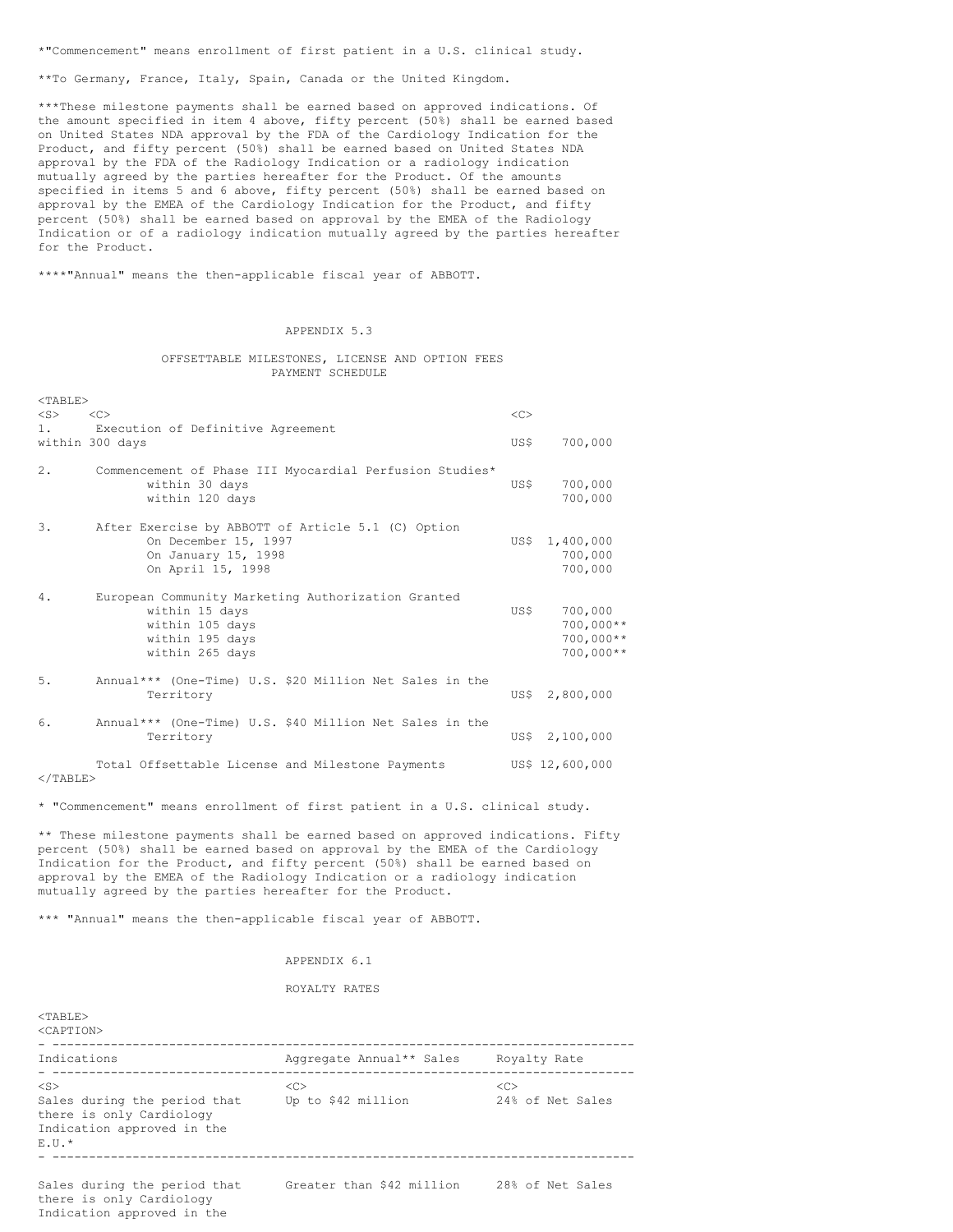| $E.U.*$                                                                                                                                                                    |                                        |    |  |                  |
|----------------------------------------------------------------------------------------------------------------------------------------------------------------------------|----------------------------------------|----|--|------------------|
| Sales during the period that<br>there are Cardiology and<br>Radiology Indications approved<br>in the E.U.*                                                                 | Up to \$90 million                     |    |  | 28% of Net Sales |
| Sales during the period that From \$90 million to \$125 32% of Net Sales<br>there are Cardiology and<br>Radiology Indications<br>approved in the E.U.*                     | million                                |    |  |                  |
| Sales during the period that Over \$125 million<br>there are Cardiology and<br>Radiology Indications<br>approved in the E.U.*<br>. _ _ _ _ _ _ _ _ _ _ _ _                 | 36% of Net Sales                       |    |  |                  |
| Sales during the period that<br>there are Cardiology, Radiology<br>and perfusion Indications<br>approved in the E.U.*<br>------------                                      | 32% of Net Sales<br>Up to \$90 million |    |  |                  |
| Sales during the period that From \$90 million to \$125 36% of Net Sales<br>there are Cardiology, Radiology million<br>and perfusion Indications<br>approved in the E.U.*  |                                        |    |  |                  |
| Sales during the period that From \$125 million to \$225 40% of Net Sales<br>there are Cardiology, Radiology million<br>and perfusion Indications<br>approved in the E.U.* |                                        |    |  |                  |
| Sales during the period that Over \$225 million<br>$<$ /TABLE>                                                                                                             |                                        |    |  | 42% of Net Sales |
| $<$ TABLE $>$<br>$<$ S $>$<br>there are Cardiology, Radiology<br>and perfusion Indications<br>approved in the E.U.*                                                        | < <sub></sub>                          | << |  |                  |
| $\langle$ /TABLE>                                                                                                                                                          |                                        |    |  |                  |

\* "Approved in the E.U." means that EMEA marketing authorization has been obtained for the specified indications in at least Germany, France, Italy, Spain and the United Kingdom.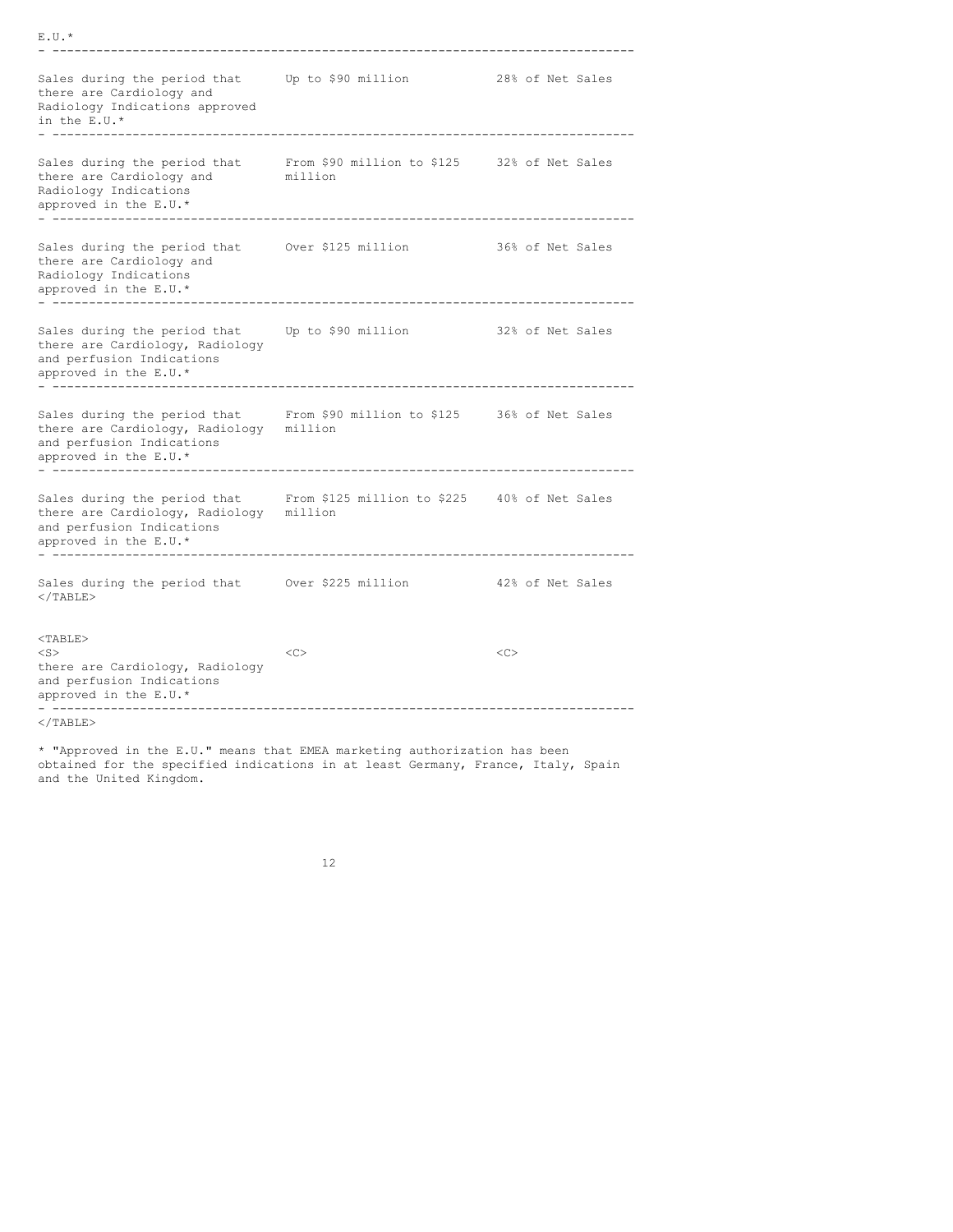#### SECURITIES PURCHASE AGREEMENT

This Securities Purchase Agreement is entered into as of this 31 day of January 1999 by and between Abbott Laboratories, an Illinois corporation ("Abbott") and SONUS Pharmaceuticals, Inc. a Delaware corporation ("SONUS").

#### RECITALS

A. Concurrently herewith Abbott and SONUS are entering into a First Amendment to that certain Agreement between Abbott and SONUS dated May 14, 1996 (as amended, the "U.S. Agreement") and a First Amendment to that certain International License Agreement dated October 1, 1996 (as amended, the "International Agreement") (the U.S. Agreement and the International Agreement are collectively referred to herein as the "Agreements") whereby, among other things, Abbott and SONUS have agreed that certain milestone payments shall be made conditioned upon the achievement of specified milestones relating to a Cardiology Indication (the "Cardiology Milestone Payments"), and that certain milestone payments shall be conditioned upon the achievement of specified milestones relating to a specified Radiology Indication (collectively, the "Radiology Milestone Payments"), as more particularly specified on Appendix 2.3 of the U.S. Agreement and Appendix 5.2 and 5.3 of the International Agreement.

B. The Agreements provide that SONUS shall have the right to request that Abbott prepay all or a portion of the Radiology Milestone Payments on or after the Radiology Prepayment Date, as specified in Exhibit A attached hereto, in consideration for the issuance by SONUS of shares of its Common Stock under the terms and conditions provided herein.

C. Pursuant to Section 2.4 of the U. S. Agreement, and Article 2.2(A) of the International Agreement, Abbott may at its option elect to fund certain expenditures for clinical research conducted by SONUS to support research and development for ultrasound diagnostic applications for certain specified indications for the Product, in which event SONUS shall become obligated to reimburse Abbott fifty percent (50%) of such costs and expenses funded by Abbott plus accrued interest (the "Additional Clinical Reimbursement Amounts"). Such sections of the Agreements further provide that in the event that the net tangible assets of SONUS shall at any time fall below an amount equal to the current Nasdaq National Market listing requirement for net tangible assets contained in paragraph 4450(a)(3) of the NASD Manual, plus \$1,000,000, SONUS at its option may repay the Additional Clinical Reimbursement Amounts by delivering shares of Common Stock of SONUS pursuant to the terms and provisions set forth herein.

In consideration of the foregoing, and for other good and valuable consideration, the receipt and adequacy of which is hereby acknowledged, the parties hereby agree as follows:

1. Definitions. Capitalized terms used but not otherwise defined herein shall have the meanings set forth in the Agreements, or a specific Agreement as may be indicated herein or as may be applicable due to variations in certain definitions between the Agreements.

2. Purchase and Sale of Common Stock Upon Prepayment of Radiology Milestone Payments and Payment of Repayment Amount.

2.1 Purchase and Sale Upon Prepayment of Radiology Milestone Payments. In the event that SONUS desires that Abbott prepay all or any portion of the Radiology Milestone Payment, SONUS shall give written notice to Abbott of such prepayment request within one (1) year following the Radiology Prepayment Date, which notice shall specify the amount of the prepayment (which may not exceed the amount of the Radiology Milestone Payment). In such event, pursuant to the terms and conditions set forth herein, SONUS shall issue to Abbott and Abbott shall accept and purchase from SONUS a number of shares of Common Stock equal to the amount of the prepayment divided by the "Fair Market Value" per share of Common Stock. The "Fair Market Value" of the Common Stock shall be determined as follows:

(a) If the Common Stock is listed on a national securities exchange or admitted to unlisted trading privileges on such an exchange, or is listed on the Nasdaq National Market or Small Cap Market or any comparable system, the current Fair Market Value shall be the average of the daily closing prices of the Common Stock on such exchange or Nasdaq for the twenty (20) trading days prior to the notice by SONUS to Abbott of the requested prepayment; the closing price for any day shall be the last reported sale price regular way or, if no such reported sale takes place on such day, the average of the closing bid and asked prices regular way for such day, in each case (1) on the principal national securities exchange on which the shares of Common Stock are listed or to which such shares are admitted to trading or (2) if the Common Stock is not listed or admitted to trading on a national securities exchange, in the over-the-counter market as reported by Nasdaq or any comparable system; or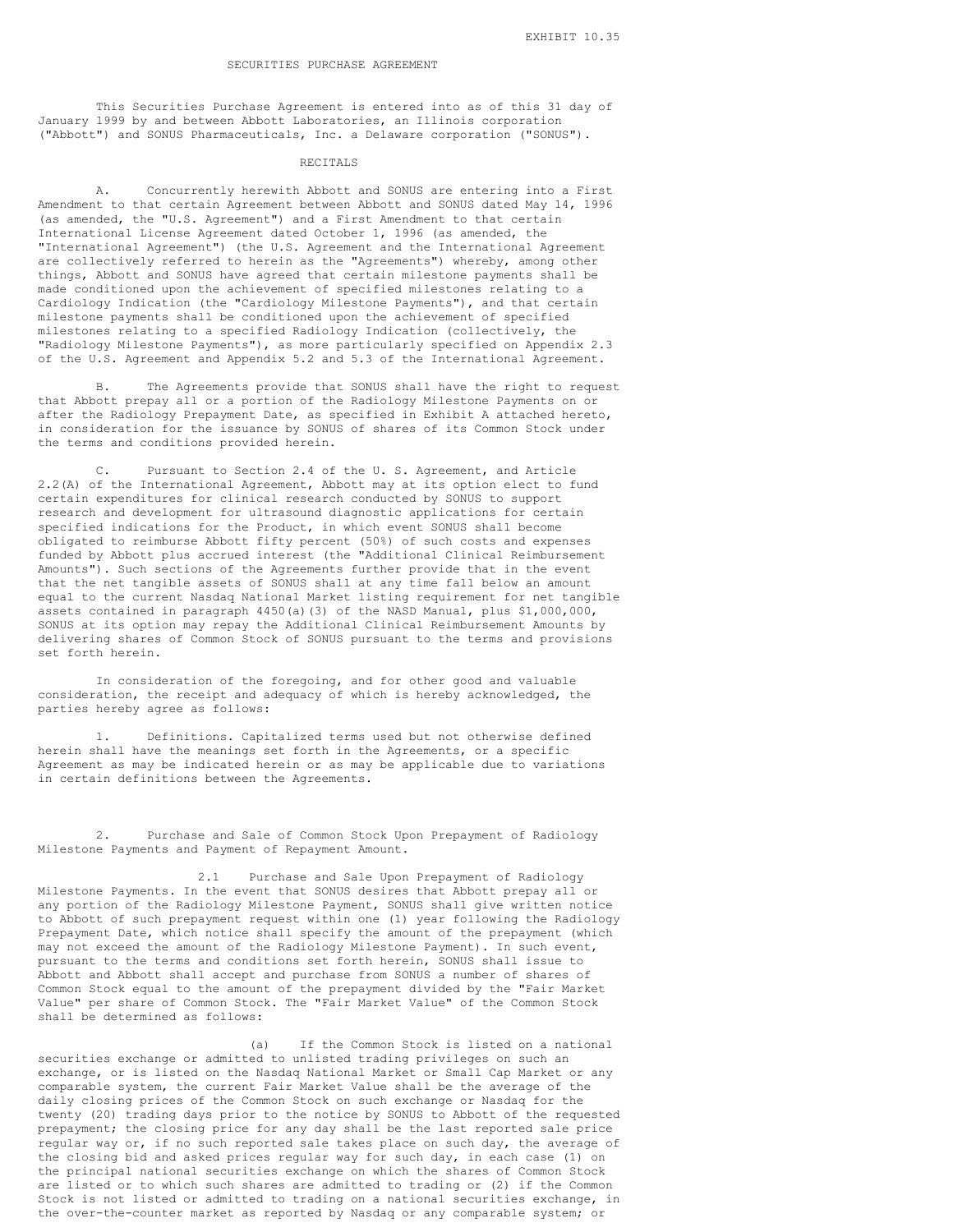(b) If the Common Stock is not so listed or admitted to unlisted trading privileges or quoted on Nasdaq or any comparable system, the current Fair Market Value shall be the average of the daily closing prices for the twenty (20) trading days prior to the notice by SONUS to Abbott of the requested repayment as furnished by two members of Nasdaq selected from time to time in good faith by the Board of Directors of SONUS for that purpose; or

(c) In the absence of the foregoing valuation methods in Section 2.1(a) or (b), or if for any other reason the Fair Market Value per share cannot be determined pursuant to Section  $2.1(a)$  or (b), the current Fair Market Value shall be determined in good faith as promptly as reasonably practicable by the Board of Directors of SONUS.

(d) Anything herein to the contrary notwithstanding, for the purpose of determining Fair Market Value under this Section 2.1 (but not in Section 3.1), the Fair Market Value shall not exceed \$16.00 per share of Common Stock.

2.2 Purchase and Sale Upon Payment of Repayment Amount. In the event SONUS has requested that Abbott prepay a Radiology Milestone Payment and SONUS fails to achieve the milestone giving rise to the Radiology Milestone Payment within five (5) years from the date of this Agreement, SONUS shall be obligated to pay Abbott an amount equal to thirty percent (30%) of the amounts prepaid (the "Repayment Amount") in cash, or by the issuance of shares of Common Stock. In the event SONUS elects to pay the Repayment Amount in cash, such repayment shall be made within ten (10) days following the expiration of the five (5) year period. In the event SONUS elects to pay the Repayment Amount in the form of the issuance of shares of Common Stock, SONUS shall issue to Abbott and Abbott shall accept and purchase from SONUS that number

 $\overline{2}$ 

of shares of Common Stock of SONUS equal to the Repayment Amount divided by the Fair Market Value per share (determined in accordance with Section 2.1 above for the seventeen (17) trading days preceding the third trading day prior to the closing date). The issuance of such shares of Common Stock shall constitute payment in full of the Repayment Amount. Anything herein to the contrary notwithstanding, in the event that SONUS elected to pay the Repayment Amount in the form of issuance of shares of SONUS Common Stock and either (i) SONUS' ability to issue some or all of the shares of Common Stock for such repayment to Abbott is suspended pursuant to the terms of Section 2.4, or (ii) the conditions to closing set forth in Section 6 have not been fulfilled within 180 days following the expiration of the five (5) year period following the date hereof, then in either such event SONUS shall pay to Abbott the portion of the Repayment Amount (not paid in the form of Common Stock) in the form of cash or in another form mutually agreed to by the parties.

2.3 Closing. The closing for the purchase and sale of shares of Common Stock shall occur at a mutually agreeable date and location, which shall occur within the later of (i) (A) ten (10) days from the date of the notice of exercise of prepayment by SONUS in the case of shares issued pursuant to Section 2.1 above, or (B) within ten (10) days of expiration of the five (5) year period following the date hereof in the case of shares issued pursuant to Section 2.2 above, or (ii) five (5) days following the fulfillment of all of the conditions set forth in Section 6 below. At the closing, SONUS shall deliver to Abbott shares of Common Stock as provided in Section 2.1 or Section 2.2 above, as applicable, against payment by Abbott to SONUS of the prepayment amount in the case of Section 2.1 above. In addition, a duly authorized officer of each of SONUS and Abbott shall deliver to the other a certificate confirming that their respective representations and covenants set forth in Sections 4 and 5, as applicable, are true and correct in all material respects as of the closing date.

2.4 Suspension of Right to Request Prepayment. Anything herein to the contrary notwithstanding, SONUS shall not have the right to request that Abbott make any prepayment of any Radiology Milestone Payment or accept payment of any Repayment Amount in return for the issuance of shares of Common Stock as provided in this Section 2 if the number of shares of Common Stock to be issued to Abbott would result in Abbott beneficially owning shares of Common Stock of SONUS following the issuance in an amount equal to 19.9% or more of the outstanding Common Stock of SONUS in which event SONUS shall be obligated to pay the appropriate Repayment Amount in cash as set forth in Section 5(E) of the U.S. Agreement or Section 5.5 of the International Agreement, as applicable. The shares of Common Stock of SONUS subject to any warrants or other rights to acquire shares of Common Stock shall be included for the purpose of determining the number of shares beneficially owned by Abbott, but warrants and other rights to acquire Common Stock held by persons other than Abbott shall not be included for the purpose of determining the total amount of outstanding Common Stock. Furthermore, anything herein to the contrary notwithstanding, SONUS shall not have the right to request that Abbott make any prepayment of any Radiology Milestone Payment (a) with respect to the U.S. Agreement (i) relating to the U.S. NDA approval milestone unless and until SONUS has received the first U.S.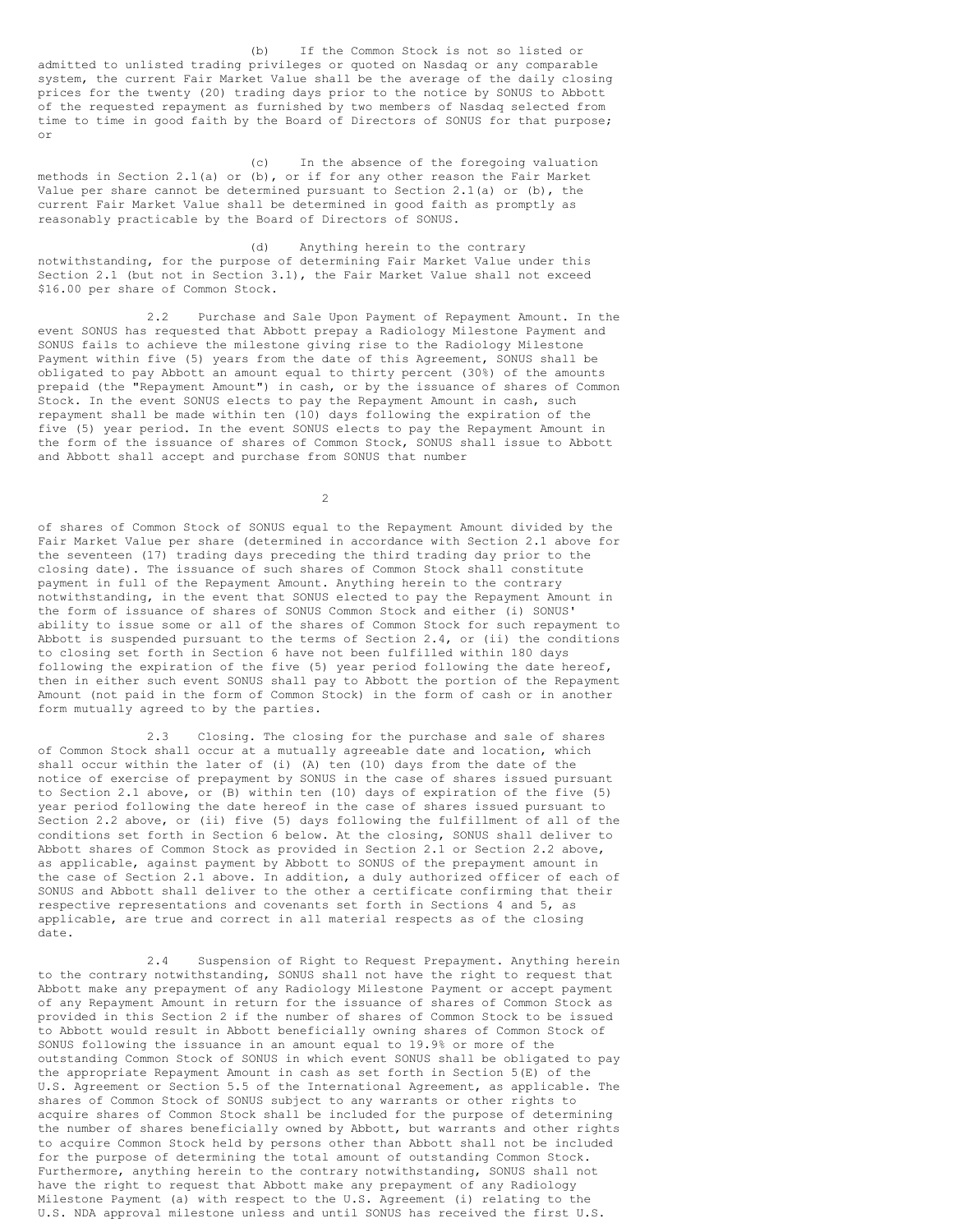FDA approval of the Product in the Field (as defined in the U.S. Agreement), and (ii) relating to the U.S. first shipment of Product milestone unless and until the U.S. first shipment of Product has occurred and (b) with respect to the International Agreement (i) relating to the U.S. NDA approval milestone, unless and until SONUS has received the first U.S. FDA approval of the Product in the Field (as defined in the U.S. Agreement) and (ii) relating to the first shipment date of the Product in Germany, France, Italy, Spain, Canada or the United Kingdom milestone, unless and until the first shipment of Product has occurred in any such country. SONUS shall not repurchase its shares of Common Stock if such repurchases (including shares repurchased by SONUS from Abbott) would cause Abbott to

3

beneficially own 19.9% or more of the outstanding Common Stock of SONUS, calculated as set forth above.

> 3. and Sale of Common Stock Upon Exercise of Additional Clinical Research Reimbursement Option.

3.1 Purchase and Sale. SONUS shall have the right at any time after the amount of its net tangible assets is below an amount equal to the then current Nasdaq National Market listing requirement for net tangible assets contained in paragraph 4450(a)(3) of the NASD Manual, as such paragraph may be amended from time to time, plus \$1,000,000, to elect to fulfill its obligations to repay Abbott for any or all of the outstanding Additional Clinical Reimbursement Amounts payable to Abbott by the delivery to Abbott of shares of Common Stock of SONUS. The amount of net tangible assets of SONUS shall be determined as of the end of any month according to the unaudited balance sheet of SONUS prepared in accordance with generally accepted accounting principles. In the event SONUS desires to make such election, it shall notify Abbott in writing of the election, specifying the amount of the Additional Clinical Reimbursement Amount to be paid by delivery to Abbott of shares of Common Stock and including a copy of the most recent monthly unaudited balance sheet.

3.2 Closing. The closing of the purchase and sale of shares of Common Stock in connection with any such election shall be a mutually agreeable date and location, which shall be within the later of (i) ten (10) days from the notice from SONUS, or (ii) five (5) days following the fulfillment of all of the conditions set forth in Section 6 below. At the closing, SONUS shall deliver to Abbott a number of shares of Common Stock of SONUS equal to the amount of the Additional Clinical Reimbursement Amount to be so paid, divided by the Fair Market Value per share of Common Stock of SONUS determined in accordance with the provisions of Section 2.1 above (excluding paragraph  $2.1$ (d), against a receipt by Abbott acknowledging receipt of the shares of Common Stock and a cancellation of the Additional Clinical Reimbursement Amount to be so paid. In addition, a duly authorized officer of each of SONUS and Abbott shall deliver to the other a certificate confirming that the respective representations, warranties and covenants set forth in Section 4 and 5 as applicable, are true and correct in all material respects as of the closing date.

3.3 Suspension of Right to Issue Shares. Anything herein to the contrary notwithstanding, SONUS shall not have the right to pay the Additional Clinical Reimbursement Amounts in shares of Common Stock as provided in this Section 3 if the number of shares of Common Stock to be issued to ABBOTT would result in ABBOTT beneficially owning shares of Common Stock of SONUS following the issuance in an amount equal to 19.9% or more of the outstanding Common Stock of SONUS, in which event SONUS shall be obligated to pay the Additional Clinical Reimbursement Amounts in cash as set forth in Section 2.4 of the U.S. Agreement or Section 2.2A of the International Agreement, as applicable. The shares of Common Stock of SONUS subject to any warrant or other right to acquire shares of Common Stock held by Abbott shall be included for the purpose of determining the number of shares beneficially owned by Abbott but warrants and other rights to acquire Common Stock held by persons other than Abbott shall not be included for the purpose of determining the total amount of outstanding Common Stock.

4

4. Representations, Warranties and Covenants of SONUS. SONUS hereby represents and warrants to, and covenants with, Abbott as of the date hereof as follows:

4.1 Authorization. SONUS has full power and authority to execute, deliver and perform its obligations under this Agreement and to issue and sell the Common Stock. All corporate action on the part of SONUS necessary for the authorization, execution and delivery of this Agreement and the Common Stock and the performance of all obligations of SONUS hereunder has been taken. The execution and delivery of this Agreement and the Common Stock and the performance of all obligations of SONUS hereunder have been duly authorized and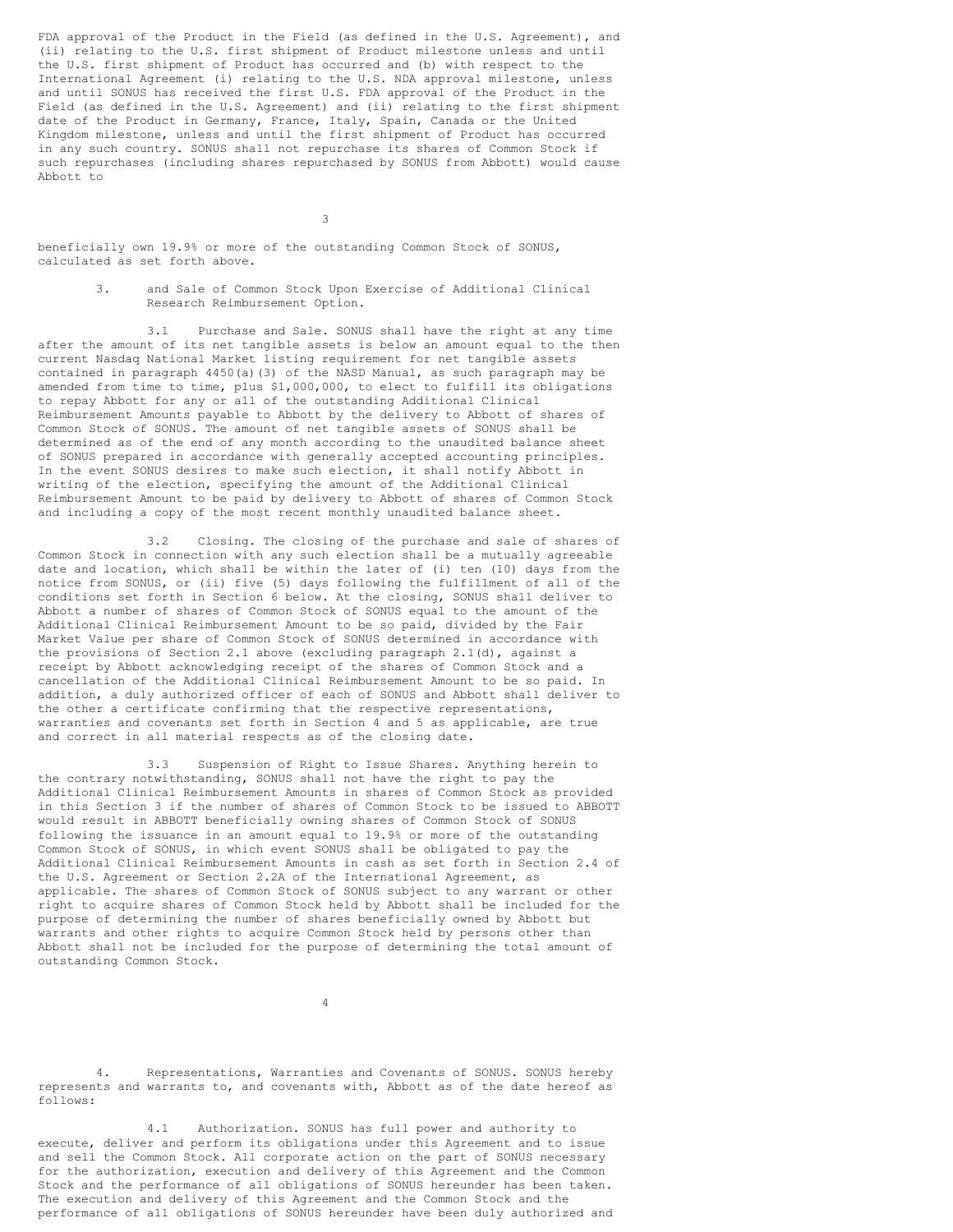approved by the Board of Directors of SONUS and no further authorization is necessary. This Agreement and the Common Stock are valid and legally binding obligations of SONUS enforceable against it in accordance with their terms.

4.2 No Conflict. The execution, delivery and performance of this Agreement and the issuance and sale of the Common Stock and the consummation of each of the transactions contemplated hereby and thereby do not and will not (a) conflict with or result in a breach of the terms, conditions or provisions of, (b) with or without notice or lapse of time or both, constitute a default under, (c) result in the creation of any lien, security interest, charge or encumbrance upon the capital stock or assets of SONUS pursuant to, (d) with or without notice or lapse of time or both, give any third party the right to accelerate, cancel or terminate any obligation under, (e) result in a violation of, or (f) require any order, qualification, waiver, permit, authorization, consent, approval, exemption or other action by or from, or any registration, notice, declaration, application or filing to or with, any court or administrative or governmental body or any other person or entity pursuant to (i) the Certificate of Incorporation or Bylaws of SONUS, (ii) any agreement to which SONUS is a party or is bound or to which its assets are subject, which conflict, breach or default would have a material adverse effect on SONUS or the ability of SONUS to perform its duties or obligations hereunder or (iii) any law, statute, rule or regulation to which SONUS is subject; provided, however, that with respect to clause (f) of this Section 4.2, no representation or warranty is made as to any such requirements applicable to SONUS as a result of the specific legal or regulatory status of Abbott (including without limitation any agreements between Abbott or its affiliates) or as a result of any other facts that specifically relate to Abbott, any business in which Abbott has engaged or proposes to engage or any financing arrangements or transactions entered into or proposed to be entered into by or on behalf of Abbott and provided, further, that no representation or warranty is made with respect to the application of the Hart-Scott-Rodino Antitrust Improvement Act of 1976, as amended (the "HSR Act"), to the issuance of the Common Stock. In the event that the HSR Act should apply to the issuance of any shares of Common Stock, upon the request of Abbott, SONUS agrees to prepare and file, and to assist Abbott and cooperate with Abbott in its preparation and filing of all necessary notifications and the providing of all necessary information pursuant to the HSR Act. The fees for any such HSR filing shall be paid fifty percent (50%) by SONUS and fifty percent (50%) by Abbott.

4.3 Valid Issuance of Common Stock. The Common Stock, when issued, sold and delivered in accordance with the terms of this Agreement to Abbott, will be duly authorized and validly issued and will be issued in compliance in all material respects with all federal and state securities laws. The shares of Common Stock have been duly and validly reserved for issuance and, upon issuance in accordance with the terms hereof, will be duly authorized, validly issued, fully paid and nonassessable and, assuming no distribution of the Common Stock by Abbott, will be issued in compliance with all applicable federal and state securities laws.

5

4.4 Valid Existence and Capitalization. SONUS is duly incorporated, validly existing and in good standing under the laws of the State of Delaware and is qualified to do business as a foreign corporation in the State of Washington. As of the date hereof, the description of the capitalization of SONUS and its outstanding equity securities and rights to acquire equity securities and the holders thereof is as set forth on Exhibit B.

4.5 SEC Documents. As of their respective dates, all registration statements and reports filed by SONUS with the Securities and Exchange Commission under the Securities Act of 1933, as amended, and the Securities Exchange Act of 1934, as amended, since January 1, 1998 complied in all material respects with the requirements of such Acts and the rules and regulations promulgated thereunder and did not contain any untrue statement of a material fact or omit to state a material fact required to be stated therein or necessary to make the statements therein not misleading.

5. and Covenants of Abbott. Abbott hereby represents and warrants to, and covenants with, SONUS as of the date hereof as follows:

5.1 Authorization. Abbott has full power and authority to execute, deliver and perform its obligations under this Agreement. All corporate action on the part of Abbott necessary for the authorization, execution and delivery of this Agreement and the performance of all obligations of Abbott hereunder has been taken. The execution and delivery of this Agreement and the performance of all obligations of Abbott hereunder were duly authorized and approved by Abbott, and no further authorization is necessary. This Agreement is a valid and legally binding obligation of Abbott, enforceable against it in accordance with its terms.

5.2 No Conflict. The execution, delivery and performance of this Agreement and the consummation of each of the transactions contemplated hereby do not and will not (a) conflict with or result in a breach of the terms, conditions or provisions of, (b) with or without notice or lapse of time or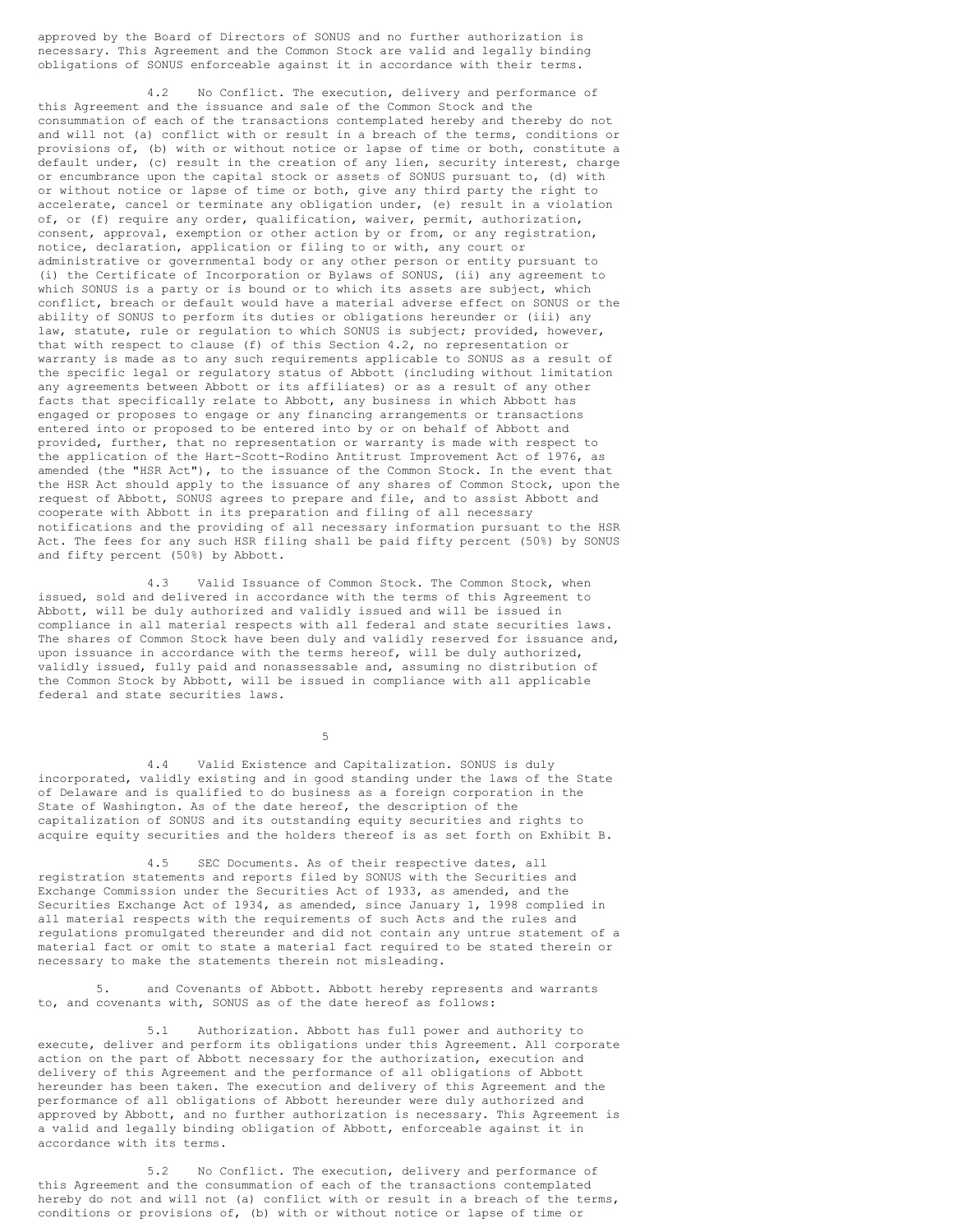both, constitute a default under, (c) result in the creation of any lien, security interest, charge or encumbrance upon Abbott's capital stock or assets pursuant to, (d) with or without notice or lapse of time or both, give any third party the right to accelerate, cancel or terminate any obligation under, (e) result in a violation of, or (f) require any order, qualification, waiver, permit, authorization, consent, approval, exemption or other action by or from, or any registration, notice, declaration, application or filing to or with, any court or administrative or governmental body or any other person or entity pursuant to (i) the Certificate of Incorporation or Bylaws of Abbott, (ii) any material agreement to which Abbott is a party or is bound or to which its assets are subject or (iii) any law, statute, rule or regulation to which Abbott is subject; provided, however, that with respect to clause (f) of this Section 5.2, no representation or warranty is made as to any such requirements applicable to Abbott as a result of the specific legal or regulatory status of SONUS (including without limitation any agreements between SONUS or its affiliates) or as a result of any other facts that specifically relate to SONUS, any business in which SONUS has engaged or proposes to engage or any financing arrangements or transactions entered into or proposed to be entered into by or on behalf of SONUS and provided, further, that no representation or warranty is made with respect to the application of the HSR Act to the issuance of the Common Stock. Upon the request of SONUS, Abbott agrees to prepare and file, and to assist SONUS and cooperate with SONUS in its preparation and filing of all necessary notifications and the providing of all necessary information pursuant to the HSR Act. The fees for any such HSR filing shall be paid fifty percent (50%) by Abbott and fifty percent (50%) by SONUS.

6

5.3 Accredited Investor Status. Abbott is an "accredited investor" within the meaning of Regulation D promulgated under the Securities Act of 1933, as amended (the "Securities Act").

5.4 Restricted Securities. Abbott understands that the shares of Common Stock to be issued hereunder are restricted securities and may not be sold, transferred or otherwise disposed of without registration under the Securities Act or the availability of an exemption therefrom, and that in the absence of an effective registration statement covering such securities or an exemption from registration, the Common Stock must be held indefinitely. In the absence of an effective registration statement under the Securities Act with respect to the Common Stock, Abbott shall notify the Company of any proposed disposition by Abbott of the Common Stock, shall furnish SONUS with a statement of the circumstances surrounding the proposed disposition and, if reasonably requested by SONUS, shall furnish SONUS with an opinion of counsel, reasonably satisfactory to SONUS, that such disposition will not require the registration of such Common Stock under the Securities Act; provided, however, that a notice and an opinion of counsel will not be required for routine sales under Rule 144 under the Securities Act.

6. Conditions. The closing of the purchase by Abbott of Common Stock of SONUS under Sections 2.3 and 3.2 shall be conditioned upon receipt of the officer's certificates referenced in Sections 2.3 and 3.2, and upon the following conditions any or all of which may be waived by Abbott in its sole discretion:

6.1 Agreements in Effect. The amendments to the Agreements referred to in Recital A above shall have been executed and delivered by the parties thereto, and the Agreements shall be in full force and effect and SONUS shall not be in breach, after all applicable cure periods, in any material respect of its obligations thereunder.

6.2 No Material Adverse Change. Since the end of the last fiscal quarter of SONUS, there shall have been no material adverse change in the business, management, results of operations or financial condition of SONUS which has not been publicly disclosed by SONUS.

6.3 Hart-Scott-Rodino. If the HSR Act shall apply, all waiting periods under the HSR Act shall have expired or been earlier terminated without action by the Justice Department or the Federal Trade Commission to prevent or materially alter the consummation of the transactions contemplated by this Agreement.

6.4 Actions or Proceedings. No action or proceeding by any court or other governmental authority or other person or entity shall have been instituted or threatened which could enjoin or prohibit any provision of this Agreement or the consummation of the transactions contemplated hereby.

7

#### 7. Miscellaneous.

7.1 Governing Law. This Agreement shall be governed by, and construed in accordance with the laws of the State of Delaware, without regard to the conflicts of law rules of such state.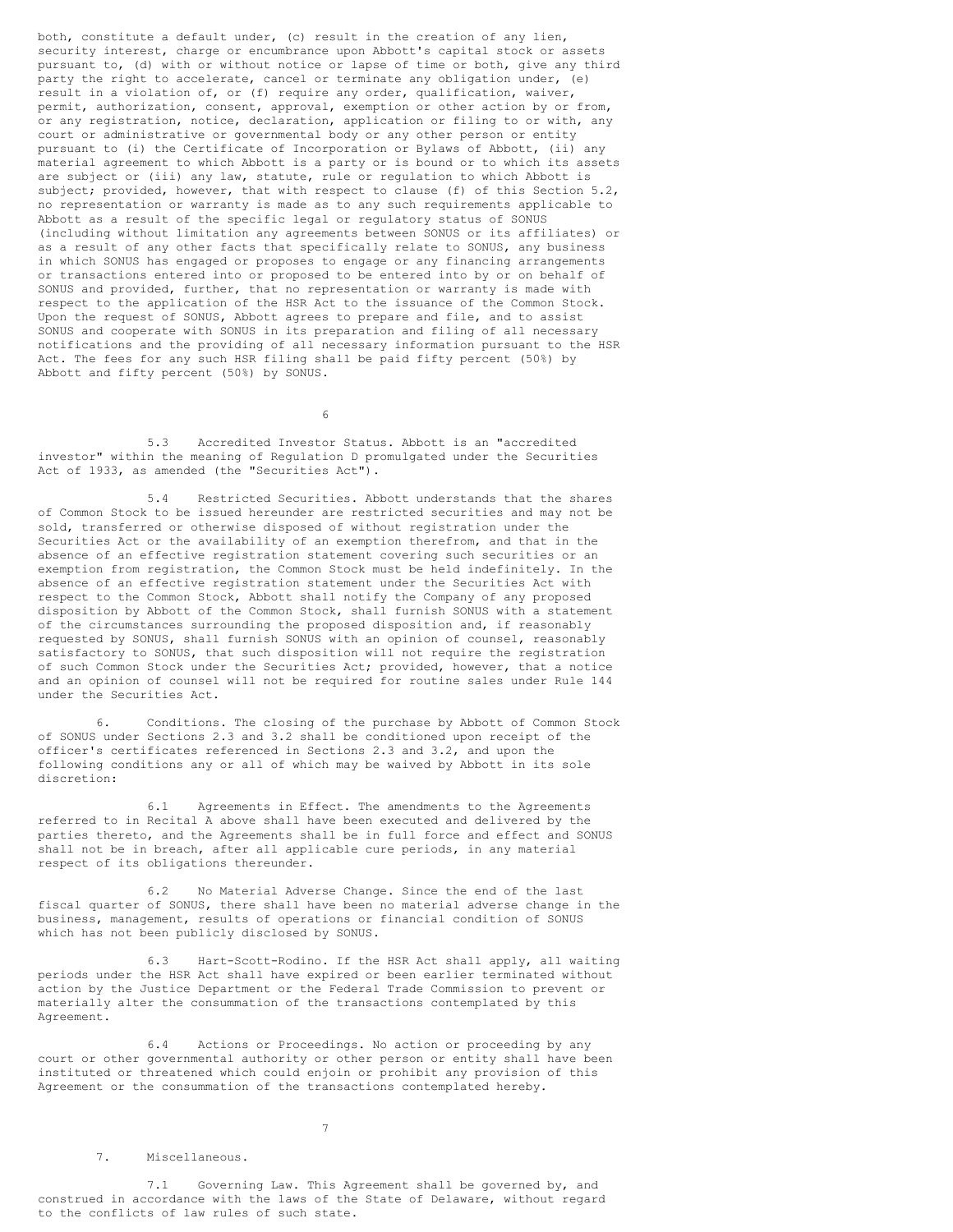7.2 Successors and Assigns. Neither this Agreement nor any of the rights, interests or obligations hereunder shall be assigned by SONUS or Abbott without the prior written consent of Abbott or SONUS, respectively; provided, however, that either party may assign this Agreement to any of its Affiliates, or to any successor by merger or sale of substantially all of its business unit to which this Agreement relates without the consent of the other party. Any assignment or delegation in contravention of this Agreement shall be void and shall not relieve the assigning or delegating party of any obligation hereunder. Except as set forth in the preceding sentences, this Agreement shall inure to the benefit of and be binding upon the parties hereto and their respective successors and permitted assigns.

7.3 No Third Party Beneficiaries. Nothing in this Agreement, whether express or implied, shall be construed to give any person, other than the parties hereto, any legal or equitable right, remedy or claim under or in respect of this Agreement.

7.4 Counterparts. This Agreement may be executed in any number of counterparts with the same effect as if all parties hereto had signed the same document. Each counterpart shall be enforceable against the parties actually executing such counterpart, and all counterparts shall be construed together and shall constitute one instrument.

7.5 Severability. If one or more provisions of this Agreement are held to be unenforceable under applicable law, such provision shall be excluded from this Agreement and the balance of the Agreement shall be interpreted as if such provision were so excluded and shall be enforceable in accordance with its terms.

7.6 Notices. Unless otherwise provided, any notice required or permitted under this Agreement shall be given as follows:

8

To Abbott:

(1) Abbott Laboratories 100 Abbott Park Road Abbott Park, Illinois 60064-3500 Attn: President - Hospital Products Division

With a copy to:

Abbott Laboratories 100 Abbott Park Road Abbott Park, Illinois 60064-3500 Attn: Divisional Vice President Domestic Legal Affairs D-322/AP6D

and (2) Abbott International, Ltd. 200 Abbott Park Road Abbott Park, Illinois 60064-3537 Attn: President - Abbott International

With a copy to:

Abbott International, Ltd. 100 Abbott Park Road Abbott Park, Illinois 60064-3500 Attn: Divisional Vice President International Legal Operations D-323/AP6D

To SONUS:

SONUS Pharmaceuticals, Inc. 22026 20th Avenue, S.E., Suite 201 Bothell, Washington 98021 Attn: Chief Executive Officer

7.7 Public Announcements. Any press release or other public statement issued by any party relating to this Agreement or the transactions contemplated hereby shall be governed by Section 22 of the U.S. Agreement.

7.8 Entire Agreement. This Agreement constitutes the entire agreement between the parties concerning the subject matter hereof. This Agreement may be amended, modified or waived only by a written instrument executed by duly authorized representatives or both parties.

7.9 Alternative Dispute Resolution. The Parties agree that any dispute that arises in connection with this Agreement shall be determined according to the Alternative Dispute Resolution provisions set forth in Section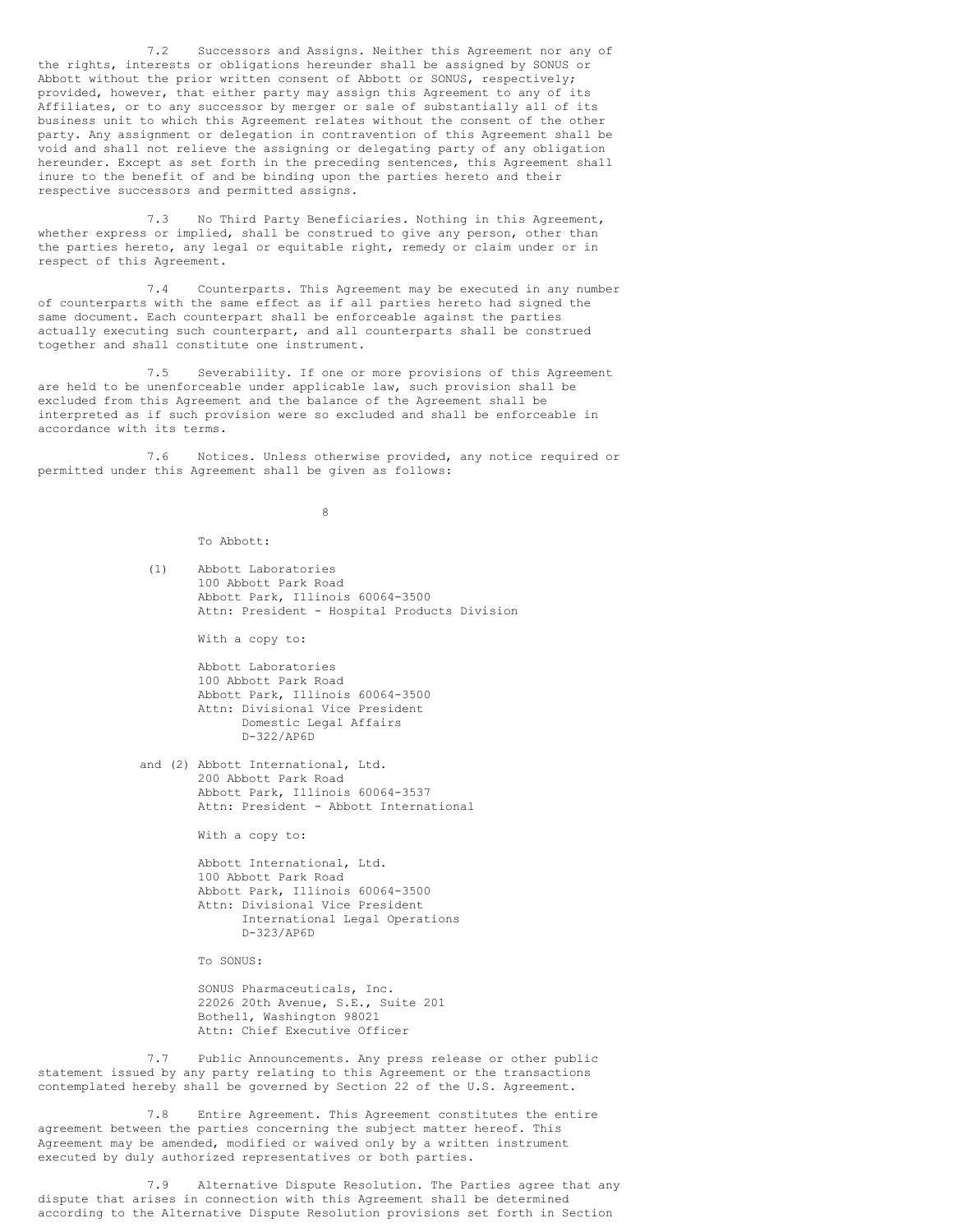IN WITNESS WHEREOF, the parties have executed this Agreement as of the date first above written.

SONUS PHARMACEUTICALS, INC.

By: /s/ Michael A. Martino --------------------------------------------- Name: Michael A. Martino Title: President

ABBOTT LABORATORIES

By: /s/ Richard A. Gonzalez --------------------------------------------- Name: Richard A. Gonzalez Title: President - Hospital Products Division

#### Attachments:

Exhibit A - Radiology Milestone Dates Exhibit B - Capitalization of SONUS

10

EXHIBIT A

U.S. AGREEMENT

### <TABLE>

#### <CAPTION>

| MILESTONE<br>$<$ S $>$                           | RADIOLOGY<br>PREPAYMENT DATE<br>< <c></c> | RADIOLOGY<br>MILESTONE PAYMENT<br><<           |
|--------------------------------------------------|-------------------------------------------|------------------------------------------------|
| U.S. NDA<br>Approval                             | $6/1/99*$                                 | \$2.0 Million<br>---------------               |
| U.S. First<br>Shipment of Product                | $7/1/99**$                                | \$2.0 Million                                  |
|                                                  |                                           | Total: \$4.0 Million                           |
| $\langle$ /TABLE>                                |                                           |                                                |
| INTERNATIONAL AGREEMENT                          |                                           |                                                |
| $<$ TABLE><br><caption></caption>                |                                           |                                                |
| MILESTONE                                        | RADIOLOGY                                 | RADIOLOGY<br>PREPAYMENT DATE MILESTONE PAYMENT |
| $<$ S $>$<br>U.S. NDA<br>Approval Within 15 Days | $<$ C $>$<br>$6/1/99*$                    | $<$ C $>$<br>\$1,500,000                       |

- ----------------------------------------------------------------------- European Community Authorization Granted Within 105 days: 2/1/99 \$850,000

| $\cdots$ chimic room $\alpha$<br>Within 195 days:<br>Within 265 days: | -----<br>2/1/99<br>5/1/99 | 7001000<br>\$850,000<br>\$350,000 |
|-----------------------------------------------------------------------|---------------------------|-----------------------------------|
|                                                                       |                           |                                   |
| First Shipment Date of<br>Product for Sale                            |                           |                                   |
| (to Germany, France,                                                  |                           |                                   |
| Italy, Spain, Canada, or                                              |                           |                                   |
| the United Kingdom)                                                   |                           |                                   |
| Within 15 days:                                                       | $6/1/99***$               | \$1,500,000                       |
| Within 105 days:                                                      | $9/1/99***$               | \$500,000                         |

- -----------------------------------------------------------------------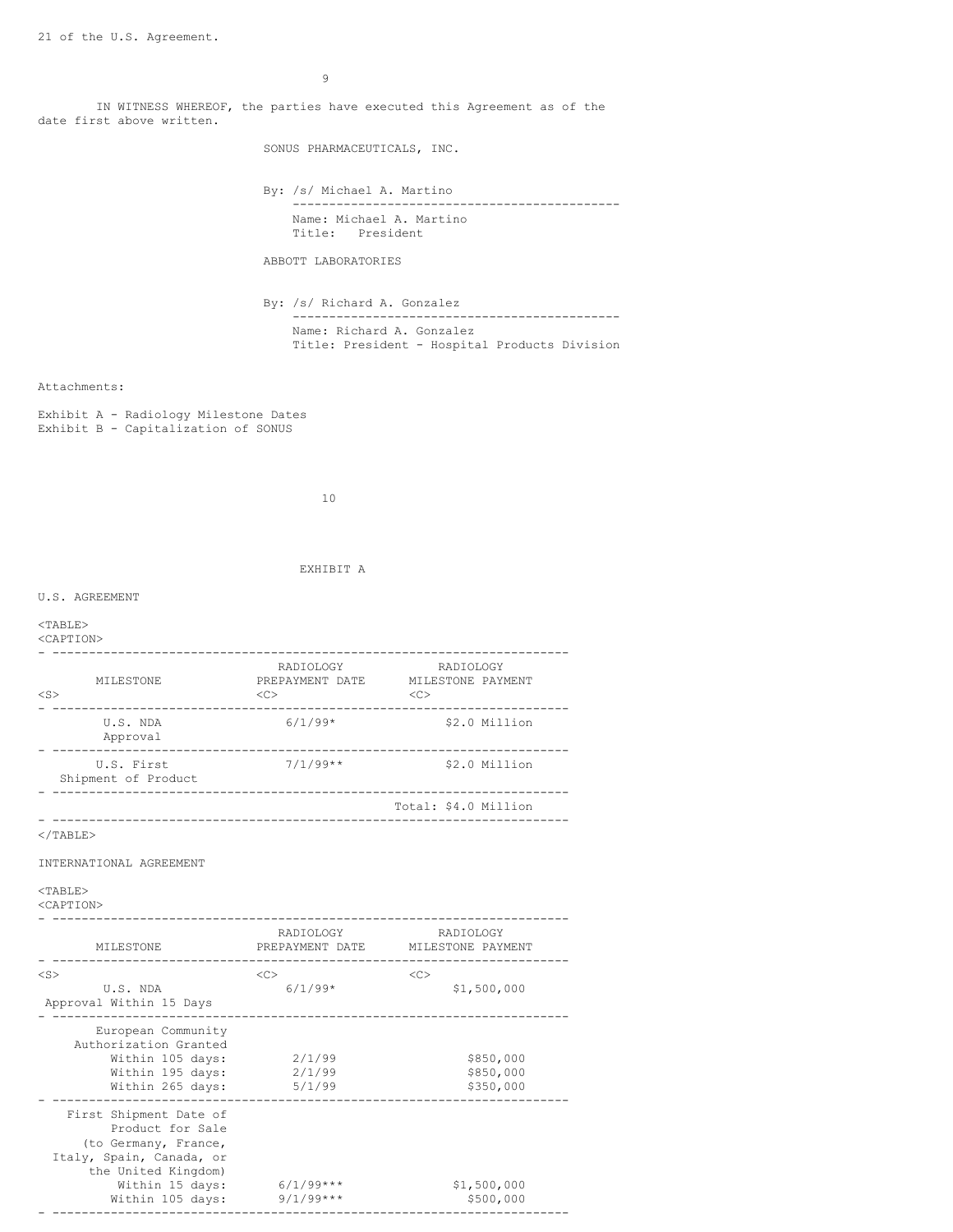#### </TABLE>

\* Anything herein to the contrary notwithstanding, the Radiology Prepayment Date shall be the later of (i) the date referenced, or (ii) the first U.S. FDA approval for the Product in the Field (as defined in the U.S. Agreement).

\*\* Anything herein to the contrary notwithstanding, the Radiology Prepayment Date shall be the later of (i) the date referenced, or (ii) the U.S. first shipment of Product.

\*\*\* Anything herein to the contrary notwithstanding, the Radiology Prepayment Date shall be the later of (i) the date referenced, or (ii) the first shipment date of Product in Germany, France, Italy, Spain, Canada or United Kingdom.

# 1

## EXHIBIT B

#### CAPITALIZATION OF SONUS

Common Stock:

| Authorized:       | 20,000,000 shares of Common Stock; 5,000,000 shares of |
|-------------------|--------------------------------------------------------|
|                   | Preferred Stock                                        |
| Outstanding as of |                                                        |
|                   | December 31, 1998: 8,632,225 shares of Common Stock    |
|                   | No shares of Preferred Stock                           |

#### Options:

| Authorized:        | 2,022,137 |
|--------------------|-----------|
| Outstanding as of  |           |
| December 31, 1998: | 1,311,091 |

### Warrants:

Outstanding as of December 31, 1998: 785,161

#### - ------

Note: SONUS also has in place a Stockholders Rights Plan which provides for the issuance of Convertible Preferred Stock under certain circumstances.

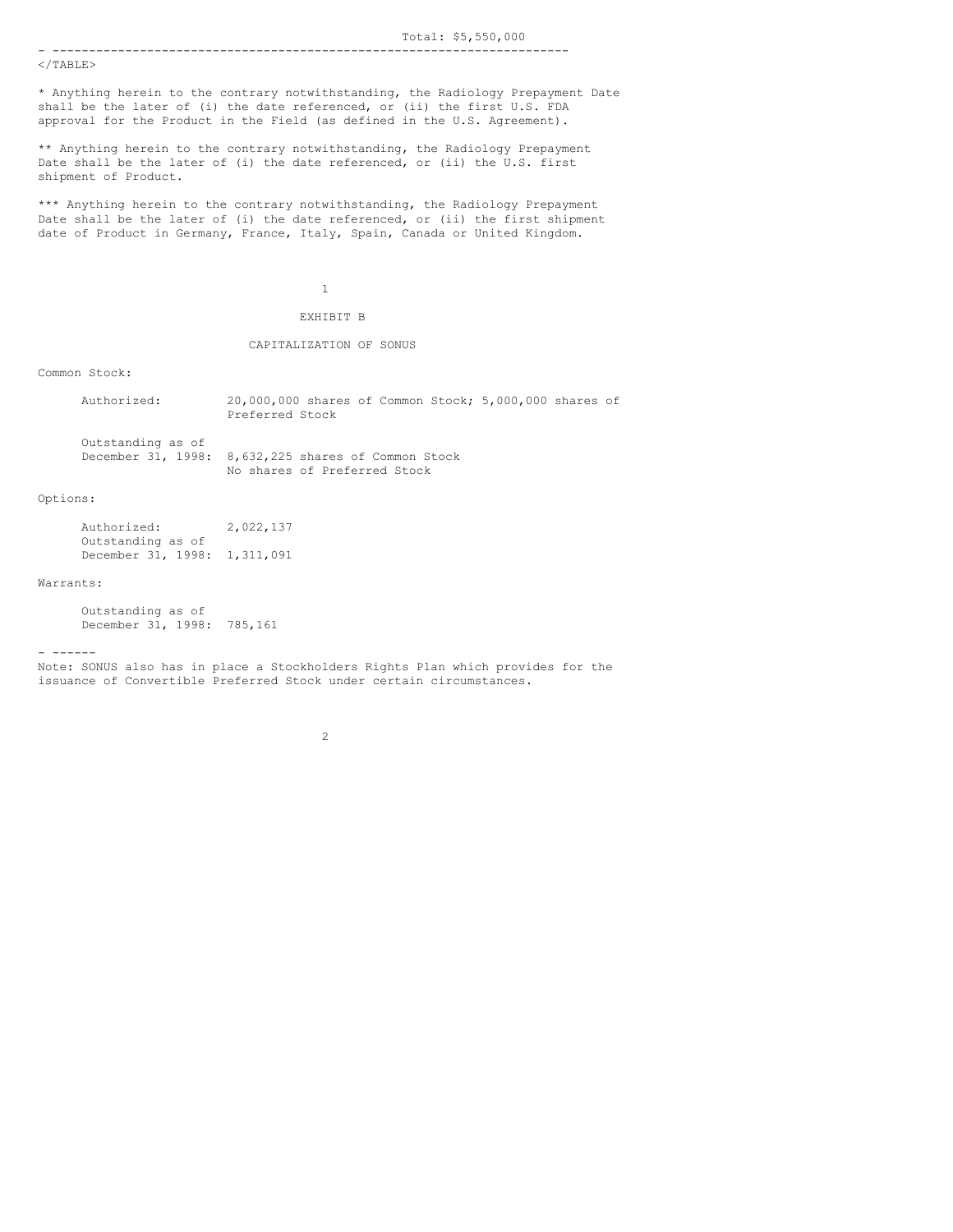#### FOURTH AMENDMENT TO LEASE RENEWAL

This FOURTH AMENDMENT TO LEASE (this "Fourth Amendment") is made this 29th day of November, 2001 (the "Reference Date"), by and between TEACHERS INSURANCE & ANNUITY ASSOCIATION OF AMERICA, INC., a New York corporation ("Landlord") and SONUS PHARMACEUTICALS, INC., a New York corporation ("Landlord") and SONUS PHARMACEUTICALS, INC., a Delaware corporation ("Tenant").

#### RECITALS

Landlord is the landlord and Tenant is the tenant under that certain Lease dated January 14, 1994 (the "Initial Lease"), for premises located at 22026 20th Avenue SE, Bothell, Washington 98021, Building L, Unit 102 (the "Initial Premises"), as modified by First Amendment to Lease dated for reference purposes August 26, 1996 (the "First Amendment"), by the Second Amendment dated for reference purposes October 28, 1997 (the "Second Amendment"), and by the Third Amendment dated for reference purposes October 15, 1998 (the "Third Amendment"). As used herein the "Amended Lease shall mean the Initial Lease as modified by the First Amendment, Second Amendment and Third Amendment; and the "Lease" shall mean the Amended Lease as further amended by this Fourth Amendment.

The parties desire to further amend the Amended Lease and effective on the Reference Date stated above the portions of the Lease as numbered below shall be amended to read as follows:

Except as otherwise specifically defined herein all capitalized terms shall have the meanings assigned in the Amended Lease.

1.g. EXTENDED TERM OF THE LEASE: The Lease Expiration Date shall be July 31, 2007.

1.h. RENT ADJUSTMENT: Additional Base Monthly Rent Adjustments shall be as follows:

| Effective Date of Rent | New Base Monthly Rent |
|------------------------|-----------------------|
| Increase               |                       |
| May 1, 2002            | \$0.00                |
| June 1, 2002           | \$45,750.00           |
| October 1, 2002        | \$0.00                |
| November 1, 2002       | \$45,750.00           |
| October 1, 2003        | \$0.00                |
| November 1, 2003       | \$45,750.00           |
| August 1, 2004         | \$48,500.00           |
| August 1, 2006         | \$51,500.00           |

1k. SECURITY DEPOSIT: On May 1, 2002, the Security Deposit shall be increased to \$51,500.00 of which \$18,039.00 has previously been deposited with Landlord.

#### 15. RELEASE AND INDEMNITY.

a. Indemnity. Tenant shall indemnify, defend (using legal counsel reasonably acceptable to Landlord) and save Landlord and its property manager harmless from all claims, suits, losses, damages, fines, penalties, liabilities and expenses (including Landlord's personnel and overhead costs and attorneys fees and other costs incurred in connection with claims, regardless of whether such claims involve litigation, but excluding consequential damages such as lost profits) resulting from any actual or alleged injury (including death) of any person or from any actual or alleged loss of or damage to, any property arising out of or in connection with (i) Tenant's occupation, use or improvement of the Premises, or that of its employees, agents or contractors, (ii) Tenant's breach of its obligations hereunder, or (iii) any act or omission of Tenant or any subtenant, licensee, assignee or concessionaire of Tenant, or of any officer, agent, employee, guest or invitee of Tenant, or of any such entity in or about the Premises, provided that this indemnity shall not apply to claims to the extent caused by Landlord's gross negligence or willful misconduct. Tenant agrees that the foregoing indemnity specifically covers actions brought by its own employees. This indemnity with respect to acts or omissions during the term of this Lease shall survive termination or expiration of this Lease. The foregoing indemnity is specifically and expressly intended to,

constitute a waiver of Tenant's immunity under Washington's Industrial Insurance Act, RCW Title 51, to the extent necessary to provide Landlord with a full and complete indemnity from claims made by Tenant and its employees, to the extent provided herein. Tenant shall promptly notify Landlord of casualties or accidents occurring in or about the Premises. LANDLORD AND TENANT ACKNOWLEDGE THAT THE INDEMNIFICATION PROVISIONS OF SECTION 8 AND THIS SECTION 15 WERE SPECIFICALLY NEGOTIATED AND AGREED UPON BY THEM.

b. LANDLORD INDEMNITY. Except as otherwise provided in this Section 15, Landlord shall indemnify, defend (using legal counsel reasonably acceptable to Tenant) and save Tenant harmless from all claims, suits, losses, fines,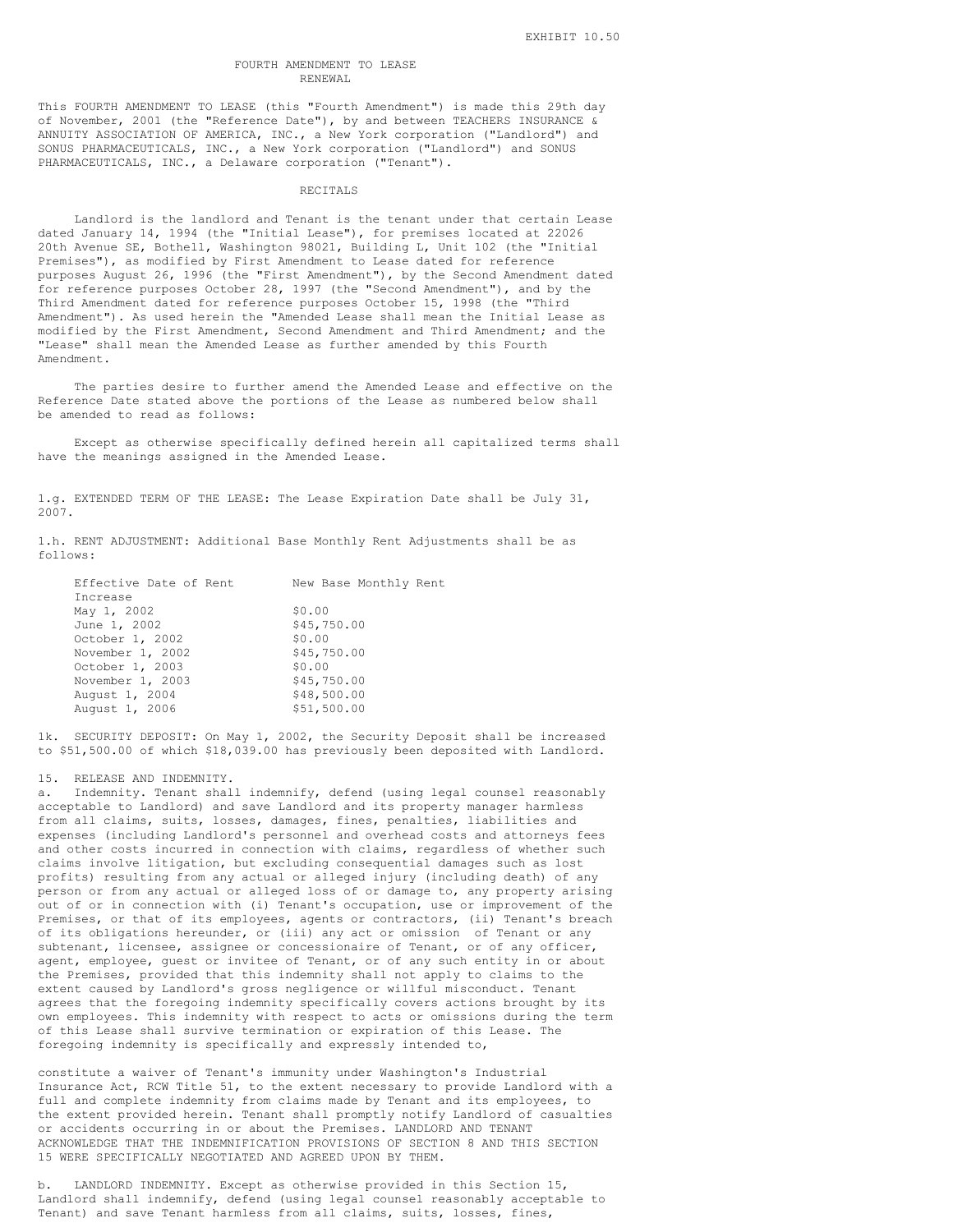penalties, liabilities and expenses (including Tenant's personnel and overhead costs and attorneys' fees and other costs incurred in connection with claims, regardless of whether such claims involve litigation, but excluding consequential damages such as lost profits) resulting from any actual or alleged injury (including death) of any person or from any actual or alleged loss of or damage to, any property to the extent caused by the intentional misconduct or gross negligence of Landlord or of any employee or agent of Landlord in the Common Areas. Landlord agrees that the foregoing indemnity specifically covers actions brought by its own employees. This indemnity with respect to actions or omissions during the term of this Lease shall survive termination or expiration of this Lease. The foregoing indemnity is specifically and expressly intended to constitute a waiver of Landlord's immunity under Washington's Industrial Insurance Act, RCW Title 51, to the extent necessary to provide Tenant with a full and complete indemnity from all claims made by Landlord and its employees to the extent provided herein. LANDLORD AND TENANT ACKNOWLEDGE THAT THE INDEMNIFICATION PROVISIONS OF SECTION 15 WERE SPECIFICALLY NEGOTIATED AND AGREED UPON BY THEM.

c. RELEASE. Tenant hereby fully and completely releases all claims against Landlord for any losses or other damages sustained by Tenant or any person claiming through Tenant resulting from any accident or occurrence in or upon the Premises, including but not limited to: any defect in or failure of Project equipment; any failure to make repairs; any defect, failure, surge in, or interruption of Project facilities or services; any defect in or failure of Common Areas; broken glass; water leakage; the collapse of any Building component; or any act, omission or negligence of co-tenants, licensees or any other persons or occupants of the Building, provided only that the release contained in this Section 15(b) shall not apply to claims for actual damage to persons or property (excluding consequential damages such as lost profits) to the extent caused by Landlord's gross negligence or willful misconduct or breach of its express obligations under this Lease which Landlord has not cured within a reasonable time after receipt of written notice of such breach from Tenant. Notwithstanding any other provision of this Lease, and to the fullest extent permitted by law, Tenant hereby agrees that Landlord shall not be liable for injury to Tenant's business or any loss of income therefrom, whether such injury or loss results from conditions arising upon the Premises or the Project, or from other sources or places including, without limitation, any interruption of services and utilities or any casualty, or from any cause whatsoever, including Landlord's negligence, and regardless of whether the cause of such injury or loss or the means of repairing the same is inaccessible to Landlord or Tenant. Tenant may elect, at its sole cost and expense, to obtain business interruption insurance with respect to such potential injury and loss.

d. LIMITATION ON INDEMNITY. In compliance with RCW 4.24.115 as in effect on the date of this Lease, all provisions of this Lease pursuant to which Landlord or Tenant (the "Indemnitor") agrees to indemnify the other (the "Indemnitee") against liability for damages arising out of bodily injury to Persons or damage to property relative to the construction, alteration, repair, addition to, subtraction from, improvement to, or maintenance of, any building, road, or other structure, project, development, or improvement attached to real estate, including the Premises, (i) shall not apply to damages caused by or resulting from the sole negligence of the Indemnitee, its agents or employees, and (ii) to the extent caused by or resulting from the concurrent negligence of (a) the Indemnitee or the Indemnitee's agents or employees, and (b) the Indemnitor or the Indemnitor's agents or employees, shall apply only to the extent of the Indemnitor's negligence; PROVIDED, HOWEVER, the limitations on indemnity set forth in this Section shall automatically and without further act by either Landlord or Tenant be deemed amended so as to remove any of the restrictions contained in this Section no longer required by then applicable law.

DEFINITIONS. As used in any Section establishing indemnity or release of Landlord, "Landlord" shall include Landlord, its partners, officers, agents, employees and contractors, and "Tenant" shall include Tenant and any person or entity claiming through Tenant.

16. INSURANCE: Tenant shall, throughout the term of this Lease and any renewal hereof, at its own expense, keep and maintain in full force and effect, a policy of commercial general liability (occurrence form) insurance, including contractual liability (including Tenant's indemnification obligations under this Lease) insuring Tenant's activities upon, in or about the Premises or the Project, against claims of bodily injury or death or property damage or loss with a combined single limit of not less than One Million Dollars (\$1,000,000) per occurrence and an excess/umbrella liability insurance policy with minimum limits of not less than Five Million Dollars (\$5,000,000), with such increases in limits as Landlord may from time to time require consistent with insurance requirements of institutional landlords in similar projects in the area, if such increased limits are available at commercially reasonable terms. If Tenant manufactures on the Premises consumer goods using any materials supplied by Landlord (including but not limited to water supplied as part of utilities to the Premises), Tenant's insurance shall include products liability insurance, on a claims made basis, in the amounts specified for the commercial general liability insurance.

Tenant shall further, throughout the term of this Lease and any renewal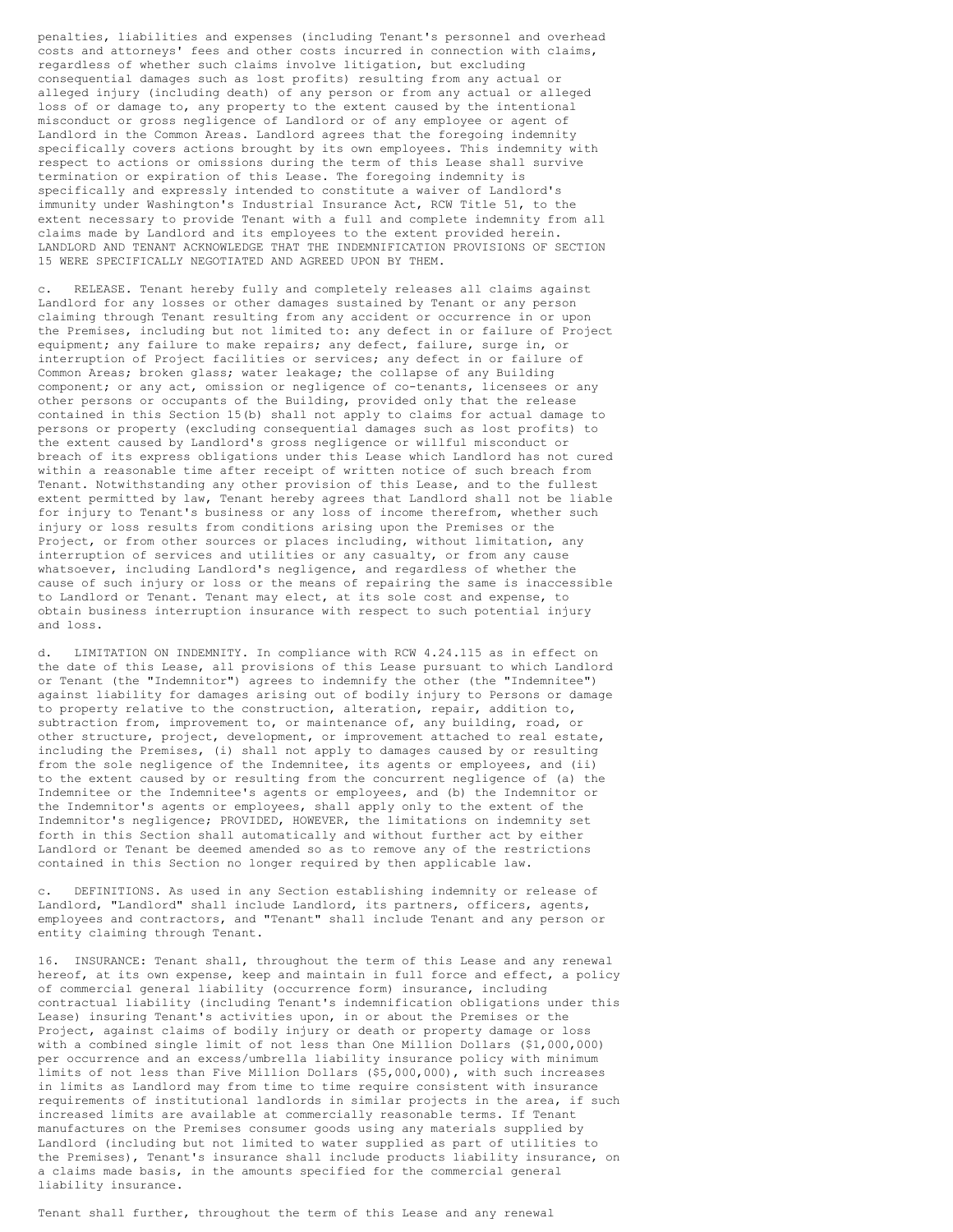thereof, at its own expense, keep and maintain in full force and effect, property insurance for what is commonly referred to as "Special Cause of Loss" or "Special" coverage insurance (excluding earthquake and flood) on tenant's leasehold improvements in an amount equal to one hundred percent (100%) of the replacement value thereof with a coinsurance waiver. Tenant shall use the proceeds from any such policy for the restoration of Tenant's improvements or alterations, unless restoration is not an available option. As used in this Lease, "tenant's leasehold improvements" shall mean any alterations, additions or improvements installed in or about the Premises by or with Landlord's permission or otherwise permitted by this Lease, whether or not the cost thereof was paid for by Tenant.

All insurance required to be provided by Tenant under this Lease: (a) shall be issued by Insurance companies authorized to do business in the state in which the premises are located with a financial rating of at least an A VIII status as rated in the most recent edition of Best's insurance Reports; (b) shall be issued as a primary policy, or umbrella policy where appropriate (in which case there shall be a per location endorsement making the limits available at each location); shall be on an occurrence basis, except with respect to products liability; (c) name Landlord and Landlord's property manager as additional insured; and (d) shall contain an endorsement requiring at least 30 days prior written notice of cancellation to Landlord and Landlord's lender, before cancellation or change in coverage, scope or amount of any policy. Tenant shall deliver a certificate or copy of such policy together with evidence of payment of all current premiums to Landlord within 30 days of execution of this Lease and at the time of all renewals thereof. If Tenant fails at any time to maintain the insurance required by this Lease, and fails to cure such default within ten (10) business days of written notice from Landlord then, in addition to all other remedies available under this Lease and applicable law, Landlord may purchase such insurance on Tenant's behalf and the cost of such insurance shall be Additional Rent due within ten (10) days of written invoice from Landlord to Tenant.

Landlord and Tenant release and relieve the other, and waive their entire right of recovery for loss or damage to property located within or constituting a part or all of the Building or the Development to the extent that the loss or damage is covered by (a) the injured party's insurance, or (b) the insurance the injured party is required to carry under this Article 16, whichever is greater. This waiver applies whether or not the loss is due to the negligent acts or omissions of Landlord or Tenant, or their respective officers, directors, employees, agents, contractors, or invitees. Each of Landlord and Tenant shall have their respective property insurers endorse the applicable insurance policies to reflect the foregoing waiver of claims, provided however, that the endorsement shall not be required if the applicable policy of insurance permits the named insured to waive rights of subrogation on a blanket basis, in which case the blanket waiver shall be acceptable.

30. TENANT IMPROVEMENT ALLOWANCE: Landlord shall make up to One Hundred Sixty Thousand Six Hundred Eighty Dollars (\$160,680) (the "Fourth Amendment Tenant Improvement Allowance") available to Tenant after January 1, 2002 but before October 1, 2003 to reimburse Tenant for actual out-of-pocket costs paid to third parties for designing and constructing tenant improvements to the Premises pursuant to plans reasonably approved by Landlord and otherwise subject to the provisions of Section 14. Landlord shall pay the Fourth Amendment Tenant Improvement Allowance within thirty (30) days of invoice submitted after the improvements have been inspected and accepted by Tenant (less minor punch list items). Landlord may require lien releases as a condition of payment. Tenant confirms that Landlord's obligations under any previous tenant improvement allowances have

been satisfied.

If Tenant utilizes the entire Fourth Amendment Tenant Improvement Allowance, Landlord shall make available to Tenant after January 1, 2002 but before October 1, 2003 up to an additional Two Hundred Seventy-Five Thousand Dollars (\$275,000) as a supplemental Tenant Improvement Allowance (the "Fourth Amendment Supplemental Tenant Improvement Allowance") to be expended for the same purposes, subject to the same approvals, and with the same disbursement provisions as the Fourth Amendment Tenant Improvement Allowance. If Tenant utilizes all or some of the Fourth Amendment Supplemental Tenant Improvement Allowance, then commencing with the first payment of Base Monthly Rent due after payment of the Fourth Amendment Supplemental Tenant Improvement Allowance, Tenant shall pay monthly, as additional Base Monthly Rent, an amount sufficient to amortize the Fourth Amendment Supplemental Tenant Improvement Allowance on an equal payments basis over the then remaining term of this Lease (excluding any renewal terms) with interest at ten percent (10%) per annum (which payments shall include amortization of interest accrued from date of disbursement to the first amortization payment).

35. OPTION TO RENEW. Tenant is granted the right to extend the term of this Lease beyond the expiration date of the initial Lease Term for one (1) successive period of thirty-six (36) months (the "Extended Term"). This replaces any prior Options to Renew. If Tenant has materially defaulted in its obligations under this Lease, and failed to cure such defaults within any applicable cure period, then Tenant's right to extend the Lease for the Extended Term shall automatically terminate. Tenant's right to extend the Lease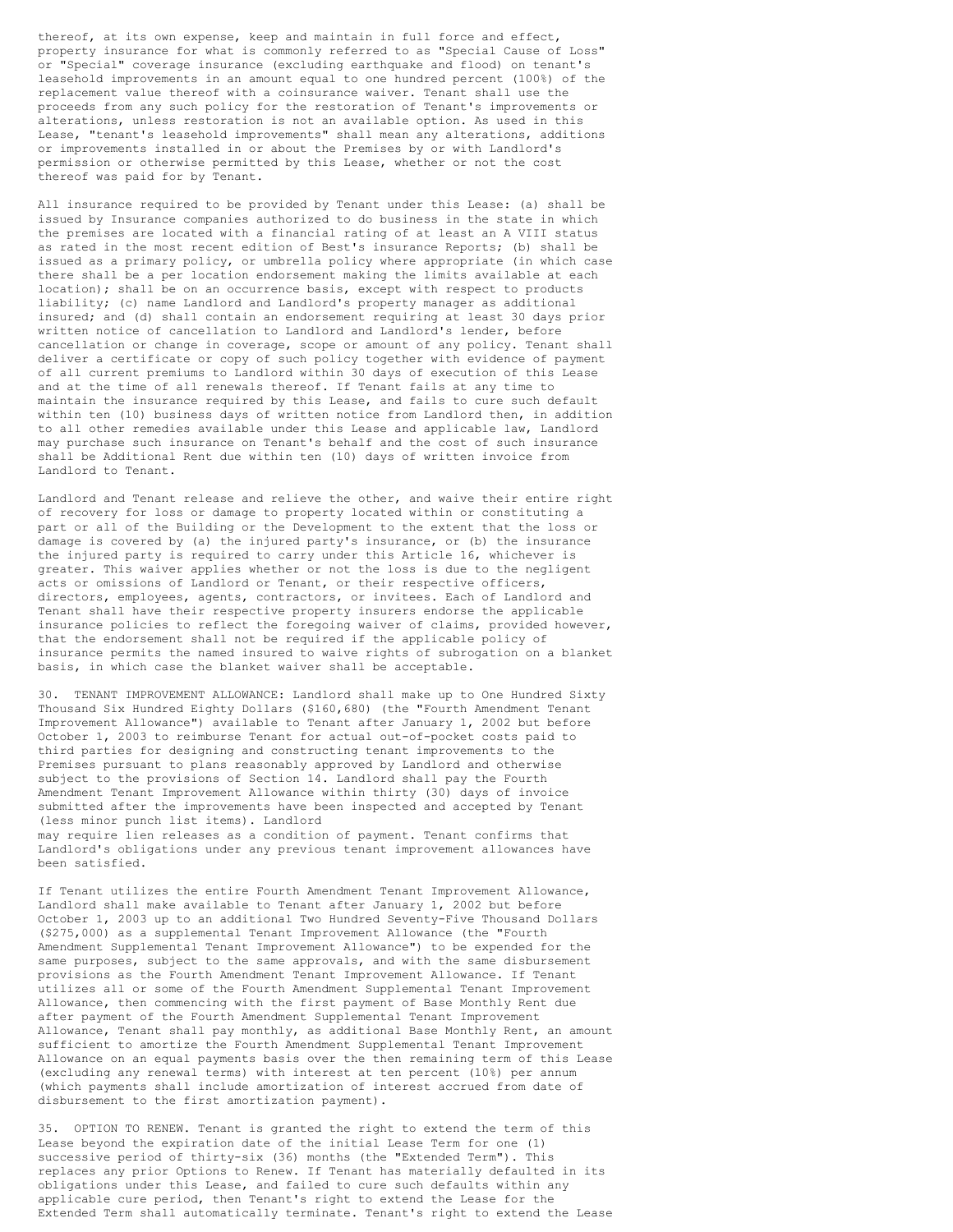for the Extended Term is personal to Tenant and may not be exercised by any subtenant. Tenant's extension rights shall apply to all of the Property under lease to Tenant at the time. From and after the commencement of the Extended Term, all of the terms, covenants, and conditions of the Lease shall continue in full force and effect as written, except that Base Rent for the Extended Term shall be at the then prevailing market rate (the "Fair Market Rent") for similar space in the Project but not less than that paid in the last month of the initial term. Tenant shall provide Landlord one hundred eighty (180) days written notice of its intent to renew the Lease.

If Landlord and Tenant are not able to agree on the Fair Market Rent for the Extended Term within thirty days after Tenant's notice of election to renew, then such Fair Market Rent shall be determined as follows. Landlord and Tenant shall each select an appraiser with at least ten years experience in the office/high-tech industrial market in the eastside area. If the two appraisers are unable to agree within ten days after their selection, they shall select a similarly qualified third appraiser (the "Neutral Appraiser"). Within twenty days after selection of the Neutral Appraiser, the three appraisers shall simultaneously exchange determinations of Fair Market Rent. If the lowest appraisal is not less than ninety percent (90%) of the highest appraisal, then the three appraisals shall be averaged and the result shall be the Fair Market Rent. If the lowest appraisal is less than ninety percent (90%) of the highest appraisal, then the Fair Market Rent shall be deemed the rent set forth in the appraisal that is closest in dollar amount to the appraisal submitted by the Neutral Appraiser.

All other terms and conditions of the above described Lease shall remain in full force and effect.

- Landlord: Teachers Insurance & Annuity Association of America, Inc. ----------------------------
	- By: /s/ JAMES P. GAROFALO ---------------------------- James P. Garofalo
	- Its: Assistant Secretary ----------------------------
	- Tenant: Sonus Pharmaceuticals, Inc. ----------------------------
		- By: /s/ RICHARD J. KLEIN ---------------------------- Richard J. Klein

Its: CFO ---------------------------- STATE OF New York ) )ss. COUNTY OF New York )

I certify that I know or have satisfactory evidence that James P. Garofalo is the person who appeared before me, and said person acknowledged that he signed this instrument, on oath stated that he was authorized to execute the instrument and acknowledged it as the Assistant Secretary of Teachers Insurance & Annuity Association of America, Inc. to be the free and voluntary act of such party for the uses and purposes mentioned in the instrument.

> Date: November 30, 2001 ---------------------------

[SEAL OF HARRIET L. ROSENTHAL, NOTARY PUBLIC, STATE OF NEW YORK]

/s/ HARRIET L. ROSENTHAL -------------------------------- (Signature)

Harriet L. Rosenthal -------------------------------- (Print Name)

Notary Public, in and for the State of New York, residing at New York, N.Y.

My Commission Expires 8/17/02

HARRIET L. ROSENTHAL Notary Public, State of New York No. 01RO6011725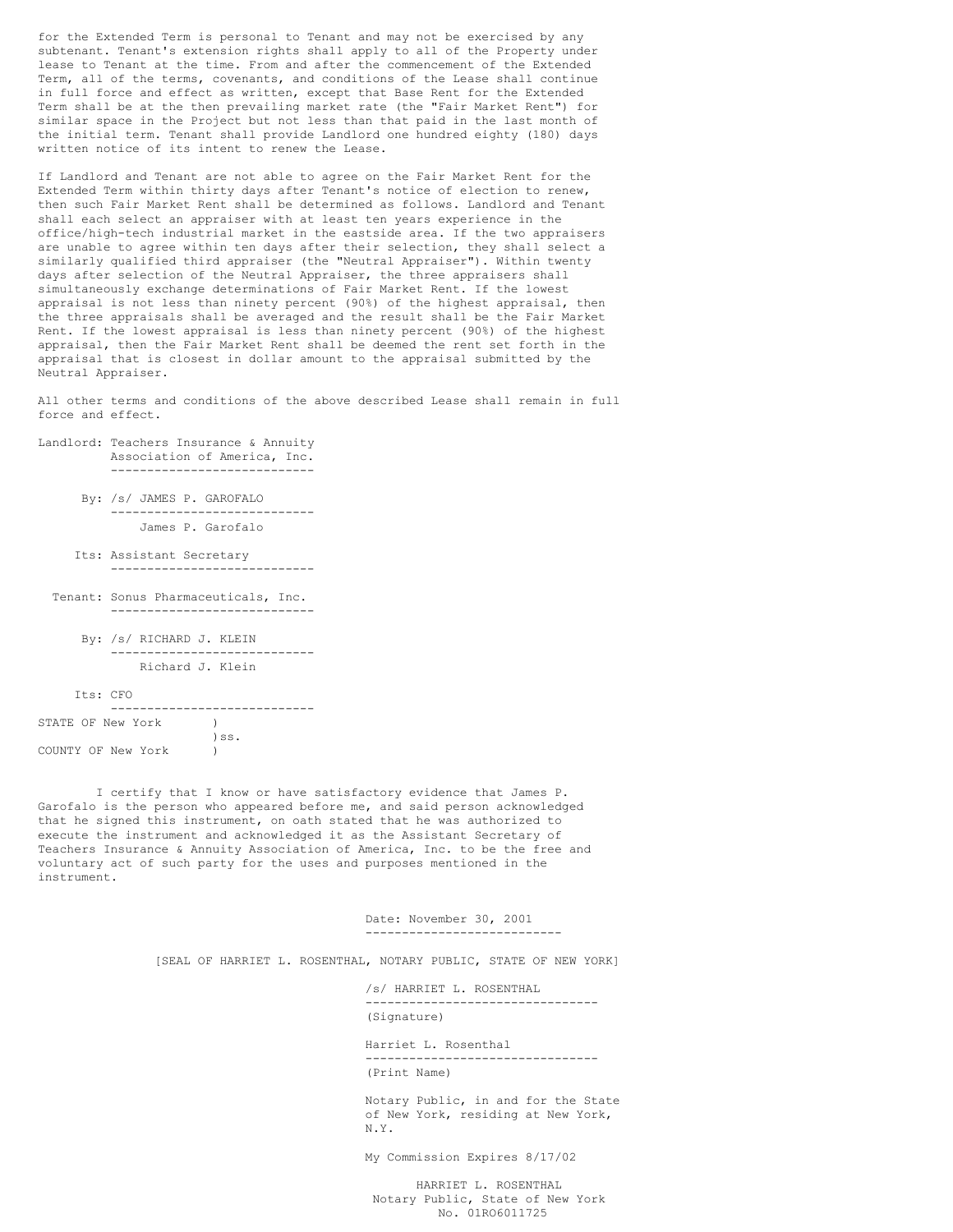### Qualified in Suffolk County Commission Expires August 17, 2002

STATE OF Washington ) )ss.

COUNTY OF King )

I certify that I know or have satisfactory evidence that Richard J. Klein is the person who appeared before me, and said person acknowledged that he/she signed this instrument, on oath stated that he/she was authorized to execute the instrument and acknowledged it as the CFO of Sonus Pharmaceuticals, Inc. to be the free and voluntary act of such party for the uses and purposes mentioned in the instrument.

> Dated: November 29, 2001 --------------------------

[SEAL OF CONSTANCE E. ANDERSON, NOTARY PUBLIC, STATE OF WASHINGTON]

/s/ CONSTANCE E. ANDERSON -------------------------------- (Signature)

Constance E. Anderson -------------------------------- (Print Name)

Notary Public, in and for the State of Washington, residing at Newcastle

My Commission Expires 4/2/04